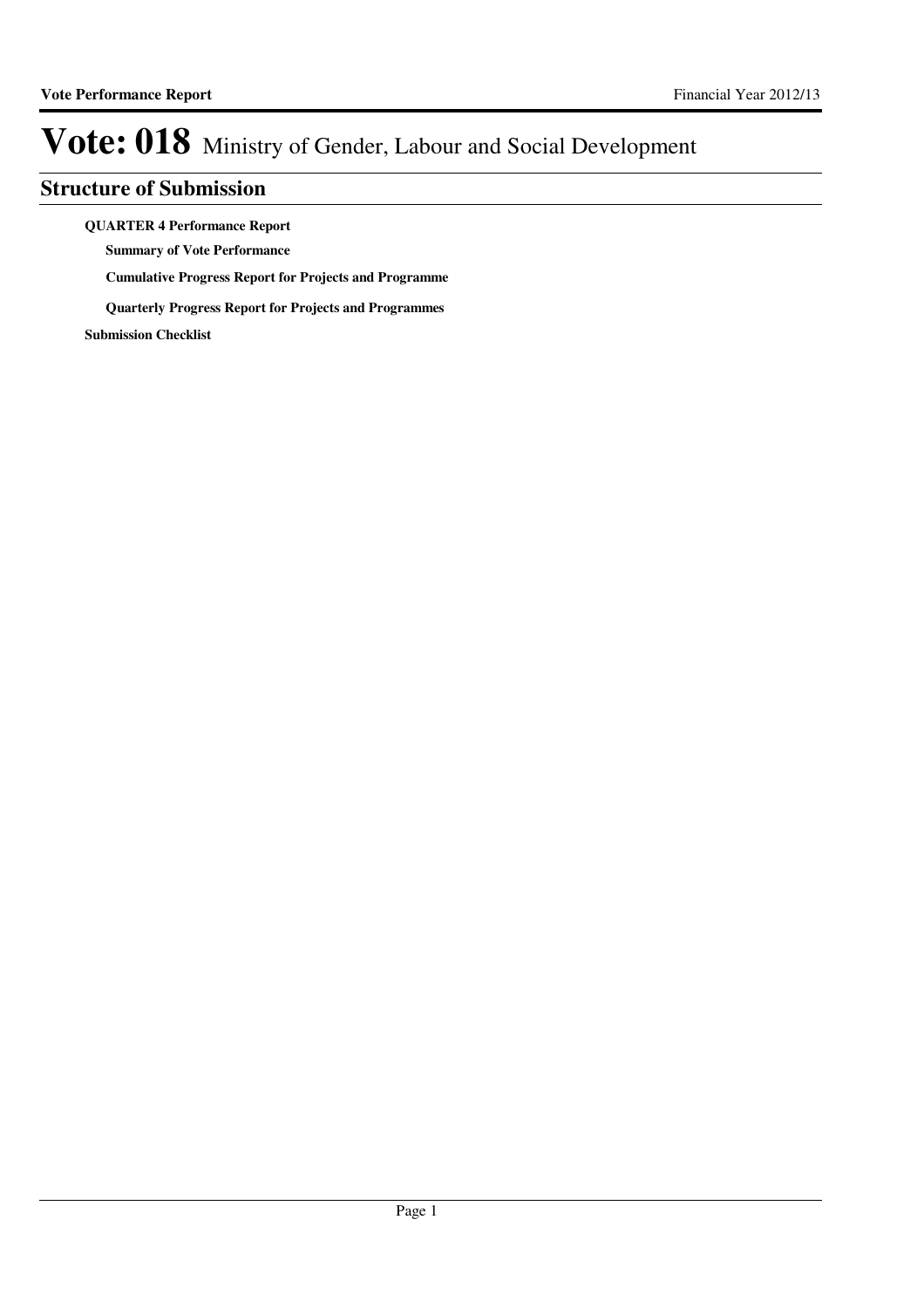### **QUARTER 4: Highlights of Vote Performance**

### *V1: Summary of Issues in Budget Execution*

*This section provides an overview of Vote expenditure*

**(i) Snapshot of Vote Releases and Expenditures**

Table V1.1 below summarises cumulative releases and expenditures by the end of the quarter:

### **Table V1.1: Overview of Vote Expenditures (UShs Billion)**

|                                  | <i>(i)</i> Excluding Arrears, Taxes | Approved<br><b>Budget</b> | <b>Cashlimits</b><br>by End | <b>Released</b><br>by End | <b>Spent by</b><br>End Jun | % Budget<br><b>Released</b> | <b>Spent</b> | % Budget % Releases<br><b>Spent</b> |
|----------------------------------|-------------------------------------|---------------------------|-----------------------------|---------------------------|----------------------------|-----------------------------|--------------|-------------------------------------|
|                                  | Wage                                | 2.415                     | N/A                         | 1.880                     | 1.510                      | 77.8%                       | 62.5%        | 80.3%                               |
| Recurrent                        | Non Wage                            | 14.907                    | 14.907                      | 14.907                    | 13.000                     | $100.0\%$                   | 87.2%        | 87.2%                               |
|                                  | GoU                                 | 2.068                     | 1.592                       | 3.592                     | 3.187                      | 173.7%                      | 154.1%       | 88.7%                               |
| Development                      | Ext Fin.                            | 31.389                    | N/A                         | 0.000                     | 0.000                      | $0.0\%$                     | $0.0\%$      | N/A                                 |
|                                  | <b>GoU</b> Total                    | 19.391                    | 16.499                      | 20.379                    | 17.698                     | $105.1\%$                   | $91.3\%$     | 86.8%                               |
| <b>Total GoU+Ext Fin. (MTEF)</b> |                                     | 50.780                    | N/A                         | 20.379                    | 17.698                     | $40.1\%$                    | $34.9\%$     | 86.8%                               |
| ( <i>ii</i> ) Arrears            | Arrears                             | 0.000                     | N/A                         | 0.000                     | 0.000                      | N/A                         | N/A          | N/A                                 |
| and Taxes                        | Taxes                               | 2.200                     | N/A                         | 1.310                     | 1.310                      | 59.5%                       | 59.5%        | 100.0%                              |
|                                  | <b>Total Budget</b>                 | 52.980                    | 16.499                      | 21.689                    | <b>19.008</b>              | $40.9\%$                    | $35.9\%$     | 87.6%                               |

*\* Donor expenditure information available*

*\*\* Non VAT on capital expenditure*

The table below shows cumulative releases and expenditures to the Vote by Vote Function :

### **Table V1.2: Releases and Expenditure by Vote Function\***

| <b>Billion Uganda Shillings</b>                         | Approved<br><b>Budget</b> | <b>Released</b> | <b>Spent</b> | $%$ Budget<br>Released | % Budget<br><i>Spent</i> | $\%$<br>Releases<br><i>Spent</i> |
|---------------------------------------------------------|---------------------------|-----------------|--------------|------------------------|--------------------------|----------------------------------|
| VF:1001 Community Mobilisation and Empowerment          | 2.26                      | 2.07            | 2.09         | $91.9\%$               | $92.5\%$                 | 100.8%                           |
| VF:1002 Mainstreaming Gender and Rights                 | 2.27                      | 2.24            | 2.27         | 98.7%                  | 99.8%                    | $101.1\%$                        |
| VF:1003 Promotion of Labour Productivity and Employment | 2.11                      | 1.82            | 1.83         | 86.3%                  | 86.9%                    | $100.6\%$                        |
| VF:1004 Social Protection for Vulnerable Groups         | 37.18                     | 5.35            | 4.48         | $14.4\%$               | $12.0\%$                 | 83.7%                            |
| VF: 1049 Policy, Planning and Support Services          | 6.96                      | 8.89            | 7.03         | 127.8%                 | 101.0%                   | 79.1%                            |
| <b>Total For Vote</b>                                   | 50.78                     | 20.38           | 17.70        | $40.1\%$               | $34.9\%$                 | 86.8%                            |

*\* Excluding Taxes and Arrears*

### **(ii) Matters to note in budget execution**

The performance of the Ministry was good. By the end of the 4th Quarter FY2012/13, the Ministry had received Shs21.639Bn out of 19.499Bn projected Annual Budget for the Ministry (Wage, non wage recurrent and Domestic Development, representing 105.1% performance. The Wage was Shs1.510Bn out of Shs2.415Bn showing 77.8% performance; non wage recurrent was Shs14.907bn out of Shs14.907bn representing 100% performance on the non-wage recurrent Budget while on the Domestic Development Budget Shs31.592Bn was released out Shs2.068Bn showing 174.7% performance. The over performance in the domestic Development was because of the supplementary that given to the Ministry. The Donor Development Budget is off Budget and is outside the IFMS is managed by a 3rd party called Maxell Stamp.

The major challenge the Ministry faced during the period under review was insufficient Budget. The non wage budget for administration and programmed expenditures was over 100% of the Non wage Budget. This meant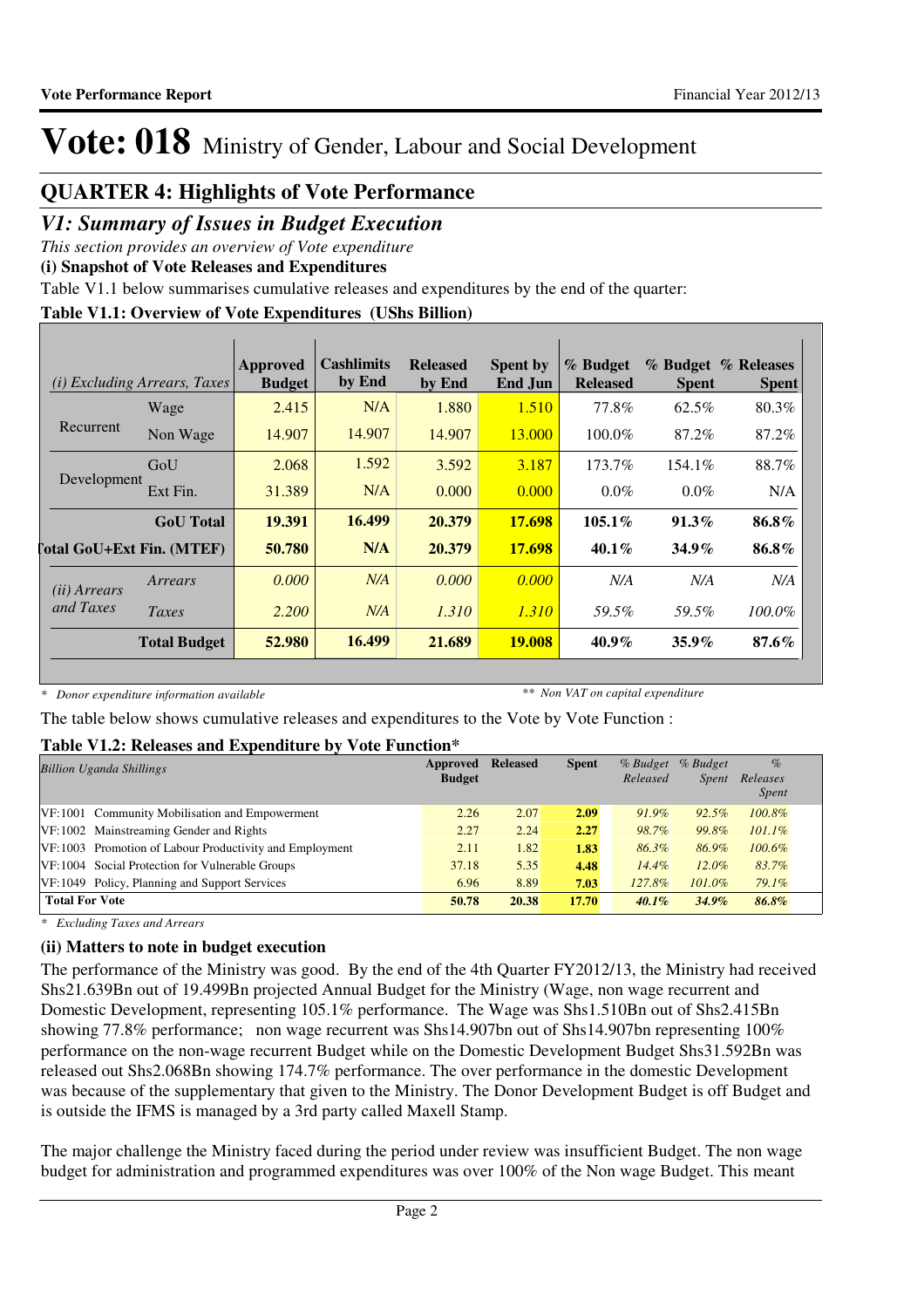### **QUARTER 4: Highlights of Vote Performance**

that every Quarter the Ministry inevitably creates Arrears due to the programmed expenditures i.e expenditures that must be met during the quarter. The departments are left with no funds to deliver on their mandate. This explains the low performance on the targets.

The Ministry has a number of international and national days which are commemorated. The actual expenditures on these days are higher compared to what is projected at the budget time.

The performance by the Vote Functions was as follows: The Community Mobilization and Empowerment Vote Function received Shs2.07Bn out of Shs2.26Bn representing 91.9%; Mainstreaming Gender and Rights received 2.24Bn out of Shs2.27Bn representing 98.7%; Promotion of Labour, Productivity and Employment received Shs1.82Bn out of Shs2.11Bn representing 86.3%; Social Protection for the Vulnerable Groups received Shs5.35Bn out of Shs37.18Bn 14.4% and the Policy, Planning and support Services received Shs8.89Bn out of Shs6.96Bn representing 127.8%performance.

The low performance under the Social Protection for the Vulnerable Groups Vote Function was because the Donor Development Budget is managed by a third party called Maxwell Stamp and was not reflected in the system. The over performance in the Policy, Planning and Support Services was because of the supplementary budget.

### **Table V1.3: High Unspent Balances and Over-Expenditure in the Domestic Budget (Ushs Bn)**

| ( <i>i</i> ) Major unpsent balances                                       |
|---------------------------------------------------------------------------|
|                                                                           |
| <b>Programs and Projects</b>                                              |
| VF: 1049 Policy, Planning and Support Services                            |
| <b>1.62Bn Shs</b> Programme/Project: 01 Headquarters, Planning and Policy |
| Reason:                                                                   |
| VF: 1004 Social Protection for Vulnerable Groups                          |
| <b>0.53Bn Shs</b> Programme/Project: 05 Youth and Children Affairs        |
| Reason:                                                                   |
| (ii) Expenditures in excess of the original approved budget               |
|                                                                           |
| <b>Programs and Projects</b>                                              |
| VF: 1049 Policy, Planning and Support Services                            |
| <b>1.55Bn Shs</b> Programme/Project: 0345 Strengthening MSLGD             |
| Reason:                                                                   |
| <b>Excluding Taxes and Arrears</b><br>  ≭                                 |
| <b>TT: 1 1: 1</b><br><b>TAD A</b>                                         |

### *V2: Performance Highlights*

*This section provides highlights of output performance, focusing on key outputs and actions impelemented to improve section performance.*

### **Table V2.1: Key Vote Output Indicators and Expenditures\***

| Vote, Vote Function<br>Key Output | <b>Approved Budget and</b><br><b>Planned outputs</b>                                                                                                                                 | <b>Cumulative Expenditure</b><br>and Performance                                                                      | <b>Status and Reasons for</b><br>any Variation from Plans |  |  |  |  |
|-----------------------------------|--------------------------------------------------------------------------------------------------------------------------------------------------------------------------------------|-----------------------------------------------------------------------------------------------------------------------|-----------------------------------------------------------|--|--|--|--|
|                                   | Vote Function: 1001 Community Mobilisation and Empowerment                                                                                                                           |                                                                                                                       |                                                           |  |  |  |  |
| <b>Output: 100101</b>             | Policies, Sector plans Guidelines and Standards on Community Mobilisation and Empowerment                                                                                            |                                                                                                                       |                                                           |  |  |  |  |
|                                   | <i>Description of Performance:</i> - 3000 copies of the Community -Developed, launched and<br>Development Policy; 1000<br>copies of the National Family<br>Policy; 500 copies of the | disseminated the National Hand implications came late.<br><b>Book for Community</b><br>Development Officers and other | The certificate of financial                              |  |  |  |  |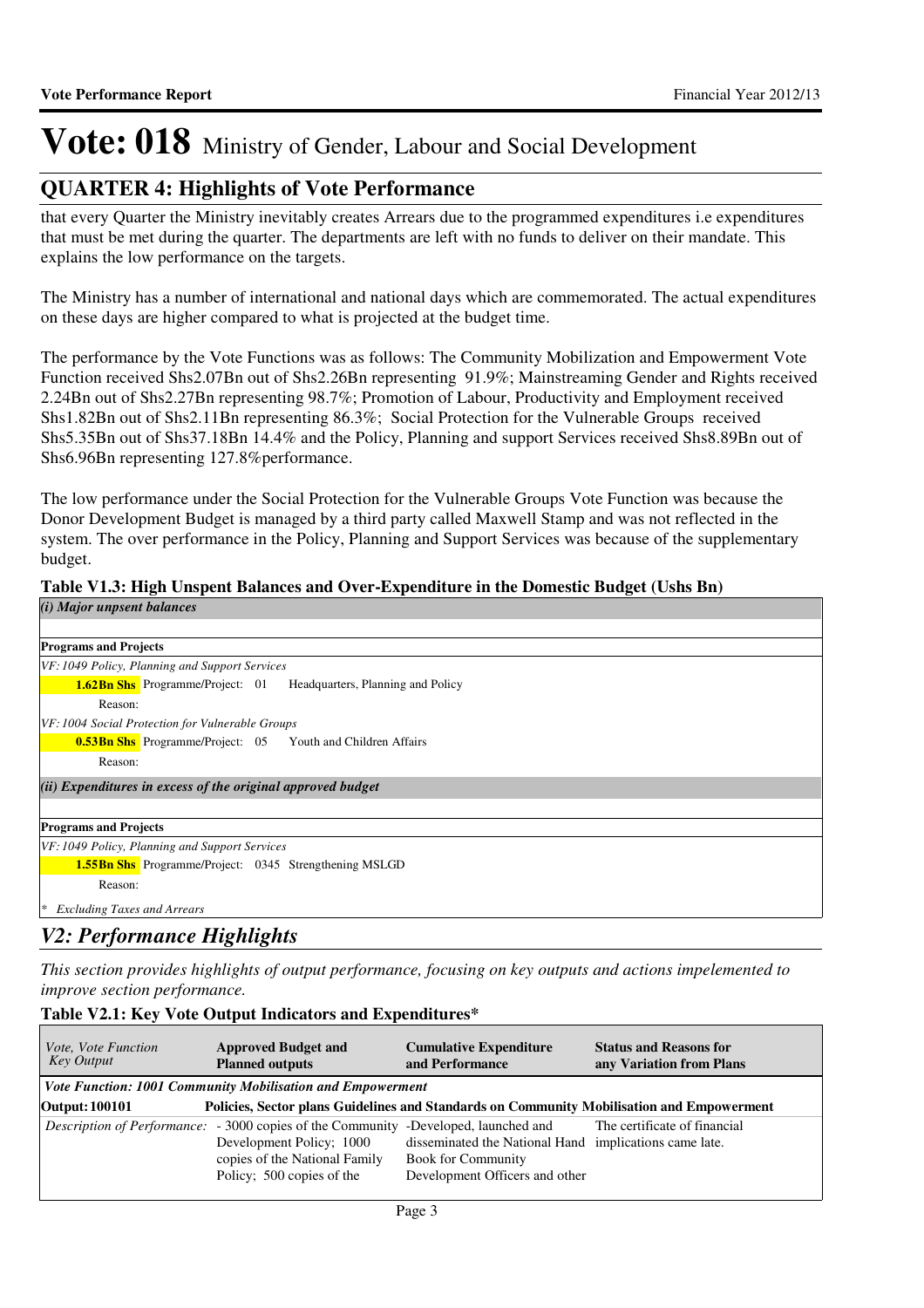| Vote, Vote Function<br><b>Key Output</b>                                              | <b>Approved Budget and</b><br><b>Planned outputs</b>                                                                                                                                 | <b>Cumulative Expenditure</b><br>and Performance                                                                                                                                                                                                                                                                                                                                                                                                                                                                    | <b>Status and Reasons for</b><br>any Variation from Plans |  |
|---------------------------------------------------------------------------------------|--------------------------------------------------------------------------------------------------------------------------------------------------------------------------------------|---------------------------------------------------------------------------------------------------------------------------------------------------------------------------------------------------------------------------------------------------------------------------------------------------------------------------------------------------------------------------------------------------------------------------------------------------------------------------------------------------------------------|-----------------------------------------------------------|--|
|                                                                                       | <b>Uganda National Culture</b><br>Policy and 500 copies of Stage<br>Plays and Public Entertainment<br>Act printed and disseminated to Policy and the Draft National<br>stakeholders. | Stakeholders in Community<br>Development Work; and<br>- Community Development<br>Family Policy presented to TOP<br>Management and approved for<br>submission to Parliament                                                                                                                                                                                                                                                                                                                                          |                                                           |  |
| Performance Indicators:                                                               |                                                                                                                                                                                      |                                                                                                                                                                                                                                                                                                                                                                                                                                                                                                                     |                                                           |  |
| Number of community<br>mobilization and<br>empowerment policy<br>guidelines developed | 4                                                                                                                                                                                    | $\mathbf{1}$                                                                                                                                                                                                                                                                                                                                                                                                                                                                                                        |                                                           |  |
| <b>Output Cost:</b>                                                                   | UShs Bn:<br>0.270                                                                                                                                                                    | UShs Bn:<br>0.214                                                                                                                                                                                                                                                                                                                                                                                                                                                                                                   | 79.3%<br>% Budget Spent:                                  |  |
| <b>Output: 100102</b>                                                                 | <b>Advocacy and Networking</b>                                                                                                                                                       |                                                                                                                                                                                                                                                                                                                                                                                                                                                                                                                     |                                                           |  |
| Description of Performance:                                                           | - World Culture Day;<br>International Family / Literacy<br>Days celebrated on 15th, 21st<br>May and 8th Sept 2011<br>respectively;<br>- A status report on Culture<br>drafted;       | - Community Inventorying in<br>Lango conducted<br>- International Literacy Day<br>celebrated on 8th Sept 2012;<br>- 300 stakeholders mobilized to<br>commemorate the International<br>Day of Families and the World<br>Culture Day on 15th May and<br>21st May 2013 respectively;<br>and<br>- Convention on the protection<br>of the diversity of cultural<br>expression finalized and<br>awaiting presentation to TOP<br>management;<br>- 10000 learners certificate<br>printed; and<br>- 2500 LUO Primers printed | Met                                                       |  |
| <b>Output Cost:</b>                                                                   | UShs Bn:<br>0.304                                                                                                                                                                    | UShs Bn:<br>0.229                                                                                                                                                                                                                                                                                                                                                                                                                                                                                                   | 75.1%<br>% Budget Spent:                                  |  |
| <b>Output: 100104</b><br>Description of Performance: - 25,293 reading materials       | <b>Training, Skills Development and Training Materials</b><br>acquired and distributed to<br>- 6000 copies of the Primers<br>printed in Ateso, Lumasaba and<br>Luo.                  | - 25,293 Reading Materials<br>acquired and distributed to<br>Public and Community libraries; Public and Community librarie<br>6 Schools sensitized on<br>parenting skills;<br>- Parenting module developed;<br>- NALMIS software upgraded<br>- 30 LGS monitored and<br>supervised<br>- A comprehensive monitoring<br>and evaluation system for adult<br>literacy is being developed.                                                                                                                                | Met                                                       |  |
| Performance Indicators:                                                               |                                                                                                                                                                                      |                                                                                                                                                                                                                                                                                                                                                                                                                                                                                                                     |                                                           |  |
| Proportion of sub counties<br>implementing Functional<br>Adult Literacy programme     | 50                                                                                                                                                                                   | 50                                                                                                                                                                                                                                                                                                                                                                                                                                                                                                                  |                                                           |  |
| No. of FAL materials printed                                                          | $\theta$                                                                                                                                                                             | $\mathbf{0}$                                                                                                                                                                                                                                                                                                                                                                                                                                                                                                        |                                                           |  |
| No. of enrolled FAL learners                                                          | 200000                                                                                                                                                                               | 200000                                                                                                                                                                                                                                                                                                                                                                                                                                                                                                              |                                                           |  |
| Output Cost:                                                                          | UShs Bn:<br>0.083                                                                                                                                                                    | UShs Bn:<br>0.081                                                                                                                                                                                                                                                                                                                                                                                                                                                                                                   | % Budget Spent:<br>97.3%                                  |  |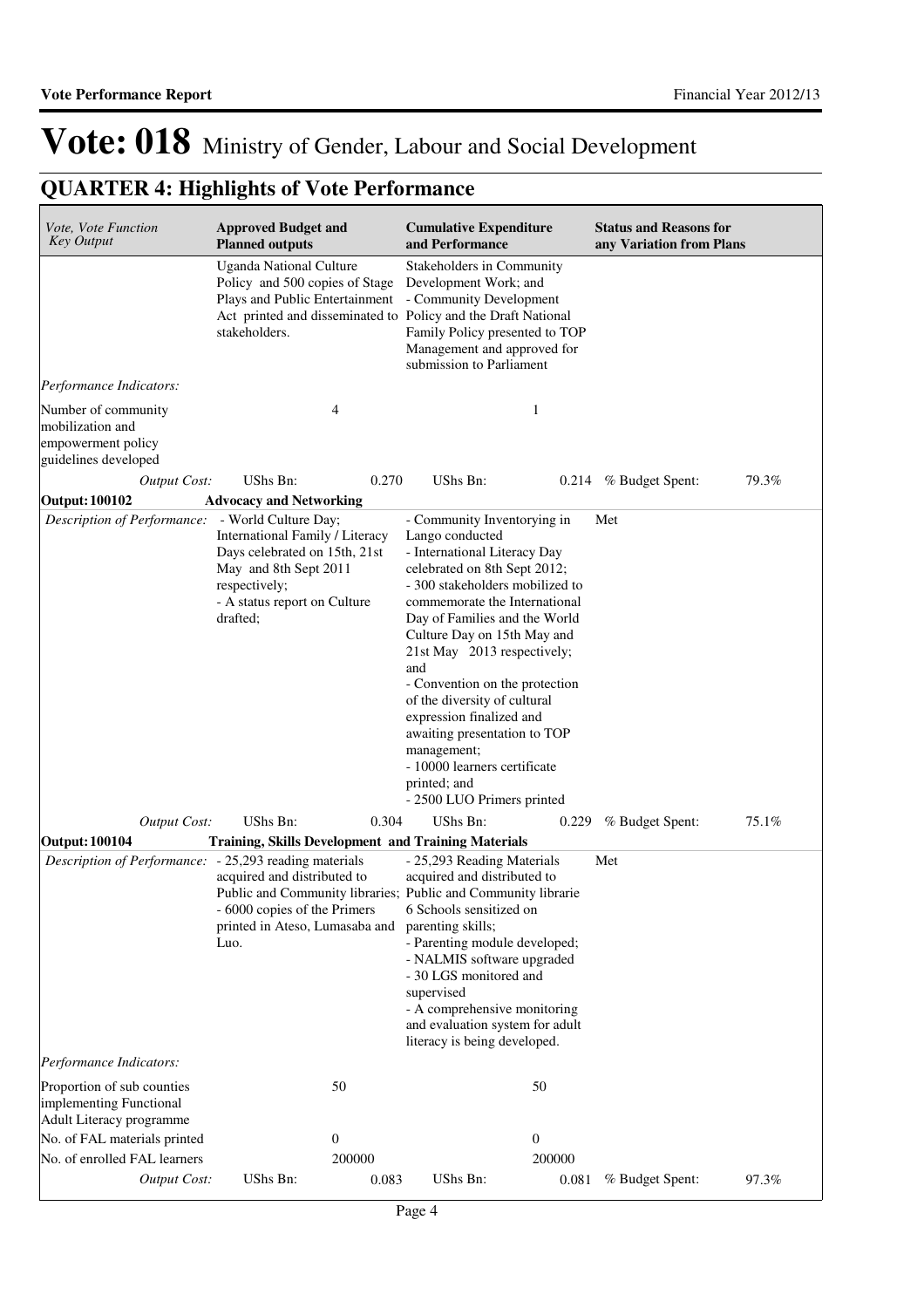| Vote, Vote Function<br><b>Key Output</b>               | <b>Approved Budget and</b><br><b>Planned outputs</b>                                                                                                                                                                 | <b>Cumulative Expenditure</b><br>and Performance                                                                                                                                                                                                                                                                                                                                                                                                                                                                                                                                                                                                                                                                                                                                                                                                                                                                                                                                          | <b>Status and Reasons for</b><br>any Variation from Plans |
|--------------------------------------------------------|----------------------------------------------------------------------------------------------------------------------------------------------------------------------------------------------------------------------|-------------------------------------------------------------------------------------------------------------------------------------------------------------------------------------------------------------------------------------------------------------------------------------------------------------------------------------------------------------------------------------------------------------------------------------------------------------------------------------------------------------------------------------------------------------------------------------------------------------------------------------------------------------------------------------------------------------------------------------------------------------------------------------------------------------------------------------------------------------------------------------------------------------------------------------------------------------------------------------------|-----------------------------------------------------------|
| Output: 100105                                         | <b>Monitoring, Technical Support Supervision and Backstopping</b>                                                                                                                                                    |                                                                                                                                                                                                                                                                                                                                                                                                                                                                                                                                                                                                                                                                                                                                                                                                                                                                                                                                                                                           |                                                           |
| Description of Performance: - 40 LGs provided with     | technical support supervision;<br>- Carry out a baseline study for<br>$M&E$ ;<br>- Information, education<br>communication materials<br>addressing community dialogue<br>and female Genital multilation<br>reviewed; | - 44 Local Governments<br>provided with technical<br>backstopping on Community<br>mobilization and empowerment;<br>- 7 LGs monitored on family;<br>- NALMIS software upgraded;<br>- 30 LGS monitored and<br>supervised on FAL;<br>- A comprehensive monitoring<br>- District officials trained in CD. and evaluation system for adult<br>literacy is being developed<br>- 14 Public libraries inspected,<br>monitored and evaluated;<br>- Held a focus centre at Nambi<br>Sseppuya Community Resource<br>Centre in Igombe, Jinja District;<br>- Supported Kampala Public<br>Library in holding children's<br>reading Tent;<br>- Held Book week Festival<br>celebration exhibition in 30 up<br>country centres with the main<br>exhibition at Garden City;<br>- Workshop on changing<br>Libraries for children (in<br>partnership with Book Aid<br>International) held; and<br>- Received and distributed<br>10,000 books to public and<br>community Libraries as well as<br>institutions. | Met                                                       |
| <b>Output Cost:</b>                                    | UShs Bn:<br>0.337                                                                                                                                                                                                    | UShs Bn:<br>0.290                                                                                                                                                                                                                                                                                                                                                                                                                                                                                                                                                                                                                                                                                                                                                                                                                                                                                                                                                                         | % Budget Spent:<br>85.9%                                  |
| Output: 100151                                         | <b>Support to Traditional Leaders provided</b>                                                                                                                                                                       |                                                                                                                                                                                                                                                                                                                                                                                                                                                                                                                                                                                                                                                                                                                                                                                                                                                                                                                                                                                           |                                                           |
|                                                        | Description of Performance: 11 traditional leaders supported 11 traditional leaders are of                                                                                                                           | Alur Kingdom, Acholi<br>Kingdom, Bunyoro Kitara<br>Kingdom, Obwa Kamuswaga<br>bwa Kooki, Tooro Kingdom,<br>Langi Chiefdom, Buruli<br>Chiefdom, Teso Chiefdom,<br>Obusinga bwa Rwenzururu;<br>and Inzu Ya Masaba                                                                                                                                                                                                                                                                                                                                                                                                                                                                                                                                                                                                                                                                                                                                                                           | Met. All the resources were<br>released                   |
| Performance Indicators:                                |                                                                                                                                                                                                                      |                                                                                                                                                                                                                                                                                                                                                                                                                                                                                                                                                                                                                                                                                                                                                                                                                                                                                                                                                                                           |                                                           |
| No of traditional / cultural<br>leaders supported      | 11                                                                                                                                                                                                                   | 11                                                                                                                                                                                                                                                                                                                                                                                                                                                                                                                                                                                                                                                                                                                                                                                                                                                                                                                                                                                        |                                                           |
| <b>Output Cost:</b>                                    | UShs Bn:<br>0.660                                                                                                                                                                                                    | UShs Bn:<br>0.660                                                                                                                                                                                                                                                                                                                                                                                                                                                                                                                                                                                                                                                                                                                                                                                                                                                                                                                                                                         | 100.0%<br>% Budget Spent:                                 |
| Output: 100152                                         |                                                                                                                                                                                                                      | Support to National Library of Uganda (Development Project, Wage and Non Wage Subvention)                                                                                                                                                                                                                                                                                                                                                                                                                                                                                                                                                                                                                                                                                                                                                                                                                                                                                                 |                                                           |
| Description of Performance: National Library of Uganda | supported with:<br>-Shs0.281bn for wage<br>subvention and<br>- Shs0.150bn for N/Wage<br>Subvention: and                                                                                                              | National Library of Uganda<br>supported with:<br>-Shs0.281bn for wage<br>subvention and<br>- Shs0.150bn for N/Wage<br>Subvention: and                                                                                                                                                                                                                                                                                                                                                                                                                                                                                                                                                                                                                                                                                                                                                                                                                                                     | No development release in the<br>4th Quarter              |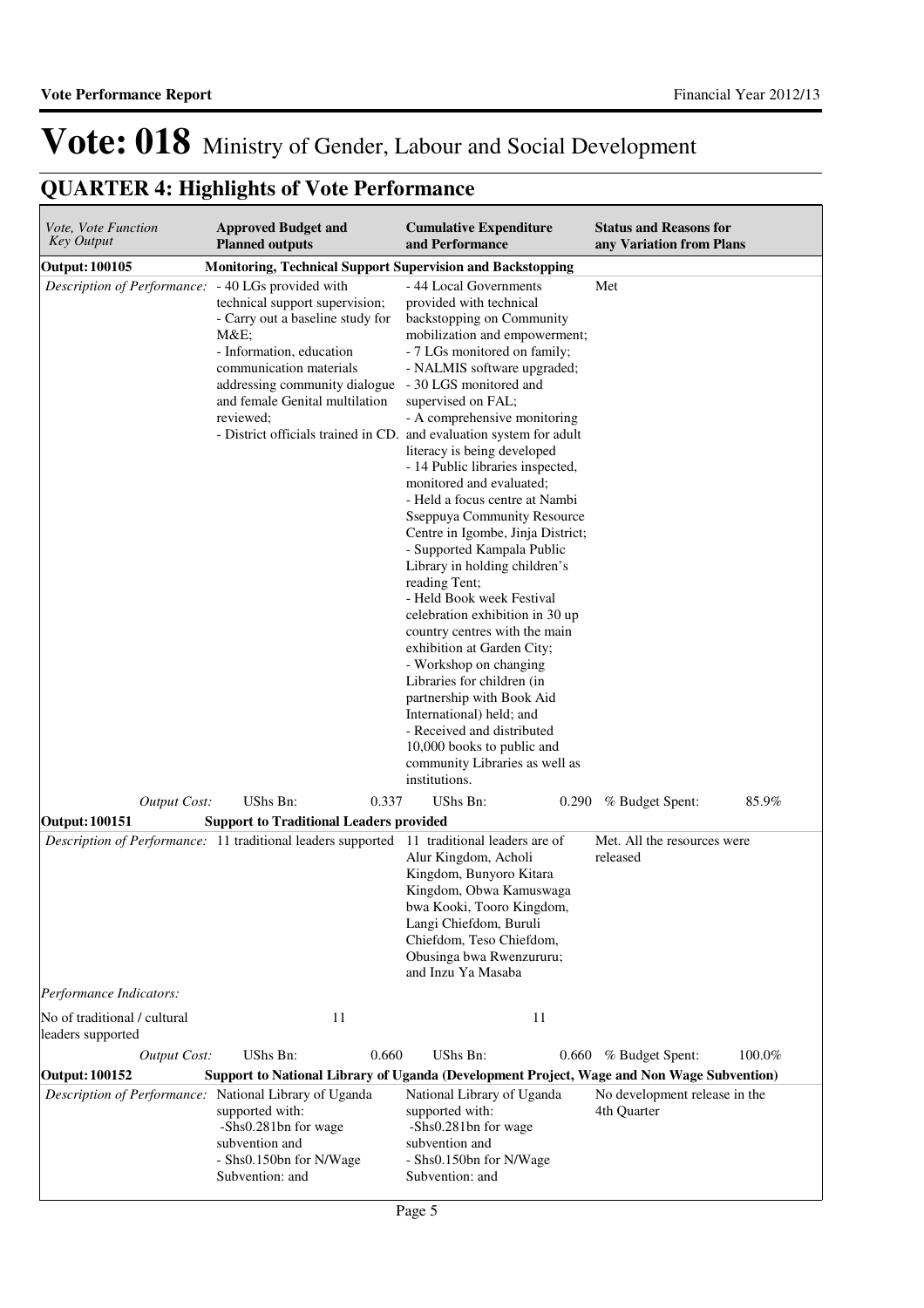| Vote, Vote Function<br><b>Key Output</b>                                                                                     | <b>Approved Budget and</b><br><b>Planned outputs</b>                                                                                                |       | <b>Cumulative Expenditure</b><br>and Performance                                                                                                                                                                                                                                                                                                                                                                                                                                                                                                                                    | <b>Status and Reasons for</b><br>any Variation from Plans |        |
|------------------------------------------------------------------------------------------------------------------------------|-----------------------------------------------------------------------------------------------------------------------------------------------------|-------|-------------------------------------------------------------------------------------------------------------------------------------------------------------------------------------------------------------------------------------------------------------------------------------------------------------------------------------------------------------------------------------------------------------------------------------------------------------------------------------------------------------------------------------------------------------------------------------|-----------------------------------------------------------|--------|
|                                                                                                                              | - Shs0.100bn for Development<br>activities                                                                                                          |       | - Shs0.020bn for Development<br>activities                                                                                                                                                                                                                                                                                                                                                                                                                                                                                                                                          |                                                           |        |
| <b>Output Cost:</b>                                                                                                          | UShs Bn:                                                                                                                                            | 0.431 | <b>UShs Bn:</b>                                                                                                                                                                                                                                                                                                                                                                                                                                                                                                                                                                     | 0.431 % Budget Spent:                                     | 100.0% |
| <b>Output: 100153</b>                                                                                                        | Support to the Promotion of Culture and family provided                                                                                             |       |                                                                                                                                                                                                                                                                                                                                                                                                                                                                                                                                                                                     |                                                           |        |
| Description of Performance: National Culture Centre                                                                          | supported with:<br>- Shs0.027bn for wage<br>subvention;                                                                                             |       | <b>National Culture Centre</b><br>supported with:<br>- Shs0.027bn for wage<br>subvention;                                                                                                                                                                                                                                                                                                                                                                                                                                                                                           | Met the target                                            |        |
| Performance Indicators:                                                                                                      |                                                                                                                                                     |       |                                                                                                                                                                                                                                                                                                                                                                                                                                                                                                                                                                                     |                                                           |        |
| Number of institutions<br>supported                                                                                          | 2                                                                                                                                                   |       | 2                                                                                                                                                                                                                                                                                                                                                                                                                                                                                                                                                                                   |                                                           |        |
| Number of communities<br>sensitised on family values                                                                         | $\boldsymbol{0}$                                                                                                                                    |       | $\boldsymbol{0}$                                                                                                                                                                                                                                                                                                                                                                                                                                                                                                                                                                    |                                                           |        |
| <b>Output Cost:</b>                                                                                                          | UShs Bn:                                                                                                                                            | 0.171 | UShs Bn:                                                                                                                                                                                                                                                                                                                                                                                                                                                                                                                                                                            | 0.171 % Budget Spent:                                     | 100.0% |
| <b>Vote Function Cost</b>                                                                                                    | <b>UShs Bn:</b>                                                                                                                                     |       | 2.257 UShs Bn:                                                                                                                                                                                                                                                                                                                                                                                                                                                                                                                                                                      | 2.089 % Budget Spent:                                     | 92.5%  |
| Vote Function: 1002 Mainstreaming Gender and Rights                                                                          |                                                                                                                                                     |       |                                                                                                                                                                                                                                                                                                                                                                                                                                                                                                                                                                                     |                                                           |        |
| <b>Output: 100201</b>                                                                                                        |                                                                                                                                                     |       | Policies, Guidelines and Standards for mainstreaming Gender & Other Social Dev't Concerns                                                                                                                                                                                                                                                                                                                                                                                                                                                                                           |                                                           |        |
| Description of Performance: - 10 Sectors guided on                                                                           | Mainstreaming Gender into<br>their Policies, Plans and<br>Programmes;<br>- GBV Policy and Action Plan<br>developed;<br>- 80 Stakeholders trained in |       | - A programme for women's<br>economic empowerment<br>developed;<br>- 6 sectors guided on<br>mainstreaming Gender and<br>Rights into their policies, plans<br>and programmes. (MPS, NPA<br>Human Rights Based Approach; and MoE, MAAIF, MOH,<br>OPM)); and<br>- 1 national validation work<br>shop on Draft GBV Policy<br>conducted with 40 participants;<br>- Guidelines for GBV Safety<br>Shelter developed and printed;<br>- 175 stakeholders trained in<br>Human Rights Based Approach<br>in development programming<br>- A Human Rights<br>Mainstreaming Strategy<br>developed. | Insufficient release of funds                             |        |
| Performance Indicators:                                                                                                      |                                                                                                                                                     |       |                                                                                                                                                                                                                                                                                                                                                                                                                                                                                                                                                                                     |                                                           |        |
| No of sectors that have<br>mainstreamed gender and<br>other social development<br>concerns into their Plans,<br>Budgets, etc | 4                                                                                                                                                   |       | 6                                                                                                                                                                                                                                                                                                                                                                                                                                                                                                                                                                                   |                                                           |        |
| No of policies, guidelines<br>and standards for<br>mainstreaming Gender &<br>other Social Development<br>Concerns            | 5                                                                                                                                                   |       | 5                                                                                                                                                                                                                                                                                                                                                                                                                                                                                                                                                                                   |                                                           |        |
| <b>Output Cost:</b>                                                                                                          | UShs Bn:                                                                                                                                            | 0.199 | UShs Bn:                                                                                                                                                                                                                                                                                                                                                                                                                                                                                                                                                                            | 0.195 % Budget Spent:                                     | 98.3%  |
| <b>Output: 100202</b>                                                                                                        | <b>Advocacy and Networking</b>                                                                                                                      |       |                                                                                                                                                                                                                                                                                                                                                                                                                                                                                                                                                                                     |                                                           |        |
| Description of Performance: - International Women's Day                                                                      | on 8th March 2013                                                                                                                                   |       | - International Women's Day<br>commemorated on 8th March                                                                                                                                                                                                                                                                                                                                                                                                                                                                                                                            |                                                           |        |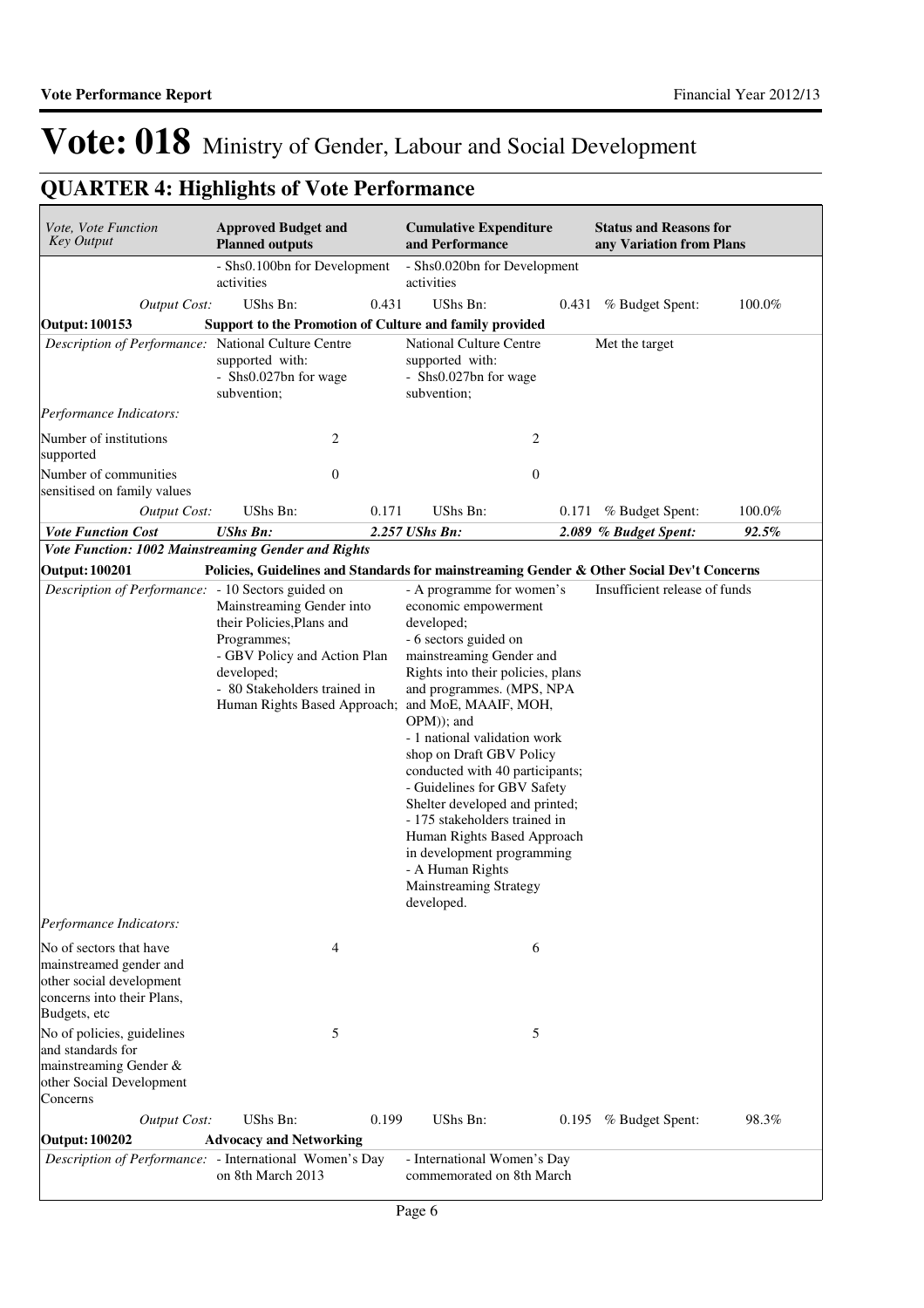| Vote, Vote Function<br><b>Key Output</b>                               | <b>Approved Budget and</b><br><b>Planned outputs</b>                                                                                                                                                                                                                                                                  | <b>Cumulative Expenditure</b><br>and Performance                                                                                                                                                                                                                                                                                                                                                                                                                                                                                                                                                                                          | <b>Status and Reasons for</b><br>any Variation from Plans |
|------------------------------------------------------------------------|-----------------------------------------------------------------------------------------------------------------------------------------------------------------------------------------------------------------------------------------------------------------------------------------------------------------------|-------------------------------------------------------------------------------------------------------------------------------------------------------------------------------------------------------------------------------------------------------------------------------------------------------------------------------------------------------------------------------------------------------------------------------------------------------------------------------------------------------------------------------------------------------------------------------------------------------------------------------------------|-----------------------------------------------------------|
|                                                                        | commemorated;<br>-GoU African Union Report on<br>the Selomn declaration on<br>Gender equality produced;<br>- 100 LGs staff and other<br>stakeholders from organisations<br>focusing on the rights of<br>Vulnerables sensitised                                                                                        | 2013;<br>- 3 National Organizing<br>Committee meetings for<br>Women's Day Celebration;<br>-2 Gender and Rights<br><b>Coordination Meetings</b><br>conducted;<br>- Coordinated the<br>Commemoration of the 16 days<br>of activism campaign against<br>Gender Based Violence;<br>- 1 Research to inform CEDAW<br>Mid Term Review Report<br>conducted;<br>- 10 copies of the UN report<br>printed; and<br>-33 copies of Equity Promotion<br>Strategy printed.                                                                                                                                                                                |                                                           |
| <b>Output Cost:</b>                                                    | UShs Bn:<br>0.189                                                                                                                                                                                                                                                                                                     | UShs Bn:<br>0.196                                                                                                                                                                                                                                                                                                                                                                                                                                                                                                                                                                                                                         | 103.9%<br>% Budget Spent:                                 |
| Output: 100204<br>Description of Performance: - 40 LGs provided with   | Capacity building for Gender and Rights Equality and Equity<br>technical support supervision on GBV (Katakwi, Mubende,<br>the mainstreaming of Equity<br>and Rights;<br>- Public and civil society sectors - 22 LGs provided with<br>capacity for Gender-Based<br>Violence prevention and<br>management strengthened. | - Six districts monitored on<br>Kanungu Moroto, Kaabong and<br>Kotido);<br>technical support supervision on<br>the mainstreaming of Equity<br>and Rights. These incuded<br>Wakiso, Nakaseke, Luwero,<br>Nakasongola, Masindi, Bulisa,<br>Hoima, Namayingo, Kaliro,<br>Tororo, Iganga, Bugiri, Busia,<br>Kole, Pader, Oyam,<br>Kiryandongo, Kabarole,<br>Kamwenge, Bundibugyo, Luuka<br>and Kasese: and<br>- 95 Local Government staff<br>from the districts of (Yumbe $\&$<br>Nebbi, Amuria and , Abimu<br>monitored, Kasese and<br>Ntugamo)mentored and<br>supervised on mainstreaming<br>gender and rights in the<br>development plans. | Insufficient release of funds                             |
| <b>Output Cost:</b>                                                    | <b>UShs Bn:</b><br>0.198                                                                                                                                                                                                                                                                                              | UShs Bn:<br>0.191                                                                                                                                                                                                                                                                                                                                                                                                                                                                                                                                                                                                                         | 96.0%<br>% Budget Spent:                                  |
| Output: 100251<br>Description of Performance: - National Women Council | <b>Support to National Women's Council and the Kapchorwa Women Development Group</b>                                                                                                                                                                                                                                  | - Shs1.085bn disbursed to the                                                                                                                                                                                                                                                                                                                                                                                                                                                                                                                                                                                                             |                                                           |
|                                                                        | supported with Shs0.085bn for<br>wage subvention and<br>Shs0.870bn for non wage<br>subvention<br>- REACH NGO supported with<br>Shs0.200bn<br>- Equal Opportunities<br>Commission supported with a                                                                                                                     | National Women's Council to<br>monitor women activities in the<br>country; and REACH NGOs to<br>implement prevention of Female<br>Genital Mutilation activities; and<br>- Shs0.600bn disbursed to the<br><b>Equal Opportunities</b><br>Commission as wage and non                                                                                                                                                                                                                                                                                                                                                                         |                                                           |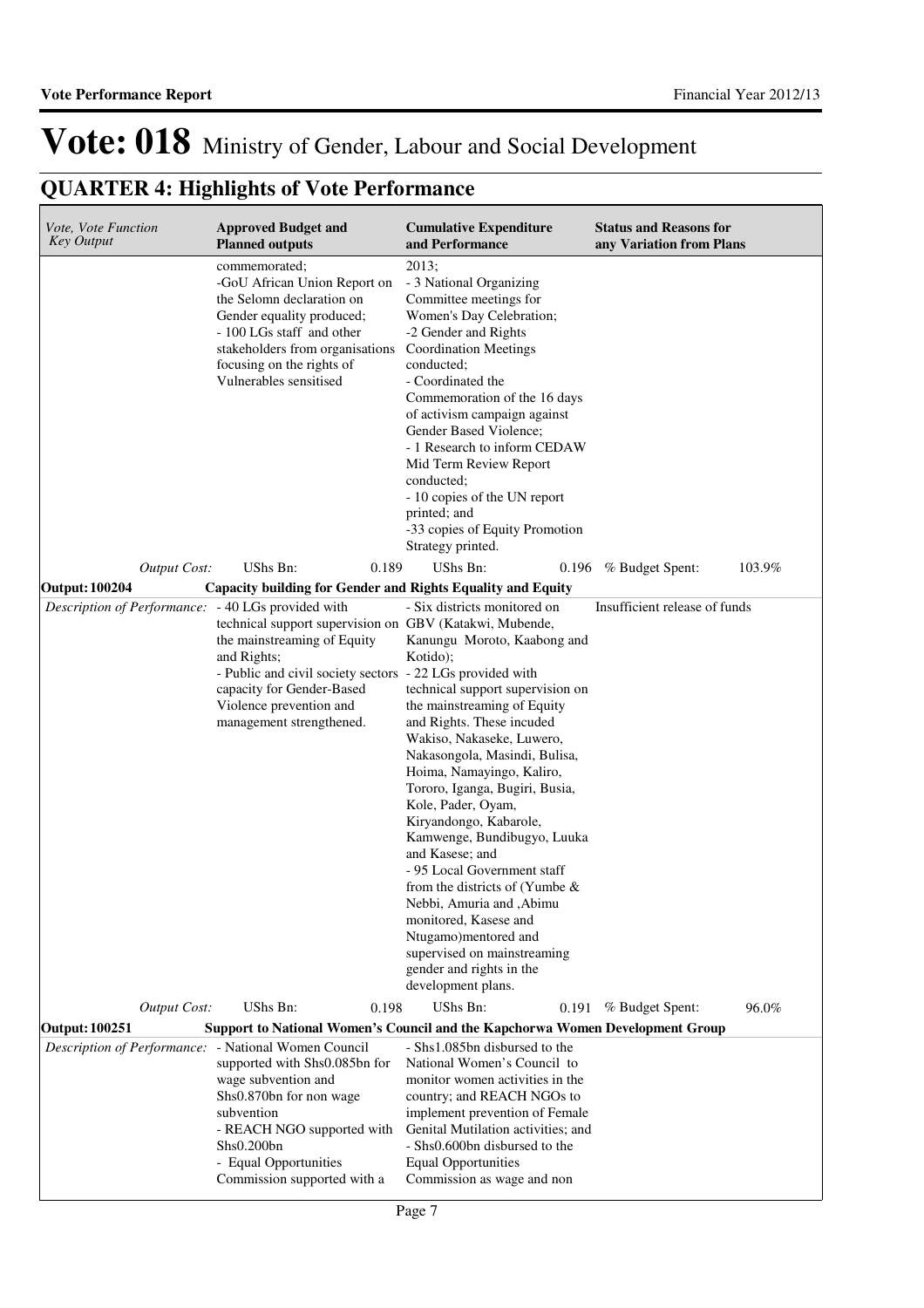| Vote, Vote Function<br><b>Key Output</b>                                                       | <b>Approved Budget and</b><br><b>Planned outputs</b>                                                                         |       | <b>Cumulative Expenditure</b><br>and Performance                                                                                                                                                                                                                                                                                                                                                                                                                                                                                                                                                                                                                                                                                                                                                                                                                                                                                                                                                                                                                                                                                                                                                         |    | <b>Status and Reasons for</b><br>any Variation from Plans |        |
|------------------------------------------------------------------------------------------------|------------------------------------------------------------------------------------------------------------------------------|-------|----------------------------------------------------------------------------------------------------------------------------------------------------------------------------------------------------------------------------------------------------------------------------------------------------------------------------------------------------------------------------------------------------------------------------------------------------------------------------------------------------------------------------------------------------------------------------------------------------------------------------------------------------------------------------------------------------------------------------------------------------------------------------------------------------------------------------------------------------------------------------------------------------------------------------------------------------------------------------------------------------------------------------------------------------------------------------------------------------------------------------------------------------------------------------------------------------------|----|-----------------------------------------------------------|--------|
|                                                                                                | subvention of Shs0.600bn for<br>its operations.                                                                              |       | wage subventions.                                                                                                                                                                                                                                                                                                                                                                                                                                                                                                                                                                                                                                                                                                                                                                                                                                                                                                                                                                                                                                                                                                                                                                                        |    |                                                           |        |
| <b>Output Cost:</b>                                                                            | UShs Bn:                                                                                                                     | 1.685 | UShs Bn:                                                                                                                                                                                                                                                                                                                                                                                                                                                                                                                                                                                                                                                                                                                                                                                                                                                                                                                                                                                                                                                                                                                                                                                                 |    | 1.685 % Budget Spent:                                     | 100.0% |
| <b>Vote Function Cost</b>                                                                      | <b>UShs Bn:</b>                                                                                                              |       | 2.271 UShs Bn:                                                                                                                                                                                                                                                                                                                                                                                                                                                                                                                                                                                                                                                                                                                                                                                                                                                                                                                                                                                                                                                                                                                                                                                           |    | 2.267 % Budget Spent:                                     | 99.8%  |
| Vote Function: 1003 Promotion of Labour Productivity and Employment                            |                                                                                                                              |       |                                                                                                                                                                                                                                                                                                                                                                                                                                                                                                                                                                                                                                                                                                                                                                                                                                                                                                                                                                                                                                                                                                                                                                                                          |    |                                                           |        |
| <b>Output: 100301</b>                                                                          |                                                                                                                              |       | Policies, Laws, Regulations and Guidelines on Employment and Labour Productivity                                                                                                                                                                                                                                                                                                                                                                                                                                                                                                                                                                                                                                                                                                                                                                                                                                                                                                                                                                                                                                                                                                                         |    |                                                           |        |
| Description of Performance: - 2 Labour Laws                                                    |                                                                                                                              |       | 6 Regulations on Labour Laws                                                                                                                                                                                                                                                                                                                                                                                                                                                                                                                                                                                                                                                                                                                                                                                                                                                                                                                                                                                                                                                                                                                                                                             |    | Insufficient release of funds                             |        |
|                                                                                                | Revised<br>(Employment Act, 2006 and<br>the Labour Unions Act)<br>- 4 Sets of Regulations on<br>developed:<br>at workplaces; |       | disseminated: The Employment<br>(Employment of Children)<br>Regulations, 2011; The<br><b>Employment</b> (Sexual<br>Occupational Safety and Health Harassment) Regulations, 2011;<br>The Labour Unions (Check<br>- Danger occurancy regulations -Off), Regulations, 2011; The<br>Labour Disputes (Arbitration<br>and settlement) (Industrial<br>Court Procedure) Rules, 2011<br>and Labour Unions<br>(registration) regulations as well<br>as employment regulations;<br>- 6 Labour laws and regulations<br>2011 enforced;<br>- Tools for data collection<br>developed;<br>- Draft Concept paper<br>developed for the establishment<br>of a productivity centre;<br>- Regulations on Labour Laws<br>Disseminated.<br>4 Sets of Regulations on<br>Occupational Safety and Health<br>developed:<br>- Dangerous occupancy<br>regulation at workplaces;<br>- Lifting equipment and Lifting<br>operations regulations;<br>- Pressure System Safety<br>Regulation;<br>- Chemical Safety Regulation;<br>Draft Guidelines on<br><b>Externalization of Labour</b><br>developed;<br>-Draft Programme of Action on<br>Employment Developed; and<br>-LMI collected for 30<br>Universities and 24 biggest<br>employers |    |                                                           |        |
| Performance Indicators:                                                                        |                                                                                                                              |       |                                                                                                                                                                                                                                                                                                                                                                                                                                                                                                                                                                                                                                                                                                                                                                                                                                                                                                                                                                                                                                                                                                                                                                                                          |    |                                                           |        |
| Number of labour policies,<br>laws and guidelines<br>reviewed, operationalized<br>and enforced |                                                                                                                              | 15    |                                                                                                                                                                                                                                                                                                                                                                                                                                                                                                                                                                                                                                                                                                                                                                                                                                                                                                                                                                                                                                                                                                                                                                                                          | 12 |                                                           |        |
| <b>Output Cost:</b>                                                                            | UShs Bn:                                                                                                                     | 0.494 | UShs Bn:                                                                                                                                                                                                                                                                                                                                                                                                                                                                                                                                                                                                                                                                                                                                                                                                                                                                                                                                                                                                                                                                                                                                                                                                 |    | 0.395 % Budget Spent:                                     | 79.9%  |
| <b>Output: 100302</b>                                                                          |                                                                                                                              |       | Inspection of Workplaces and Investigation on violation of labour standards                                                                                                                                                                                                                                                                                                                                                                                                                                                                                                                                                                                                                                                                                                                                                                                                                                                                                                                                                                                                                                                                                                                              |    |                                                           |        |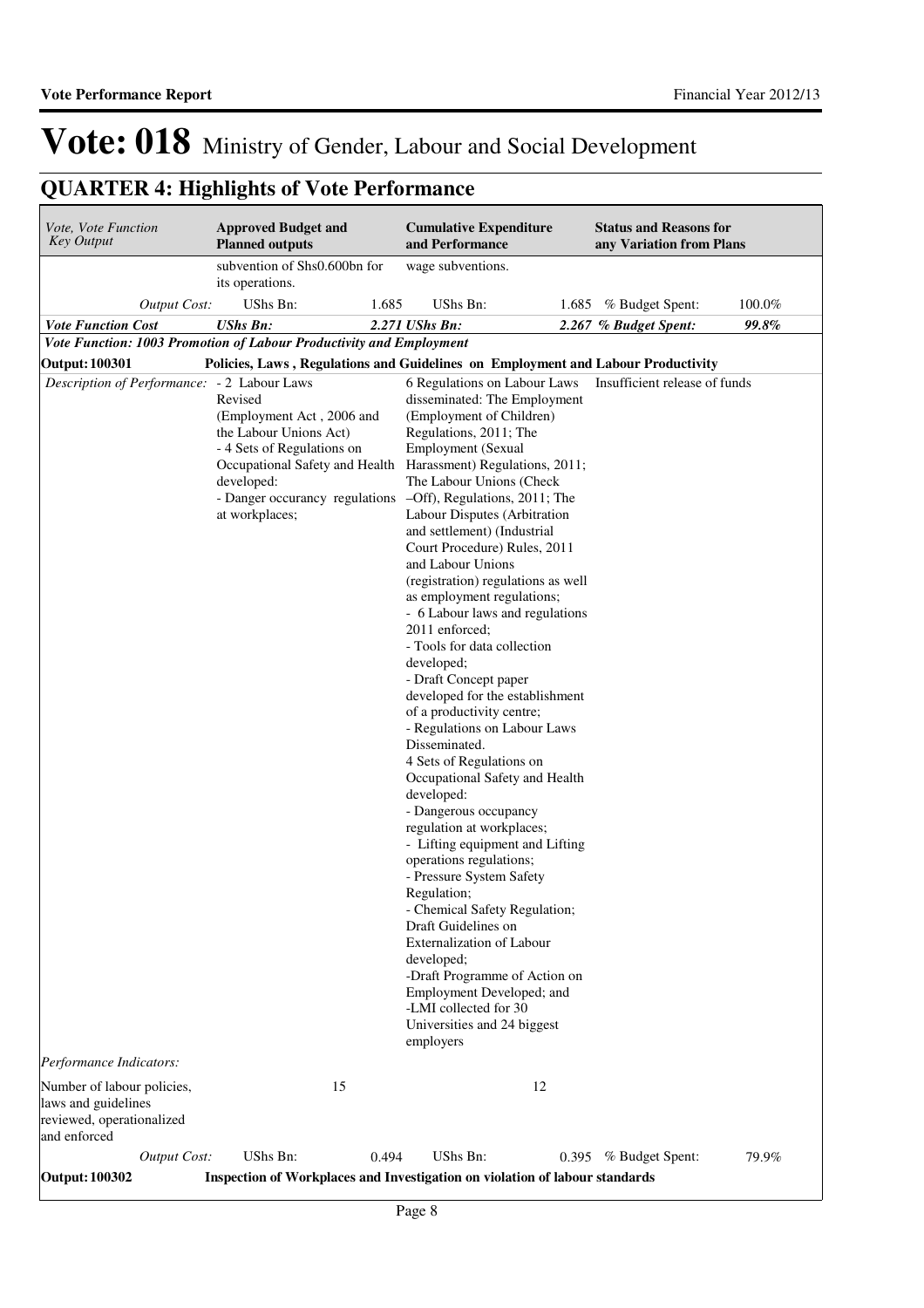| Vote, Vote Function<br><b>Key Output</b>                                               | <b>Approved Budget and</b><br><b>Planned outputs</b>                                                                                                                                                                     |       | <b>Cumulative Expenditure</b><br>and Performance                                                                                                                                                                                                                                                                                                                                                                                                                                                 |       | <b>Status and Reasons for</b><br>any Variation from Plans |       |  |
|----------------------------------------------------------------------------------------|--------------------------------------------------------------------------------------------------------------------------------------------------------------------------------------------------------------------------|-------|--------------------------------------------------------------------------------------------------------------------------------------------------------------------------------------------------------------------------------------------------------------------------------------------------------------------------------------------------------------------------------------------------------------------------------------------------------------------------------------------------|-------|-----------------------------------------------------------|-------|--|
|                                                                                        | Description of Performance: - 400 workplaces assessed for<br>compliance with the safety and<br>health standards;<br>- Inspect 300 workplaces (of<br>which 50 are statutory)<br>- Accidents at workplace<br>investigated; |       | -123 Workplaces country wide<br>inspected on Labour Standards<br>Working Conditions;<br>- 372 statutory inspections<br>conducted around Kampala,<br>Wakiso, Mpigi, Mukono and up<br>country local governments.<br>-206 Workplaces around<br>Kampala, Wakiso, Mpigi,<br>Mukono and upcountry local<br>governments assessed for<br>compliance with the safety and<br>health standards;<br>- 8 Recruitment Companies<br>activities monitored; and<br>- One (1) workplace accidents<br>investigated; |       | More resources were availed to<br>the directorate         |       |  |
| Performance Indicators:                                                                |                                                                                                                                                                                                                          |       |                                                                                                                                                                                                                                                                                                                                                                                                                                                                                                  |       |                                                           |       |  |
| No. of workplace inspections<br>carried out                                            |                                                                                                                                                                                                                          | 200   |                                                                                                                                                                                                                                                                                                                                                                                                                                                                                                  | 609   |                                                           |       |  |
| No of labour disputes                                                                  |                                                                                                                                                                                                                          | 15    |                                                                                                                                                                                                                                                                                                                                                                                                                                                                                                  | 55    |                                                           |       |  |
| investigated and settled<br><b>Output Cost:</b>                                        | UShs Bn:                                                                                                                                                                                                                 | 0.615 | UShs Bn:                                                                                                                                                                                                                                                                                                                                                                                                                                                                                         |       | 0.546 % Budget Spent:                                     | 88.6% |  |
| <b>Output: 100304</b>                                                                  | <b>Settlement of Complaints on Non-Observance of Working Conditions</b>                                                                                                                                                  |       |                                                                                                                                                                                                                                                                                                                                                                                                                                                                                                  |       |                                                           |       |  |
| Description of Performance: - 5 Follow-up visits to monitor<br>Performance Indicators: | migrant workers performed<br>(Afghanistan, Iraq, Saudi<br>Arabia, Southern Sudan and<br>United Arab Emirates);                                                                                                           |       | - 200 workers' complaints<br>working conditions of Ugandan registered and disputes referred<br>to the Ministry;<br>- 100 reported complaints and<br>disputes countrywide<br>investigated;<br>- 2 tripartite consultation<br>meetings on labour issues held<br>in Kampala; and<br>- Labour productivity standards<br>assessed in 6 MDAs and 10 LGs                                                                                                                                                |       | Met                                                       |       |  |
|                                                                                        |                                                                                                                                                                                                                          | 4000  |                                                                                                                                                                                                                                                                                                                                                                                                                                                                                                  | 4000  |                                                           |       |  |
| No of labour complaints<br>registered                                                  |                                                                                                                                                                                                                          |       |                                                                                                                                                                                                                                                                                                                                                                                                                                                                                                  |       |                                                           |       |  |
| <b>Output Cost:</b>                                                                    | UShs Bn:                                                                                                                                                                                                                 | 0.152 | UShs Bn:                                                                                                                                                                                                                                                                                                                                                                                                                                                                                         |       | 0.116 % Budget Spent:                                     | 76.1% |  |
| Output: 100305                                                                         | <b>Arbitration of Labour Disputes (Industrial Court)</b>                                                                                                                                                                 |       |                                                                                                                                                                                                                                                                                                                                                                                                                                                                                                  |       |                                                           |       |  |
| Description of Performance: - Operationalise the industrial                            | Court.                                                                                                                                                                                                                   |       | - Operational without the head<br>of the insitution                                                                                                                                                                                                                                                                                                                                                                                                                                              |       |                                                           |       |  |
| <b>Output Cost:</b>                                                                    | UShs Bn:                                                                                                                                                                                                                 | 0.462 | UShs Bn:                                                                                                                                                                                                                                                                                                                                                                                                                                                                                         | 0.355 | % Budget Spent:                                           | 76.9% |  |
| <b>Output: 100306</b><br>Description of Performance: 1000 job seekers placed in        | <b>Training and Skills Development</b><br>employment                                                                                                                                                                     |       | on HIV and AIDs at the world<br>of workplace were conducted in<br>Masindi, Kampala and Masaka;<br>-Four (4) Training Programmes<br>conducted i.e Training for the<br>Public Service Negotiating and<br>Consultative Council; Training<br>for Members and secretariat of                                                                                                                                                                                                                          |       | - Three (3) Training Workshops Insufficient resources     |       |  |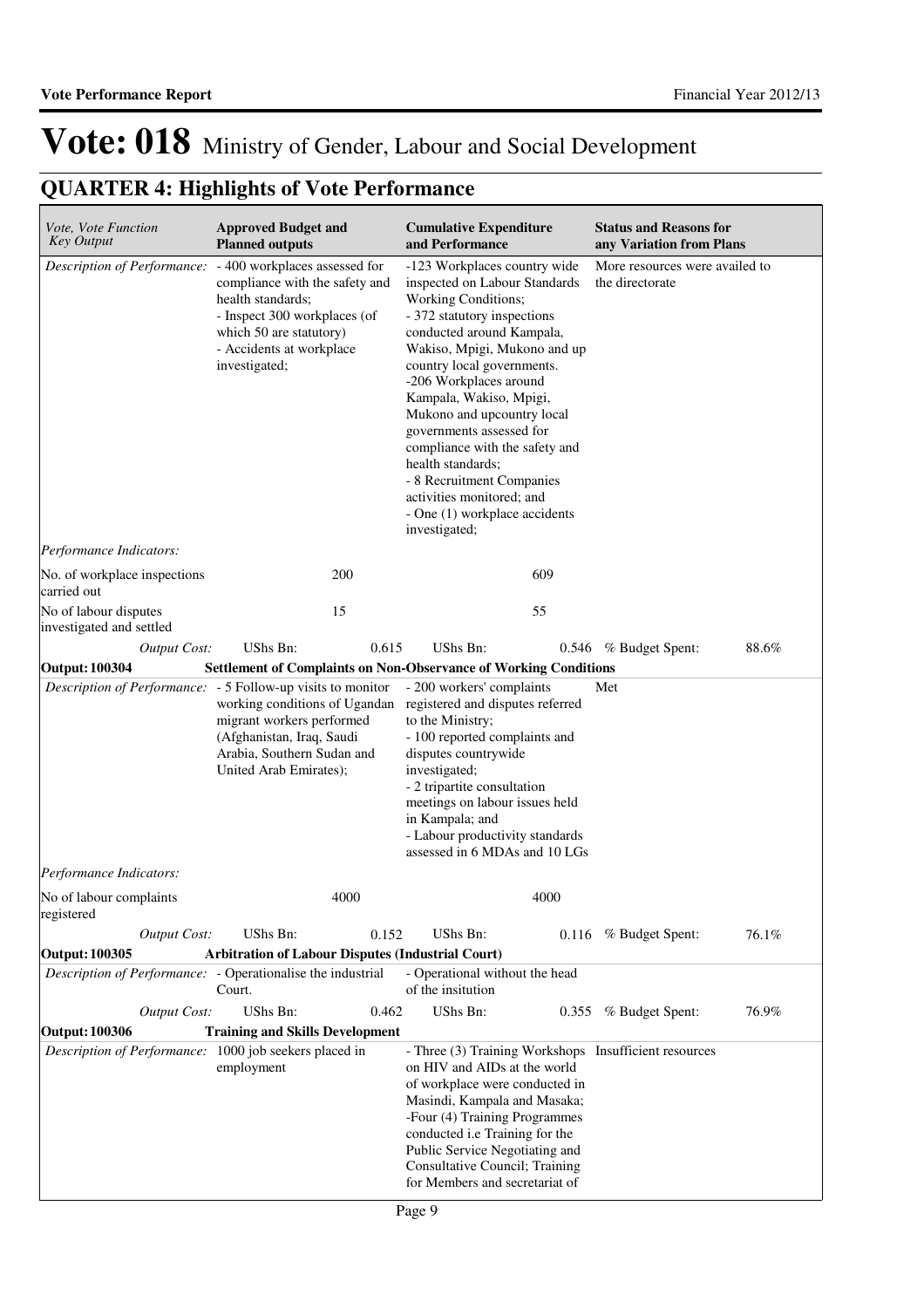| Vote, Vote Function<br><b>Key Output</b>                                                                                          | <b>Approved Budget and</b><br><b>Planned outputs</b>                                                                                                                                                                                                                           |       | <b>Cumulative Expenditure</b><br>and Performance                                                                                                                                                                                                                                                                                                                                                                                                        |      | <b>Status and Reasons for</b><br>any Variation from Plans |       |
|-----------------------------------------------------------------------------------------------------------------------------------|--------------------------------------------------------------------------------------------------------------------------------------------------------------------------------------------------------------------------------------------------------------------------------|-------|---------------------------------------------------------------------------------------------------------------------------------------------------------------------------------------------------------------------------------------------------------------------------------------------------------------------------------------------------------------------------------------------------------------------------------------------------------|------|-----------------------------------------------------------|-------|
|                                                                                                                                   |                                                                                                                                                                                                                                                                                |       | LAB; Training for all Labour<br>officers on labour<br>Administration and Training<br>for Labour officers and other<br>Ministry staff on Gender<br>Mainstreaming;<br>-Two (2) inspectors trained in<br>OSH skills;<br>- One (1) training workshop for<br>43 operators of recruitment<br>companies held; and<br>- 22 District Labour Officers<br>trained.                                                                                                 |      |                                                           |       |
| Performance Indicators:                                                                                                           |                                                                                                                                                                                                                                                                                |       |                                                                                                                                                                                                                                                                                                                                                                                                                                                         |      |                                                           |       |
| Number of job placements<br>carried out by the<br>recruitment agencies                                                            | 1000                                                                                                                                                                                                                                                                           |       |                                                                                                                                                                                                                                                                                                                                                                                                                                                         | 1000 |                                                           |       |
| Number of job placements<br>carried out by the labour<br>offices across the country<br>labour offices across the<br>country       | 6000                                                                                                                                                                                                                                                                           |       |                                                                                                                                                                                                                                                                                                                                                                                                                                                         | 5000 |                                                           |       |
| <b>Output Cost:</b>                                                                                                               | UShs Bn:                                                                                                                                                                                                                                                                       | 0.121 | UShs Bn:                                                                                                                                                                                                                                                                                                                                                                                                                                                |      | $0.100\%$ Budget Spent:                                   | 82.9% |
| <b>Vote Function Cost</b>                                                                                                         | <b>UShs Bn:</b>                                                                                                                                                                                                                                                                |       | 2.111 UShs Bn:                                                                                                                                                                                                                                                                                                                                                                                                                                          |      | 1.834 % Budget Spent:                                     | 86.9% |
| Vote Function: 1004 Social Protection for Vulnerable Groups                                                                       |                                                                                                                                                                                                                                                                                |       |                                                                                                                                                                                                                                                                                                                                                                                                                                                         |      |                                                           |       |
| <b>Output: 100401</b>                                                                                                             | Policies, Guidelines, Laws, Regulations and Standards on Vulnerable Groups                                                                                                                                                                                                     |       |                                                                                                                                                                                                                                                                                                                                                                                                                                                         |      |                                                           |       |
|                                                                                                                                   | Description of Performance: - 500 copies of the National<br>Plan of Action for Older<br>persons printed and<br>disseminated.<br>-500 copies of the social<br>Gerontology training Mannual<br>- Youth Policy and Action Plan<br>disseminated to national level<br>stakeholders. |       | - Post Graduate Diploma<br>Course Outline on Social<br>Gerontology drafted;<br>- National Youth Policy Action<br>Plan developed; and<br>- Draft National Youth Policy<br>ready and presented to the<br>Senior Management Meeting<br>(SMM)<br>- The National Plan of Action<br>for Older persons disseminated;<br>and<br>- A draft of training manual for<br>vocational skills for children<br>and youth at Ministry<br>institutions is being developed. |      | Met                                                       |       |
| Performance Indicators:                                                                                                           |                                                                                                                                                                                                                                                                                |       |                                                                                                                                                                                                                                                                                                                                                                                                                                                         |      |                                                           |       |
| No of policies, guidelines,<br>standards and action plans<br>for support to the vulnerable<br>groups developed and<br>implemented | 5                                                                                                                                                                                                                                                                              |       | 5                                                                                                                                                                                                                                                                                                                                                                                                                                                       |      |                                                           |       |
| <b>Output Cost:</b>                                                                                                               | UShs Bn:                                                                                                                                                                                                                                                                       | 1.182 | UShs Bn:                                                                                                                                                                                                                                                                                                                                                                                                                                                |      | 0.091 % Budget Spent:                                     | 7.7%  |
| Output: 100403                                                                                                                    |                                                                                                                                                                                                                                                                                |       |                                                                                                                                                                                                                                                                                                                                                                                                                                                         |      |                                                           |       |
| Description of Performance:                                                                                                       | Monitoring and Evaluation of Programmes for Vulnerable Groups<br>-40 LGS 10 from each of the                                                                                                                                                                                   |       | - 7 Institutions namely, Kireka, Met                                                                                                                                                                                                                                                                                                                                                                                                                    |      |                                                           |       |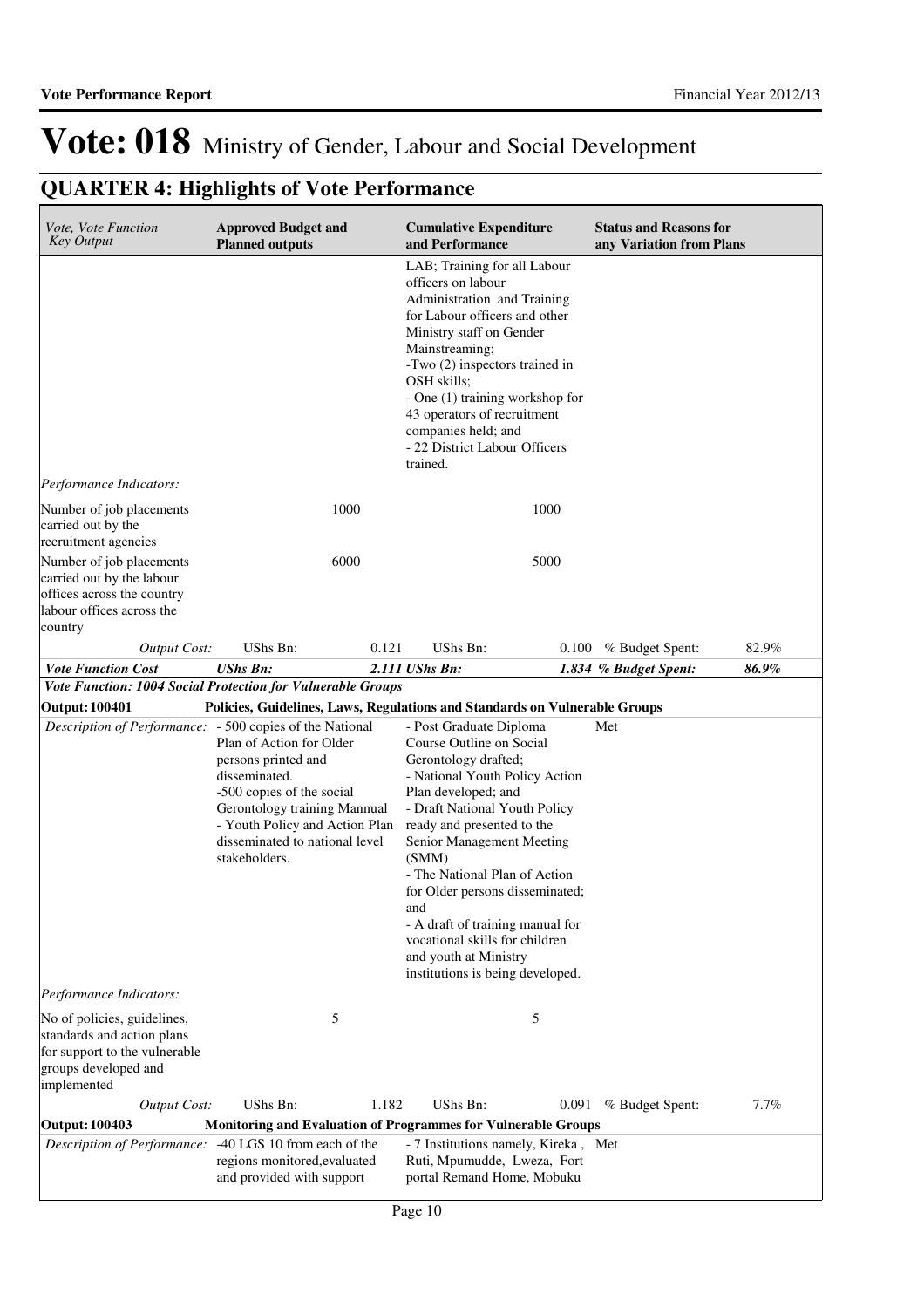| Vote, Vote Function<br><b>Key Output</b>      | <b>Approved Budget and</b><br><b>Planned outputs</b>                                                                                                                                                                            | <b>Cumulative Expenditure</b><br>and Performance                                                                                                                                                                                                                                                                                                                                                                                                                                                                                                                                                                                                                                                                     | <b>Status and Reasons for</b><br>any Variation from Plans |
|-----------------------------------------------|---------------------------------------------------------------------------------------------------------------------------------------------------------------------------------------------------------------------------------|----------------------------------------------------------------------------------------------------------------------------------------------------------------------------------------------------------------------------------------------------------------------------------------------------------------------------------------------------------------------------------------------------------------------------------------------------------------------------------------------------------------------------------------------------------------------------------------------------------------------------------------------------------------------------------------------------------------------|-----------------------------------------------------------|
| Performance Indicators:                       | supervision;<br>- 18 Children and babies homes<br>inspected.<br>- National Plan of Action on<br>Disability finalised                                                                                                            | Youth Skills Centre, 48 Baby<br>Homes and 16 CBR districts<br>provided with support<br>supervision and monitoring<br>services provided with support<br>supervision and monitoring<br>services.<br>- 1 groups of older persons<br>monitored and evaluated;<br>- 9 Groups of PWDs were<br>monitored on SGPWDs in four<br>Local Governments of<br>Karangala (3 Group), Masaka,<br>Shema (3 groups) and Rubirizi<br>(3 Group) monitored on<br>SGPWDS.<br>- One (1) Quarterly Meetings<br>and visits by Kampiringisa<br>Board of Visitors' held<br>- Seven departmental meetings<br>with institutions held, and<br>- 55 youth groups in 11<br>Programme district monitored<br>and evaluated                               |                                                           |
| Number of programmes<br>for vulnerable groups | 4                                                                                                                                                                                                                               | 4                                                                                                                                                                                                                                                                                                                                                                                                                                                                                                                                                                                                                                                                                                                    |                                                           |
| monitored and evaluated                       |                                                                                                                                                                                                                                 |                                                                                                                                                                                                                                                                                                                                                                                                                                                                                                                                                                                                                                                                                                                      |                                                           |
| <b>Output Cost:</b><br>Output: 100404         | UShs Bn:<br>1.743<br><b>Training and Skills Development</b>                                                                                                                                                                     | UShs Bn:                                                                                                                                                                                                                                                                                                                                                                                                                                                                                                                                                                                                                                                                                                             | 5.7%<br>0.100 % Budget Spent:                             |
| Description of Performance:                   | -5040 Youth trained in<br>Entrepreneurship skills;<br>- 15 MGLSD technical staff<br>trained in sign langague,<br>-475 Youth trained in<br>vocational skills.<br>- 480 youth trained in<br>entrepreneurial and business<br>skill | - Training Syllabus for<br>vocational rehabilitation<br>institutions developed;<br>- 200 PWDs equipped with<br>employable skills (10 trainees in<br>each of the Kireka, Lweza, Ruti<br>and Mpumudde centres;<br>- Consultative meeting on the<br>Course outline on Social<br>Gerontology Manual held;<br>- 800 copies of Disability<br>guidelines printed;<br>- 300 copies of the National<br>Council for Older persons Act<br>2013 printed;<br>- 4,445 Youth trained on<br>Entrepreneurship Skills in 88<br>districts under YVCF;<br>200 Youth trained in adolescent<br>reproductive health;<br>- 144 youth trained on<br>Vocational skills; and<br>- 270 Youth trained on<br>Entrepreneurship Skills under<br>PCY. | Insufficient resources                                    |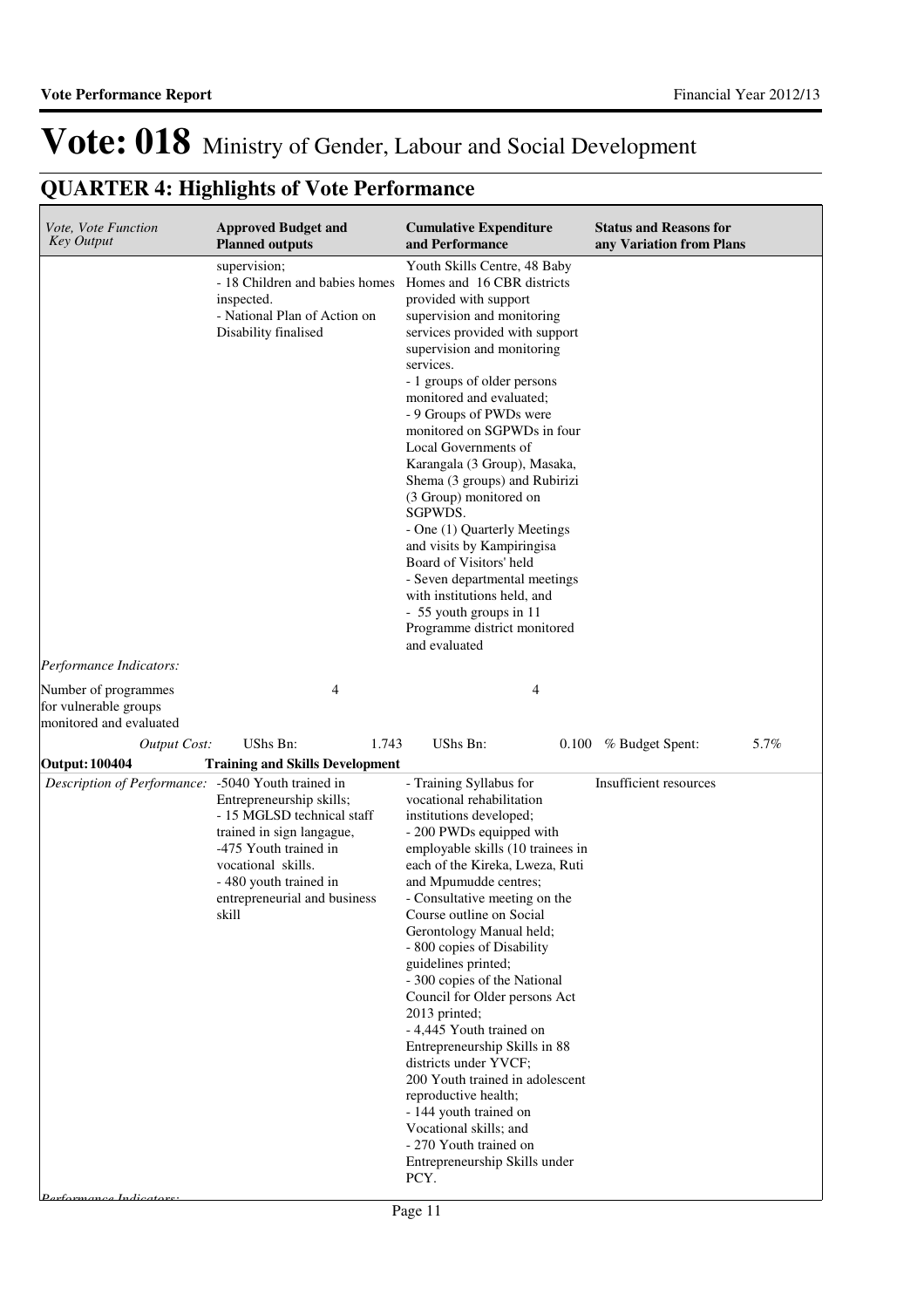| Vote, Vote Function<br><b>Key Output</b>                                                                                | <b>Approved Budget and</b><br><b>Planned outputs</b>                                                                                                                                                                                                                                                                                                                   | <b>Cumulative Expenditure</b><br>and Performance                                                                                                                                                                                                          | <b>Status and Reasons for</b><br>any Variation from Plans |
|-------------------------------------------------------------------------------------------------------------------------|------------------------------------------------------------------------------------------------------------------------------------------------------------------------------------------------------------------------------------------------------------------------------------------------------------------------------------------------------------------------|-----------------------------------------------------------------------------------------------------------------------------------------------------------------------------------------------------------------------------------------------------------|-----------------------------------------------------------|
| No. Of vulnerable persons<br>trained in vocational,<br>entrepreneurial and life skills                                  | 5995                                                                                                                                                                                                                                                                                                                                                                   | 5259                                                                                                                                                                                                                                                      |                                                           |
| <b>Output Cost:</b>                                                                                                     | UShs Bn:<br>3.573                                                                                                                                                                                                                                                                                                                                                      | UShs Bn:                                                                                                                                                                                                                                                  | 62.0%<br>2.215 % Budget Spent:                            |
| <b>Output: 100405</b>                                                                                                   |                                                                                                                                                                                                                                                                                                                                                                        | <b>Empowerment, Support, Care and Protection of Vulnerable Groups</b>                                                                                                                                                                                     |                                                           |
| Description of Performance:                                                                                             | -30 PWDs empowered and<br>supported to participate in the<br>development process;<br>- Resettlement kit for 100                                                                                                                                                                                                                                                        | - Training materials for the<br>institutions purchased;<br>- 44 disadvantaged children<br>from Ministry institutions<br>children in institutions provided; supported for formal education;<br>- 50 youth groups supported<br>with startup capital         | Met                                                       |
| Performance Indicators:                                                                                                 |                                                                                                                                                                                                                                                                                                                                                                        |                                                                                                                                                                                                                                                           |                                                           |
| Number of vulnerable<br>groups supported and<br>empowered to participate<br>and benefit from the<br>development process | 65                                                                                                                                                                                                                                                                                                                                                                     | 65                                                                                                                                                                                                                                                        |                                                           |
| No. of vulnerable<br>individuals supported                                                                              | 90000                                                                                                                                                                                                                                                                                                                                                                  | 90000                                                                                                                                                                                                                                                     |                                                           |
| No. Of vulnerable and                                                                                                   | 65                                                                                                                                                                                                                                                                                                                                                                     | 50                                                                                                                                                                                                                                                        |                                                           |
| marginalized groups<br>accessed with seed/start-up<br>capital                                                           |                                                                                                                                                                                                                                                                                                                                                                        |                                                                                                                                                                                                                                                           |                                                           |
| <b>Output Cost:</b>                                                                                                     | UShs Bn:<br>28.001                                                                                                                                                                                                                                                                                                                                                     | UShs Bn:<br>0.198                                                                                                                                                                                                                                         | 0.7%<br>% Budget Spent:                                   |
| <b>Output: 100451</b>                                                                                                   | <b>Support to councils provided</b>                                                                                                                                                                                                                                                                                                                                    |                                                                                                                                                                                                                                                           |                                                           |
|                                                                                                                         | Description of Performance: - NYC supported with Shs0.074 -Shs1.016bn for Wage<br>as wage subvention and<br>Shs1.00bn non wage subvention subvention disbursed to the<br>to mobilise, monitored and<br>evaluate programmes for<br>children and youth countrywide; and<br>- NCC supported with<br>Shs0.384bn as wage &<br>Shs0.150bn as non wage to<br>monitor children | subvention and Non wage<br>National Youth Council and the<br>National Council for Children;<br>-Shs0.420Bn for wage and non<br>wage subvention disbursed to<br>National Council for Disability.                                                           | Met. Funds were released in<br>time                       |
| Performance Indicators:                                                                                                 |                                                                                                                                                                                                                                                                                                                                                                        |                                                                                                                                                                                                                                                           |                                                           |
| No.of councils suppored                                                                                                 | 3                                                                                                                                                                                                                                                                                                                                                                      | 3                                                                                                                                                                                                                                                         |                                                           |
| <b>Output Cost:</b>                                                                                                     | UShs Bn:<br>1.891                                                                                                                                                                                                                                                                                                                                                      | UShs Bn:                                                                                                                                                                                                                                                  | 75.9%<br>1.436 % Budget Spent:                            |
| <b>Output: 100452</b>                                                                                                   |                                                                                                                                                                                                                                                                                                                                                                        | Support to the Renovation and Maintenance of Centres for Vulnerable Groups                                                                                                                                                                                |                                                           |
| Description of Performance: - Welfare services (food,                                                                   | medical care, utilities) provided<br>to accumulated 1,780 children<br>in 5 institutions; Naguru, Fort<br>Portal and Mbale Remand<br>Homes, Naguru Reception<br>Centre and Kampirngisa as well<br>as rehabilitation centres for the<br><b>PWD</b>                                                                                                                       | - 200 PWDS trainees in<br>institution supported, cared for<br>and protected;<br>- 1150 Children in 5<br>institutions provided with food<br>and non food items; and<br>- Partial renovation of buildings<br>at Kampiringisa completed (9<br>staff houses). | Met                                                       |
| <b>Output Cost:</b>                                                                                                     | UShs Bn:<br>0.594                                                                                                                                                                                                                                                                                                                                                      | UShs Bn:<br>0.349                                                                                                                                                                                                                                         | 58.7%<br>% Budget Spent:                                  |
| <b>Vote Function Cost</b>                                                                                               | <b>UShs Bn:</b>                                                                                                                                                                                                                                                                                                                                                        | 37.181 UShs Bn:                                                                                                                                                                                                                                           | 12.0%<br>4.477 % Budget Spent:                            |
|                                                                                                                         | Vote Function: 1049 Policy, Planning and Support Services                                                                                                                                                                                                                                                                                                              |                                                                                                                                                                                                                                                           |                                                           |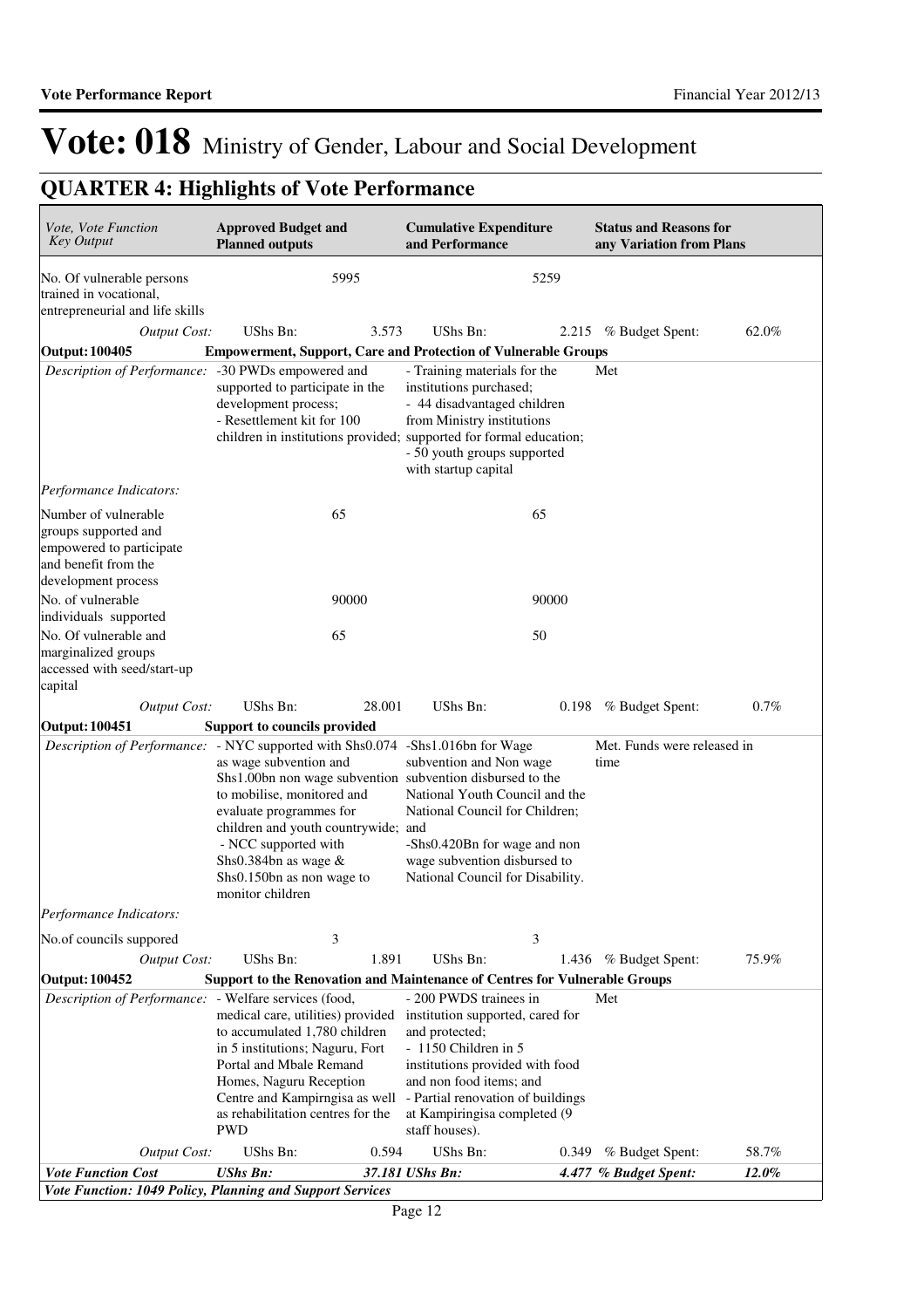## **QUARTER 4: Highlights of Vote Performance**

| <i>Vote, Vote Function</i><br>Key Output               | <b>Approved Budget and</b><br><b>Planned outputs</b>                        |       | <b>Cumulative Expenditure</b><br>and Performance                                                                                                                                                                 |       | <b>Status and Reasons for</b><br>any Variation from Plans |          |
|--------------------------------------------------------|-----------------------------------------------------------------------------|-------|------------------------------------------------------------------------------------------------------------------------------------------------------------------------------------------------------------------|-------|-----------------------------------------------------------|----------|
| Output: 104951                                         | Support to the street children activities                                   |       |                                                                                                                                                                                                                  |       |                                                           |          |
| Description of Performance: - Withdraw and settle 1200 | children and adults from the<br>Streets of Kampala City, and<br>other towns |       | - 751 Children and adults from Insufficient release of resources<br>the Streets of Kampala City, and<br>other towns Withdrawn and re-<br>settled:<br>- Multi-Sectoral Strategy on<br>Street Children implemented |       |                                                           |          |
| Output Cost:                                           | UShs Bn:                                                                    | 0.867 | UShs Bn:                                                                                                                                                                                                         | 0.633 | % Budget Spent:                                           | 73.0%    |
| <b>Vote Function Cost</b>                              | <b>UShs Bn:</b>                                                             |       | $6.960$ UShs Bn:                                                                                                                                                                                                 |       | 7.031 % Budget Spent:                                     | 101.0%   |
| <b>Cost of Vote Services:</b>                          | UShs $B_n$ :                                                                |       | <b>50.780</b> UShs Bn:                                                                                                                                                                                           |       | 17.698 $%$ Budget Spent:                                  | $34.9\%$ |

*\* Excluding Taxes and Arrears*

The Ministry realized an increased cash limit for the non wage recurrent during the 4th Quarter. This was because of the enhanced cash limit to finance the International Labour Day in the 4th Quarter.

There were no major problems experienced in compiling the quarterly report.

#### **Table V2.2: Implementing Actions to Improve Vote Performance**

| <b>Planned Actions:</b>                                                                                                                                                                                                                                          | <b>Actual Actions:</b>                                                                                                                                                                                                                                                               | <b>Reasons for Variation</b> |
|------------------------------------------------------------------------------------------------------------------------------------------------------------------------------------------------------------------------------------------------------------------|--------------------------------------------------------------------------------------------------------------------------------------------------------------------------------------------------------------------------------------------------------------------------------------|------------------------------|
| Vote: 018 Ministry of Gender, Labour and Social Development                                                                                                                                                                                                      |                                                                                                                                                                                                                                                                                      |                              |
| Vote Function: 1001 Community Mobilisation and Empowerment                                                                                                                                                                                                       |                                                                                                                                                                                                                                                                                      |                              |
| The Ministry plans to continue with the<br>implemention of the Communication<br>Strategy through which awarenes on<br>community mobilisation and<br>empowerment policies and programmes is<br>sensitised to the public.                                          | The Ministry implemented the<br><b>Communication Strategy through which</b><br>awarenes on community mobilisation<br>and empowerment policies and<br>programmes are sensitised to the public.                                                                                        | Met                          |
| Community mobilisation activities to be<br>mainstremed and included into the<br>workplans for other vote functions.                                                                                                                                              | <b>Community mobilisation activities were</b><br>mainstremed and included into the<br>workplans of other Vote Functions.                                                                                                                                                             | Met                          |
| The Ministry developed a recruitment plan<br>to implement the new structure. The<br>ministry intends to implement the<br>approved recruitment plan.                                                                                                              | The Ministry developed a<br><b>Communication Strategy through which</b><br>awareness on community Mobilization<br>and empowerment policies and<br>programmes are sensitized between the<br>local government and communities                                                          | met                          |
| Vote Function: 1002 Mainstreaming Gender and Rights                                                                                                                                                                                                              |                                                                                                                                                                                                                                                                                      |                              |
| The Ministry plans to integrate the<br>activities of the statistics Unit into the<br>workplans submitted to donors for<br>funding besides the funding from UBOS<br>to collect data for the Ministry.                                                             | The Ministry integrated the activities of Met<br>the statistics Unit into the work plans<br>submitted to donors (UN Women) for<br>funding besides the funding from UBOS<br>to collect data for the Ministry.                                                                         |                              |
| Strengthen the Gender Mainstreaming<br>Committee to over<br>see the implementation of the gender<br>mainstreaming actions in other sectors.<br>The Gender Focal Point Officers in the<br>different sectors will be also strengthened<br>and will meet regularly. | <b>Strengthened the Gender</b><br><b>Mainstreaming Committee by bringing</b><br>more Focal Pointer on board to over<br>see the implementation of the gender<br>mainstreaming actions in other sectors.<br>The Gender Focal Point Officers in the<br>different sectors met regularly. | Met                          |
| Vote: 018 Ministry of Gender, Labour and Social Development                                                                                                                                                                                                      |                                                                                                                                                                                                                                                                                      |                              |
| Vote Function: 1002 Mainstreaming Gender and Rights                                                                                                                                                                                                              |                                                                                                                                                                                                                                                                                      |                              |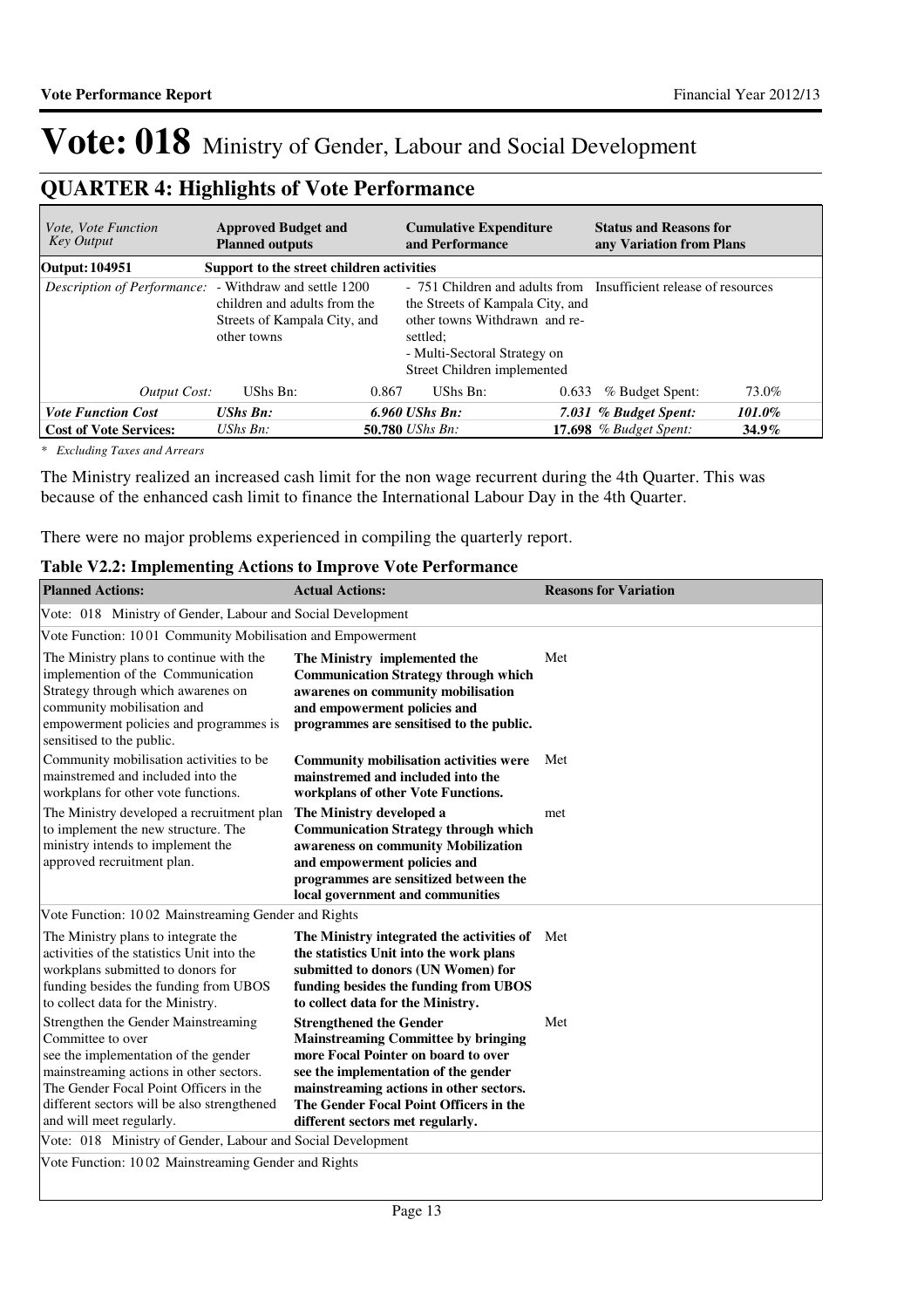## **QUARTER 4: Highlights of Vote Performance**

| <b>Planned Actions:</b>                                                                                                                                      | <b>Actual Actions:</b>                                                                                                                                                                           | <b>Reasons for Variation</b> |
|--------------------------------------------------------------------------------------------------------------------------------------------------------------|--------------------------------------------------------------------------------------------------------------------------------------------------------------------------------------------------|------------------------------|
| Strengthen the Joint Monitoring<br>Committee with more representation from<br>all departments to operationalise the<br>M&E Framework.                        | Not implemented                                                                                                                                                                                  | Insufficient funds           |
| Vote Function: 1003 Promotion of Labour Productivity and Employment                                                                                          |                                                                                                                                                                                                  |                              |
| The Ministry plans to strengthen<br>partnership with the private, NGOs and<br>development partners to implement the<br>action plan for the youth employment. | The Ministry has strengthened<br>partnership with the private, NGOs and<br>development partners to implement the<br>action plan for the youth employment.                                        | Met                          |
| Vote Function: 1004 Social Protection for Vulnerable Groups                                                                                                  |                                                                                                                                                                                                  |                              |
| Conduct regular Social protection policies<br>and programmes reviews to adequately<br>include all the<br>vulnerable groups.                                  | <b>Conducted a review of the Youth Policy</b><br>and developed the action plan for<br>Social protection policies and<br>programmes reviews to adequately<br>include all the<br>vulnerable groups | Met                          |
| Expand and strengthen the social<br>protection working group forum and the<br>network.                                                                       | <b>Expanded and strengthened the social</b><br>protection working group forum and<br>the network                                                                                                 | Met                          |
| Promote Public - Private partnership with<br>development partners, CSOs and the<br>private sector in service delivery to the<br>vulnerable groups.           | <b>Promoted Public - Private partnership</b><br>with development partners, CSOs and<br>the private sector in service delivery to<br>the vulnerable groups.                                       | met                          |
| Vote Function: 1049 Policy, Planning and Support Services                                                                                                    |                                                                                                                                                                                                  |                              |
| Follow up the Ministry of Public Service<br>to ensure that the recruitment plan<br>isimplemented.                                                            | <b>Followed up with the Public Serive</b><br>Commission                                                                                                                                          | Met                          |
| Implement the Recruitment Plan                                                                                                                               | <b>Implemened the Recruitment Plan and</b><br>18 officers were recuited last Financial<br>year                                                                                                   | Met                          |
| Develop workplan proposal to be funded<br>by development partners, CSOs and the<br>private.                                                                  | Developed workplan proposal which<br>have been accepted by development<br>partners, CSOs and the private.                                                                                        | Met                          |
| Vote: 018 Ministry of Gender, Labour and Social Development                                                                                                  |                                                                                                                                                                                                  |                              |
| Vote Function: 1003 Promotion of Labour Productivity and Employment                                                                                          |                                                                                                                                                                                                  |                              |
| Conducted massive sensitisation of the<br>employers on the benefits of workers<br>unions                                                                     | During the commemoration of national<br>days, the Ministry conducted massive<br>sensitisation of the employers on the<br>benefits of workers unions                                              | Met                          |
| Strengthen the joint monitoring for the<br>whole department by increasing funding<br>to the directorate for monitoring.                                      | Strengthened joint monitoring for the<br>whole directorate by increasing funding<br>to the directorate.                                                                                          | Met                          |
| Review relevant sections of the labour<br>laws and develop new ones on oil and gas<br>in relation to the current labour market<br>conditions.                | Reviewed relevant sections of the labour Met<br>laws and regulations developed on new<br>ones on oil and gas in relation to the<br>current labour market conditions.                             |                              |
| Strengthen the joint monitoring for the<br>whole department by increasing funding<br>to the directorate for monitoring.                                      | Strengthened joint monitoring for the<br>whole directorate by increasing funding<br>to the directorate.                                                                                          | Met                          |

### *V3: Details of Releases and Expenditure*

*This section provides a comprehensive summary of the outputs delivered by the Vote and further details of Vote expenditures by Vote Function and Expenditure Item.*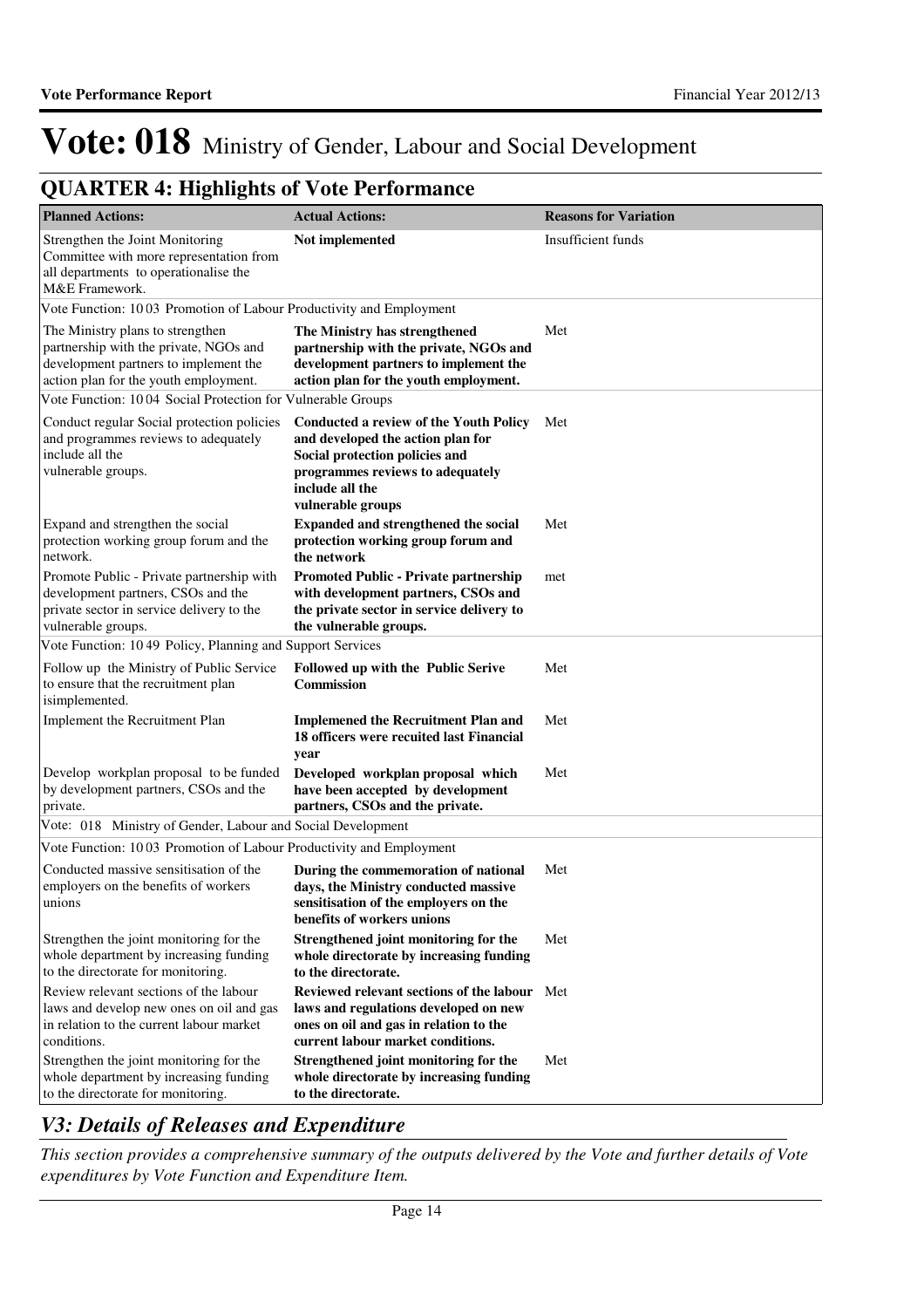## **QUARTER 4: Highlights of Vote Performance**

### **Table V3.1: GoU Releases and Expenditure by Output\***

| <b>Billion Uganda Shillings</b>                                                                     | <b>Approved Released</b><br><b>Budget</b> |      | <b>Spent</b> | % GoU<br><b>Budget</b><br>Released | $%$ $GoU$<br><b>Budget</b><br><i>Spent</i> | $%$ GoU<br>Releases<br>Spent |
|-----------------------------------------------------------------------------------------------------|-------------------------------------------|------|--------------|------------------------------------|--------------------------------------------|------------------------------|
| VF:1001 Community Mobilisation and Empowerment                                                      | 2.26                                      | 2.07 | 2.09         | 91.9%                              | 92.5%                                      | 100.8%                       |
| Class: Outputs Provided                                                                             | 0.99                                      | 0.81 | 0.83         | 81.5%                              | 83.1%                                      | 101.9%                       |
| 100101 Policies, Sector plans Guidelines and Standards on Community<br>Mobilisation and Empowerment | 0.27                                      | 0.21 | 0.23         | 76.8%                              | 84.1%                                      | 109.5%                       |
| 100102 Advocacy and Networking                                                                      | 0.30                                      | 0.23 | 0.23         | 75.5%                              | 75.1%                                      | 99.6%                        |
| 100104 Training, Skills Development and Training Materials                                          | 0.08                                      | 0.08 | 0.08         | 98.1%                              | 97.3%                                      | 99.1%                        |
| 100105 Monitoring, Technical Support Supervision and Backstopping                                   | 0.34                                      | 0.29 | 0.29         | 86.6%                              | 85.9%                                      | 99.2%                        |
| Class: Outputs Funded                                                                               | 1.26                                      | 1.26 | 1.26         | 100.0%                             | 100.0%                                     | 100.0%                       |
| 100151 Support to Traditional Leaders provided                                                      | 0.66                                      | 0.66 | 0.66         | 100.0%                             | 100.0%                                     | 100.0%                       |
| 100152 Support to National Library of Uganda (Development Project,<br>Wage and Non Wage Subvention) | 0.43                                      | 0.43 | 0.43         | 100.0%                             | 100.0%                                     | 100.0%                       |
| 100153 Support to the Promotion of Culture and family provided                                      | 0.17                                      | 0.17 | 0.17         | 100.0%                             | 100.0%                                     | 100.0%                       |
| VF:1002 Mainstreaming Gender and Rights                                                             | 2.27                                      | 2.24 | 2.27         | 98.7%                              | 99.8%                                      | 101.1%                       |
| Class: Outputs Provided                                                                             | 0.59                                      | 0.56 | 0.58         | 95.1%                              | 99.3%                                      | 104.5%                       |
| 100201 Policies, Guidelines and Standards for mainstreaming Gender &<br>Other Social Dev't Concerns | 0.20                                      | 0.20 | 0.20         | 99.7%                              | 98.3%                                      | 98.5%                        |
| 100202 Advocacy and Networking                                                                      | 0.19                                      | 0.16 | 0.20         | 87.0%                              | 103.9%                                     | 119.4%                       |
| 100204 Capacity building for Gender and Rights Equality and Equity                                  | 0.20                                      | 0.19 | 0.19         | 98.1%                              | 96.0%                                      | 97.9%                        |
| Class: Outputs Funded                                                                               | 1.69                                      | 1.69 | 1.68         | 100.0%                             | 100.0%                                     | 100.0%                       |
| 100251 Support to National Women's Council and the Kapchorwa<br>Women Development Group             | 1.69                                      | 1.69 | 1.68         | 100.0%                             | 100.0%                                     | 100.0%                       |
| VF:1003 Promotion of Labour Productivity and Employment                                             | 2.11                                      | 1.82 | 1.83         | 86.3%                              | 86.9%                                      | 100.6%                       |
| Class: Outputs Provided                                                                             | 2.05                                      | 1.76 | 1.77         | 85.9%                              | 86.5%                                      | 100.7%                       |
| 100301 Policies, Laws, Regulations and Guidelines on Employment<br>and Labour Productivity          | 0.49                                      | 0.42 | 0.39         | 85.4%                              | 79.9%                                      | 93.6%                        |
| 100302 Inspection of Workplaces and Investigation on violation of<br>labour standards               | 0.62                                      | 0.58 | 0.55         | 93.5%                              | 88.6%                                      | 94.8%                        |
| 100303 Compesation of Government Workers                                                            | 0.02                                      | 0.01 | 0.11         | 33.3%                              | 439.3%                                     | 1318.0%                      |
| 100304 Settlement of Complaints on Non-Observance of Working<br>Conditions                          | 0.15                                      | 0.12 | 0.12         | 76.6%                              | 76.1%                                      | 99.3%                        |
| 100305 Arbitration of Labour Disputes (Industrial Court)                                            | 0.46                                      | 0.39 | 0.35         | 84.4%                              | 76.9%                                      | 91.0%                        |
| 100306 Training and Skills Development                                                              | 0.12                                      | 0.09 | 0.10         | 78.3%                              | 82.9%                                      | 105.9%                       |
| 100307 Advocacy and Networking                                                                      | 0.18                                      | 0.16 | 0.15         | 85.8%                              | 84.6%                                      | 98.7%                        |
| Class: Outputs Funded                                                                               | 0.06                                      | 0.06 | 0.06         | 100.0%                             | 100.0%                                     | 100.0%                       |
| 100351 Contribution to Membership of International Organisations<br>(ILO, ARLAC, EAC, OPCW)         | 0.06                                      | 0.06 | 0.06         | 100.0%                             | 100.0%                                     | 100.0%                       |
| VF:1004 Social Protection for Vulnerable Groups                                                     | 5.79                                      | 5.35 | 4.48         | 92.4%                              | 77.3%                                      | 83.7%                        |
| Class: Outputs Provided                                                                             | 3.29                                      | 2.90 | 2.69         | 88.2%                              | 81.7%                                      | 92.7%                        |
| 100401 Policies, Guidelines, Laws, Regulations and Standards on<br>Vulnerable Groups                | 0.15                                      | 0.10 | 0.09         | 63.1%                              | 60.3%                                      | 95.6%                        |
| 100402 Advocacy and Networking                                                                      | 0.15                                      | 0.09 | 0.08         | 61.0%                              | 55.2%                                      | 90.6%                        |
| 100403 Monitoring and Evaluation of Programmes for Vulnerable<br>Groups                             | 0.18                                      | 0.13 | 0.10         | 69.4%                              | 54.2%                                      | 78.0%                        |
| 100404 Training and Skills Development                                                              | 2.35                                      | 2.28 | 2.22         | 96.9%                              | 94.3%                                      | 97.3%                        |
| 100405 Empowerment, Support, Care and Protection of Vulnerable<br>Groups                            | 0.45                                      | 0.31 | 0.20         | 68.1%                              | 43.8%                                      | 64.3%                        |
| Class: Outputs Funded                                                                               | 2.48                                      | 2.44 | 1.78         | 98.1%                              | 71.8%                                      | 73.2%                        |
| 100451 Support to councils provided                                                                 | 1.89                                      | 1.89 | 1.44         | 100.0%                             | 75.9%                                      | 75.9%                        |
| 100452 Support to the Renovation and Maintenance of Centres for<br>Vulnerable Groups                | 0.59                                      | 0.55 | 0.35         | 91.9%                              | 58.7%                                      | 63.9%                        |
| Class: Capital Purchases                                                                            | 0.02                                      | 0.01 | 0.00         | 71.0%                              | 21.0%                                      | 29.6%                        |
| 100477 Purchase of Specialised Machinery & Equipment                                                | 0.02                                      | 0.01 | 0.00         | 71.0%                              | 21.0%                                      | 29.6%                        |
| VF:1049 Policy, Planning and Support Services                                                       | 6.96                                      | 8.89 | 7.03         | 127.8%                             | 101.0%                                     | 79.1%                        |
| Class: Outputs Provided                                                                             | 5.41                                      | 6.50 | 5.09         | 120.3%                             | 94.2%                                      | 78.3%                        |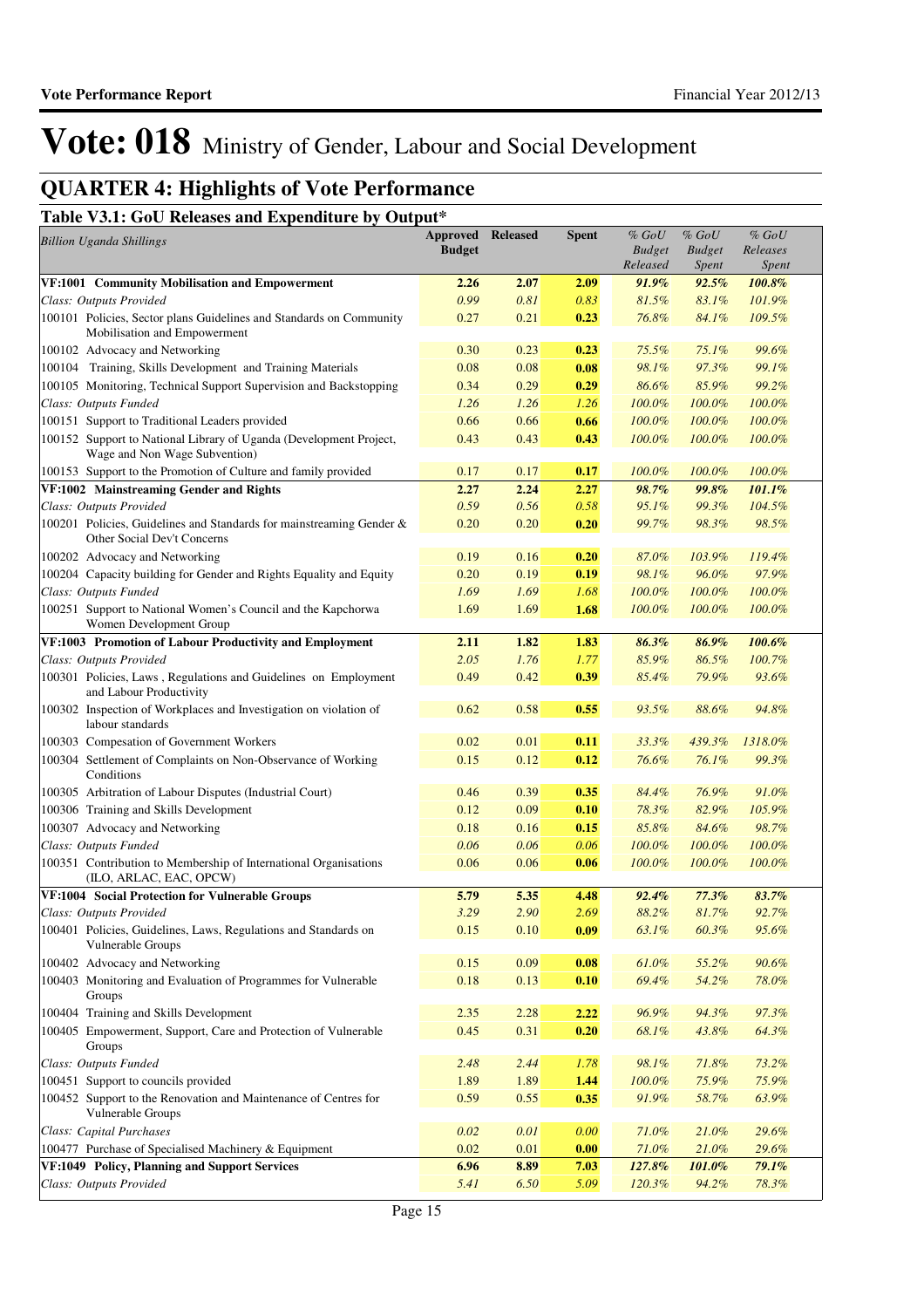## **QUARTER 4: Highlights of Vote Performance**

| <b>Billion Uganda Shillings</b>                                                                   | Approved<br><b>Budget</b> | <b>Released</b> | <b>Spent</b> | $%$ GoU<br><b>Budget</b><br>Released | $%$ GoU<br><b>Budget</b><br>Spent | $%$ GoU<br>Releases<br><i>Spent</i> |
|---------------------------------------------------------------------------------------------------|---------------------------|-----------------|--------------|--------------------------------------|-----------------------------------|-------------------------------------|
| 104901<br>Policy, Consultation, Planning, Resource Mobilisation and<br><b>Monitoring Services</b> | 0.76                      | 1.86            | 1.60         | 245.4%                               | $211.1\%$                         | 86.0%                               |
| Support Services (Finance and Administration) to the Ministry<br>104902<br>Provided               | 3.63                      | 3.63            | 2.72         | $100.0\%$                            | 75.0%                             | 75.0%                               |
| 104903 Ministerial and Top Management Services Provided                                           | 1.02                      | 1.02            | 0.77         | $100.0\%$                            | 75.6%                             | 75.6%                               |
| Class: Outputs Funded                                                                             | 0.87                      | 0.87            | 0.63         | $100.0\%$                            | 73.0%                             | 73.0%                               |
| 104951 Support to the street children activities                                                  | 0.87                      | 0.87            | 0.63         | $100.0\%$                            | 73.0%                             | 73.0%                               |
| Class: Capital Purchases                                                                          | 0.69                      | 1.52            | 1.31         | 221.0%                               | $190.1\%$                         | 86.0%                               |
| 104975 Purchase of Motor Vehicles and Other Transport Equipment                                   | 0.00 <sub>1</sub>         | 0.18            | 0.18         | N/A                                  | N/A                               | $100.0\%$                           |
| 104976 Purchase of Office and ICT Equipment, including Software                                   | 0.05                      | 0.00            | 0.00         | $0.0\%$                              | $0.0\%$                           | N/A                                 |
| 104977 Purchase of Specialised Machinery & Equipment                                              | 0.00 <sub>1</sub>         | 0.72            | 0.72         | N/A                                  | N/A                               | $100.0\%$                           |
| 104978 Purchase of Office and Residential Furniture and Fittings                                  | 0.14                      | 0.12            | 0.10         | 87.2%                                | 69.7%                             | 79.9%                               |
| 104979 Acquisition of Other Capital Assets                                                        | 0.50                      | 0.50            | 0.31         | $100.0\%$                            | 62.4%                             | 62.4%                               |
| <b>Total For Vote</b>                                                                             | 19.39                     | 20.38           | 17.70        | $105.1\%$                            | $91.3\%$                          | 86.8%                               |

*\* Excluding Taxes and Arrears*

### **Table V3.2: 2012/13 GoU Expenditure by Item**

| <b>Billion Uganda Shillings</b>                            | <b>Approved</b><br><b>Budget</b> | <b>Releases</b> | <b>Expend-</b><br>iture | % Budged<br><b>Released</b> | % Budget<br><b>Spent</b> | %Releases<br><b>Spent</b> |
|------------------------------------------------------------|----------------------------------|-----------------|-------------------------|-----------------------------|--------------------------|---------------------------|
| <b>Output Class: Outputs Provided</b>                      | 12.31                            | 12.52           | 10.95                   | 101.7%                      | 88.9%                    | 87.4%                     |
| 211101 General Staff Salaries                              | 2.36                             | 1.88            | 1.51                    | 79.7%                       | 64.0%                    | 80.3%                     |
| 211102 Contract Staff Salaries (Incl. Casuals, Temporary)  | 0.20                             | 0.20            | 0.15                    | 100.0%                      | 73.6%                    | 73.6%                     |
| 211103 Allowances                                          | 1.34                             | 1.34            | 1.03                    | 99.6%                       | 77.1%                    | 77.4%                     |
| 211104 Statutory salaries                                  | 0.05                             | 0.00            | 0.00                    | 0.0%                        | 0.0%                     | N/A                       |
| 213001 Medical Expenses (To Employees)                     | 0.04                             | 0.04            | 0.04                    | 100.0%                      | 88.2%                    | 88.2%                     |
| 213002 Incapacity, death benefits and funeral expenses     | 0.11                             | 0.11            | 0.10                    | 100.0%                      | 90.1%                    | 90.1%                     |
| 221001 Advertising and Public Relations                    | 0.07                             | 0.06            | 0.06                    | 87.1%                       | 86.8%                    | 99.7%                     |
| 221002 Workshops and Seminars                              | 0.52                             | 0.75            | 0.79                    | 146.6%                      | 153.5%                   | 104.7%                    |
| 221003 Staff Training                                      | 2.15                             | 2.19            | 2.18                    | 102.0%                      | 101.3%                   | 99.3%                     |
| 221005 Hire of Venue (chairs, projector etc)               | 0.03                             | 0.02            | 0.02                    | 97.5%                       | 97.5%                    | 100.0%                    |
| 221007 Books, Periodicals and Newspapers                   | 0.05                             | 0.05            | 0.04                    | 100.0%                      | 77.6%                    | 77.6%                     |
| 221008 Computer Supplies and IT Services                   | 0.02                             | 0.01            | 0.01                    | 81.8%                       | 69.8%                    | 85.3%                     |
| 221009 Welfare and Entertainment                           | 0.18                             | 0.17            | 0.15                    | 97.3%                       | 85.2%                    | 87.5%                     |
| 221010 Special Meals and Drinks                            | 0.00                             | 0.00            | 0.00                    | 100.0%                      | 100.0%                   | 100.0%                    |
| 221011 Printing, Stationery, Photocopying and Binding      | 0.43                             | 0.44            | 0.38                    | 103.7%                      | 89.8%                    | 86.7%                     |
| 221012 Small Office Equipment                              | 0.05                             | 0.04            | 0.04                    | 92.5%                       | 83.7%                    | 90.4%                     |
| 221016 IFMS Recurrent Costs                                | 0.06                             | 0.06            | 0.07                    | 100.0%                      | 109.5%                   | 109.5%                    |
| 222001 Telecommunications                                  | 0.14                             | 0.13            | 0.09                    | 96.1%                       | 65.5%                    | 68.2%                     |
| 222002 Postage and Courier                                 | 0.04                             | 0.03            | 0.03                    | 91.7%                       | 91.7%                    | 100.0%                    |
| 223003 Rent - Produced Assets to private entities          | 1.88                             | 1.88            | 1.41                    | 100.0%                      | 75.0%                    | 75.0%                     |
| 223004 Guard and Security services                         | 0.10                             | 0.10            | 0.07                    | 100.0%                      | 75.0%                    | 75.0%                     |
| 223005 Electricity                                         | 0.12                             | 0.12            | 0.10                    | 100.0%                      | 83.3%                    | 83.3%                     |
| 223006 Water                                               | 0.07                             | 0.07            | 0.05                    | 100.0%                      | 75.0%                    | 75.0%                     |
| 224002 General Supply of Goods and Services                | 0.72                             | 0.62            | 0.59                    | 87.2%                       | 81.9%                    | 93.8%                     |
| 225001 Consultancy Services- Short-term                    | 0.07                             | 0.73            | 0.74                    | 1110.3%                     | 1114.1%                  | 100.3%                    |
| 227001 Travel Inland                                       | 0.49                             | 0.46            | 0.42                    | 92.7%                       | 86.2%                    | 92.9%                     |
| 227002 Travel Abroad                                       | 0.15                             | 0.13            | 0.14                    | 86.8%                       | 94.7%                    | 109.1%                    |
| 227004 Fuel, Lubricants and Oils                           | 0.65                             | 0.63            | 0.56                    | 97.0%                       | 86.3%                    | 88.9%                     |
| 228002 Maintenance - Vehicles                              | 0.16                             | 0.14            | 0.10                    | 87.4%                       | 62.4%                    | 71.4%                     |
| 273102 Incapacity, death benefits and and funeral expenses | 0.09                             | 0.09            | 0.07                    | 100.0%                      | 75.6%                    | 75.6%                     |
| <b>Output Class: Outputs Funded</b>                        | 6.37                             | 6.32            | 5.44                    | 99.2%                       | 85.3%                    | 86.0%                     |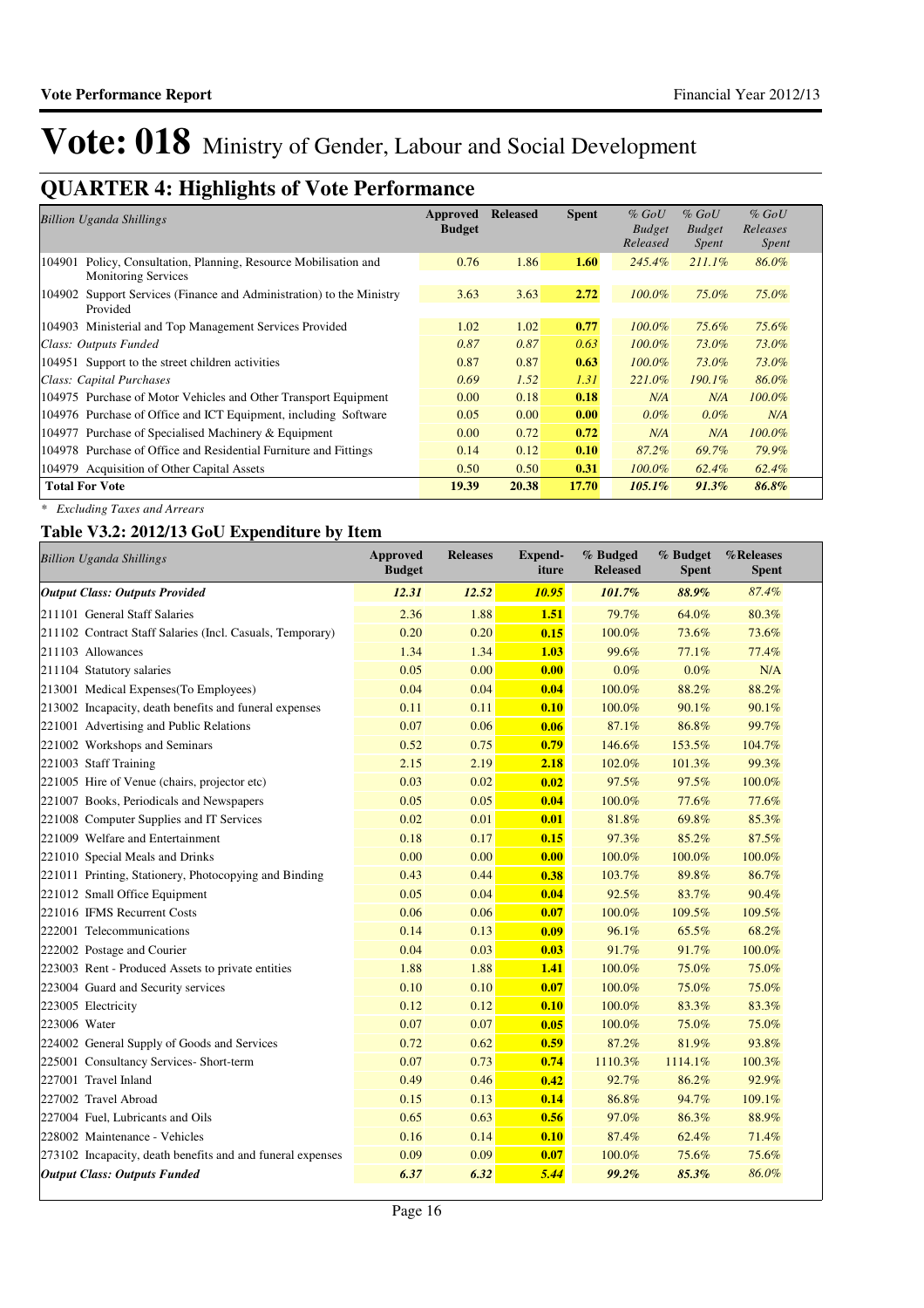## **QUARTER 4: Highlights of Vote Performance**

| <b>Billion Uganda Shillings</b>                             | <b>Approved</b><br><b>Budget</b> | <b>Releases</b> | <b>Expend-</b><br>iture | % Budged<br><b>Released</b> | % Budget<br><b>Spent</b> | %Releases<br><b>Spent</b> |
|-------------------------------------------------------------|----------------------------------|-----------------|-------------------------|-----------------------------|--------------------------|---------------------------|
| 262201 Contributions to International Organisations (Capit) | 0.06                             | 0.06            | 0.06                    | 100.0%                      | 100.0%                   | 100.0%                    |
| 263106 Other Current grants (current)                       | 0.48                             | 0.48            | 0.31                    | 100.0%                      | 64.1%                    | 64.1%                     |
| 263322 Conditional transfers to Contr                       | 0.01                             | 0.01            | 0.01                    | 100.0%                      | 100.0%                   | 100.0%                    |
| 263340 Other grants                                         | 0.11                             | 0.06            | 0.04                    | 56.5%                       | 34.9%                    | 61.8%                     |
| 263352 Construction of Secondary Schools                    | 0.00                             | 0.00            | 0.00                    | $0.0\%$                     | $0.0\%$                  | N/A                       |
| 264101 Contributions to Autonomous Inst.                    | 2.89                             | 2.89            | 2.51                    | 100.0%                      | 86.8%                    | 86.8%                     |
| 264102 Contributions to Autonomous Inst. Wage Subventio     | 2.15                             | 2.15            | 1.85                    | 100.0%                      | 85.7%                    | 85.7%                     |
| 264103 Grants to Cultural Institution                       | 0.66                             | 0.66            | 0.66                    | 100.0%                      | 100.0%                   | 100.0%                    |
| <b>Output Class: Capital Purchases</b>                      | 2.91                             | 2.84            | 2.62                    | $97.9\%$                    | $90.2\%$                 | $92.2\%$                  |
| 231001 Non-Residential Buildings                            | 0.50                             | 0.50            | 0.31                    | 100.0%                      | 62.4%                    | 62.4%                     |
| 231004 Transport Equipment                                  | 0.00                             | 0.18            | 0.18                    | N/A                         | N/A                      | 100.0%                    |
| 231005 Machinery and Equipment                              | 0.07                             | 0.73            | 0.72                    | 1098.6%                     | 1085.6%                  | 98.8%                     |
| 231006 Furniture and Fixtures                               | 0.14                             | 0.12            | 0.10                    | 87.2%                       | 69.7%                    | 79.9%                     |
| 312206 Gross Tax                                            | 2.20                             | 1.31            | 1.31                    | 59.5%                       | 59.5%                    | 100.0%                    |
| <b>Grand Total:</b>                                         | 21.59                            | 21.69           | <b>19.01</b>            | 100.5%                      | 88.0%                    | 87.6%                     |
| <b>Total Excluding Taxes and Arrears:</b>                   | 19.39                            | 20.38           | 17.70                   | $105.1\%$                   | 91.3%                    | 86.8%                     |

### **Table V3.3: GoU Releases and Expenditure by Project and Programme\***

|      | <b>Billion Uganda Shillings</b>                         | Approved<br><b>Budget</b> | <b>Released</b> | <b>Spent</b> | $%$ $GoU$<br><b>Budget</b><br>Released | $%$ $GoU$<br><b>Budget</b><br>Spent | $%$ $GoU$<br>Releases<br>Spent |
|------|---------------------------------------------------------|---------------------------|-----------------|--------------|----------------------------------------|-------------------------------------|--------------------------------|
|      | VF:1001 Community Mobilisation and Empowerment          | 2.26                      | 2.07            | 2.09         | 91.9%                                  | 92.5%                               | 100.8%                         |
|      | <b>Recurrent Programmes</b>                             |                           |                 |              |                                        |                                     |                                |
| 13   | Community Development and Literacy                      | 0.59                      | 0.59            | 0.59         | 99.9%                                  | 100.5%                              | 100.6%                         |
| 14   | Culture and Family Affairs                              | 1.14                      | 1.13            | 1.15         | 98.7%                                  | $100.4\%$                           | 101.6%                         |
|      | <b>Development Projects</b>                             |                           |                 |              |                                        |                                     |                                |
|      | 0333 Functional Adult Literacy                          | 0.46                      | 0.31            | 0.31         | 66.8%                                  | 66.3%                               | 99.4%                          |
| 0343 | Rehabilitation of Public libraries                      | 0.03                      | 0.02            | 0.02         | 71.0%                                  | 71.0%                               | 100.0%                         |
| 1001 | GoU-UNICEF Community Dialogue Project                   | 0.03                      | 0.02            | 0.02         | 79.2%                                  | 64.3%                               | 81.1%                          |
|      | VF:1002 Mainstreaming Gender and Rights                 | 2.27                      | 2.24            | 2.27         | 98.7%                                  | 99.8%                               | 101.1%                         |
|      | <b>Recurrent Programmes</b>                             |                           |                 |              |                                        |                                     |                                |
| 11   | Gender and Women Affairs                                | 1.41                      | 1.40            | 1.41         | 98.8%                                  | 99.9%                               | $101.1\%$                      |
| 12   | <b>Equity and Rights</b>                                | 0.83                      | 0.82            | 0.84         | 98.9%                                  | 100.5%                              | 101.6%                         |
|      | <b>Development Projects</b>                             |                           |                 |              |                                        |                                     |                                |
|      | 1000 GOU-UNFPA Gender Project                           | 0.03                      | 0.02            | 0.02         | 86.9%                                  | 71.1%                               | 81.9%                          |
|      | VF:1003 Promotion of Labour Productivity and Employment | 2.11                      | 1.82            | 1.83         | 86.3%                                  | 86.9%                               | 100.6%                         |
|      | <b>Recurrent Programmes</b>                             |                           |                 |              |                                        |                                     |                                |
| 06   | Labour and Industrial Relations                         | 0.48                      | 0.37            | 0.37         | 77.9%                                  | 78.3%                               | 100.5%                         |
| 07   | Occupational Safety and Health                          | 0.61                      | 0.51            | 0.48         | 84.2%                                  | 77.9%                               | 92.6%                          |
| 08   | <b>Industrial Court</b>                                 | 0.44                      | 0.38            | 0.35         | 87.3%                                  | 79.5%                               | 91.0%                          |
| 15   | <b>Employment Services</b>                              | 0.57                      | 0.54            | 0.62         | 95.5%                                  | 110.3%                              | 115.5%                         |
|      | <b>Development Projects</b>                             |                           |                 |              |                                        |                                     |                                |
|      | 0338 Elimination of Child Labour                        | 0.02                      | 0.02            | 0.01         | 72.3%                                  | 66.0%                               | 91.3%                          |
|      | VF:1004 Social Protection for Vulnerable Groups         | 5.79                      | 5.35            | 4.48         | 92.4%                                  | 77.3%                               | 83.7%                          |
|      | <b>Recurrent Programmes</b>                             |                           |                 |              |                                        |                                     |                                |
| 03   | Disability and Elderly                                  | 0.94                      | 0.84            | 0.65         | 88.8%                                  | 69.2%                               | 77.9%                          |
| 05   | Youth and Children Affairs                              | 4.13                      | 4.02            | 3.49         | 97.5%                                  | 84.6%                               | 86.8%                          |
|      | <b>Development Projects</b>                             |                           |                 |              |                                        |                                     |                                |
|      | 0144 Community Based Rehabilitation                     | 0.07                      | 0.04            | 0.04         | 68.5%                                  | 59.2%                               | 86.4%                          |
| 0342 | Promotion of Children and Youth                         | 0.62                      | 0.42            | 0.28         | 67.7%                                  | 44.6%                               | 65.9%                          |
| 1157 | Social Assistance Grant for Empowerment                 | 0.04                      | 0.03            | 0.02         | 71.0%                                  | 44.1%                               | 62.1%                          |
|      | VF:1049 Policy, Planning and Support Services           | 6.96                      | 8.89            | 7.03         | 127.8%                                 | 101.0%                              | 79.1%                          |
|      | <b>Recurrent Programmes</b>                             |                           |                 |              |                                        |                                     |                                |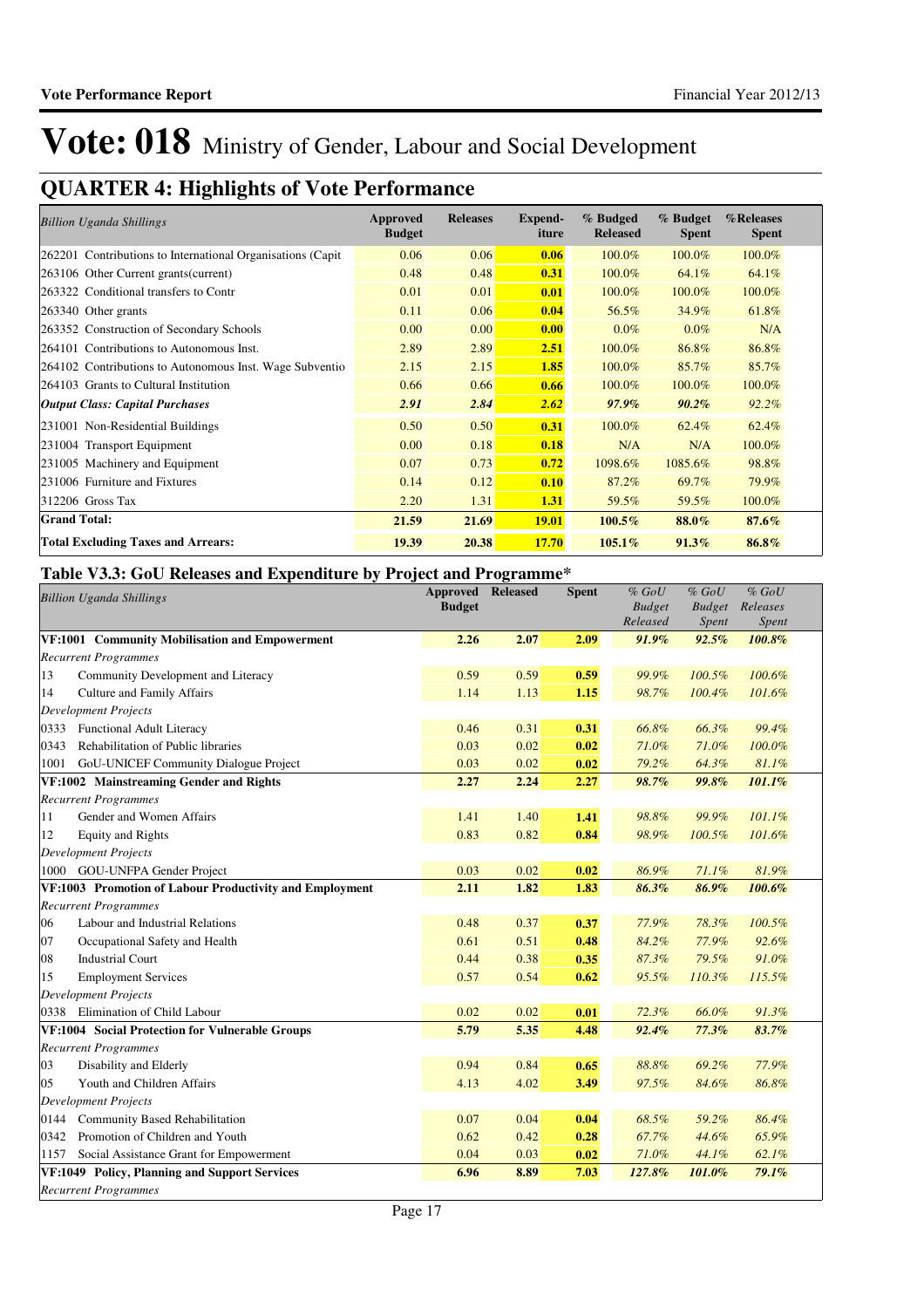## **QUARTER 4: Highlights of Vote Performance**

| <b>Billion Uganda Shillings</b>         | Approved<br><b>Budget</b> | <b>Released</b> | <b>Spent</b> | $%$ GoU<br><b>Budget</b><br>Released | $%$ GoU<br><b>Budget</b><br><i>Spent</i> | $%$ GoU<br>Releases<br><i>Spent</i> |
|-----------------------------------------|---------------------------|-----------------|--------------|--------------------------------------|------------------------------------------|-------------------------------------|
| 01<br>Headquarters, Planning and Policy | 5.90                      | 5.90            | 4.28         | $100.0\%$                            | 72.5%                                    | 72.5%                               |
| 09<br>Office of the D/G&CD D/SP and D/L | 0.13                      | 0.13            | 0.13         | $100.0\%$                            | 98.9%                                    | 98.9%                               |
| 16<br>Internal Audit                    | 0.15                      | 0.15            | 0.15         | 99.6%                                | 98.4%                                    | 98.8%                               |
| Development Projects                    |                           |                 |              |                                      |                                          |                                     |
| Strengthening MSLGD<br>0345             | 0.78                      | 2.71            | 2.48         | 348.3%                               | $318.1\%$                                | $91.3\%$                            |
| <b>Total For Vote</b>                   | 19.39                     | 20.38           | 17.70        | $105.1\%$                            | $91.3\%$                                 | 86.8%                               |

*\* Excluding Taxes and Arrears*

### **Table V3.4: External Financing Releases and Expenditure by Project and Programme\***

| <b>Billion Uganda Shillings</b>                 | Approved<br><b>Budget</b> | <b>Released</b> | <b>Spent</b> | $%$ GoU<br><b>Budget</b><br>Released | $%$ GoU<br><b>Budget</b><br><b>Spent</b> | $%$ GoU<br>Releases<br><i>Spent</i> |
|-------------------------------------------------|---------------------------|-----------------|--------------|--------------------------------------|------------------------------------------|-------------------------------------|
| VF:1004 Social Protection for Vulnerable Groups | 31.39                     | 0.00            | 0.00         | $0.0\%$                              | $0.0\%$                                  | N/A                                 |
| Development Projects                            |                           |                 |              |                                      |                                          |                                     |
| Social Assistance Grant for Empowerment<br>1157 | 31.39                     | 0.00            | 0.00         | $0.0\%$                              | $0.0\%$                                  | N/A                                 |
| <b>Total For Vote</b>                           | 31.39                     | 0.00            | 0.00         | $0.0\%$                              | $0.0\%$                                  | N/A                                 |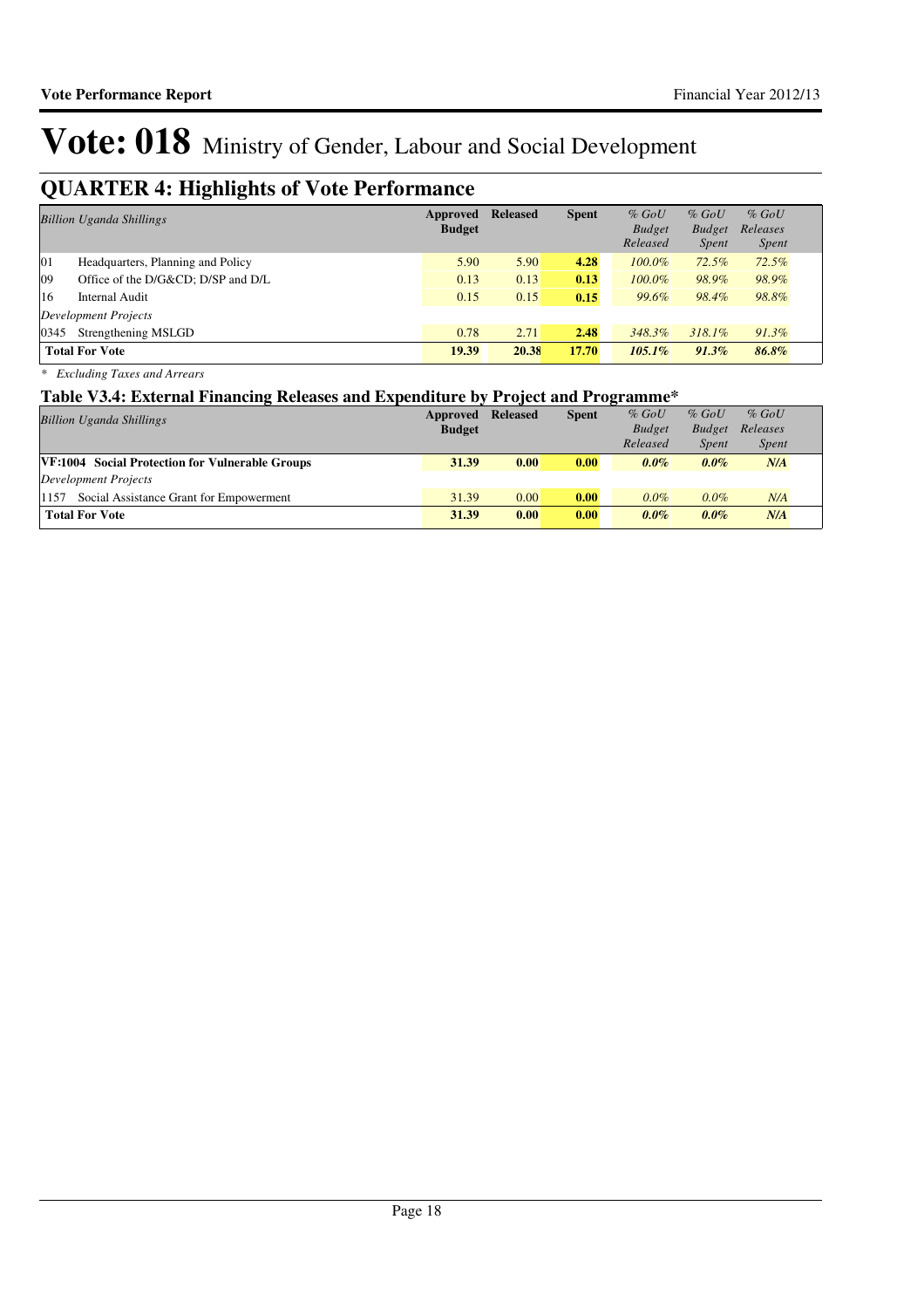### **QUARTER 4: Cumulative Outputs and Expenditure by End of Quarter**

| Annual Planned Outputs and Cumulative Outputs Achieved by End of<br>Cumulative Expenditures made by the End of the Quarter to<br><b>Quarter</b> (Quantity and Location)<br><b>Deliver Cumulative Outputs</b><br><b>UShs Thousand</b> |                                                              |              |  |  |  |
|--------------------------------------------------------------------------------------------------------------------------------------------------------------------------------------------------------------------------------------|--------------------------------------------------------------|--------------|--|--|--|
| <b>Vote Function: 1001 Community Mobilisation and Empowerment</b>                                                                                                                                                                    |                                                              |              |  |  |  |
| <b>Recurrent Programmes</b>                                                                                                                                                                                                          |                                                              |              |  |  |  |
| Programme 13 Community Development and Literacy                                                                                                                                                                                      |                                                              |              |  |  |  |
| <b>Outputs Funded</b>                                                                                                                                                                                                                |                                                              |              |  |  |  |
| 10 01 52 Support to National Library of Uganda (Development Project, Wage and Non Wage Subvention)<br>Output:                                                                                                                        |                                                              |              |  |  |  |
|                                                                                                                                                                                                                                      | <b>Item</b>                                                  | <b>Spent</b> |  |  |  |
| <b>Annual Planned Outputs:</b>                                                                                                                                                                                                       | 264101 Contributions to Autonomous Inst.                     | 150,040      |  |  |  |
| One Autonomus Insitutions <i>i.e.</i> the National Library of Uganda supported<br>with Shs0.281bn and Shs0150bn as Wage and Non Wage Subvention<br>respectively to monitor and evaluate public library activities country wide.      | 264102 Contributions to Autonomous Inst. Wage<br>Subventions | 281,290      |  |  |  |
| Cumulatie Outputs Achieved by the end of the Quarter:                                                                                                                                                                                |                                                              |              |  |  |  |
| The National Library of Uganda supported with Shs0.431Bn<br>(Shs0.281Bn and Shs0150Bn as Wage and Non Wage Subvention<br>respectively) to monitor and evaluate library activities country wide.                                      |                                                              |              |  |  |  |
| <b>Reasons for Variation in performance</b>                                                                                                                                                                                          |                                                              |              |  |  |  |
| Met                                                                                                                                                                                                                                  |                                                              |              |  |  |  |
|                                                                                                                                                                                                                                      | <b>Total</b>                                                 | 431,330      |  |  |  |
|                                                                                                                                                                                                                                      | <b>Wage Recurrent</b>                                        | $\theta$     |  |  |  |
|                                                                                                                                                                                                                                      | <b>Non Wage Recurrent</b>                                    | 431,330      |  |  |  |
|                                                                                                                                                                                                                                      | NTR                                                          | 0            |  |  |  |
| <b>Outputs Provided</b>                                                                                                                                                                                                              |                                                              |              |  |  |  |
| Output:<br>100101 Policies, Sector plans Guidelines and Standards on Community Mobilisation and Empowerment                                                                                                                          |                                                              |              |  |  |  |
|                                                                                                                                                                                                                                      | <b>Item</b>                                                  | <b>Spent</b> |  |  |  |
| <b>Annual Planned Outputs:</b>                                                                                                                                                                                                       | 211101 General Staff Salaries                                | 35,737       |  |  |  |
| 1000 copies of the Community Development Policy disseminated to the<br>stakeholders (710 copies to LGs, 50 copies NGOs and FBOs, 200 copies<br>to parliament, 40 copies to the Ministries).                                          | 221002 Workshops and Seminars                                | 6,670        |  |  |  |

*Cumulatie Outputs Achieved by the end of the Quarter:*

**-Developed, launched and disseminated the National Hand Book for Community Development Officers and other Stakeholders in Community Development Work**

**- Community Development Policy presented to TOP management and approved for submission to Parliament**

*Reasons for Variation in performance*

Community development policy had not been finalised and printed.

| 35,737 |
|--------|
|        |
|        |
|        |

#### **10 0105 Monitoring, Technical Support Supervision and Backstopping Output:**

|                                                                                  | <b>Item</b>                                              | <b>Spent</b> |
|----------------------------------------------------------------------------------|----------------------------------------------------------|--------------|
| <b>Annual Planned Outputs:</b>                                                   | 211101 General Staff Salaries                            | 32,062       |
| 40 Local government provided with technical backstoping, evaluation and          | 221002 Workshops and Seminars                            | 540          |
| motoring. (10 Lgs from each of the 4 regions: North, East, West and<br>central). | 221011 Printing, Stationery, Photocopying and<br>Binding | 6,200        |
| Cumulatie Outputs Achieved by the end of the Quarter:                            | 224002 General Supply of Goods and Services              | 36,197       |
| 44 Local Governments provided with technical backstopping on                     | 227004 Fuel, Lubricants and Oils                         | 39,367       |
| Community mobilisation and empowerment;                                          | 228002 Maintenance - Vehicles                            | 4,292        |
| <b>Reasons for Variation in performance</b>                                      |                                                          |              |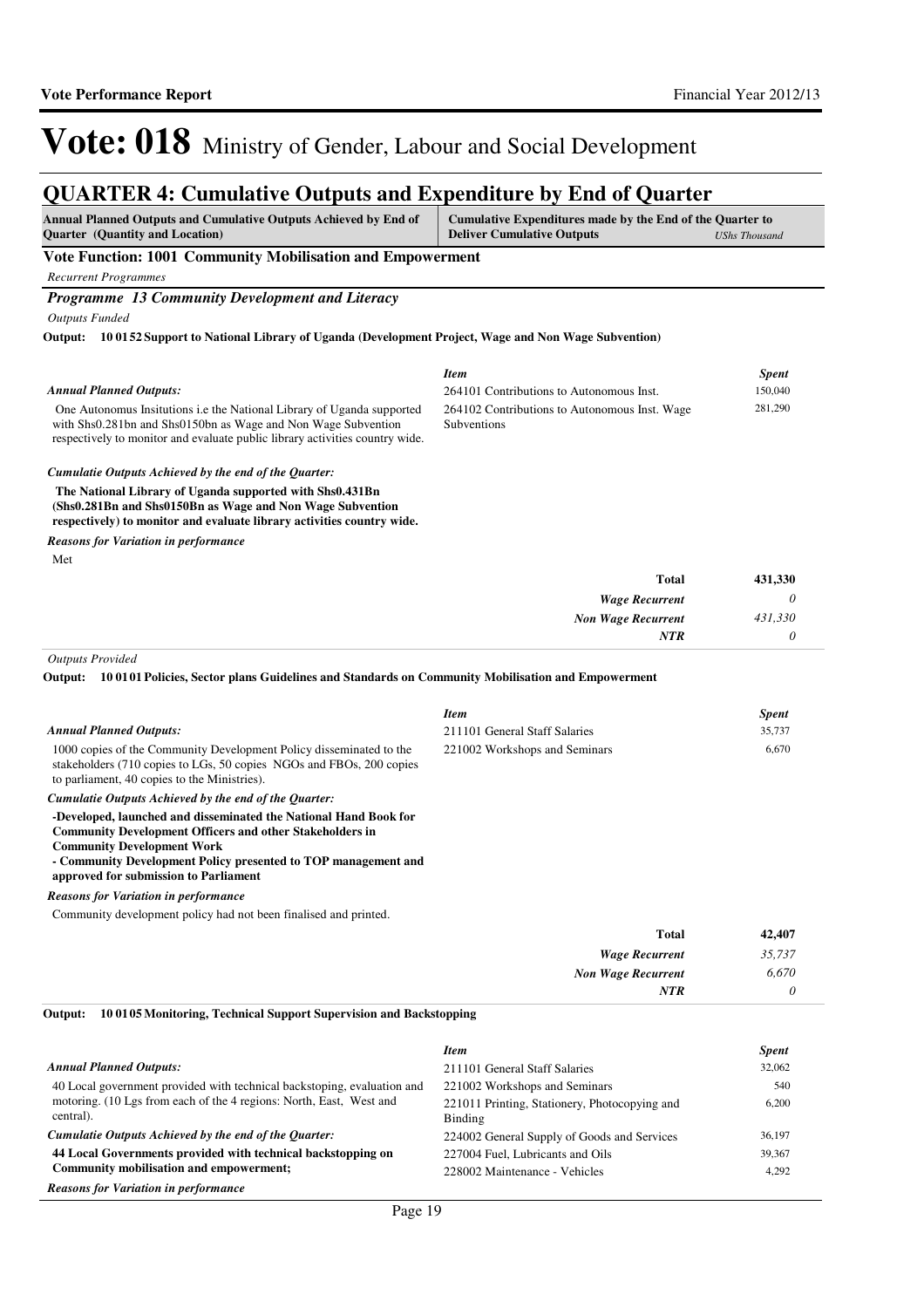## **QUARTER 4: Cumulative Outputs and Expenditure by End of Quarter**

| Annual Planned Outputs and Cumulative Outputs Achieved by End of<br>Quarter (Quantity and Location)                                                    | Cumulative Expenditures made by the End of the Quarter to<br><b>Deliver Cumulative Outputs</b> | <b>UShs Thousand</b> |
|--------------------------------------------------------------------------------------------------------------------------------------------------------|------------------------------------------------------------------------------------------------|----------------------|
| Vote Function: 1001 Community Mobilisation and Empowerment                                                                                             |                                                                                                |                      |
| <b>Recurrent Programmes</b>                                                                                                                            |                                                                                                |                      |
| Programme 13 Community Development and Literacy                                                                                                        |                                                                                                |                      |
| Two more staff were recruited in the Department                                                                                                        |                                                                                                |                      |
|                                                                                                                                                        | <b>Total</b>                                                                                   | 118,658              |
|                                                                                                                                                        | <b>Wage Recurrent</b>                                                                          | 32,062               |
|                                                                                                                                                        | <b>Non Wage Recurrent</b>                                                                      | 86,596               |
|                                                                                                                                                        | <b>NTR</b>                                                                                     | $\theta$             |
| Programme 14 Culture and Family Affairs                                                                                                                |                                                                                                |                      |
| <b>Outputs Funded</b>                                                                                                                                  |                                                                                                |                      |
| Output: 10 0151 Support to Traditional Leaders provided                                                                                                |                                                                                                |                      |
|                                                                                                                                                        |                                                                                                |                      |
|                                                                                                                                                        | <b>Item</b>                                                                                    | <b>Spent</b>         |
| <b>Annual Planned Outputs:</b>                                                                                                                         | 264103 Grants to Cultural Institution                                                          | 660,000              |
| 11 traditional leaders supported.                                                                                                                      |                                                                                                |                      |
| Cumulatie Outputs Achieved by the end of the Quarter:                                                                                                  |                                                                                                |                      |
| 11 Traditional leaders supported.                                                                                                                      |                                                                                                |                      |
| <b>Reasons for Variation in performance</b>                                                                                                            |                                                                                                |                      |
| Met the target                                                                                                                                         |                                                                                                |                      |
|                                                                                                                                                        | <b>Total</b>                                                                                   | 660,000              |
|                                                                                                                                                        | <b>Wage Recurrent</b>                                                                          | 0                    |
|                                                                                                                                                        | <b>Non Wage Recurrent</b><br><b>NTR</b>                                                        | 660,000<br>0         |
| Output:<br>100153 Support to the Promotion of Culture and family provided                                                                              | <b>Item</b>                                                                                    | <b>Spent</b>         |
| <b>Annual Planned Outputs:</b>                                                                                                                         | 264101 Contributions to Autonomous Inst.                                                       | 144,000              |
| - Uganda National Culture Centre Supported with Shs 0.027bn (wage<br>subvention for the Nommo Gallery Staff)<br>- Uganda Kiswahili Council supported;  | 264102 Contributions to Autonomous Inst. Wage<br>Subventions                                   | 27,000               |
| Cumulatie Outputs Achieved by the end of the Quarter:                                                                                                  |                                                                                                |                      |
| Shs0171bn disbursed to the Uganda National Culture Centre and the<br>Kiswahili Council                                                                 |                                                                                                |                      |
| <b>Reasons for Variation in performance</b>                                                                                                            |                                                                                                |                      |
| Met the target                                                                                                                                         |                                                                                                |                      |
|                                                                                                                                                        | <b>Total</b>                                                                                   | 171,000              |
|                                                                                                                                                        | <b>Wage Recurrent</b>                                                                          | $\theta$             |
|                                                                                                                                                        | <b>Non Wage Recurrent</b>                                                                      | 171,000              |
|                                                                                                                                                        | NTR                                                                                            | 0                    |
| <b>Outputs Provided</b><br>100101 Policies, Sector plans Guidelines and Standards on Community Mobilisation and Empowerment<br>Output:                 |                                                                                                |                      |
|                                                                                                                                                        | <b>Item</b>                                                                                    | Spent                |
| <b>Annual Planned Outputs:</b>                                                                                                                         | 211101 General Staff Salaries                                                                  | 42,238               |
| - 1000 copies of the National Family Policy printed and disseminated                                                                                   | 221001 Advertising and Public Relations                                                        | 660                  |
| (475 copies to Parliament, 339 copies to the district, 20 copies to the<br>Library, 50 copies to Civil Society Organisations, 20 copies to Faith Based | 221002 Workshops and Seminars                                                                  | 7,033                |
| Organasations, 50 copies to Semi / Autonomous Bodies, 10 copies to<br>MGLSD resource centre and 36 copies to the technical officers MGLSD)             | 221011 Printing, Stationery, Photocopying and<br><b>Binding</b>                                | 21,100               |
| - 500 copies of the Uganda National Cultural Centre Act printed and                                                                                    | 222002 Postage and Courier                                                                     | 5,000                |

224002 General Supply of Goods and Services 1,200 225001 Consultancy Services- Short-term 2,500

disseminated to Artists (250 copies to the Artists. 80 copies to the Sessional Committee on Gender and Legal Affairs, 10 copies to the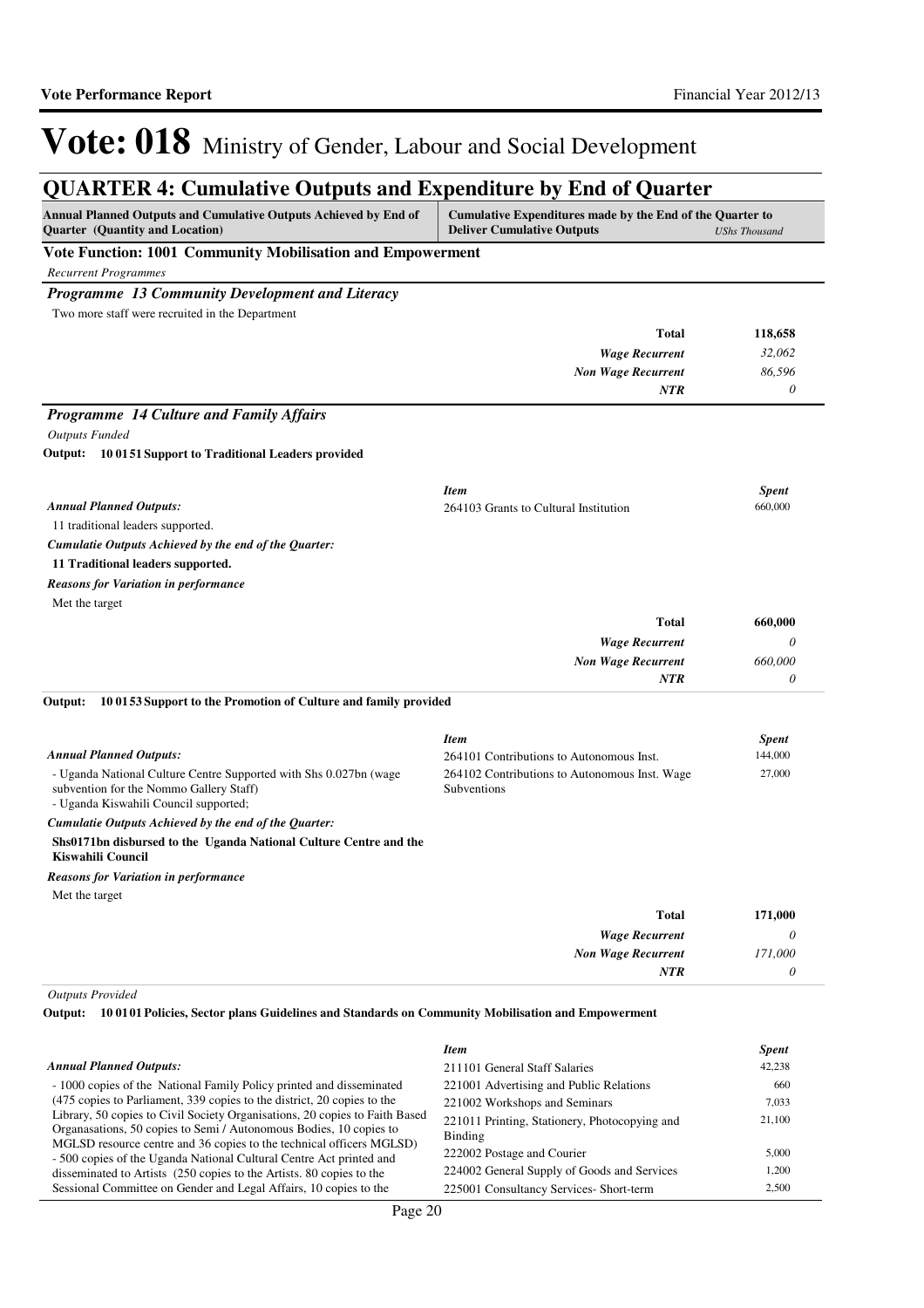*0*

*NTR*

# Vote: 018 Ministry of Gender, Labour and Social Development

### **QUARTER 4: Cumulative Outputs and Expenditure by End of Quarter**

| Annual Planned Outputs and Cumulative Outputs Achieved by End of<br><b>Quarter</b> (Quantity and Location)                                                                                                                                                                                                                                                                                                            | Cumulative Expenditures made by the End of the Quarter to<br><b>Deliver Cumulative Outputs</b> | <b>UShs Thousand</b> |
|-----------------------------------------------------------------------------------------------------------------------------------------------------------------------------------------------------------------------------------------------------------------------------------------------------------------------------------------------------------------------------------------------------------------------|------------------------------------------------------------------------------------------------|----------------------|
| Vote Function: 1001 Community Mobilisation and Empowerment                                                                                                                                                                                                                                                                                                                                                            |                                                                                                |                      |
| <b>Recurrent Programmes</b>                                                                                                                                                                                                                                                                                                                                                                                           |                                                                                                |                      |
| <b>Programme 14 Culture and Family Affairs</b>                                                                                                                                                                                                                                                                                                                                                                        |                                                                                                |                      |
| National Library, 140 copies to LGs and 20 copies to the Ministry staff,)<br>- 500 copies of the Stage Plays and Public Entertainment Act printed and<br>disseminated to Artists (250 copies to the Arts, 80 copies to the Sessional<br>Committee on Gender and Legal Affairs, 10 copies to the National Library,<br>140 copies to LGs and 20 copies to the Ministry staff,)<br>- National Culture Forum plan printed | 227004 Fuel, Lubricants and Oils                                                               | 1,576                |
| Cumulatie Outputs Achieved by the end of the Quarter:                                                                                                                                                                                                                                                                                                                                                                 |                                                                                                |                      |
| <b>Draft National Family Policy in Place</b>                                                                                                                                                                                                                                                                                                                                                                          |                                                                                                |                      |
| <b>Reasons for Variation in performance</b>                                                                                                                                                                                                                                                                                                                                                                           |                                                                                                |                      |
| The National family Policy is not yet finalised                                                                                                                                                                                                                                                                                                                                                                       |                                                                                                |                      |
|                                                                                                                                                                                                                                                                                                                                                                                                                       | <b>Total</b>                                                                                   | 81,306               |
|                                                                                                                                                                                                                                                                                                                                                                                                                       | <b>Wage Recurrent</b>                                                                          | 42,238               |
|                                                                                                                                                                                                                                                                                                                                                                                                                       | <b>Non Wage Recurrent</b>                                                                      | 39,068               |
|                                                                                                                                                                                                                                                                                                                                                                                                                       | NTR                                                                                            | 0                    |
| Output:<br>100102 Advocacy and Networking                                                                                                                                                                                                                                                                                                                                                                             |                                                                                                |                      |
|                                                                                                                                                                                                                                                                                                                                                                                                                       | <b>Item</b>                                                                                    | Spent                |
| <b>Annual Planned Outputs:</b>                                                                                                                                                                                                                                                                                                                                                                                        | 211101 General Staff Salaries                                                                  | 34,164               |
| - World Culture Day 21 May 2013 commemorated                                                                                                                                                                                                                                                                                                                                                                          | 221001 Advertising and Public Relations                                                        | 2,800                |
| - International Day of Families 15 May 2013 commomerated<br>- Convention on the protection of the diversity of cultural expressions                                                                                                                                                                                                                                                                                   | 221002 Workshops and Seminars                                                                  | 19,240               |
| operationalised;                                                                                                                                                                                                                                                                                                                                                                                                      | 221005 Hire of Venue (chairs, projector etc)                                                   | 3,960                |
| - Community Inventorying in four regions                                                                                                                                                                                                                                                                                                                                                                              | 221009 Welfare and Entertainment                                                               | 2,200                |
| Cumulatie Outputs Achieved by the end of the Quarter:                                                                                                                                                                                                                                                                                                                                                                 | 221011 Printing, Stationery, Photocopying and<br><b>Binding</b>                                | 4,760                |
| - Community Inventorying in Lango conducted                                                                                                                                                                                                                                                                                                                                                                           | 224002 General Supply of Goods and Services                                                    | 10,599               |
| - 300 stakeholders mobilized to commemorate the International Day of<br>Families and the World Culture Day on 15th May and 21st May 2013                                                                                                                                                                                                                                                                              | 225001 Consultancy Services- Short-term                                                        | 10,000               |
| respectively.                                                                                                                                                                                                                                                                                                                                                                                                         | 227004 Fuel, Lubricants and Oils                                                               | 7,478                |
| -- Convention on the protection of the diversity of cultural expression<br>finalized and awaiting presentation to TOP management                                                                                                                                                                                                                                                                                      |                                                                                                |                      |
| <b>Reasons for Variation in performance</b>                                                                                                                                                                                                                                                                                                                                                                           |                                                                                                |                      |
| Insufficient funds to the department                                                                                                                                                                                                                                                                                                                                                                                  |                                                                                                |                      |

| 95,201 | <b>Total</b>              |
|--------|---------------------------|
| 34,164 | <b>Wage Recurrent</b>     |
| 61,037 | <b>Non Wage Recurrent</b> |
|        | <b>NTR</b>                |
|        |                           |

**10 0104 Training, Skills Development and Training Materials Output:**

|                                                                              | <b>Item</b>                                 | <b>Spent</b> |
|------------------------------------------------------------------------------|---------------------------------------------|--------------|
| <b>Annual Planned Outputs:</b>                                               | 211101 General Staff Salaries               | 24,188       |
| - 20 Communities sensitised on parenting skills;                             | 221002 Workshops and Seminars               | 35,560       |
| - Parenting module developed                                                 | 224002 General Supply of Goods and Services | 11,040       |
| Cumulatie Outputs Achieved by the end of the Quarter:                        | 225001 Consultancy Services- Short-term     | 9,999        |
| - 6 Schools sensitised on parenting skills;;<br>- Parenting module developed |                                             |              |
| <b>Reasons for Variation in performance</b>                                  |                                             |              |
| Met                                                                          |                                             |              |
|                                                                              | Total                                       | 80,788       |
|                                                                              | <b>Wage Recurrent</b>                       | 24,188       |
|                                                                              | <b>Non Wage Recurrent</b>                   | 56.599       |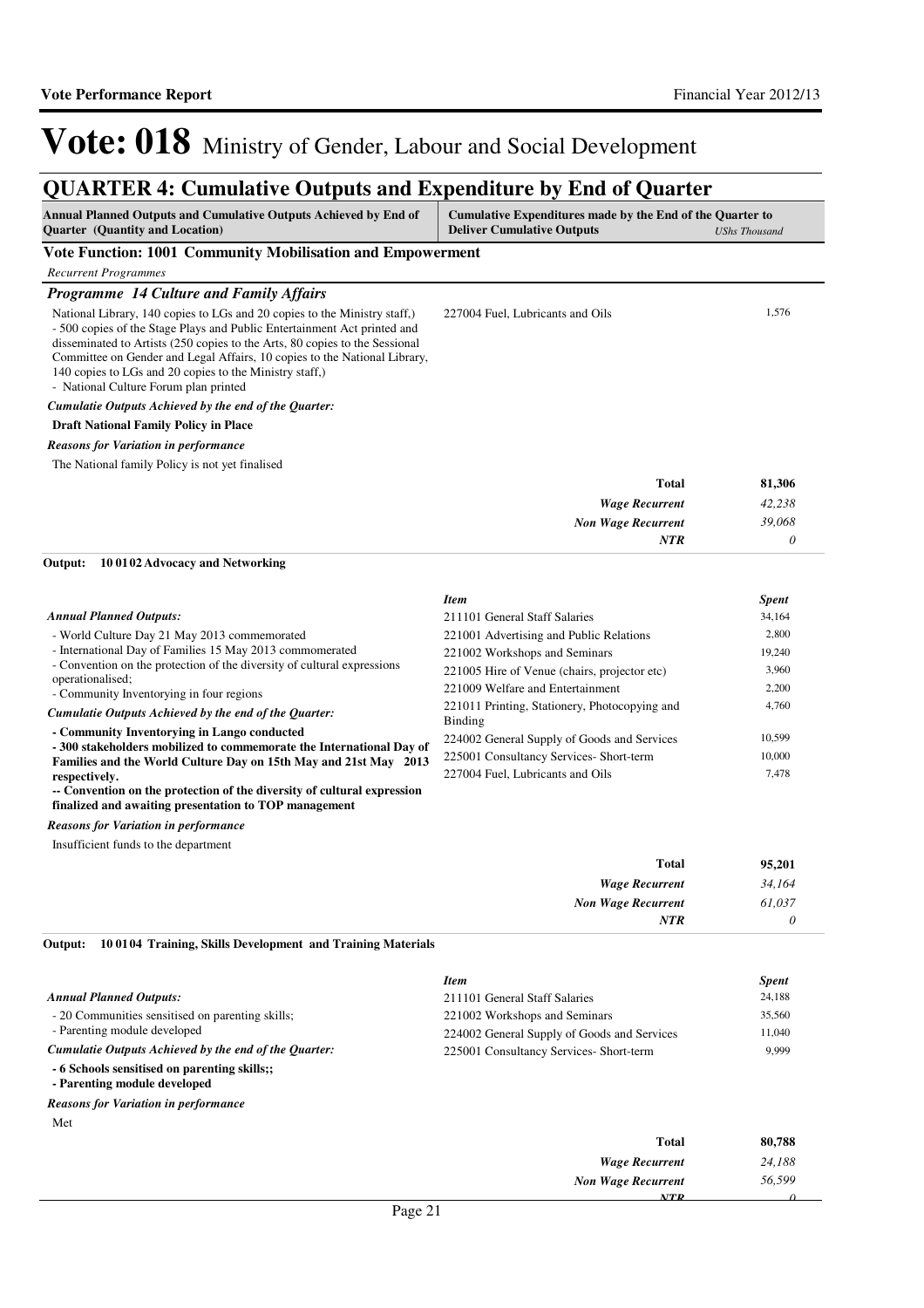### **QUARTER 4: Cumulative Outputs and Expenditure by End of Quarter**

| <b>Annual Planned Outputs and Cumulative Outputs Achieved by End of</b><br><b>Quarter</b> (Quantity and Location) | Cumulative Expenditures made by the End of the Quarter to<br><b>Deliver Cumulative Outputs</b> | <b>UShs Thousand</b> |
|-------------------------------------------------------------------------------------------------------------------|------------------------------------------------------------------------------------------------|----------------------|
| Vote Function: 1001 Community Mobilisation and Empowerment                                                        |                                                                                                |                      |
| <b>Recurrent Programmes</b>                                                                                       |                                                                                                |                      |
| <b>Programme 14 Culture and Family Affairs</b>                                                                    |                                                                                                |                      |
| 100105 Monitoring, Technical Support Supervision and Backstopping<br>Output:                                      |                                                                                                |                      |
|                                                                                                                   | <b>Item</b>                                                                                    | <b>Spent</b>         |
| <b>Annual Planned Outputs:</b>                                                                                    | 211101 General Staff Salaries                                                                  | 40,480               |
| - 16 LGs monitored on the culture and Family function                                                             | 221011 Printing, Stationery, Photocopying and                                                  | 1,000                |
| Cumulatie Outputs Achieved by the end of the Quarter:                                                             | <b>Binding</b>                                                                                 |                      |
| <b>7 LGs monitored</b>                                                                                            | 227001 Travel Inland                                                                           | 9.600                |
| <b>Reasons for Variation in performance</b>                                                                       | 227004 Fuel, Lubricants and Oils                                                               | 9.399                |
| Insufficient release of funds                                                                                     |                                                                                                |                      |
|                                                                                                                   | <b>Total</b>                                                                                   | 60,480               |
|                                                                                                                   | <b>Wage Recurrent</b>                                                                          | 40,480               |
|                                                                                                                   | <b>Non Wage Recurrent</b>                                                                      | 19,999               |
|                                                                                                                   | <b>NTR</b>                                                                                     | 0                    |

*Development Projects*

#### *Project 0333 Functional Adult Literacy*

*Capital Purchases*

**10 0175 Purchase of Motor Vehicles and Other Transport Equipment Output:**

#### *Annual Planned Outputs:*

**NA** *Cumulatie Outputs Achieved by the end of the Quarter:* NA *Reasons for Variation in performance*

| Total                     | $\bf{0}$              |
|---------------------------|-----------------------|
| <b>GoU</b> Development    | $\boldsymbol{\omega}$ |
| <b>External Financing</b> | 0                     |
| <b>NTR</b>                | 0                     |

*Outputs Provided*

**10 0101 Policies, Sector plans Guidelines and Standards on Community Mobilisation and Empowerment Output:**

|                                                                            | Item                                           | <b>Spent</b> |
|----------------------------------------------------------------------------|------------------------------------------------|--------------|
| <b>Annual Planned Outputs:</b>                                             | 211102 Contract Staff Salaries (Incl. Casuals, | 9,224        |
| -800 copies of the National Adult Literacy Policy printed and disseminated | Temporary)                                     |              |
| to stakeholders                                                            | 211103 Allowances                              | 348          |
| - Adult literacy guidelines and standards disseminated to all stakeholders | 221001 Advertising and Public Relations        | 7,100        |
| Cumulatie Outputs Achieved by the end of the Ouarter:                      | 221002 Workshops and Seminars                  | 10,650       |
| - Adult literacy guidelines and standards disseminated to all              | 221008 Computer Supplies and IT Services       | 1,393        |
| stakeholders in the central region                                         | 221011 Printing, Stationery, Photocopying and  | 13,645       |
| <b>Reasons for Variation in performance</b>                                | Binding                                        |              |
| Only contract staff salaries were released to the Ministry                 | 221012 Small Office Equipment                  | 2,130        |
|                                                                            | 222001 Telecommunications                      | 710          |
|                                                                            | 222002 Postage and Courier                     | 4,970        |
|                                                                            | 225001 Consultancy Services- Short-term        | 18,000       |
|                                                                            | 227001 Travel Inland                           | 20,870       |
|                                                                            | 227004 Fuel, Lubricants and Oils               | 14,250       |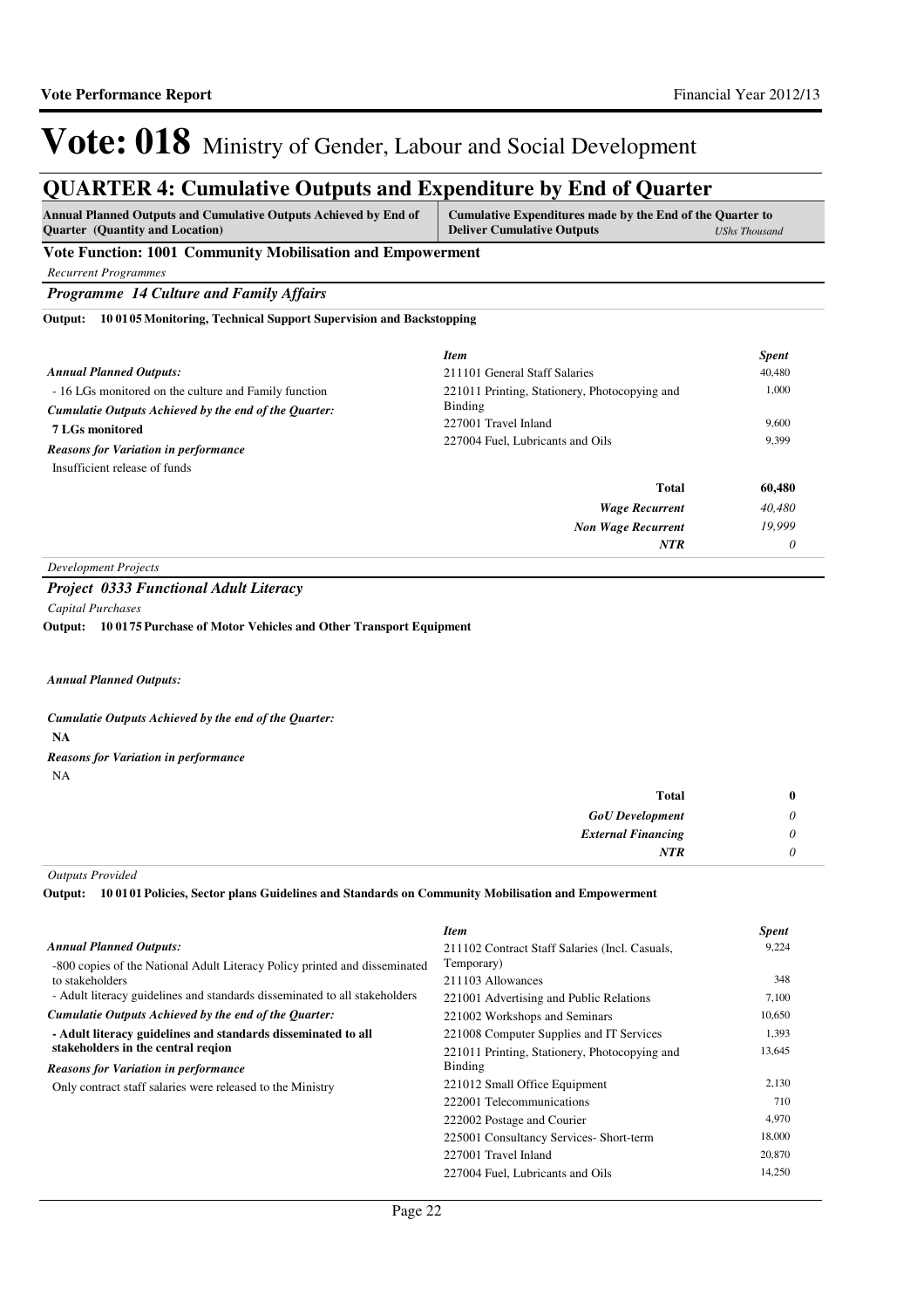*0*

*NTR*

# Vote: 018 Ministry of Gender, Labour and Social Development

## **QUARTER 4: Cumulative Outputs and Expenditure by End of Quarter**

| <b>Annual Planned Outputs and Cumulative Outputs Achieved by End of</b> | Cumulative Expenditures made by the End of the Quarter to |               |
|-------------------------------------------------------------------------|-----------------------------------------------------------|---------------|
| <b>Quarter</b> (Quantity and Location)                                  | <b>Deliver Cumulative Outputs</b>                         | UShs Thousand |

#### **Vote Function: 1001 Community Mobilisation and Empowerment**

*Development Projects*

*Project 0333 Functional Adult Literacy*

| <b>Total</b>              | 103,290 |
|---------------------------|---------|
| <b>GoU</b> Development    | 103,290 |
| <b>External Financing</b> |         |
| <b>NTR</b>                |         |
|                           |         |

#### **10 0102 Advocacy and Networking Output:**

|                                                                                                       | <b>Item</b>                                              | <b>Spent</b> |
|-------------------------------------------------------------------------------------------------------|----------------------------------------------------------|--------------|
| <b>Annual Planned Outputs:</b>                                                                        | 211103 Allowances                                        | 1,126        |
| - International Literacy Day commemorated on 8th September                                            | 221001 Advertising and Public Relations                  | 14,697       |
| -Organisational profile of of the adult literacy providers at all levels                              | 221002 Workshops and Seminars                            | 5,911        |
| compiled, documented and disseminated                                                                 | 221005 Hire of Venue (chairs, projector etc)             | 1,562        |
| Cumulatie Outputs Achieved by the end of the Quarter:                                                 | 221009 Welfare and Entertainment                         | 653          |
| - International Literacy Day commemorated on 8th September by<br>having a symposium at hotel Africana | 221011 Printing, Stationery, Photocopying and<br>Binding | 28,816       |
| -Organizational profile of the adult literacy providers at all levels                                 | 222001 Telecommunications                                | 355          |
| compiled, documented and disseminated<br>- 10000 learners certificate printed; and                    | 222002 Postage and Courier                               | 447          |
| - 2500 LUO Primers printed                                                                            | 224002 General Supply of Goods and Services              | 8,165        |
| <b>Reasons for Variation in performance</b>                                                           | 225001 Consultancy Services- Short-term                  | 9,565        |
| The output was achieved using accumulated funds from the previous<br>Quarters                         | 227001 Travel Inland                                     | 11,775       |
|                                                                                                       | 227002 Travel Abroad                                     | 14,910       |
|                                                                                                       | 227004 Fuel, Lubricants and Oils                         | 35,394       |
|                                                                                                       | Total                                                    | 133,375      |
|                                                                                                       | <b>GoU</b> Development                                   | 133,375      |
|                                                                                                       | <b>External Financing</b>                                | 0            |

#### **10 0105 Monitoring, Technical Support Supervision and Backstopping Output:**

|                                                                                       | <b>Item</b>                                    | <b>Spent</b> |
|---------------------------------------------------------------------------------------|------------------------------------------------|--------------|
| <b>Annual Planned Outputs:</b>                                                        | 211102 Contract Staff Salaries (Incl. Casuals, | 18,811       |
| - NALMIS software upgraded                                                            | Temporary)                                     |              |
| -Existing data collection tools reviewewd                                             | 221001 Advertising and Public Relations        | 1,420        |
| -A comprehensive monitoring and evaluation system for adult literacy                  | 221003 Staff Training                          | 11,565       |
| developed                                                                             | 221012 Small Office Equipment                  | 2,353        |
| -20 LGS monitored and supervised<br>-Quarterly, bi-annual and annual reports prepared | 222001 Telecommunications                      | 710          |
| Cumulatie Outputs Achieved by the end of the Quarter:                                 | 222002 Postage and Courier                     | 2,130        |
|                                                                                       | 227002 Travel Abroad                           | 16,065       |
| - NALMIS software upgraded<br>- 30 LGS monitored and supervised                       | 227004 Fuel, Lubricants and Oils               | 7.921        |
| - A comprehensive monitoring and evaluation system for adult literacy                 | 228002 Maintenance - Vehicles                  | 9,940        |
| is being developed.                                                                   | Total                                          | 70.915       |
| <b>Reasons for Variation in performance</b>                                           | <b>GoU</b> Development                         | 70.915       |
| Only Contract staff was released in the 4th quarter                                   | <b>External Financing</b>                      | 0            |
|                                                                                       | <b>NTR</b>                                     | 0            |

#### *Project 0343 Rehabilitation of Public libraries*

#### *Outputs Provided*

**Output: 10 0105 Monitoring, Technical Support Supervision and Backstopping**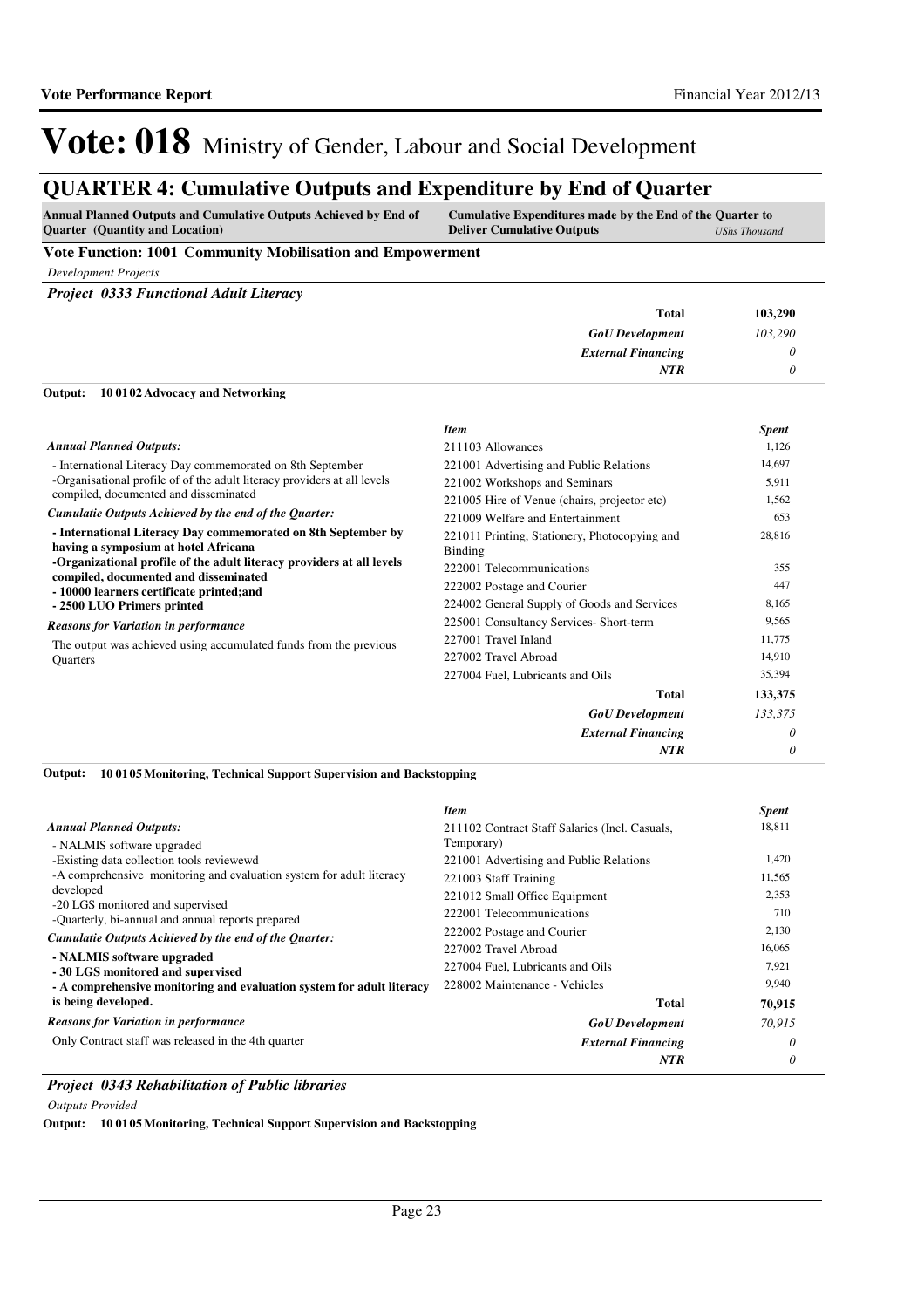*0*

*NTR*

# Vote: 018 Ministry of Gender, Labour and Social Development

## **QUARTER 4: Cumulative Outputs and Expenditure by End of Quarter**

| <b>Annual Planned Outputs and Cumulative Outputs Achieved by End of</b><br><b>Quarter</b> (Quantity and Location)                                                                                                                                                                                                                                                                                                                                                                                                                                                                      | Cumulative Expenditures made by the End of the Quarter to<br><b>Deliver Cumulative Outputs</b> | <b>UShs Thousand</b> |
|----------------------------------------------------------------------------------------------------------------------------------------------------------------------------------------------------------------------------------------------------------------------------------------------------------------------------------------------------------------------------------------------------------------------------------------------------------------------------------------------------------------------------------------------------------------------------------------|------------------------------------------------------------------------------------------------|----------------------|
| <b>Vote Function: 1001 Community Mobilisation and Empowerment</b>                                                                                                                                                                                                                                                                                                                                                                                                                                                                                                                      |                                                                                                |                      |
| <b>Development Projects</b>                                                                                                                                                                                                                                                                                                                                                                                                                                                                                                                                                            |                                                                                                |                      |
| <b>Project 0343 Rehabilitation of Public libraries</b>                                                                                                                                                                                                                                                                                                                                                                                                                                                                                                                                 |                                                                                                |                      |
|                                                                                                                                                                                                                                                                                                                                                                                                                                                                                                                                                                                        | <b>Item</b>                                                                                    | <b>Spent</b>         |
| <b>Annual Planned Outputs:</b>                                                                                                                                                                                                                                                                                                                                                                                                                                                                                                                                                         | 227002 Travel Abroad                                                                           | 10,224               |
| 32 Public and 67 Community libraries inspected, monitored and evaluated;                                                                                                                                                                                                                                                                                                                                                                                                                                                                                                               | 227004 Fuel, Lubricants and Oils                                                               | 10,072               |
| Cumulatie Outputs Achieved by the end of the Quarter:                                                                                                                                                                                                                                                                                                                                                                                                                                                                                                                                  |                                                                                                |                      |
| - 14 Public libraries inspected, monitored and evaluated;<br>- Held a focus centre at Nambi Sseppuya Community Resource Centre<br>in Igombe, Jinja District;<br>- Supported Kampala Public Library in holding children's reading<br>Tent:<br>- Held Book week Festival celebration exhibition in 30 up country<br>centres with the main exhibition at Garden City;<br>- Workshop on changing Libraries for children (in partnership with<br>Book Aid International) held; and<br>- Received and distributed 10,000 books to public and community<br>Libraries as well as institutions. |                                                                                                |                      |
| <b>Reasons for Variation in performance</b>                                                                                                                                                                                                                                                                                                                                                                                                                                                                                                                                            |                                                                                                |                      |
| Only ccontract staff salaries were released                                                                                                                                                                                                                                                                                                                                                                                                                                                                                                                                            |                                                                                                |                      |
|                                                                                                                                                                                                                                                                                                                                                                                                                                                                                                                                                                                        | <b>Total</b>                                                                                   | 20,296               |
|                                                                                                                                                                                                                                                                                                                                                                                                                                                                                                                                                                                        | <b>GoU</b> Development                                                                         | 20,296               |
|                                                                                                                                                                                                                                                                                                                                                                                                                                                                                                                                                                                        | <b>External Financing</b>                                                                      | 0                    |

*Project 1001 GoU-UNICEF Community Dialogue Project Capital Purchases*

**10 0179 Acquisition of Other Capital Assets Output:**

#### *Annual Planned Outputs:*

**NA** *Cumulatie Outputs Achieved by the end of the Quarter:* NA *Reasons for Variation in performance*

| <b>Total</b>              | $\bf{0}$ |
|---------------------------|----------|
| <b>GoU</b> Development    | 0        |
| <b>External Financing</b> | 0        |
| <b>NTR</b>                | 0        |

*Outputs Provided*

**10 0105 Monitoring, Technical Support Supervision and Backstopping Output:**

|                                                                    | <b>Item</b>                                    | <i>Spent</i> |
|--------------------------------------------------------------------|------------------------------------------------|--------------|
| <b>Annual Planned Outputs:</b>                                     | 211102 Contract Staff Salaries (Incl. Casuals, | 10,460       |
| - Six (6) Local Governments monitored, evaluated and provided with | Temporary)                                     |              |
| support supervision on GFM ambandonment.                           | 221009 Welfare and Entertainment               | 1.034        |
| Cumulatie Outputs Achieved by the end of the Ouarter:              | 227001 Travel Inland                           | 6.596        |
| Six (6) Local Governments, Nakapiripiriti, Kapchorwa, Amudat and   | 227004 Fuel, Lubricants and Oils               | 1.453        |
| Kween vumbe and Nebbi monitored, evaluated and provided with       |                                                |              |
| support supervision on GFM ambandonment.                           |                                                |              |
| - Information Education Communication (IEC) materials is being     |                                                |              |

**reviewed to address Female Genital Mutilation (FGM)**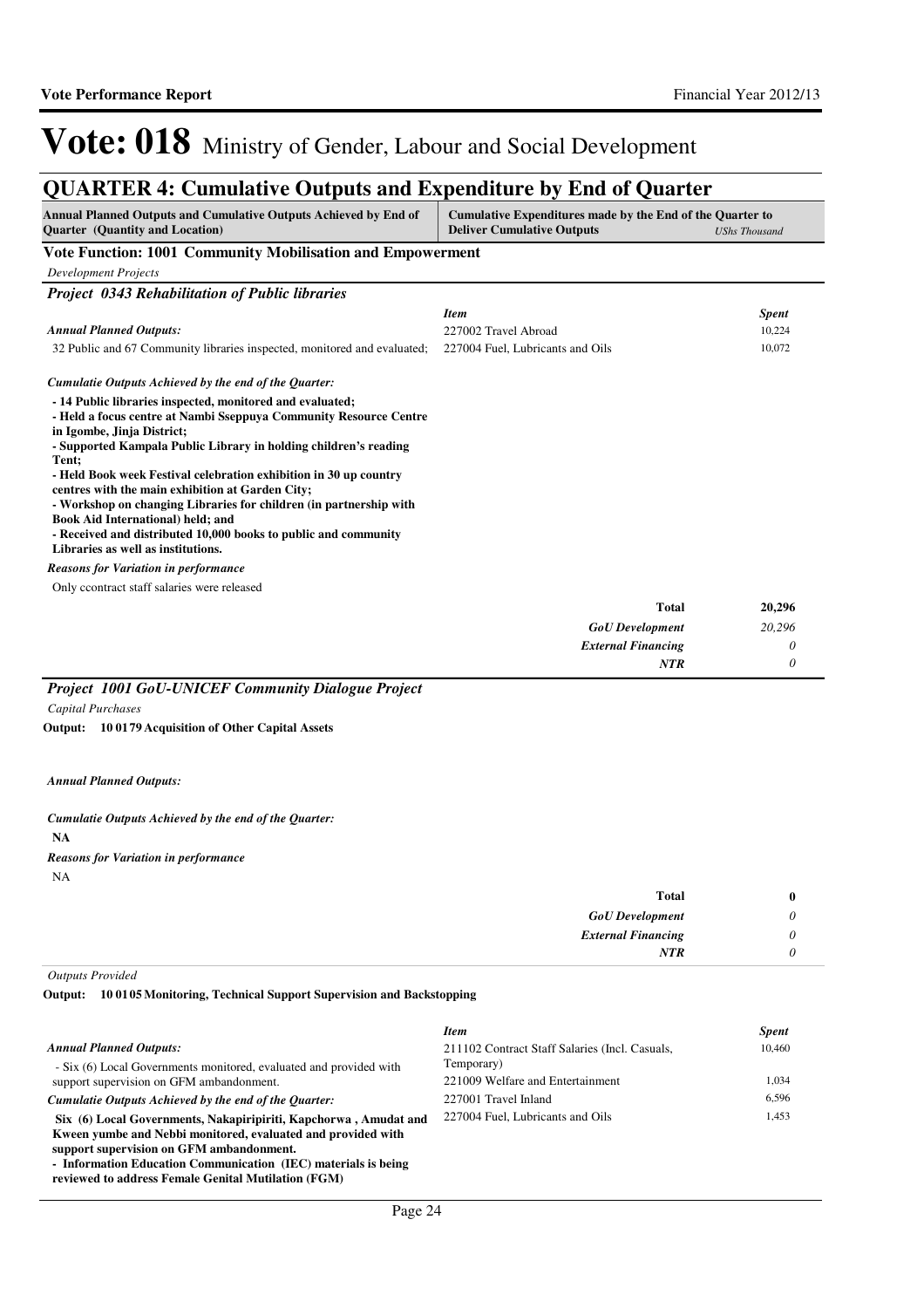### **QUARTER 4: Cumulative Outputs and Expenditure by End of Quarter**

| Annual Planned Outputs and Cumulative Outputs Achieved by End of<br><b>Quarter</b> (Quantity and Location)                                                                               | Cumulative Expenditures made by the End of the Quarter to<br><b>Deliver Cumulative Outputs</b> | <b>UShs Thousand</b> |
|------------------------------------------------------------------------------------------------------------------------------------------------------------------------------------------|------------------------------------------------------------------------------------------------|----------------------|
| Vote Function: 1001 Community Mobilisation and Empowerment                                                                                                                               |                                                                                                |                      |
| <b>Development Projects</b>                                                                                                                                                              |                                                                                                |                      |
| Project 1001 GoU-UNICEF Community Dialogue Project                                                                                                                                       |                                                                                                |                      |
| <b>Reasons for Variation in performance</b>                                                                                                                                              |                                                                                                |                      |
| Contract staff salaries were released                                                                                                                                                    |                                                                                                |                      |
|                                                                                                                                                                                          | <b>Total</b>                                                                                   | 19,544               |
|                                                                                                                                                                                          | <b>GoU</b> Development                                                                         | 19,544               |
|                                                                                                                                                                                          | <b>External Financing</b>                                                                      | 0                    |
|                                                                                                                                                                                          | <b>NTR</b>                                                                                     | $\theta$             |
| Vote Function: 1002 Mainstreaming Gender and Rights                                                                                                                                      |                                                                                                |                      |
| <b>Recurrent Programmes</b>                                                                                                                                                              |                                                                                                |                      |
| Programme 11 Gender and Women Affairs                                                                                                                                                    |                                                                                                |                      |
| <b>Outputs Funded</b>                                                                                                                                                                    |                                                                                                |                      |
| Output: 100251 Support to National Women's Council and the Kapchorwa Women Development Group                                                                                             |                                                                                                |                      |
|                                                                                                                                                                                          |                                                                                                |                      |
|                                                                                                                                                                                          | <b>Item</b>                                                                                    | <b>Spent</b>         |
| <b>Annual Planned Outputs:</b>                                                                                                                                                           | 264101 Contributions to Autonomous Inst.                                                       | 999,999              |
| - Support to National Women's Council with a wage and a non-wage<br>subvention of Shs0.085bn and Shs0.870bn respectively to monitor women<br>activities; and                             | 264102 Contributions to Autonomous Inst. Wage<br>Subventions                                   | 85,000               |
| -Support the REACH and other NGOs to implement Female Genital<br>Mutilation activities;                                                                                                  |                                                                                                |                      |
| Cumulatie Outputs Achieved by the end of the Quarter:                                                                                                                                    |                                                                                                |                      |
| - Shs1.085bn disbursed to the National Women's Council to monitor<br>women activities in the country; and REACH NGOs to implement<br>prevention of Female Genital Mutilation activities; |                                                                                                |                      |
| <b>Reasons for Variation in performance</b>                                                                                                                                              |                                                                                                |                      |
| Resources were provided in time                                                                                                                                                          |                                                                                                |                      |
|                                                                                                                                                                                          | Total                                                                                          | 1,084,999            |
|                                                                                                                                                                                          | <b>Wage Recurrent</b>                                                                          | 0                    |
|                                                                                                                                                                                          | <b>Non Wage Recurrent</b>                                                                      | 1,084,999            |
|                                                                                                                                                                                          | NTR                                                                                            | 0                    |
| <b>Outputs Provided</b>                                                                                                                                                                  |                                                                                                |                      |

**10 0201 Policies, Guidelines and Standards for mainstreaming Gender & Other Social Dev't Concerns Output:**

#### *Annual Planned Outputs:*

- 10 sectors or MDAs guided on mainstreaming Gender and Rights into their policies, plans and programmes. (MFPED&NPA, MOES, MOPS,

MAAIF, MOH, OPM, MLGs, JLOS, MAKERERE, PARLIAMENT ,EOC) - Policies, guidelines and standards for mainstreaming Gender & Rights reviewed.

- GBV Policy & action plan developed. Guidelines and standards for GBV safety shelters developed.

- 1 workshop held to disseminate the policy guidelines & standards

- 1000 policy guidelines developed & printed.

#### *Cumulatie Outputs Achieved by the end of the Quarter:*

**- A programme for women's economic empowerment developed; - 6 sectors guided on mainstreaming Gender and Rights into their policies, plans and programmes. (MPS, NPA and MoE, MAAIF, MOH, OPM)); and**

**- 1 national validation work shop on Draft GBV Policy conducted with** 

| Item                                          | <b>Spent</b> |
|-----------------------------------------------|--------------|
| 211101 General Staff Salaries                 | 54,574       |
| 221002 Workshops and Seminars                 | 40,000       |
| 221011 Printing, Stationery, Photocopying and | 20,000       |
| Binding                                       |              |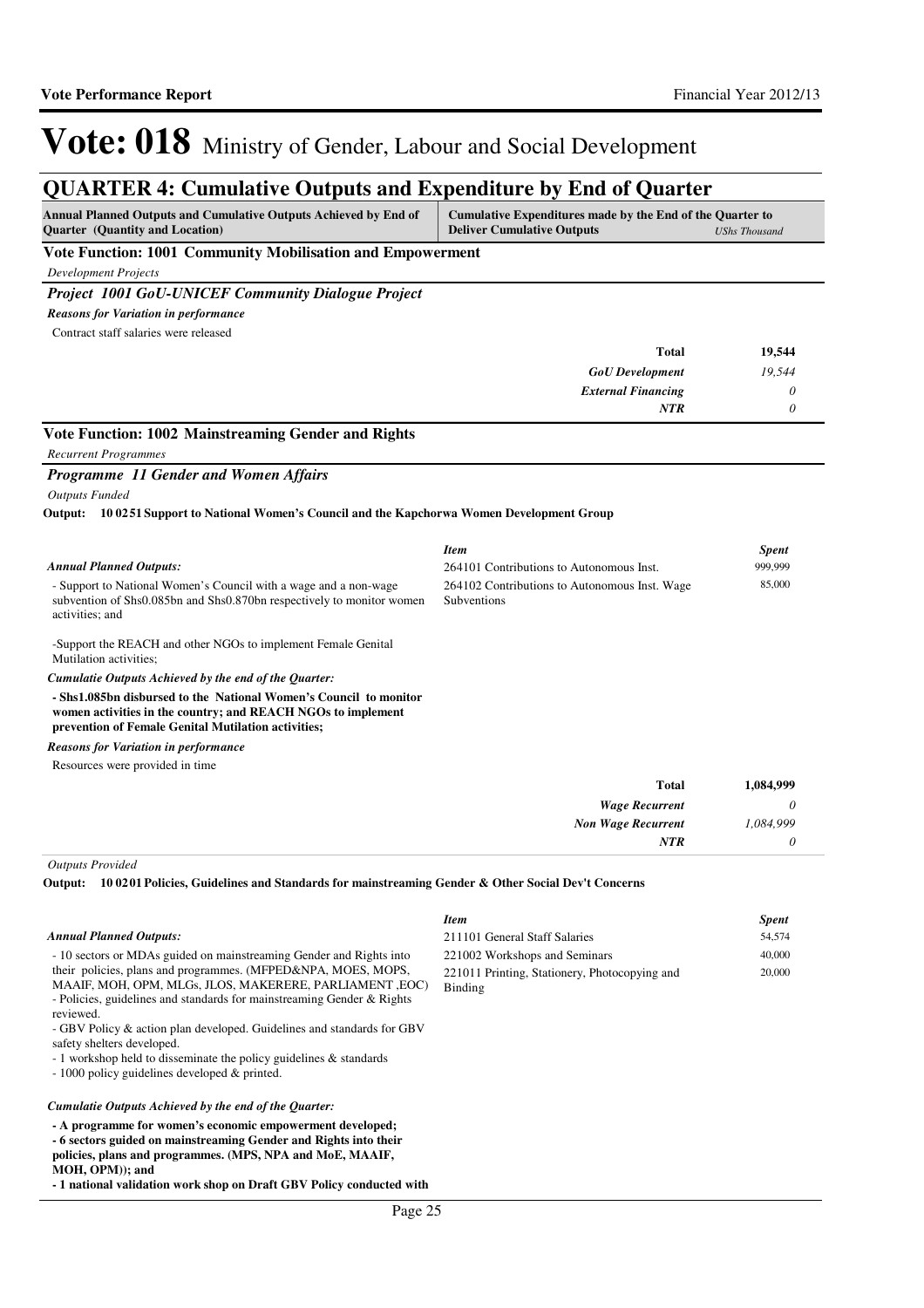## **QUARTER 4: Cumulative Outputs and Expenditure by End of Quarter**

| Annual Planned Outputs and Cumulative Outputs Achieved by End of | Cumulative Expenditures made by the End of the Quarter to |               |
|------------------------------------------------------------------|-----------------------------------------------------------|---------------|
| <b>Quarter</b> (Quantity and Location)                           | <b>Deliver Cumulative Outputs</b>                         | UShs Thousand |

**Vote Function: 1002 Mainstreaming Gender and Rights**

*Recurrent Programmes*

*Programme 11 Gender and Women Affairs*

#### **40 participants; - - Guidelines for GBV Safety Shelter developed and printed**

### *Reasons for Variation in performance*

Insufficient funds

| <b>Total</b>              | 114,574 |
|---------------------------|---------|
| <b>Wage Recurrent</b>     | 54,574  |
| <b>Non Wage Recurrent</b> | 60,000  |
| <b>NTR</b>                |         |

#### **10 0202 Advocacy and Networking Output:**

|                                                                | <b>Item</b>                                   | <b>Spent</b> |
|----------------------------------------------------------------|-----------------------------------------------|--------------|
| <b>Annual Planned Outputs:</b>                                 | 211101 General Staff Salaries                 | 54,574       |
| - International Women's Day on 8th March 2013 commemorated.    | 221001 Advertising and Public Relations       | 5,000        |
| Cumulatie Outputs Achieved by the end of the Ouarter:          | 221002 Workshops and Seminars                 | 25,085       |
| - International Women's Day on 8th March 2013 commemorated     | 221005 Hire of Venue (chairs, projector etc)  | 13.100       |
| -3 National Organizing Committee meetings for Women's Day      | 221009 Welfare and Entertainment              | 3,650        |
| <b>Celebration</b>                                             | 221011 Printing, Stationery, Photocopying and | 14,500       |
| -2 Gender and Rights Coordination Meetings conducted.          | Binding                                       |              |
| - Coordinated the Commemoration of the 16 days of activism     | 221012 Small Office Equipment                 | 12.500       |
| campaign against Gender Based Violence; and                    |                                               |              |
| - 1 Research to inform CEDAW Mid Term Review Report conducted. | 227004 Fuel. Lubricants and Oils              | 1.000        |

#### *Reasons for Variation in performance*

Met the target

| <b>Total</b>              | 129,409 |
|---------------------------|---------|
| <b>Wage Recurrent</b>     | 54,574  |
| <b>Non Wage Recurrent</b> | 74,835  |
| <b>NTR</b>                | 0       |

#### **10 0204 Capacity building for Gender and Rights Equality and Equity Output:**

| <b>Annual Planned Outputs:</b>                                                                                                               | <b>Item</b><br>211101 General Staff Salaries             | <b>Spent</b><br>54,574 |
|----------------------------------------------------------------------------------------------------------------------------------------------|----------------------------------------------------------|------------------------|
| 100 Local Government Staff monitored, mentored and supervised on<br>Mainstreaming Gender and Rights in 20 districts. (5 districts in each of | 221011 Printing, Stationery, Photocopying and<br>Binding | 10,570                 |
| the four regions: North, East, West and Central.<br>- Gender mainstreaming skills of local government staff enhanced.                        | 227001 Travel Inland<br>227004 Fuel. Lubricants and Oils | 13,200<br>4,480        |
| Cumulatie Outputs Achieved by the end of the Ouarter:                                                                                        |                                                          |                        |
| 95 Local Government staff from the districts of (Yumbe & Nebbi,<br>Amuria and , Abimu monitored, Kasese and Ntugamo) mentored and            |                                                          |                        |

**supervised on mainstreaming gender and rights in the development plans.** *Reasons for Variation in performance*

Insufficient funds released

| <b>Total</b>              | 82,824 |
|---------------------------|--------|
| <b>Wage Recurrent</b>     | 54,574 |
| <b>Non Wage Recurrent</b> | 28,250 |
| <b>NTR</b>                |        |
| - - - -<br>_              |        |

## *Programme 12 Equity and Rights*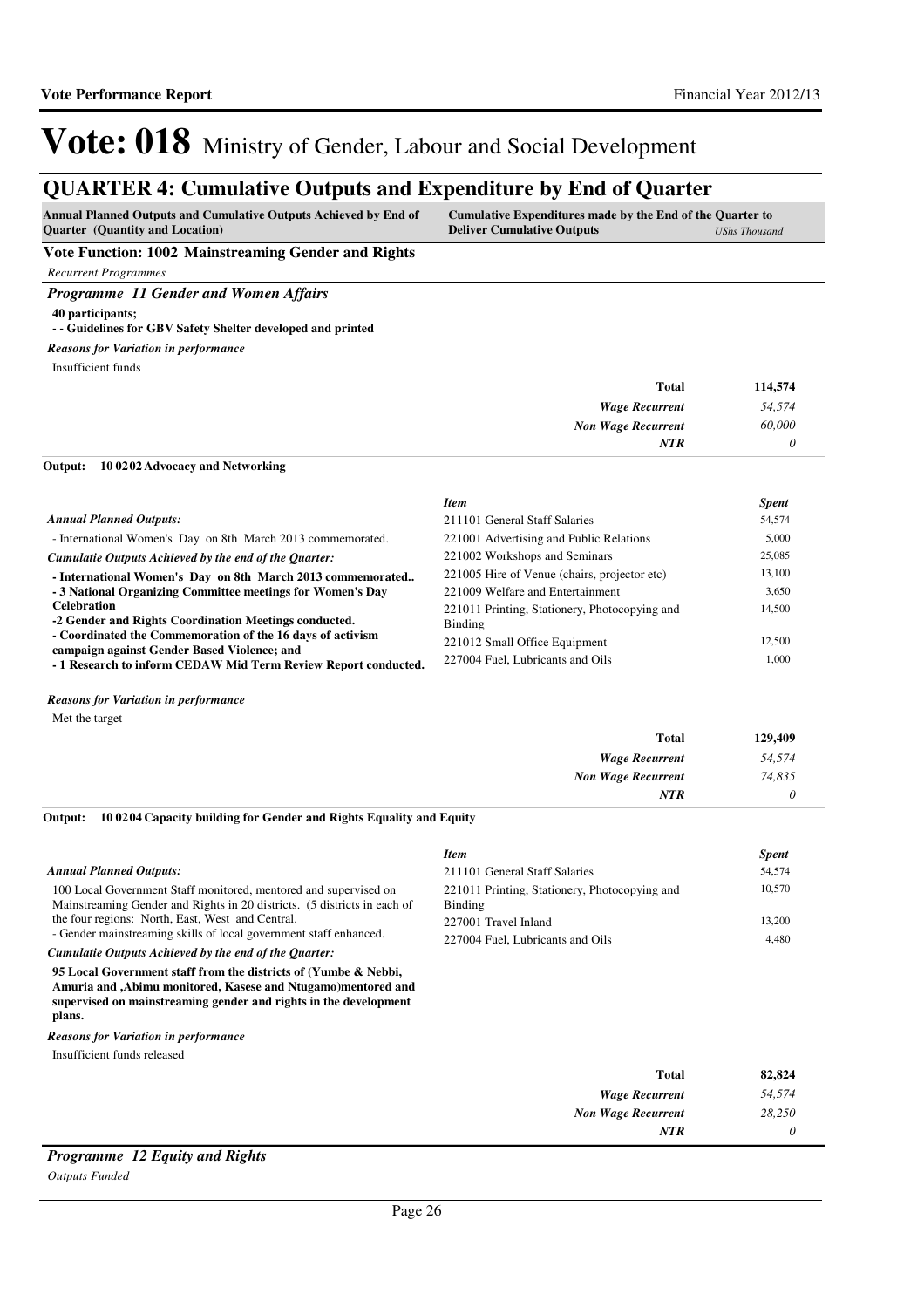### **QUARTER 4: Cumulative Outputs and Expenditure by End of Quarter**

| Annual Planned Outputs and Cumulative Outputs Achieved by End of<br><b>Quarter</b> (Quantity and Location)                                                                                                                     | Cumulative Expenditures made by the End of the Quarter to<br><b>Deliver Cumulative Outputs</b> | <b>UShs Thousand</b> |
|--------------------------------------------------------------------------------------------------------------------------------------------------------------------------------------------------------------------------------|------------------------------------------------------------------------------------------------|----------------------|
| Vote Function: 1002 Mainstreaming Gender and Rights                                                                                                                                                                            |                                                                                                |                      |
| <b>Recurrent Programmes</b>                                                                                                                                                                                                    |                                                                                                |                      |
| Programme 12 Equity and Rights                                                                                                                                                                                                 |                                                                                                |                      |
| Output: 100251 Support to National Women's Council and the Kapchorwa Women Development Group                                                                                                                                   |                                                                                                |                      |
|                                                                                                                                                                                                                                | <b>Item</b>                                                                                    | <b>Spent</b>         |
| <b>Annual Planned Outputs:</b>                                                                                                                                                                                                 | 264102 Contributions to Autonomous Inst. Wage                                                  | 600,000              |
| Support to one Autonomus institution (Equal Opportunities Commission)<br>with wage and non wage subventions                                                                                                                    | Subventions                                                                                    |                      |
| Cumulatie Outputs Achieved by the end of the Quarter:                                                                                                                                                                          |                                                                                                |                      |
| Shs0.600bn disbursed to the Equal Opportunities Commission as wage<br>and non wage subventions                                                                                                                                 |                                                                                                |                      |
| <b>Reasons for Variation in performance</b>                                                                                                                                                                                    |                                                                                                |                      |
| Funds were timely released                                                                                                                                                                                                     |                                                                                                |                      |
|                                                                                                                                                                                                                                | <b>Total</b>                                                                                   | 600,000              |
|                                                                                                                                                                                                                                | <b>Wage Recurrent</b>                                                                          | 0                    |
|                                                                                                                                                                                                                                | <b>Non Wage Recurrent</b>                                                                      | 600,000              |
|                                                                                                                                                                                                                                | <b>NTR</b>                                                                                     | 0                    |
| <b>Outputs Provided</b>                                                                                                                                                                                                        |                                                                                                |                      |
| Output: 100201 Policies, Guidelines and Standards for mainstreaming Gender & Other Social Dev't Concerns                                                                                                                       |                                                                                                |                      |
|                                                                                                                                                                                                                                | <b>Item</b>                                                                                    | <b>Spent</b>         |
| <b>Annual Planned Outputs:</b>                                                                                                                                                                                                 | 211101 General Staff Salaries                                                                  | 46,916               |
| 80 stakeholders trained in Human Rights Based Approach in development                                                                                                                                                          | 221002 Workshops and Seminars                                                                  | 33,650               |
| programming (60 participants from Local governments and 20 from CBOs<br>and NGOs                                                                                                                                               |                                                                                                |                      |
| Cumulatie Outputs Achieved by the end of the Quarter:                                                                                                                                                                          |                                                                                                |                      |
| - 175 stakeholders trained in Human Rights Based Approach in<br>development programming in the LGs of Tororo Busia and Butaleja,<br>Kisoro, Kabale, Kanungu and Rukungiri<br>- Developed a human Rights Mainstreaming Strategy |                                                                                                |                      |

We planned to train them at the centre but the training was conducted at the local governments, The Strategy was need urgently.

| <b>Total</b>              | 80,566 |
|---------------------------|--------|
| <b>Wage Recurrent</b>     | 46,916 |
| <b>Non Wage Recurrent</b> | 33,650 |
| <b>NTR</b>                |        |

#### **10 0202 Advocacy and Networking Output:**

|                                                                                                                                                                                                                                                                                                                 | <b>Item</b>                   |              | <b>Spent</b> |
|-----------------------------------------------------------------------------------------------------------------------------------------------------------------------------------------------------------------------------------------------------------------------------------------------------------------|-------------------------------|--------------|--------------|
| <b>Annual Planned Outputs:</b>                                                                                                                                                                                                                                                                                  | 211101 General Staff Salaries |              | 46,916       |
| 100 Local Government Staff and other stakeholders, from organisations<br>focussing on the rights of vulnerable groups in Northern and Eastern<br>regions sensitised on the rights of the vulnerable groups (80 participants)<br>from Local Governments and 20 participants from the different<br>organizations) | 221002 Workshops and Seminars |              | 19,878       |
| Cumulatie Outputs Achieved by the end of the Ouarter:                                                                                                                                                                                                                                                           |                               |              |              |
| -10 copies of the UN report printed<br>-33 copies of Equity Promotion Strategy printed.                                                                                                                                                                                                                         |                               |              |              |
| <b>Reasons for Variation in performance</b>                                                                                                                                                                                                                                                                     |                               |              |              |
| There was need to print the report because it urgently by the UN                                                                                                                                                                                                                                                |                               |              |              |
|                                                                                                                                                                                                                                                                                                                 |                               | <b>Total</b> | 66,794       |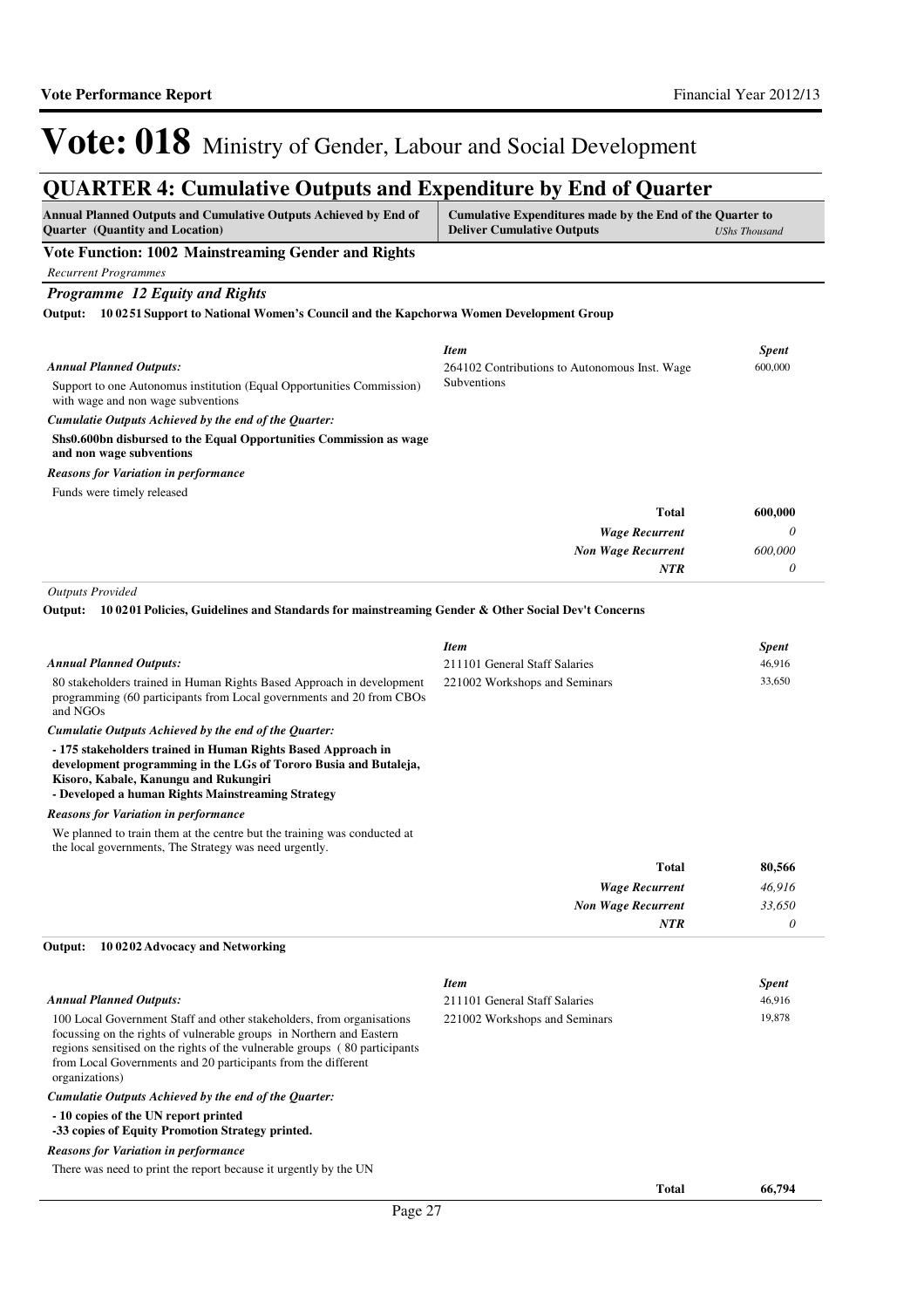*0*

*NTR*

# Vote: 018 Ministry of Gender, Labour and Social Development

## **QUARTER 4: Cumulative Outputs and Expenditure by End of Quarter**

| <b>Annual Planned Outputs and Cumulative Outputs Achieved by End of</b> | Cumulative Expenditures made by the End of the Quarter to |
|-------------------------------------------------------------------------|-----------------------------------------------------------|
| <b>Ouarter</b> (Quantity and Location)                                  | <b>Deliver Cumulative Outputs</b><br>UShs Thousand        |
| <b>TT . TT</b><br>$\cdots$                                              |                                                           |

#### **Vote Function: 1002 Mainstreaming Gender and Rights**

*Recurrent Programmes*

| <b>Programme</b> 12 Equity and Rights                                                                                                                                                                                                                                                                                     |                                                          |              |
|---------------------------------------------------------------------------------------------------------------------------------------------------------------------------------------------------------------------------------------------------------------------------------------------------------------------------|----------------------------------------------------------|--------------|
|                                                                                                                                                                                                                                                                                                                           | <b>Wage Recurrent</b>                                    | 46,916       |
|                                                                                                                                                                                                                                                                                                                           | <b>Non Wage Recurrent</b>                                | 19,878       |
|                                                                                                                                                                                                                                                                                                                           | <b>NTR</b>                                               | $\theta$     |
| Output:<br>100204 Capacity building for Gender and Rights Equality and Equity                                                                                                                                                                                                                                             |                                                          |              |
|                                                                                                                                                                                                                                                                                                                           | <b>Item</b>                                              | <b>Spent</b> |
| <b>Annual Planned Outputs:</b>                                                                                                                                                                                                                                                                                            | 211101 General Staff Salaries                            | 46,916       |
| 40 LGs provided with technical support supervision on the mainstreaming<br>of Equity and Rights                                                                                                                                                                                                                           | 221011 Printing, Stationery, Photocopying and<br>Binding | 1,900        |
| Cumulatie Outputs Achieved by the end of the Quarter:                                                                                                                                                                                                                                                                     | 224002 General Supply of Goods and Services              | 33,873       |
| 22 LGs provided with technical support supervision on the<br>mainstreaming of Equity and Rights. These incuded Wakiso,<br>Nakaseke, Luwero, Nakasongola, Masindi, Bulisa, Hoima, Namayingo,<br>Kaliro, Tororo, Iganga, Bugiri, Busia, Kole, Pader, Oyam,<br>Kiryandongo, Kabarole, Kamwenge, Bundibugyo, Luuka and Kasese | 227004 Fuel, Lubricants and Oils                         | 7,000        |
| <b>Reasons for Variation in performance</b>                                                                                                                                                                                                                                                                               |                                                          |              |
| Insufficient resources releasesd                                                                                                                                                                                                                                                                                          |                                                          |              |
|                                                                                                                                                                                                                                                                                                                           | <b>Total</b>                                             | 89,689       |
|                                                                                                                                                                                                                                                                                                                           | <b>Wage Recurrent</b>                                    | 46,916       |
|                                                                                                                                                                                                                                                                                                                           | <b>Non Wage Recurrent</b>                                | 42,773       |

### *Development Projects*

#### *Project 1000 GOU-UNFPA Gender Project*

*Outputs Provided*

#### **10 0204 Capacity building for Gender and Rights Equality and Equity Output:**

|                                                                                            | <b>Item</b>                                    | <b>Spent</b> |
|--------------------------------------------------------------------------------------------|------------------------------------------------|--------------|
| <b>Annual Planned Outputs:</b>                                                             | 211102 Contract Staff Salaries (Incl. Casuals, | 11,333       |
| Eight Districts monitored on GBV (Mubende, Kanungu, Katakwi, Moroto,                       | Temporary)                                     |              |
| Kaabong, Kotido, Oyamu and Yumbe.)                                                         | 224002 General Supply of Goods and Services    | 6,675        |
| Cumulatie Outputs Achieved by the end of the Ouarter:                                      |                                                |              |
| - Six districts monitored on GBV (Katakwi, Mubende, Kanungu<br>Moroto, Kaabong and Kotido) |                                                |              |
| <b>Reasons for Variation in performance</b>                                                |                                                |              |
| Only contract staff salaries were released during the quarter                              |                                                |              |
|                                                                                            | <b>Total</b>                                   | 18,008       |
|                                                                                            | <b>GoU</b> Development                         | 18,008       |
|                                                                                            | <b>External Financing</b>                      | 0            |
|                                                                                            | <b>NTR</b>                                     | 0            |

#### **Vote Function: 1003 Promotion of Labour Productivity and Employment**

*Recurrent Programmes*

#### *Programme 06 Labour and Industrial Relations*

*Outputs Provided*

**Output: 10 0301 Policies, Laws , Regulations and Guidelines on Employment and Labour Productivity**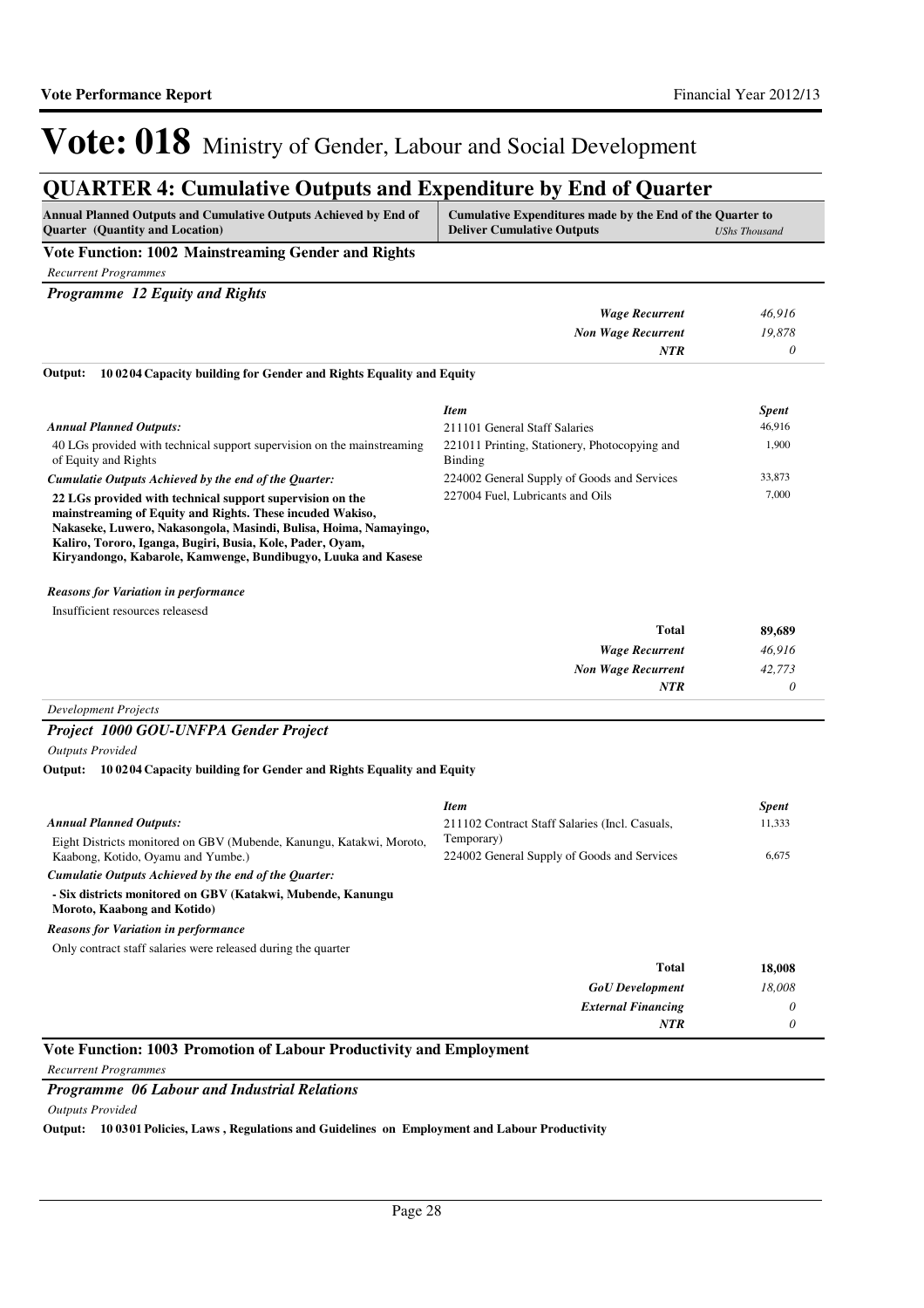6,575

*7,623 74,236 0*

*Item Spent* 211101 General Staff Salaries 7,623 211103 Allowances 27,590 221002 Workshops and Seminars 46,169 221009 Welfare and Entertainment 5,426

227001 Travel Inland 10,800 227004 Fuel, Lubricants and Oils 19,440

> *Wage Recurrent Non Wage Recurrent*

> > *NTR*

221011 Printing, Stationery, Photocopying and

# Vote: 018 Ministry of Gender, Labour and Social Development

### **QUARTER 4: Cumulative Outputs and Expenditure by End of Quarter**

| <b>Annual Planned Outputs and Cumulative Outputs Achieved by End of</b> | Cumulative Expenditures made by the End of the Quarter to |                      |
|-------------------------------------------------------------------------|-----------------------------------------------------------|----------------------|
| <b>Quarter</b> (Quantity and Location)                                  | <b>Deliver Cumulative Outputs</b>                         | <b>UShs Thousand</b> |

Binding

#### **Vote Function: 1003 Promotion of Labour Productivity and Employment**

| <b>Recurrent Programmes</b> |  |
|-----------------------------|--|
|                             |  |

*Programme 06 Labour and Industrial Relations*

#### *Annual Planned Outputs:*

| - 2 Labour Laws Revised                        | (Employment Act, 2006 and the |
|------------------------------------------------|-------------------------------|
| Labour Unions Act)                             |                               |
| - 3 sets of regulations on Labour laws printed |                               |
|                                                |                               |

- 2 Regulations on Labour Laws Disseminated

- 6 Labour laws and regulations enforced

- Data on labour productivity collected

- 2 Policies, procedures and regulations on labour productivity developed and implemeneted

#### *Cumulatie Outputs Achieved by the end of the Quarter:*

**- 6 Regulations on Labour Laws disseminated: The Employment (Employment of Children) Regulations, 2011; The Employment (Sexual Harassment) Regulations, 2011; The Labour Unions (Check –Off), Regulations, 2011; The Labour Disputes (Arbitration and settlement) (Industrial Court Procedure) Rules, 2011 and Labour Unions (registration) regulations as well as employment regulations;**

**- 6 Labour laws and regulations 2011 enforced;**

**- Tools for data collection developed;** 

**- Draft Concept paper developed for the establishment of a** 

**productivity centre**

**- Regulations on Labour Laws Disseminated**

*Reasons for Variation in performance*

Insufficient release of funds

| Total                     | 123,623 |
|---------------------------|---------|
| <b>Wage Recurrent</b>     | 7,623   |
| <b>Non Wage Recurrent</b> | 116,000 |
| NTR                       | 0       |

#### **10 0302 Inspection of Workplaces and Investigation on violation of labour standards Output:**

|                                                                                          | Item                                                     | <b>Spent</b> |
|------------------------------------------------------------------------------------------|----------------------------------------------------------|--------------|
| <b>Annual Planned Outputs:</b>                                                           | 211101 General Staff Salaries                            | 7.623        |
| - 200 Workplaces inspected country wide and reports produced; and                        | 221001 Advertising and Public Relations                  | 9,000        |
| - 200 Reported cases of violation of labour standards settled in work<br>places          | 221011 Printing, Stationery, Photocopying and<br>Binding | 23,000       |
| Cumulatie Outputs Achieved by the end of the Quarter:                                    | 227001 Travel Inland                                     | 25,997       |
| -123 Workplaces country wide inspected on Labour Standards<br><b>Working Conditions:</b> | 227004 Fuel, Lubricants and Oils                         | 16.239       |
| <b>Reasons for Variation in performance</b>                                              |                                                          |              |
| Insufficient funds                                                                       |                                                          |              |
|                                                                                          | Total                                                    | 81,859       |

|  | <b>Output:</b> 10 03 03 Compesation of Government Workers |
|--|-----------------------------------------------------------|
|--|-----------------------------------------------------------|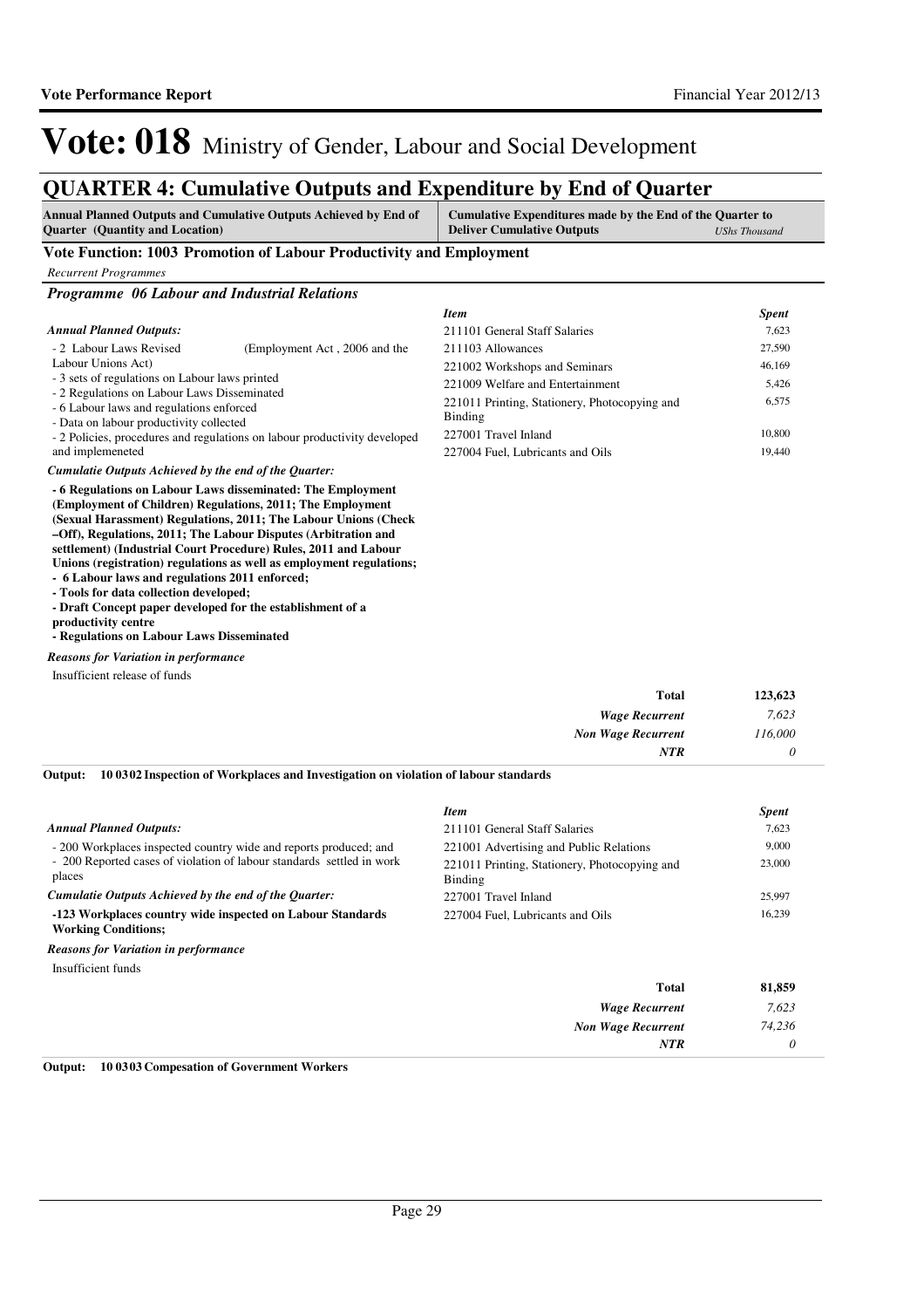### **QUARTER 4: Cumulative Outputs and Expenditure by End of Quarter**

| Annual Planned Outputs and Cumulative Outputs Achieved by End of<br>Cumulative Expenditures made by the End of the Quarter to<br>Quarter (Quantity and Location)<br><b>Deliver Cumulative Outputs</b>                                                                                                                                                                          |                                                          | <b>UShs Thousand</b>  |
|--------------------------------------------------------------------------------------------------------------------------------------------------------------------------------------------------------------------------------------------------------------------------------------------------------------------------------------------------------------------------------|----------------------------------------------------------|-----------------------|
| Vote Function: 1003 Promotion of Labour Productivity and Employment                                                                                                                                                                                                                                                                                                            |                                                          |                       |
| <b>Recurrent Programmes</b>                                                                                                                                                                                                                                                                                                                                                    |                                                          |                       |
| Programme 06 Labour and Industrial Relations                                                                                                                                                                                                                                                                                                                                   |                                                          |                       |
|                                                                                                                                                                                                                                                                                                                                                                                | <b>Item</b>                                              | <b>Spent</b>          |
| <b>Annual Planned Outputs:</b>                                                                                                                                                                                                                                                                                                                                                 | 211101 General Staff Salaries                            | 7,623                 |
| - 200 Government Workers' compensated countrywide                                                                                                                                                                                                                                                                                                                              | 227001 Travel Inland                                     | 2,260                 |
| Cumulatie Outputs Achieved by the end of the Quarter:                                                                                                                                                                                                                                                                                                                          | 227004 Fuel, Lubricants and Oils                         | 3,324                 |
| No output was achieved during the Financial year.                                                                                                                                                                                                                                                                                                                              |                                                          |                       |
| <b>Reasons for Variation in performance</b>                                                                                                                                                                                                                                                                                                                                    |                                                          |                       |
| No funds were released to compesate Government Workers                                                                                                                                                                                                                                                                                                                         |                                                          |                       |
|                                                                                                                                                                                                                                                                                                                                                                                | <b>Total</b>                                             | 13,207                |
|                                                                                                                                                                                                                                                                                                                                                                                | <b>Wage Recurrent</b>                                    | 7,623                 |
|                                                                                                                                                                                                                                                                                                                                                                                | <b>Non Wage Recurrent</b>                                | 5,584                 |
|                                                                                                                                                                                                                                                                                                                                                                                | NTR                                                      | 0                     |
| 10 03 04 Settlement of Complaints on Non-Observance of Working Conditions<br>Output:                                                                                                                                                                                                                                                                                           |                                                          |                       |
|                                                                                                                                                                                                                                                                                                                                                                                | Item                                                     | <b>Spent</b>          |
| <b>Annual Planned Outputs:</b>                                                                                                                                                                                                                                                                                                                                                 | 211101 General Staff Salaries                            | 7,623                 |
| - 200 workers' complaints registered and disputes referred to the Ministry                                                                                                                                                                                                                                                                                                     | 221002 Workshops and Seminars                            | 15,600                |
| - 200 reported complaints and disputes countrywide investigated;                                                                                                                                                                                                                                                                                                               | 221009 Welfare and Entertainment                         | 5,616                 |
| - 2 tripartite consultation meetings on labour issues held in Kampala.<br>- Labour productivity standards assessed in 8 MDAs and 24 LGs                                                                                                                                                                                                                                        | 221011 Printing, Stationery, Photocopying and<br>Binding | 5,852                 |
| Cumulatie Outputs Achieved by the end of the Quarter:                                                                                                                                                                                                                                                                                                                          | 227001 Travel Inland                                     | 27,300                |
| - 200 workers' complaints registered and disputes referred to the                                                                                                                                                                                                                                                                                                              | 227004 Fuel, Lubricants and Oils                         | 15,284                |
| Ministry;<br>- 100 reported complaints and disputes countrywide investigated;<br>- 2 tripartite consultation meetings on labour issues held in Kampala;<br>and                                                                                                                                                                                                                 |                                                          |                       |
| - Labour productivity standards assessed in 6 MDAs and 10 LGs                                                                                                                                                                                                                                                                                                                  |                                                          |                       |
| <b>Reasons for Variation in performance</b>                                                                                                                                                                                                                                                                                                                                    |                                                          |                       |
| Insufficient funds                                                                                                                                                                                                                                                                                                                                                             |                                                          |                       |
|                                                                                                                                                                                                                                                                                                                                                                                | <b>Total</b>                                             | 77,275                |
|                                                                                                                                                                                                                                                                                                                                                                                | <b>Wage Recurrent</b>                                    | 7,623                 |
|                                                                                                                                                                                                                                                                                                                                                                                | <b>Non Wage Recurrent</b>                                | 69.652                |
| 10 03 05 Arbitration of Labour Disputes (Industrial Court)<br>Output:                                                                                                                                                                                                                                                                                                          | <b>NTR</b>                                               | $\theta$              |
|                                                                                                                                                                                                                                                                                                                                                                                | <b>Item</b>                                              |                       |
| <b>Annual Planned Outputs:</b>                                                                                                                                                                                                                                                                                                                                                 | 211101 General Staff Salaries                            | <b>Spent</b><br>7,623 |
| - 50 referal cases to the Industrial Court registered,<br>- 50 referred cases Arbitrated and awards given<br>- 3 panalists of the IC inducted into court proceedures in Kampala<br>- 2 ICT Judges and the Registrar in Kampala and elsewhere in EA trained,<br>- A Registrar and 5 other staff in ICT for the court in Kampala trained,<br>- A court library set up in Kampala |                                                          |                       |
| Cumulatie Outputs Achieved by the end of the Quarter:                                                                                                                                                                                                                                                                                                                          |                                                          |                       |
| Salary for Acting registrar to the Industrial Court                                                                                                                                                                                                                                                                                                                            |                                                          |                       |
| <b>Reasons for Variation in performance</b>                                                                                                                                                                                                                                                                                                                                    |                                                          |                       |
| Industrial Court not operational                                                                                                                                                                                                                                                                                                                                               |                                                          |                       |
|                                                                                                                                                                                                                                                                                                                                                                                | <b>Total</b>                                             | 7,623                 |
|                                                                                                                                                                                                                                                                                                                                                                                | <b>Wage Recurrent</b>                                    | 7,623                 |
|                                                                                                                                                                                                                                                                                                                                                                                |                                                          |                       |

*Non Wage Recurrent*

*0*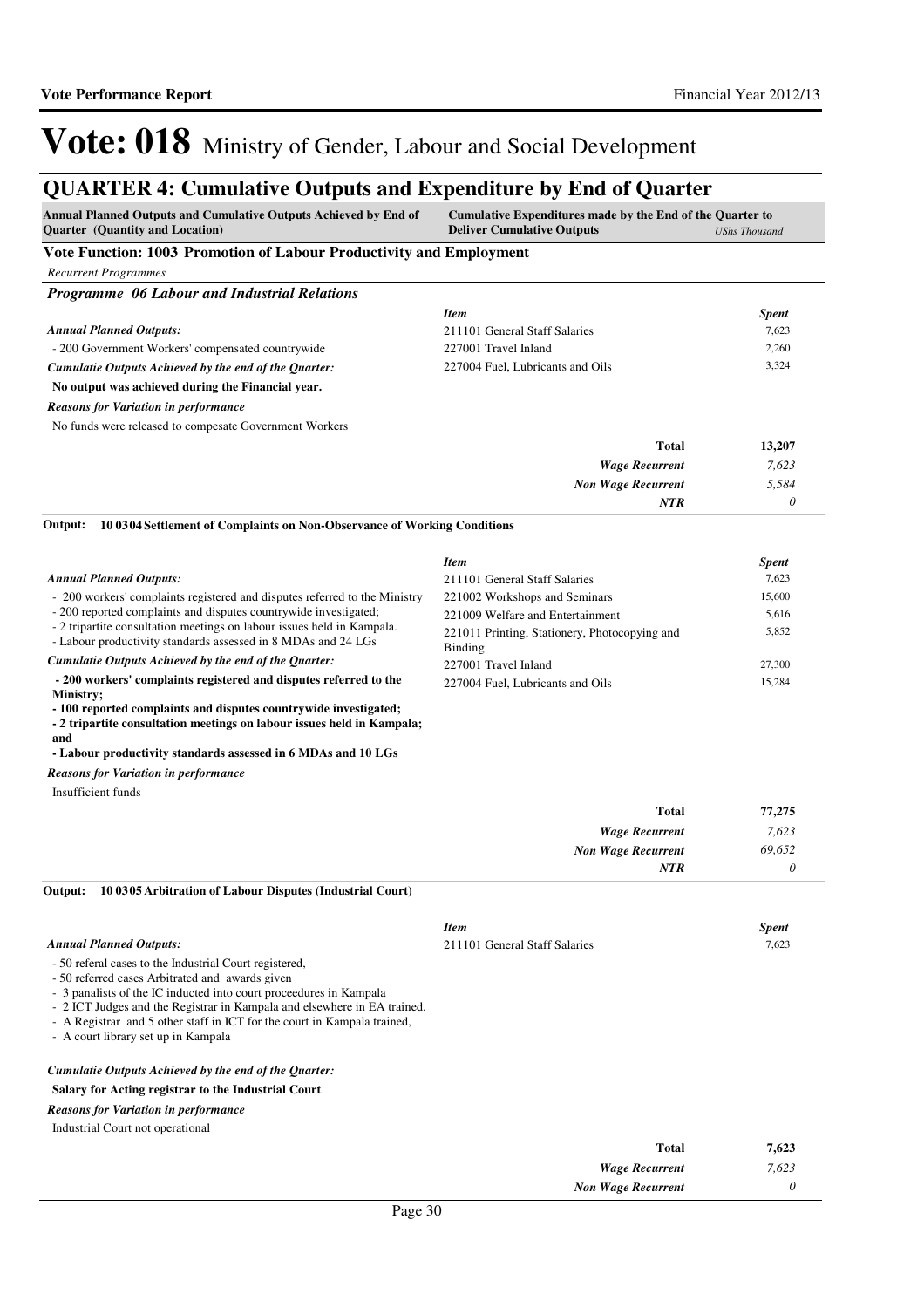### **QUARTER 4: Cumulative Outputs and Expenditure by End of Quarter**

| Annual Planned Outputs and Cumulative Outputs Achieved by End of<br><b>Ouarter</b> (Quantity and Location)                                                                                                                                                                                                                                                                                                                                                  | Cumulative Expenditures made by the End of the Quarter to<br><b>Deliver Cumulative Outputs</b> |            | <b>UShs Thousand</b> |
|-------------------------------------------------------------------------------------------------------------------------------------------------------------------------------------------------------------------------------------------------------------------------------------------------------------------------------------------------------------------------------------------------------------------------------------------------------------|------------------------------------------------------------------------------------------------|------------|----------------------|
| Vote Function: 1003 Promotion of Labour Productivity and Employment                                                                                                                                                                                                                                                                                                                                                                                         |                                                                                                |            |                      |
| <b>Recurrent Programmes</b>                                                                                                                                                                                                                                                                                                                                                                                                                                 |                                                                                                |            |                      |
| Programme 06 Labour and Industrial Relations                                                                                                                                                                                                                                                                                                                                                                                                                |                                                                                                |            |                      |
|                                                                                                                                                                                                                                                                                                                                                                                                                                                             |                                                                                                | <b>NTR</b> | 0                    |
| 10 0306 Training and Skills Development<br>Output:                                                                                                                                                                                                                                                                                                                                                                                                          |                                                                                                |            |                      |
|                                                                                                                                                                                                                                                                                                                                                                                                                                                             | <b>Item</b>                                                                                    |            | <b>Spent</b>         |
| <b>Annual Planned Outputs:</b>                                                                                                                                                                                                                                                                                                                                                                                                                              | 211101 General Staff Salaries                                                                  |            | 5,082                |
| - All labour officers trained in labour administration<br>- 2000 copies of Training Materials on labour productivity developed and<br>printed<br>- 500 stakeholders trained on Labour productivity<br>- 80 newly recuited labour officers inducted<br>- 112 Labour officers oriented in the new labour laws and regulations in<br>Kampala, Gulu, Fortportal and Arua                                                                                        |                                                                                                |            |                      |
| Cumulatie Outputs Achieved by the end of the Quarter:                                                                                                                                                                                                                                                                                                                                                                                                       |                                                                                                |            |                      |
| - Three (3) Training Workshops on HIV and AIDs at the world of<br>workplace were conducted in Masindi, Kampala and Masaka.<br>-Four (4) Training Programmes conducted i.e Training for the Public<br><b>Service Negotiating and Consultative Council; Training for Members</b><br>and secretariat of LAB; Training for all Labour officers on labour<br>Administration and Training for Labour officers and other Ministry<br>staff on Gender Mainstreaming |                                                                                                |            |                      |
| <b>Reasons for Variation in performance</b>                                                                                                                                                                                                                                                                                                                                                                                                                 |                                                                                                |            |                      |
| No specific training was conducted on labour productivity due to<br>insufficient funds                                                                                                                                                                                                                                                                                                                                                                      |                                                                                                |            |                      |

| 5,082 | <b>Total</b>              |
|-------|---------------------------|
| 5,082 | <b>Wage Recurrent</b>     |
|       | <b>Non Wage Recurrent</b> |
|       | NTR                       |
|       |                           |

#### **10 0307 Advocacy and Networking Output:**

|                                                                | <b>Item</b>                                   | <b>Spent</b> |
|----------------------------------------------------------------|-----------------------------------------------|--------------|
| <b>Annual Planned Outputs:</b>                                 | 211101 General Staff Salaries                 | 5,082        |
| - International Labour day 1st May commemorated                | 221005 Hire of Venue (chairs, projector etc)  | 2,600        |
|                                                                | 221009 Welfare and Entertainment              | 24,625       |
| Cumulatie Outputs Achieved by the end of the Ouarter:          | 221011 Printing, Stationery, Photocopying and | 2,000        |
| -3500 stakeholders mobilized to commemorate the International  | Binding                                       |              |
| Labour Day on 1st May 2013 and International World Day Against | 227001 Travel Inland                          | 13,275       |
| Child Labour on 12th June 2013                                 | 227004 Fuel. Lubricants and Oils              | 17,500       |
| <b>Reasons for Variation in performance</b>                    |                                               |              |
| Met                                                            |                                               |              |
|                                                                | Total                                         | 65,082       |
|                                                                | <b>Wage Recurrent</b>                         | 5,082        |
|                                                                | <b>Non Wage Recurrent</b>                     | 60,000       |
|                                                                | <b>NTR</b>                                    | 0            |

#### *Programme 07 Occupational Safety and Health*

*Outputs Funded*

**Output: 10 0351 Contribution to Membership of International Organisations (ILO, ARLAC, EAC, OPCW)**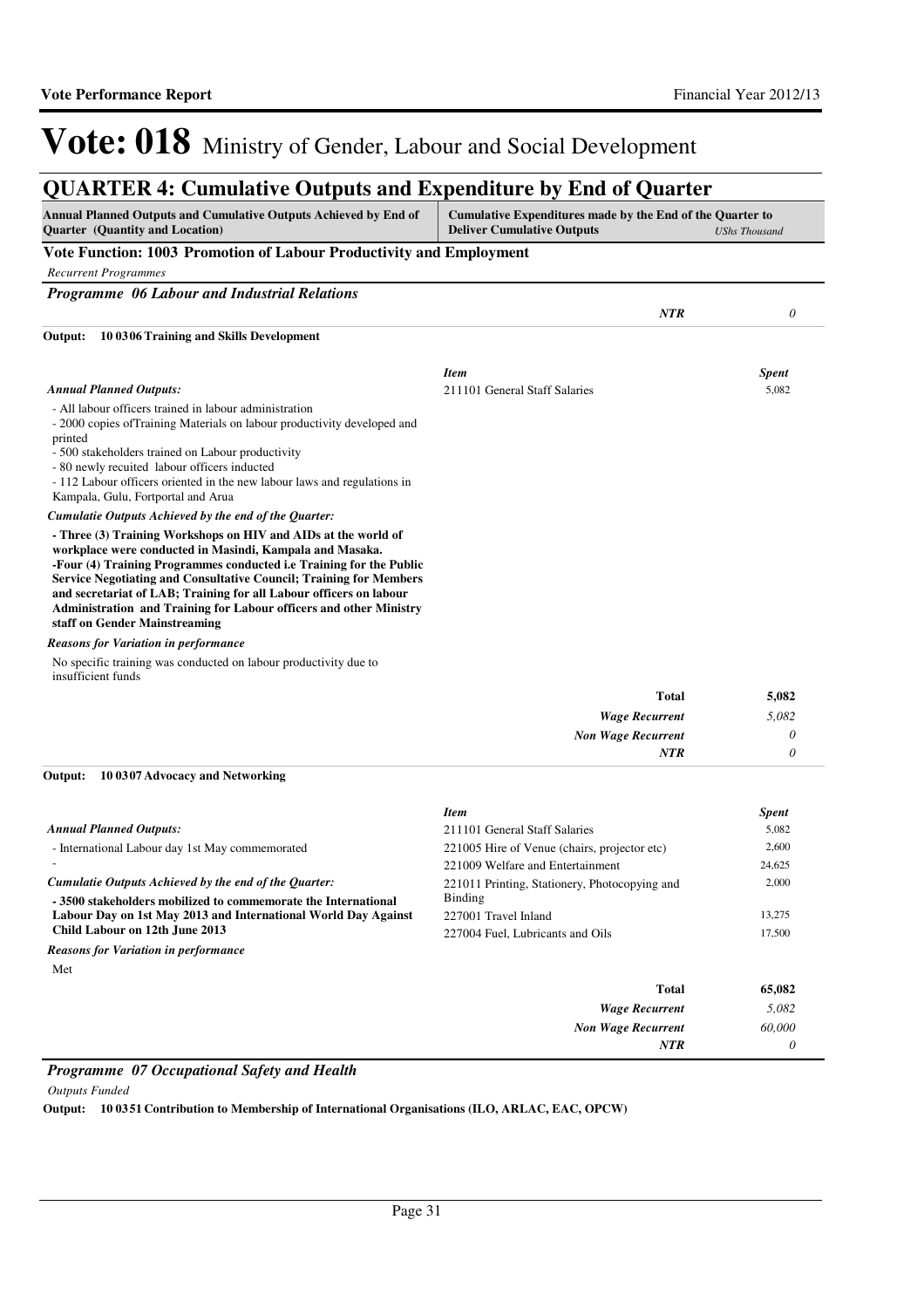## **QUARTER 4: Cumulative Outputs and Expenditure by End of Quarter**

| <b>Annual Planned Outputs and Cumulative Outputs Achieved by End of</b> | Cumulative Expenditures made by the End of the Quarter to |               |
|-------------------------------------------------------------------------|-----------------------------------------------------------|---------------|
| <b>Ouarter</b> (Quantity and Location)                                  | <b>Deliver Cumulative Outputs</b>                         | UShs Thousand |
| Vote Function: 1003 Promotion of Labour Productivity and Employment     |                                                           |               |
| Recurrent Programmes                                                    |                                                           |               |

| <b>Programme</b> 07 Occupational Safety and Health                                    |                           |              |
|---------------------------------------------------------------------------------------|---------------------------|--------------|
|                                                                                       | <b>Item</b>               | <b>Spent</b> |
| <b>Annual Planned Outputs:</b><br>262201 Contributions to International Organisations | 59,400                    |              |
| Contribution to Membership of International Organisations (OPCW)                      | (Capital)                 |              |
| Cumulatie Outputs Achieved by the end of the Ouarter:                                 |                           |              |
| <b>Contribution to Membership of International Organisations (OPCW)</b>               |                           |              |
| <b>Reasons for Variation in performance</b>                                           |                           |              |
| Met                                                                                   |                           |              |
|                                                                                       | <b>Total</b>              | 59,400       |
|                                                                                       | <b>Wage Recurrent</b>     | 0            |
|                                                                                       | <b>Non Wage Recurrent</b> | 59,400       |
|                                                                                       | <b>NTR</b>                | 0            |

*Outputs Provided*

**10 0301 Policies, Laws , Regulations and Guidelines on Employment and Labour Productivity Output:**

| <b>Annual Planned Outputs:</b>                                                                                                                         | <b>Item</b><br>211101 General Staff Salaries                                      | <i>Spent</i><br>48,457 |
|--------------------------------------------------------------------------------------------------------------------------------------------------------|-----------------------------------------------------------------------------------|------------------------|
| 4 Sets of Regulations on Occupational Safety and Health developed:<br>- Danger occurancy regulations at workplaces;                                    | 221002 Workshops and Seminars<br>221007 Books, Periodicals and Newspapers         | 15,000<br>2,112        |
| - Lifting equipment and Lifting operations regulations;<br>- Pressure System Safety regulations;<br>- Chemical Safety regulation.                      | 221009 Welfare and Entertainment<br>221011 Printing, Stationery, Photocopying and | 18<br>12,000           |
| Cumulatie Outputs Achieved by the end of the Ouarter:<br>4 Sets of Regulations on Occupational Safety and Health developed:                            | Binding<br>222002 Postage and Courier                                             | 720                    |
| - Dangerous occupancy regulation at workplaces;<br>- Lifting equipment and Lifting operations regulations;<br>- Pressure System Safety Regulation; and | 227001 Travel Inland<br>227004 Fuel, Lubricants and Oils                          | 12,480<br>7.730        |

**- Chemical Safety Regulation.**

*Reasons for Variation in performance*

Met

| <b>Total</b>              | 98,516 |
|---------------------------|--------|
| <b>Wage Recurrent</b>     | 48,457 |
| <b>Non Wage Recurrent</b> | 50,060 |
| <b>NTR</b>                |        |

**10 0302 Inspection of Workplaces and Investigation on violation of labour standards Output:**

|                                                                                             | <b>Item</b>                                               | <b>Spent</b> |
|---------------------------------------------------------------------------------------------|-----------------------------------------------------------|--------------|
| <b>Annual Planned Outputs:</b>                                                              | 211101 General Staff Salaries                             | 95,008       |
| 400 workplaces assessed for compliance with the safety and health<br>standards              | 213002 Incapacity, death benefits and funeral<br>expenses | 30,000       |
| -workplace accidents investigated                                                           | 221001 Advertising and Public Relations                   | 6.000        |
| - OSH Inspectors' Training and Professional skills development carried out                  | 221011 Printing, Stationery, Photocopying and<br>Binding  | 14,000       |
| Cumulatie Outputs Achieved by the end of the Ouarter:                                       | 224002 General Supply of Goods and Services               | 17,850       |
| -206 Workplaces around Kampala, Wakiso, Mpigi, Mukono and                                   | 227001 Travel Inland                                      | 37,675       |
| upcountry local governments assessed for compliance with the safety<br>and health standards | 227004 Fuel, Lubricants and Oils                          | 14.015       |
| <b>Reasons for Variation in performance</b>                                                 |                                                           |              |
| Funds were released in time                                                                 |                                                           |              |

| Total                 | 214,548 |
|-----------------------|---------|
| <b>Wage Recurrent</b> | 95,008  |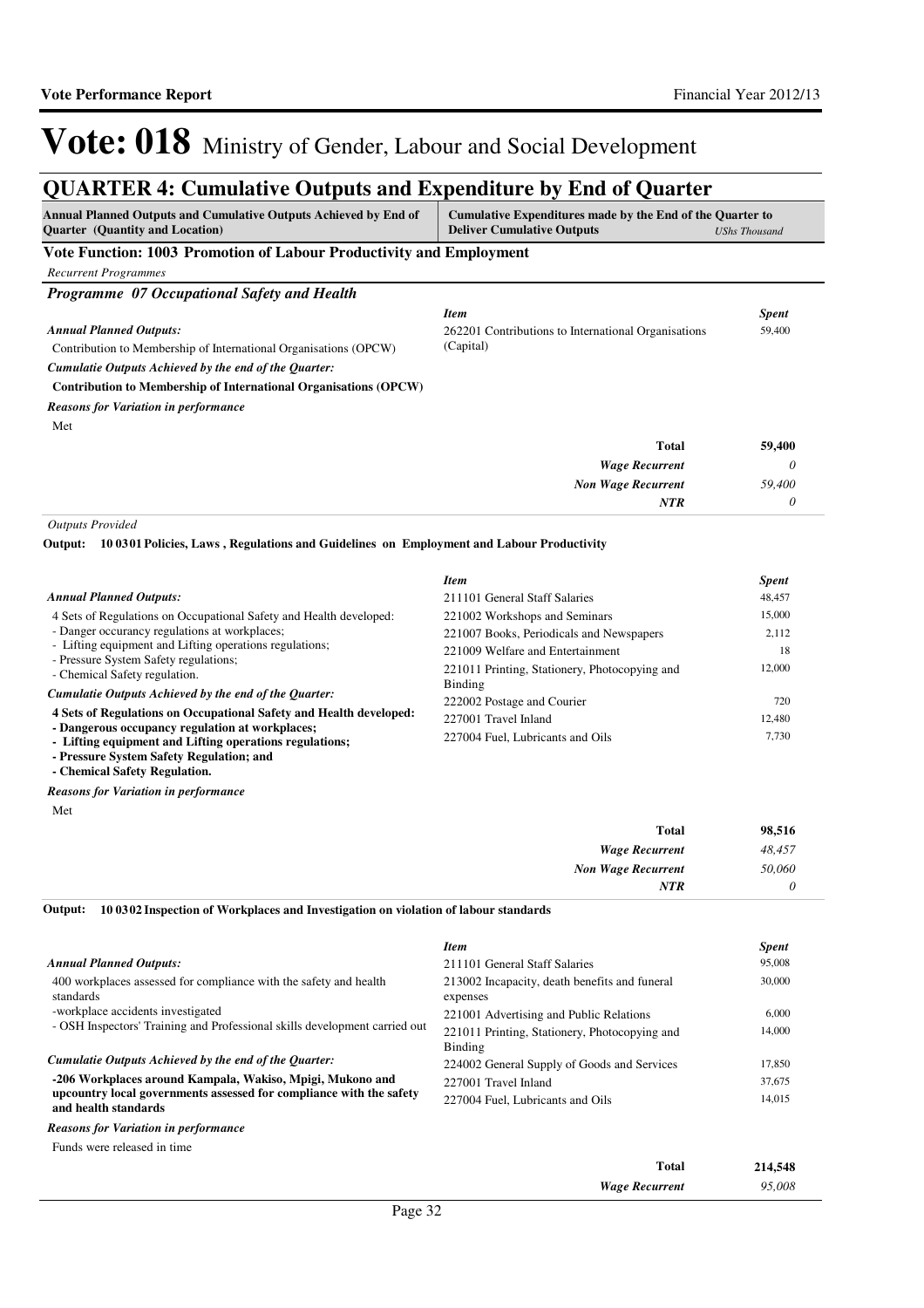### **QUARTER 4: Cumulative Outputs and Expenditure by End of Quarter**

| Annual Planned Outputs and Cumulative Outputs Achieved by End of<br><b>Quarter</b> (Quantity and Location)                                                      | Cumulative Expenditures made by the End of the Quarter to<br><b>Deliver Cumulative Outputs</b> | <b>UShs Thousand</b> |
|-----------------------------------------------------------------------------------------------------------------------------------------------------------------|------------------------------------------------------------------------------------------------|----------------------|
| Vote Function: 1003 Promotion of Labour Productivity and Employment                                                                                             |                                                                                                |                      |
| <b>Recurrent Programmes</b>                                                                                                                                     |                                                                                                |                      |
| Programme 07 Occupational Safety and Health                                                                                                                     |                                                                                                |                      |
|                                                                                                                                                                 | <b>Non Wage Recurrent</b>                                                                      | 119,540              |
|                                                                                                                                                                 | <b>NTR</b>                                                                                     | 0                    |
| 10 03 04 Settlement of Complaints on Non-Observance of Working Conditions<br>Output:                                                                            |                                                                                                |                      |
|                                                                                                                                                                 | <b>Item</b>                                                                                    | <b>Spent</b>         |
| <b>Annual Planned Outputs:</b>                                                                                                                                  | 211101 General Staff Salaries                                                                  | 8,695                |
| - Inspect 100 workplaces (of which 50 are statutory)                                                                                                            | 227001 Travel Inland                                                                           | 24,000               |
| - Accidents at workplaces investigated;                                                                                                                         | 227004 Fuel, Lubricants and Oils                                                               | 6,000                |
| Cumulatie Outputs Achieved by the end of the Quarter:                                                                                                           |                                                                                                |                      |
| - 372 statutory inspections conducted around Kampala, Wakiso,<br>Mpigi, Mukono and up country local governments.<br>- One (1) workplace accidents investigated; |                                                                                                |                      |
| <b>Reasons for Variation in performance</b>                                                                                                                     |                                                                                                |                      |
| Timely release of funds                                                                                                                                         |                                                                                                |                      |
|                                                                                                                                                                 | Total                                                                                          | 38,695               |
|                                                                                                                                                                 | <b>Wage Recurrent</b>                                                                          | 8,695                |
|                                                                                                                                                                 | <b>Non Wage Recurrent</b>                                                                      | 30,000               |
|                                                                                                                                                                 | <b>NTR</b>                                                                                     | 0                    |
| 10 03 06 Training and Skills Development<br>Output:                                                                                                             |                                                                                                |                      |
|                                                                                                                                                                 | <b>Item</b>                                                                                    | Spent                |
| <b>Annual Planned Outputs:</b>                                                                                                                                  | 211101 General Staff Salaries                                                                  | 6,672                |
| 2 OSH Inspectors trained                                                                                                                                        | 221003 Staff Training                                                                          | 10,000               |
| Cumulatie Outputs Achieved by the end of the Quarter:                                                                                                           |                                                                                                |                      |
| - Two (2) inspectors trained in OSH skills.                                                                                                                     |                                                                                                |                      |
| <b>Reasons for Variation in performance</b>                                                                                                                     |                                                                                                |                      |
| Met the target                                                                                                                                                  |                                                                                                |                      |
|                                                                                                                                                                 | Total                                                                                          | 16,672               |
|                                                                                                                                                                 | <b>Wage Recurrent</b>                                                                          | 6,672                |
|                                                                                                                                                                 | <b>Non Wage Recurrent</b>                                                                      | 10,000               |
|                                                                                                                                                                 | <b>NTR</b>                                                                                     | 0                    |
| Output:<br>10 0307 Advocacy and Networking                                                                                                                      |                                                                                                |                      |
|                                                                                                                                                                 | <b>Item</b>                                                                                    | Spent                |
| <b>Annual Planned Outputs:</b>                                                                                                                                  | 211101 General Staff Salaries                                                                  | 6,672                |
| - World Day for Safety and Health celebrated                                                                                                                    | 221001 Advertising and Public Relations                                                        | 1,000                |
| -Awareness raising on Safety and Health carried out                                                                                                             | 221005 Hire of Venue (chairs, projector etc)                                                   | 850                  |
| Cumulatie Outputs Achieved by the end of the Quarter:                                                                                                           | 221009 Welfare and Entertainment                                                               | 4,000                |
| -30 companies sensitized on safety and health management systems at<br>workplaces.                                                                              | 221011 Printing, Stationery, Photocopying and<br>Binding                                       | 1,650                |
| - World Day for Safety and Health at Work commemorated                                                                                                          | 224002 General Supply of Goods and Services                                                    | 2,950                |
| <b>Reasons for Variation in performance</b>                                                                                                                     | 227001 Travel Inland                                                                           | 1,800                |
| Met                                                                                                                                                             | 227004 Fuel, Lubricants and Oils                                                               | 7,750                |
|                                                                                                                                                                 | Total                                                                                          | 26,672               |
|                                                                                                                                                                 | <b>Wage Recurrent</b>                                                                          | 6,672                |
|                                                                                                                                                                 | <b>Non Wage Recurrent</b>                                                                      | 20,000               |
|                                                                                                                                                                 | NTR                                                                                            | 0                    |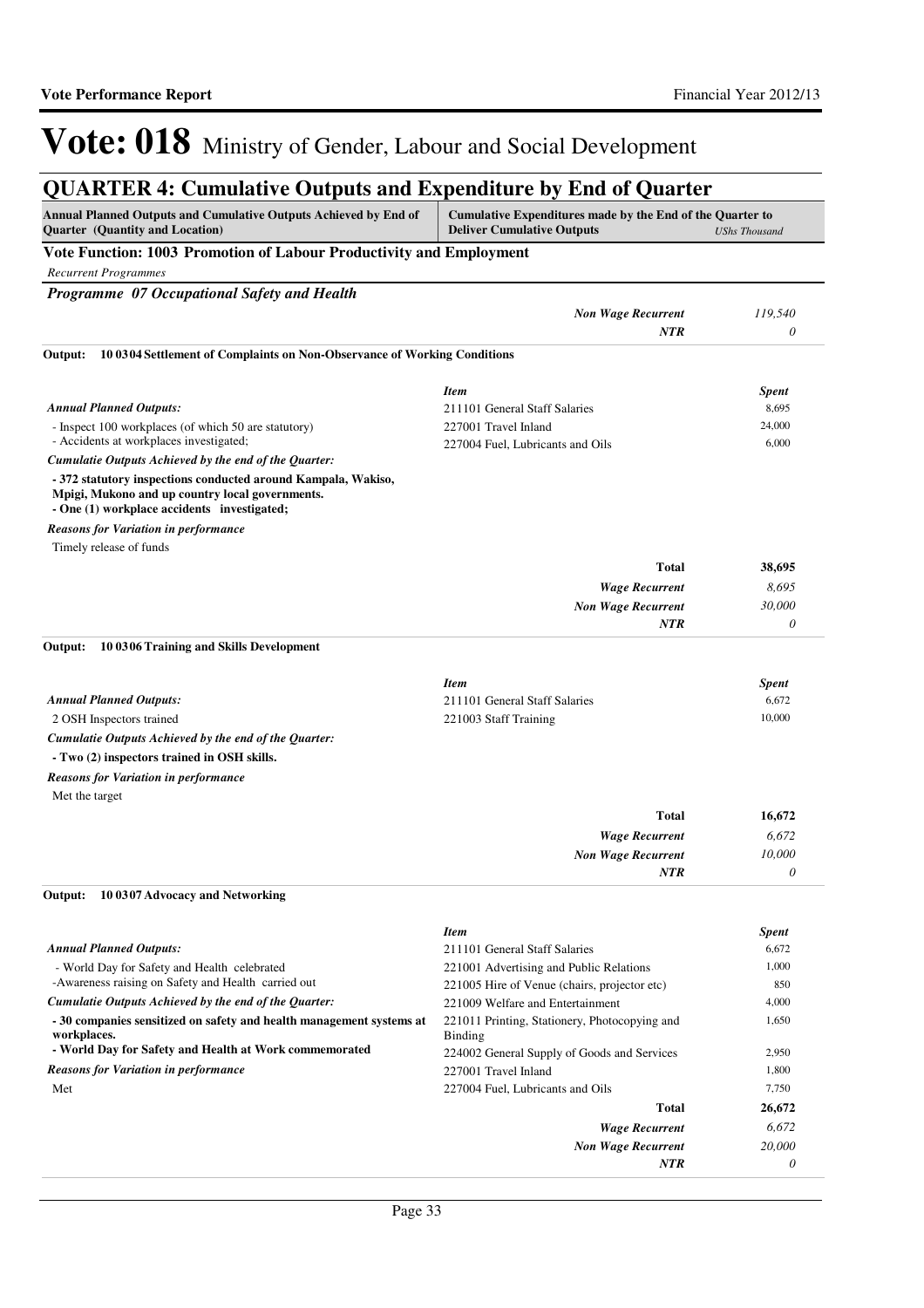17,011

# Vote: 018 Ministry of Gender, Labour and Social Development

### **QUARTER 4: Cumulative Outputs and Expenditure by End of Quarter**

| <b>Annual Planned Outputs and Cumulative Outputs Achieved by End of</b> | Cumulative Expenditures made by the End of the Quarter to |               |
|-------------------------------------------------------------------------|-----------------------------------------------------------|---------------|
| <b>Ouarter</b> (Quantity and Location)                                  | <b>Deliver Cumulative Outputs</b>                         | UShs Thousand |

#### **Vote Function: 1003 Promotion of Labour Productivity and Employment**

*Recurrent Programmes*

#### *Programme 08 Industrial Court*

*Outputs Provided*

#### **10 0305 Arbitration of Labour Disputes (Industrial Court) Output:**

|                                                                                                                                                                                                                                                    | <b>Item</b>                                 | <b>Spent</b>               |
|----------------------------------------------------------------------------------------------------------------------------------------------------------------------------------------------------------------------------------------------------|---------------------------------------------|----------------------------|
| <b>Annual Planned Outputs:</b>                                                                                                                                                                                                                     | 211101 General Staff Salaries               | 117,320                    |
| - Indstrial Court operationalised<br>-At least 25% of the Labour disputes backlog arbitraited<br>- Judges and Court Registrar trained<br>- Registrar and Court Clerk trained in IT system<br>Cumulatie Outputs Achieved by the end of the Quarter: | 211103 Allowances                           | 113,052                    |
|                                                                                                                                                                                                                                                    | 221002 Workshops and Seminars               | 46,350                     |
|                                                                                                                                                                                                                                                    | 221009 Welfare and Entertainment            | 18,000<br>12,000<br>16,050 |
|                                                                                                                                                                                                                                                    | 222002 Postage and Courier                  |                            |
|                                                                                                                                                                                                                                                    | 224002 General Supply of Goods and Services |                            |
| No output was achieved                                                                                                                                                                                                                             | 227004 Fuel, Lubricants and Oils            | 24,548                     |
| <b>Reasons for Variation in performance</b>                                                                                                                                                                                                        |                                             |                            |
| The industrial Court is not yet operational                                                                                                                                                                                                        |                                             |                            |
|                                                                                                                                                                                                                                                    | <b>Total</b>                                | 347,320                    |
|                                                                                                                                                                                                                                                    | <b>Wage Recurrent</b>                       | 117,320                    |
|                                                                                                                                                                                                                                                    | <b>Non Wage Recurrent</b>                   | 230,000                    |
|                                                                                                                                                                                                                                                    | <b>NTR</b>                                  | 0                          |

Binding

*Item Spent* 211101 General Staff Salaries 33,104 221002 Workshops and Seminars 46,000

224002 General Supply of Goods and Services 32,317 227001 Travel Inland 30,000

221011 Printing, Stationery, Photocopying and

#### *Programme 15 Employment Services*

*Outputs Provided*

**10 0301 Policies, Laws , Regulations and Guidelines on Employment and Labour Productivity Output:**

#### *Annual Planned Outputs:*

- 100 copies of the Guidelines on Externalisation of Labour printed and disseminated to stakeholders (60 copies to the recruitment companies, 5 copies to each of ESO, ISO, CMI, CID, Workers Organisation and FUE; - 280 copies of the Statutory Instrument No. 62 of 2005 developed, printed and disseminated to Recruitment Companies, NOTU, FUE, COFTU, ISO, ESO, CMI, MFA, MIA, IOM, ;

- 120 copies of the Informal Sector Strategy printed and disseminated to Members of the Employment Council, Informal Sector Associations, NOTU, COFTU, FUE, Line Ministries and Local Governments. - 500 copies of the Programme of Action on Employment printed and disseminated to: FUE, COFTU, NOTU, ILO, UNDP, NPA, MDAs, Local

Governments, Line ministries, Private organisations

- Inventory of Private Employment Agencies developed and updated, - Data on the Labour market collected: 100 training institutions and 10 biggest employers

#### *Cumulatie Outputs Achieved by the end of the Quarter:*

**- Draft Guidelines on Externalization of Labour developed; -Draft Programme of Action on Employment Developed; and -LMI collected for 30 Universities and 24 biggest employers**

*Reasons for Variation in performance*

The Guidelines are not ready

| 158,432 | <b>Total</b>                                                                                                                               |
|---------|--------------------------------------------------------------------------------------------------------------------------------------------|
| 33,104  | <b>Wage Recurrent</b>                                                                                                                      |
| 125,328 | <b>Non Wage Recurrent</b>                                                                                                                  |
|         | <b>NTR</b>                                                                                                                                 |
|         | $\sim$ $\sim$ $\sim$ $\sim$ $\sim$<br><b>AVET 1 1</b><br>$\mathbf{v}$ , and $\mathbf{v}$<br>$\cdots$<br>$\cdots$ $\cdots$<br>$\sim$ $\sim$ |

**Output: 10 0302 Inspection of Workplaces and Investigation on violation of labour standards**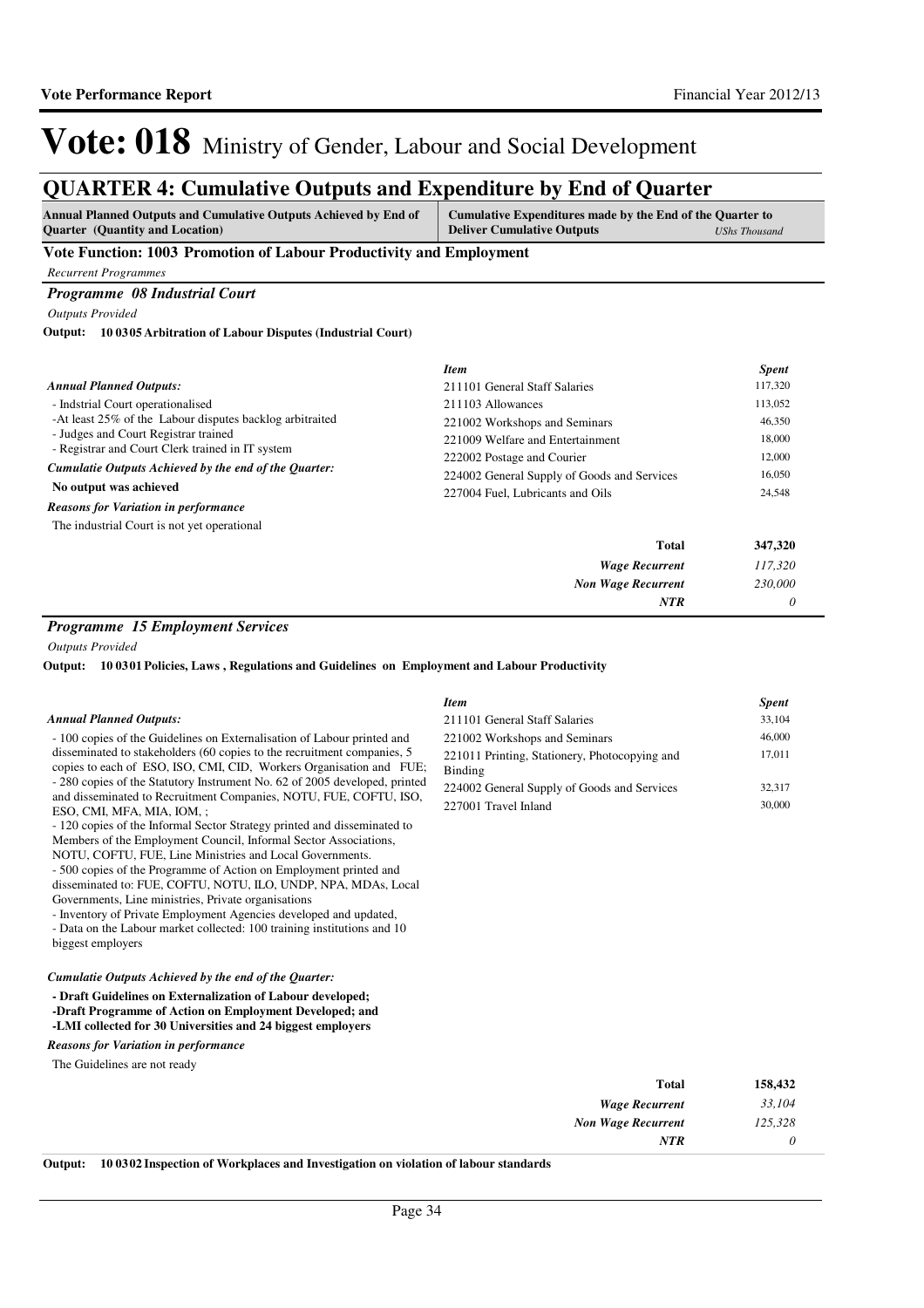## **QUARTER 4: Cumulative Outputs and Expenditure by End of Quarter**

| Annual Planned Outputs and Cumulative Outputs Achieved by End of<br><b>Quarter</b> (Quantity and Location)                                                                                                                    | Cumulative Expenditures made by the End of the Quarter to<br><b>Deliver Cumulative Outputs</b> | <b>UShs Thousand</b> |
|-------------------------------------------------------------------------------------------------------------------------------------------------------------------------------------------------------------------------------|------------------------------------------------------------------------------------------------|----------------------|
| Vote Function: 1003 Promotion of Labour Productivity and Employment                                                                                                                                                           |                                                                                                |                      |
| <b>Recurrent Programmes</b>                                                                                                                                                                                                   |                                                                                                |                      |
| <b>Programme 15 Employment Services</b>                                                                                                                                                                                       |                                                                                                |                      |
|                                                                                                                                                                                                                               | <b>Item</b>                                                                                    | <b>Spent</b>         |
| <b>Annual Planned Outputs:</b>                                                                                                                                                                                                | 211101 General Staff Salaries                                                                  | 13,104               |
| - 5 Follow-up visits to monitor working conditions of Ugandan migrant<br>workers performed (Afghanistan, Iraq, Saudi Arabia, Southern Sudan and<br>United Arab Emirates);<br>- 20 Recruitment Companies activities monitored, | 224002 General Supply of Goods and Services<br>227002 Travel Abroad                            | 150,800<br>85,200    |
| Cumulatie Outputs Achieved by the end of the Quarter:                                                                                                                                                                         |                                                                                                |                      |
| - 8 Recruitment Companies activities monitored                                                                                                                                                                                |                                                                                                |                      |
| <b>Reasons for Variation in performance</b>                                                                                                                                                                                   |                                                                                                |                      |
| No funds for follow-up visits to monitor working conditions of Ugandan<br>migrant workers                                                                                                                                     |                                                                                                |                      |
|                                                                                                                                                                                                                               | <b>Total</b>                                                                                   | 249,104              |
|                                                                                                                                                                                                                               | <b>Wage Recurrent</b>                                                                          | 13,104               |
|                                                                                                                                                                                                                               | <b>Non Wage Recurrent</b>                                                                      | 236,000              |
|                                                                                                                                                                                                                               | NTR                                                                                            | $\theta$             |
| Output:<br>100306 Training and Skills Development                                                                                                                                                                             |                                                                                                |                      |
|                                                                                                                                                                                                                               | <b>Item</b>                                                                                    | Spent                |
| <b>Annual Planned Outputs:</b>                                                                                                                                                                                                | 211101 General Staff Salaries                                                                  | 34,740               |
| - 60 operators of recruitment companies trained;<br>35 District Labour Officers trained                                                                                                                                       | 221002 Workshops and Seminars                                                                  | 43,650               |
| Cumulatie Outputs Achieved by the end of the Quarter:                                                                                                                                                                         |                                                                                                |                      |
| - One (1) training workshop for 43 operators of recruitment<br>companies held; and<br>- 22 District Labour Officers trained.                                                                                                  |                                                                                                |                      |
| <b>Reasons for Variation in performance</b>                                                                                                                                                                                   |                                                                                                |                      |
| Met                                                                                                                                                                                                                           |                                                                                                |                      |
|                                                                                                                                                                                                                               | <b>Total</b>                                                                                   | 78,390               |
|                                                                                                                                                                                                                               | <b>Wage Recurrent</b>                                                                          | 34,740               |
|                                                                                                                                                                                                                               | <b>Non Wage Recurrent</b>                                                                      | 43,650               |
|                                                                                                                                                                                                                               | NTR                                                                                            | $\theta$             |
| Output:<br>10 0307 Advocacy and Networking                                                                                                                                                                                    |                                                                                                |                      |
|                                                                                                                                                                                                                               | <b>Item</b>                                                                                    | <b>Spent</b>         |
| <b>Annual Planned Outputs:</b>                                                                                                                                                                                                | 211101 General Staff Salaries                                                                  | 35,094               |
| -4 consultative meetings with recruitment companies held;<br>- 11 advocacy meetings on reactivation of employment services in the<br>regions held                                                                             | 227001 Travel Inland                                                                           | 27,000               |
| Cumulatie Outputs Achieved by the end of the Quarter:                                                                                                                                                                         |                                                                                                |                      |
| - 1 Consultative meeting with the recruitment companies held;                                                                                                                                                                 |                                                                                                |                      |
| <b>Reasons for Variation in performance</b>                                                                                                                                                                                   |                                                                                                |                      |
| Insufficient funds released                                                                                                                                                                                                   |                                                                                                |                      |
|                                                                                                                                                                                                                               | <b>Total</b>                                                                                   | 62,094               |
|                                                                                                                                                                                                                               | <b>Wage Recurrent</b>                                                                          | 35,094               |
|                                                                                                                                                                                                                               | <b>Non Wage Recurrent</b>                                                                      | 27,000               |
|                                                                                                                                                                                                                               | NTR                                                                                            | 0                    |

*Development Projects*

*Project 0338 Elimination of Child Labour*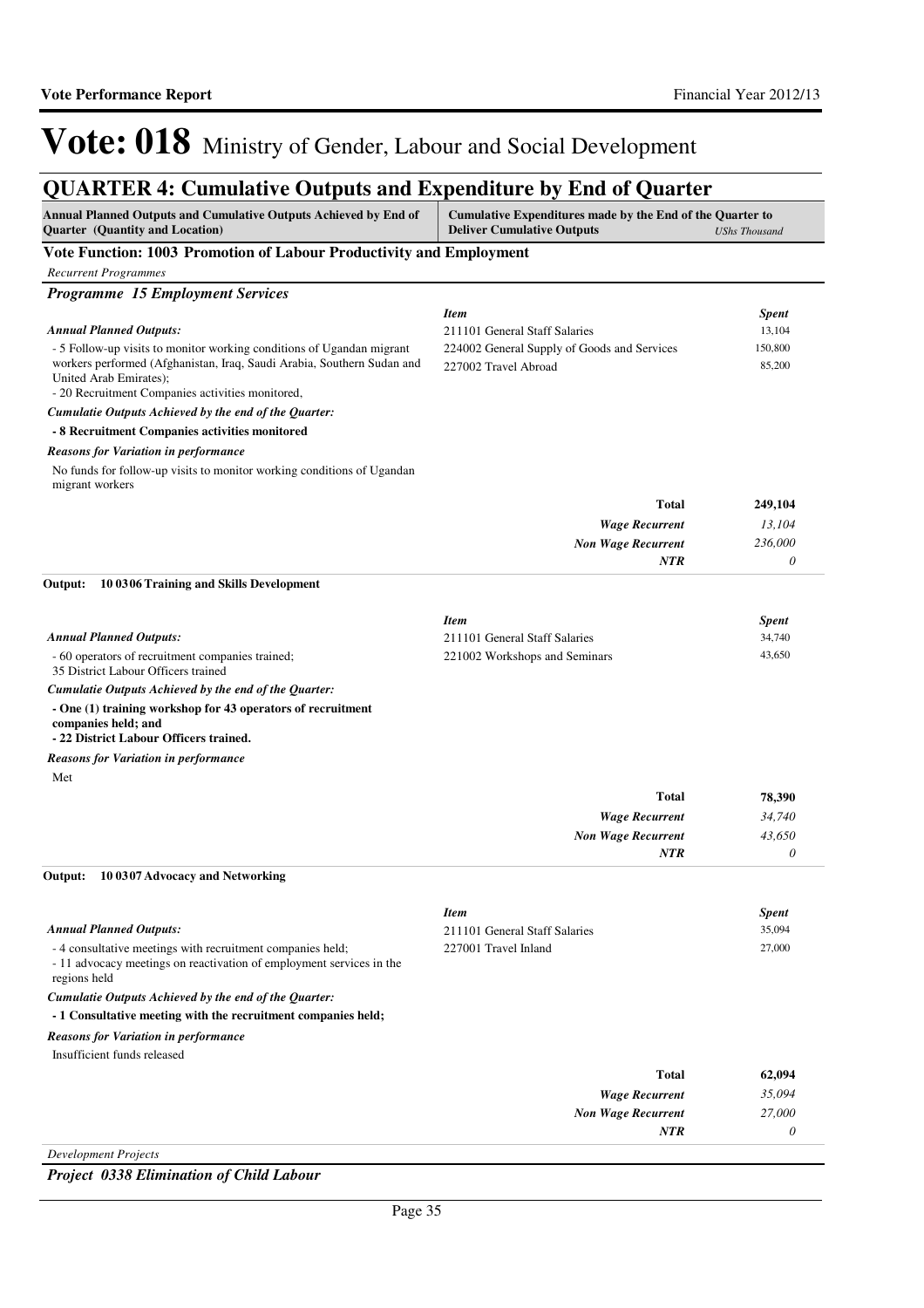### **QUARTER 4: Cumulative Outputs and Expenditure by End of Quarter**

| OUARTER 4: Cumulative Outputs and Expenditure by End of Quarter                                            |                                                                                                |                      |
|------------------------------------------------------------------------------------------------------------|------------------------------------------------------------------------------------------------|----------------------|
| Annual Planned Outputs and Cumulative Outputs Achieved by End of<br><b>Quarter</b> (Quantity and Location) | Cumulative Expenditures made by the End of the Quarter to<br><b>Deliver Cumulative Outputs</b> | <b>UShs Thousand</b> |
| Vote Function: 1003 Promotion of Labour Productivity and Employment                                        |                                                                                                |                      |
| <b>Development Projects</b>                                                                                |                                                                                                |                      |
| <b>Project 0338 Elimination of Child Labour</b>                                                            |                                                                                                |                      |
| <b>Outputs Provided</b>                                                                                    |                                                                                                |                      |
|                                                                                                            |                                                                                                |                      |
| Output: 10 0301 Policies, Laws, Regulations and Guidelines on Employment and Labour Productivity           |                                                                                                |                      |
|                                                                                                            |                                                                                                |                      |
|                                                                                                            | <b>Item</b>                                                                                    | <b>Spent</b>         |
| <b>Annual Planned Outputs:</b>                                                                             | 211102 Contract Staff Salaries (Incl. Casuals,                                                 | 1,664                |
| - Commemorate the World Day Against Child Labour-12th                                                      | Temporary)                                                                                     |                      |
| June.                                                                                                      | 221009 Welfare and Entertainment                                                               | 6,500                |
| - The National Action Plan and the regulations of children disseminated                                    | 227004 Fuel, Lubricants and Oils                                                               | 5,869                |
| Cumulatie Outputs Achieved by the end of the Quarter:                                                      |                                                                                                |                      |

*Reasons for Variation in performance*

Funds for contract staff salaries were released

| Total                     | 14,033                    |
|---------------------------|---------------------------|
| <b>GoU</b> Development    | 14,033                    |
| <b>External Financing</b> | $\boldsymbol{\mathit{U}}$ |
| NTR                       | υ                         |

#### **Vote Function: 1004 Social Protection for Vulnerable Groups**

*Recurrent Programmes*

*Programme 03 Disability and Elderly Outputs Funded*

**10 0451 Support to councils provided Output:**

|                                                                                                     | <b>Item</b>                                   | <b>Spent</b> |
|-----------------------------------------------------------------------------------------------------|-----------------------------------------------|--------------|
| <b>Annual Planned Outputs:</b>                                                                      | 264101 Contributions to Autonomous Inst.      | 392,936      |
| -Autonomous Institution (National Council for Disability) supported.                                | 264102 Contributions to Autonomous Inst. Wage | 27,000       |
| Cumulatie Outputs Achieved by the end of the Ouarter:                                               | Subventions                                   |              |
| -Shs0.420Bn disbursed to the (National Council for Disability) for<br>wage and non wage subvention. |                                               |              |
| <b>Reasons for Variation in performance</b>                                                         |                                               |              |
| Insufficient resources released to the Ministry                                                     |                                               |              |
|                                                                                                     | Total                                         | 419,936      |
|                                                                                                     | <b>Wage Recurrent</b>                         | 0            |
|                                                                                                     | <b>Non Wage Recurrent</b>                     | 419.936      |
|                                                                                                     | <b>NTR</b>                                    | 0            |
| 10 0452 Support to the Renovation and Maintenance of Centres for Vulnerable Groups<br>Output:       |                                               |              |

| <b>Annual Planned Outputs:</b> |  |  |
|--------------------------------|--|--|

- 200 PWDS trainees in institution supported, cared for and protected.

*Cumulatie Outputs Achieved by the end of the Quarter:*

**- 200 PWDS trainees in institution supported, cared for and protected.**

#### *Reasons for Variation in performance*

It is the same number of trainee in all the Quarters

| Total                 | 92,991 |
|-----------------------|--------|
| <b>Wage Recurrent</b> |        |

*Item Spent* 263106 Other Current grants(current) 92,991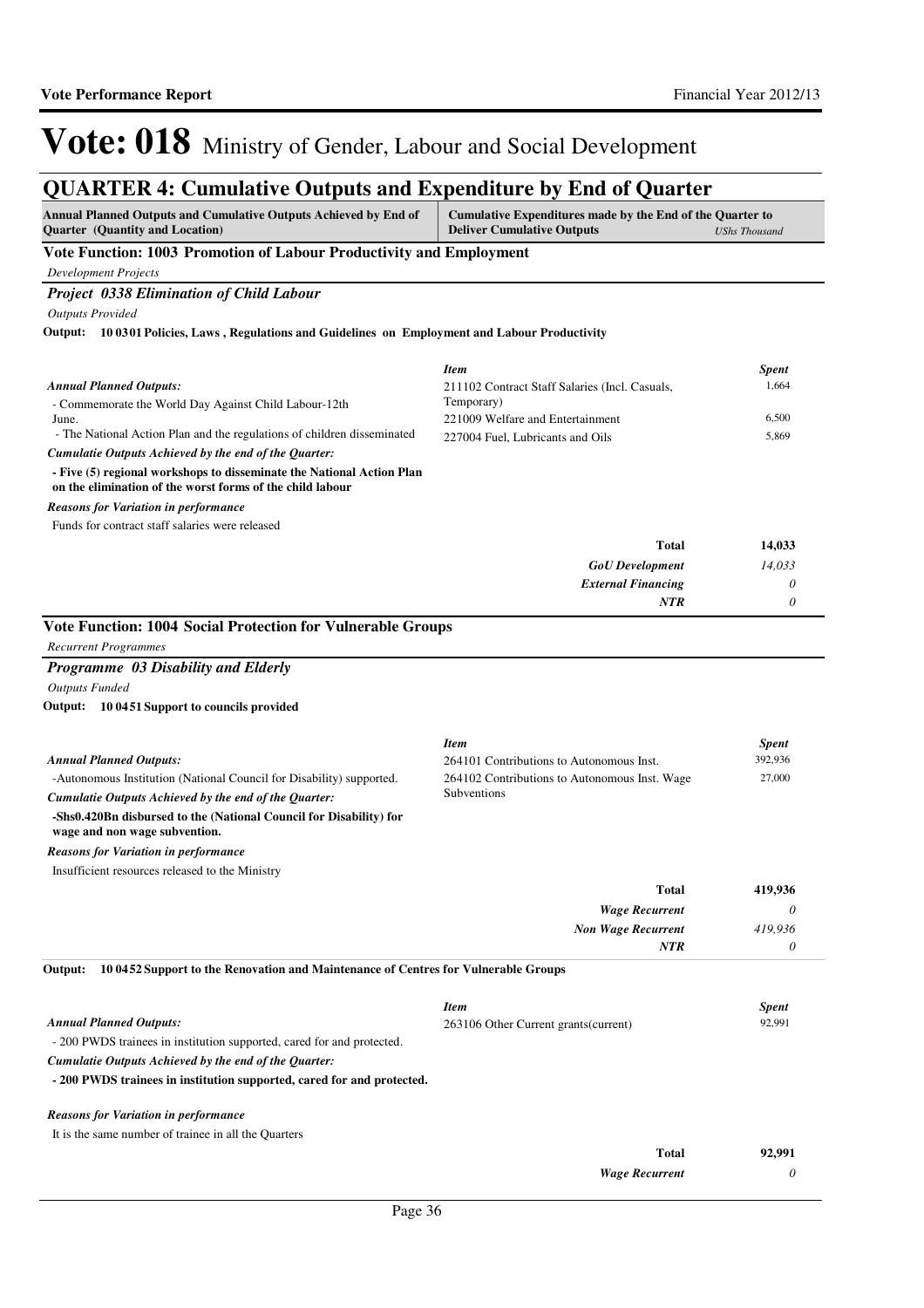## **QUARTER 4: Cumulative Outputs and Expenditure by End of Quarter**

| <b>Annual Planned Outputs and Cumulative Outputs Achieved by End of</b><br><b>Quarter</b> (Quantity and Location)                                                                                                                                                                                                                                                                                 | Cumulative Expenditures made by the End of the Quarter to<br><b>Deliver Cumulative Outputs</b> | <b>UShs Thousand</b> |
|---------------------------------------------------------------------------------------------------------------------------------------------------------------------------------------------------------------------------------------------------------------------------------------------------------------------------------------------------------------------------------------------------|------------------------------------------------------------------------------------------------|----------------------|
| Vote Function: 1004 Social Protection for Vulnerable Groups                                                                                                                                                                                                                                                                                                                                       |                                                                                                |                      |
| <b>Recurrent Programmes</b>                                                                                                                                                                                                                                                                                                                                                                       |                                                                                                |                      |
| Programme 03 Disability and Elderly                                                                                                                                                                                                                                                                                                                                                               |                                                                                                |                      |
|                                                                                                                                                                                                                                                                                                                                                                                                   | <b>Non Wage Recurrent</b>                                                                      | 92,991               |
|                                                                                                                                                                                                                                                                                                                                                                                                   | <b>NTR</b>                                                                                     | $\theta$             |
| <b>Outputs Provided</b>                                                                                                                                                                                                                                                                                                                                                                           |                                                                                                |                      |
| 10 0401 Policies, Guidelines, Laws, Regulations and Standards on Vulnerable Groups<br>Output:                                                                                                                                                                                                                                                                                                     |                                                                                                |                      |
|                                                                                                                                                                                                                                                                                                                                                                                                   | <b>Item</b>                                                                                    | <b>Spent</b>         |
| <b>Annual Planned Outputs:</b>                                                                                                                                                                                                                                                                                                                                                                    | 211101 General Staff Salaries                                                                  | 11,096               |
| - 500 copies of the National Plan of Action for Older Persons printed and                                                                                                                                                                                                                                                                                                                         | 221002 Workshops and Seminars                                                                  | 4,800                |
| disseminated (50 copies to Older person associations, 400 copies to the<br>LGs and 50 copies to the Ministries)<br>- 500 copies of the Social Gerontology Training Mannual printed and<br>disseminatd (450 copies to the local governments, 30 copies at the<br>headquarter and 30 copies to the training insitutions);<br>- Post Graduate Diploma Course Outline on Social Gerontology developed | 221011 Printing, Stationery, Photocopying and<br>Binding                                       | 13,200               |
| Cumulatie Outputs Achieved by the end of the Quarter:                                                                                                                                                                                                                                                                                                                                             |                                                                                                |                      |
| - Post Graduate Diploma Course Outline on Social Gerontology<br>drafted                                                                                                                                                                                                                                                                                                                           |                                                                                                |                      |
| <b>Reasons for Variation in performance</b>                                                                                                                                                                                                                                                                                                                                                       |                                                                                                |                      |
| Insufficient release of funds to the department                                                                                                                                                                                                                                                                                                                                                   |                                                                                                |                      |
|                                                                                                                                                                                                                                                                                                                                                                                                   | Total                                                                                          | 29,096               |
|                                                                                                                                                                                                                                                                                                                                                                                                   | <b>Wage Recurrent</b>                                                                          | 11,096               |
|                                                                                                                                                                                                                                                                                                                                                                                                   | <b>Non Wage Recurrent</b>                                                                      | 18,000               |
|                                                                                                                                                                                                                                                                                                                                                                                                   | <b>NTR</b>                                                                                     | 0                    |
| 10 0402 Advocacy and Networking<br>Output:                                                                                                                                                                                                                                                                                                                                                        |                                                                                                |                      |
|                                                                                                                                                                                                                                                                                                                                                                                                   | <b>Item</b>                                                                                    | <b>Spent</b>         |
| <b>Annual Planned Outputs:</b>                                                                                                                                                                                                                                                                                                                                                                    | 211101 General Staff Salaries                                                                  | 10,972               |
| -Two National Days (1st October and 3rd Deember 2012 for Older                                                                                                                                                                                                                                                                                                                                    | 221001 Advertising and Public Relations                                                        | 800                  |
| Persons and Persons With Disability respectively celebrated.                                                                                                                                                                                                                                                                                                                                      | 221005 Hire of Venue (chairs, projector etc)                                                   | 900                  |
| Cumulatie Outputs Achieved by the end of the Quarter:                                                                                                                                                                                                                                                                                                                                             | 221009 Welfare and Entertainment                                                               | 1,400                |
| -1000 stakeholders mobilised to celebrate the two National Days (1st)<br>October and 3rd December 2012 for Older Persons and Persons With                                                                                                                                                                                                                                                         | 221010 Special Meals and Drinks                                                                | 1,600                |
| Disability respectively.<br>- IEC materials disseminated                                                                                                                                                                                                                                                                                                                                          | 221011 Printing, Stationery, Photocopying and<br><b>Binding</b>                                | 2,500<br>12,800      |
| <b>Reasons for Variation in performance</b>                                                                                                                                                                                                                                                                                                                                                       | 227004 Fuel, Lubricants and Oils                                                               |                      |
| Insufficient funds                                                                                                                                                                                                                                                                                                                                                                                |                                                                                                |                      |
|                                                                                                                                                                                                                                                                                                                                                                                                   | <b>Total</b>                                                                                   | 30,972               |
|                                                                                                                                                                                                                                                                                                                                                                                                   | <b>Wage Recurrent</b>                                                                          | 10,972               |
|                                                                                                                                                                                                                                                                                                                                                                                                   | <b>Non Wage Recurrent</b>                                                                      | 20,000               |
|                                                                                                                                                                                                                                                                                                                                                                                                   | NTR                                                                                            | 0                    |

**Output: 10 0403 Monitoring and Evaluation of Programmes for Vulnerable Groups**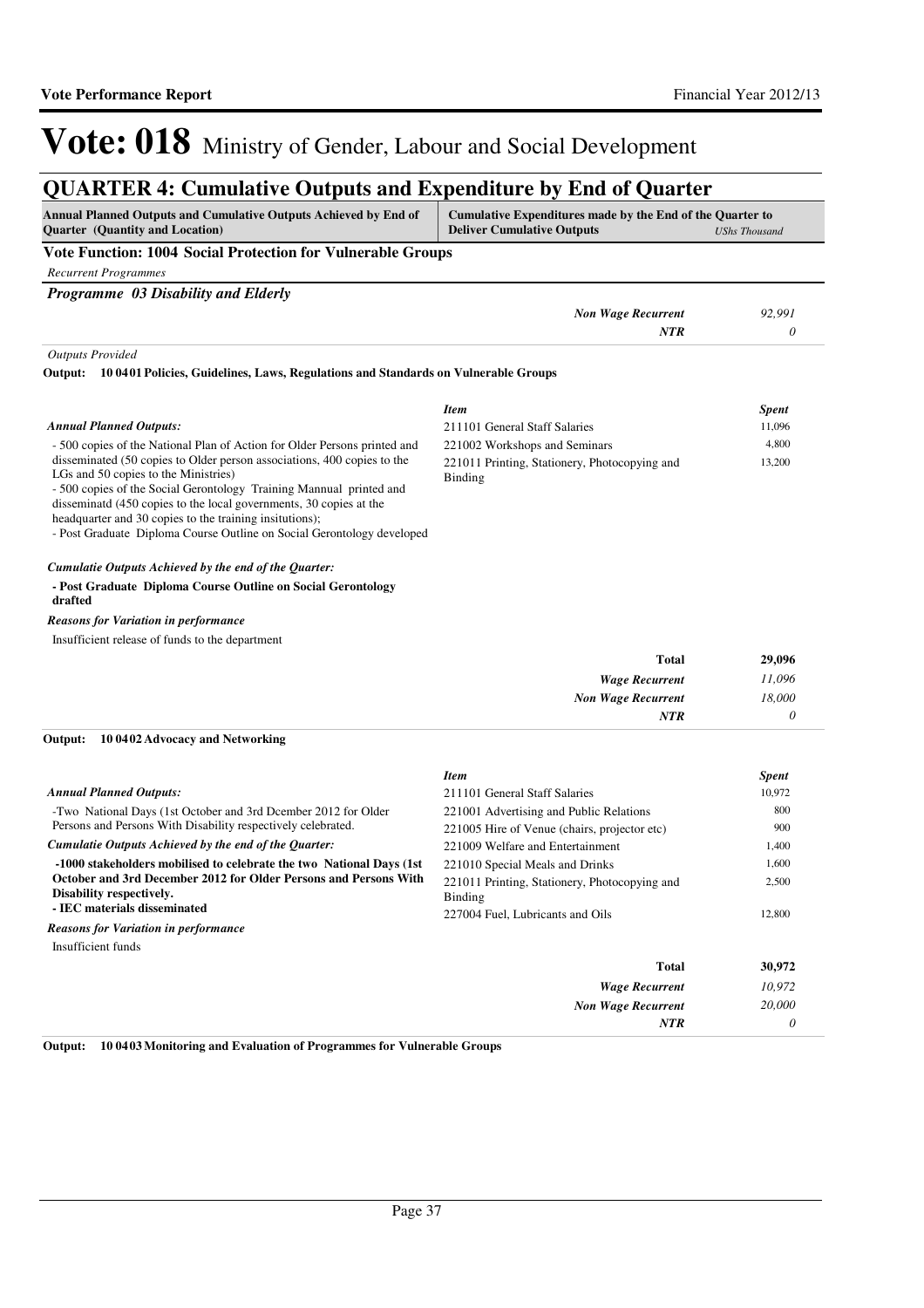*0*

*NTR*

# Vote: 018 Ministry of Gender, Labour and Social Development

## **QUARTER 4: Cumulative Outputs and Expenditure by End of Quarter**

| <b>Annual Planned Outputs and Cumulative Outputs Achieved by End of</b><br>Quarter (Quantity and Location)                                                                                                                                                                                                                                                                                                                 | Cumulative Expenditures made by the End of the Quarter to<br><b>Deliver Cumulative Outputs</b> | <b>UShs Thousand</b> |
|----------------------------------------------------------------------------------------------------------------------------------------------------------------------------------------------------------------------------------------------------------------------------------------------------------------------------------------------------------------------------------------------------------------------------|------------------------------------------------------------------------------------------------|----------------------|
| Vote Function: 1004 Social Protection for Vulnerable Groups                                                                                                                                                                                                                                                                                                                                                                |                                                                                                |                      |
| <b>Recurrent Programmes</b>                                                                                                                                                                                                                                                                                                                                                                                                |                                                                                                |                      |
| Programme 03 Disability and Elderly                                                                                                                                                                                                                                                                                                                                                                                        |                                                                                                |                      |
|                                                                                                                                                                                                                                                                                                                                                                                                                            | <b>Item</b>                                                                                    | <b>Spent</b>         |
| <b>Annual Planned Outputs:</b>                                                                                                                                                                                                                                                                                                                                                                                             | 211101 General Staff Salaries                                                                  | 7,980                |
| - 8 Institutions namely, Kireka, Lweza, Mpumudde, Ruti, Ocoko, Jinja,<br>Mbale, Buyaga resettlement centre provided with support supervision and                                                                                                                                                                                                                                                                           | 213002 Incapacity, death benefits and funeral<br>expenses                                      | 26,400               |
| monitoring.<br>- 5 groups of older persons and 4 SAGE districts monitored and evaluated.                                                                                                                                                                                                                                                                                                                                   | 221011 Printing, Stationery, Photocopying and<br>Binding                                       | 640                  |
|                                                                                                                                                                                                                                                                                                                                                                                                                            | 227004 Fuel, Lubricants and Oils                                                               | 6,783                |
| Cumulatie Outputs Achieved by the end of the Quarter:<br>- 4 Institutions namely, Kireka, Ruti, Mpumudde and Lweza,                                                                                                                                                                                                                                                                                                        |                                                                                                |                      |
| provided with support supervision and monitoring services.<br>- 1 groups of older persons monitored and evaluated<br>- 9 Groups of PWDs were monitored on SGPWDs in four Local<br>Governments of Karangala (3 Group), Masaka, Shema (3 groups)<br>and Rubirizi (3 Group) monitored on SGPWDS.                                                                                                                              |                                                                                                |                      |
| <b>Reasons for Variation in performance</b>                                                                                                                                                                                                                                                                                                                                                                                |                                                                                                |                      |
| Insufficient releases of funds                                                                                                                                                                                                                                                                                                                                                                                             |                                                                                                |                      |
|                                                                                                                                                                                                                                                                                                                                                                                                                            | <b>Total</b>                                                                                   | 41,802               |
|                                                                                                                                                                                                                                                                                                                                                                                                                            | <b>Wage Recurrent</b>                                                                          | 7,980                |
|                                                                                                                                                                                                                                                                                                                                                                                                                            | <b>Non Wage Recurrent</b>                                                                      | 33,822               |
|                                                                                                                                                                                                                                                                                                                                                                                                                            | <b>NTR</b>                                                                                     | 0                    |
| Output:<br>100404 Training and Skills Development                                                                                                                                                                                                                                                                                                                                                                          |                                                                                                |                      |
|                                                                                                                                                                                                                                                                                                                                                                                                                            | <b>Item</b>                                                                                    | <b>Spent</b>         |
| <b>Annual Planned Outputs:</b>                                                                                                                                                                                                                                                                                                                                                                                             | 211101 General Staff Salaries                                                                  | 6,384                |
| - Training Syllabus for vocational rehabilitation institutions developed.                                                                                                                                                                                                                                                                                                                                                  | 221002 Workshops and Seminars                                                                  | 5,880                |
| - 200 PWDs equiped with employable skills (50 trainees in each of the<br>Kireka, Lweza, Ruti and Mpumudde centres).                                                                                                                                                                                                                                                                                                        | 224002 General Supply of Goods and Services                                                    | 6,905                |
| Cumulatie Outputs Achieved by the end of the Quarter:                                                                                                                                                                                                                                                                                                                                                                      |                                                                                                |                      |
| - Training Syllabus for vocational rehabilitation institutions developed.<br>- 200 PWDs equipped with employable skills (10 trainees in each of the<br>Kireka, Lweza, Ruti and Mpumudde centres<br>- Consultative meeting on the Course outline on Social Gerontology<br>Manual held;<br>- 800 copies of Disability guidelines printed; and<br>- 300 copies of the National Council for Older persons Act 2013<br>printed. |                                                                                                |                      |
|                                                                                                                                                                                                                                                                                                                                                                                                                            |                                                                                                |                      |
| <b>Reasons for Variation in performance</b>                                                                                                                                                                                                                                                                                                                                                                                |                                                                                                |                      |
| The achievement was supported with off Budget activities                                                                                                                                                                                                                                                                                                                                                                   |                                                                                                |                      |
|                                                                                                                                                                                                                                                                                                                                                                                                                            | <b>Total</b>                                                                                   | 19,169               |
|                                                                                                                                                                                                                                                                                                                                                                                                                            | <b>Wage Recurrent</b>                                                                          | 6,384                |
|                                                                                                                                                                                                                                                                                                                                                                                                                            | <b>Non Wage Recurrent</b>                                                                      | 12,785               |

**Output: 10 0405 Empowerment, Support, Care and Protection of Vulnerable Groups**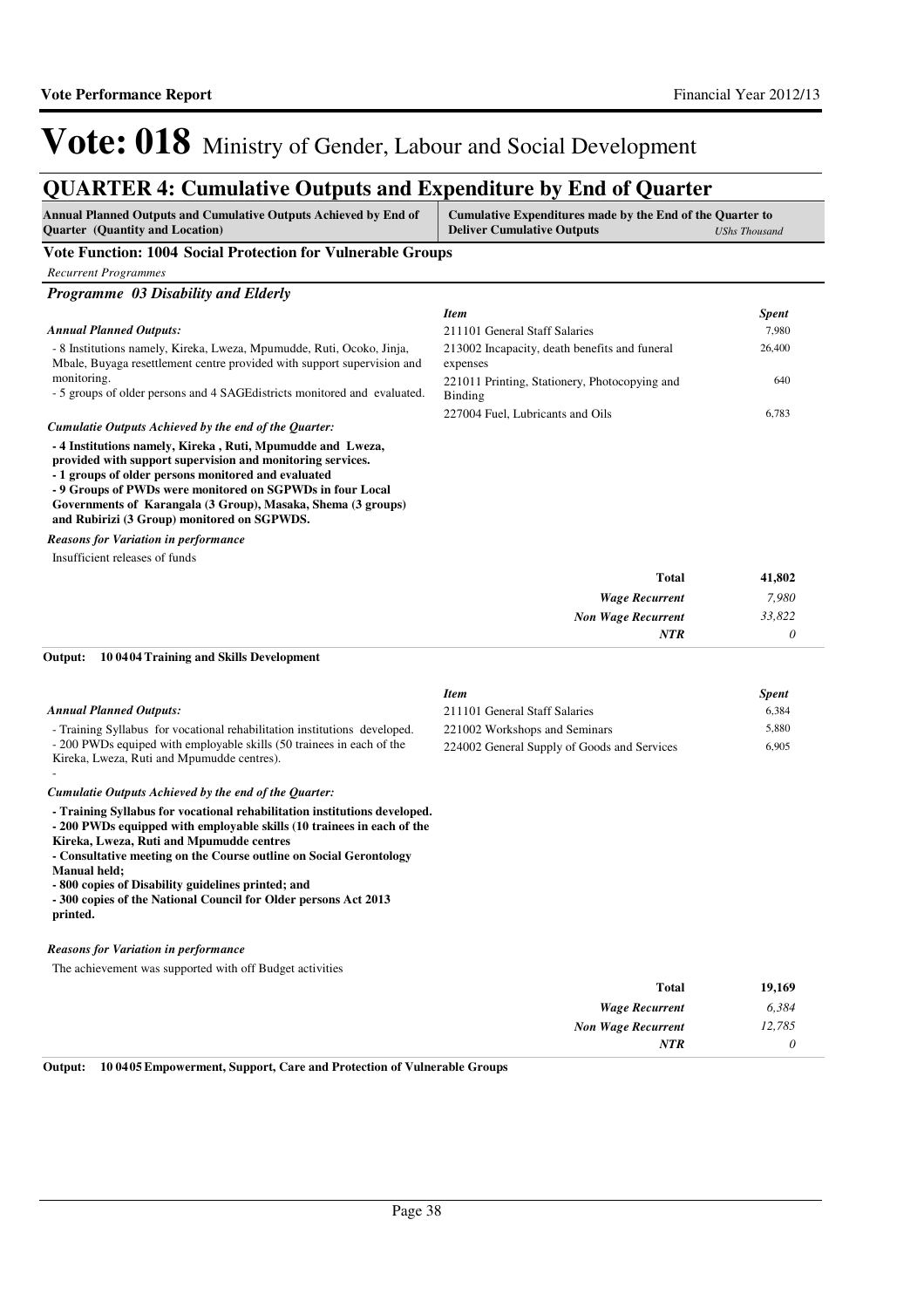## **QUARTER 4: Cumulative Outputs and Expenditure by End of Quarter**

| Annual Planned Outputs and Cumulative Outputs Achieved by End of<br>Quarter (Quantity and Location)                                                                                                                                                                                                         | Cumulative Expenditures made by the End of the Quarter to<br><b>Deliver Cumulative Outputs</b> | <b>UShs Thousand</b> |
|-------------------------------------------------------------------------------------------------------------------------------------------------------------------------------------------------------------------------------------------------------------------------------------------------------------|------------------------------------------------------------------------------------------------|----------------------|
| Vote Function: 1004 Social Protection for Vulnerable Groups                                                                                                                                                                                                                                                 |                                                                                                |                      |
| <b>Recurrent Programmes</b>                                                                                                                                                                                                                                                                                 |                                                                                                |                      |
| Programme 03 Disability and Elderly                                                                                                                                                                                                                                                                         |                                                                                                |                      |
|                                                                                                                                                                                                                                                                                                             | <b>Item</b>                                                                                    | <b>Spent</b>         |
| <b>Annual Planned Outputs:</b>                                                                                                                                                                                                                                                                              | 211101 General Staff Salaries                                                                  | 4,788                |
| - 5 small scale IGAs for Olders persons groups supported (one group per<br>region);                                                                                                                                                                                                                         | 224002 General Supply of Goods and Services                                                    | 13,072               |
| Cumulatie Outputs Achieved by the end of the Quarter:                                                                                                                                                                                                                                                       |                                                                                                |                      |
| Training materials for the institutions purchased                                                                                                                                                                                                                                                           |                                                                                                |                      |
| <b>Reasons for Variation in performance</b>                                                                                                                                                                                                                                                                 |                                                                                                |                      |
| Insufficient resources provided to the Department                                                                                                                                                                                                                                                           |                                                                                                |                      |
|                                                                                                                                                                                                                                                                                                             | Total                                                                                          | 17,860               |
|                                                                                                                                                                                                                                                                                                             | <b>Wage Recurrent</b>                                                                          | 4,788                |
|                                                                                                                                                                                                                                                                                                             | <b>Non Wage Recurrent</b>                                                                      | 13,072               |
|                                                                                                                                                                                                                                                                                                             | <b>NTR</b>                                                                                     | 0                    |
| Programme 05 Youth and Children Affairs                                                                                                                                                                                                                                                                     |                                                                                                |                      |
| <b>Outputs Funded</b>                                                                                                                                                                                                                                                                                       |                                                                                                |                      |
| Output: 10 0451 Support to councils provided                                                                                                                                                                                                                                                                |                                                                                                |                      |
|                                                                                                                                                                                                                                                                                                             | Item                                                                                           | <b>Spent</b>         |
| Annual Planned Outputs:                                                                                                                                                                                                                                                                                     | 264101 Contributions to Autonomous Inst.                                                       | 822,749              |
| 2 Autonomous institutions (National Youth Council and the National                                                                                                                                                                                                                                          | 264102 Contributions to Autonomous Inst. Wage                                                  | 193,655              |
| Council for Children supported with Shs1.375bn for:<br>- Wage subvention (0.298bn);                                                                                                                                                                                                                         | Subventions                                                                                    |                      |
| - Non wage subvention (1.057bn)                                                                                                                                                                                                                                                                             |                                                                                                |                      |
| Cumulatie Outputs Achieved by the end of the Quarter:<br>2 Autonomous institutions (National Youth Council and the National                                                                                                                                                                                 |                                                                                                |                      |
| Council for Children supported with Shs 1.016bn for:<br>- Wage subvention and<br>- Non wage subvention                                                                                                                                                                                                      |                                                                                                |                      |
|                                                                                                                                                                                                                                                                                                             |                                                                                                |                      |
| <b>Reasons for Variation in performance</b><br>Insufficient releases to the Ministry                                                                                                                                                                                                                        |                                                                                                |                      |
|                                                                                                                                                                                                                                                                                                             | Total                                                                                          | 1,016,405            |
|                                                                                                                                                                                                                                                                                                             |                                                                                                | 0                    |
|                                                                                                                                                                                                                                                                                                             | <b>Wage Recurrent</b><br><b>Non Wage Recurrent</b>                                             | 1,016,405            |
|                                                                                                                                                                                                                                                                                                             | NTR                                                                                            | 0                    |
| Output:<br>10 0452 Support to the Renovation and Maintenance of Centres for Vulnerable Groups                                                                                                                                                                                                               |                                                                                                |                      |
|                                                                                                                                                                                                                                                                                                             |                                                                                                |                      |
|                                                                                                                                                                                                                                                                                                             | <b>Item</b>                                                                                    | <b>Spent</b>         |
| <b>Annual Planned Outputs:</b>                                                                                                                                                                                                                                                                              | 263106 Other Current grants (current)                                                          | 217,256              |
| - Food and medicine provided for 1,580 children in 5 institutions; 630<br>children in Naguru Remand Home, 100 children in Fort Portal Remand<br>Home, 120 children in Mbale Remand Home, 300 children in Naguru<br>Reception Centre and 350 children in Kampirngisa National Rehabilitation<br>Centre       |                                                                                                |                      |
| -4 small scale projects in children institutions supported                                                                                                                                                                                                                                                  |                                                                                                |                      |
| Cumulatie Outputs Achieved by the end of the Quarter:                                                                                                                                                                                                                                                       |                                                                                                |                      |
| - 1150 Children in 5 institutions; 200 children in Naguru Remand<br>Home, 100 children in Fort Portal Remand Home, 120 children in<br>Mbale Remand Home, 300 children in Naguru Reception Centre and<br>350 children in Kampirngisa National Rehabilitation Centre provided<br>with food and non food items |                                                                                                |                      |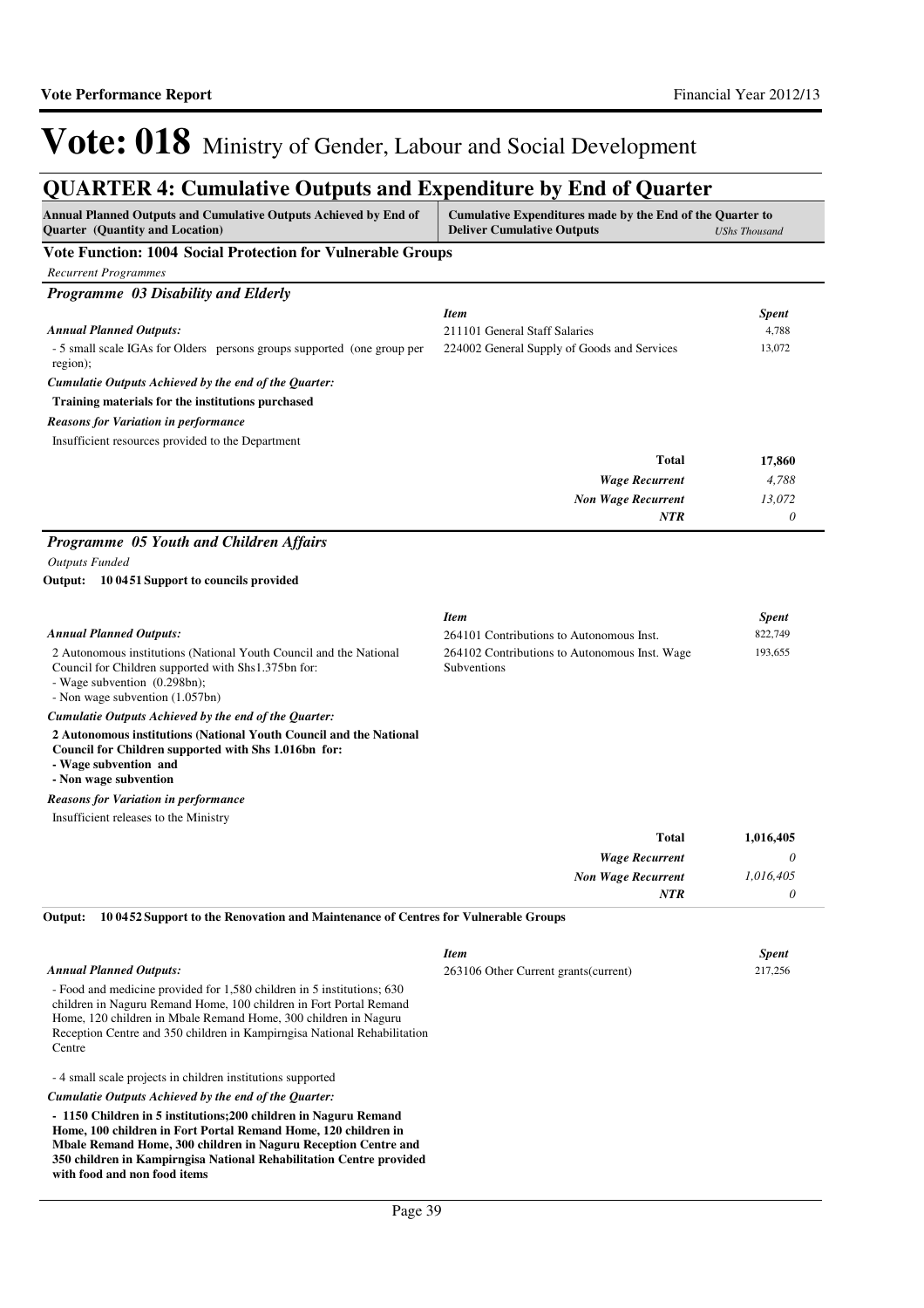### **QUARTER 4: Cumulative Outputs and Expenditure by End of Quarter**

| Annual Planned Outputs and Cumulative Outputs Achieved by End of<br><b>Quarter</b> (Quantity and Location)                                               | Cumulative Expenditures made by the End of the Quarter to<br><b>Deliver Cumulative Outputs</b> | <b>UShs Thousand</b> |
|----------------------------------------------------------------------------------------------------------------------------------------------------------|------------------------------------------------------------------------------------------------|----------------------|
| Vote Function: 1004 Social Protection for Vulnerable Groups                                                                                              |                                                                                                |                      |
| <b>Recurrent Programmes</b>                                                                                                                              |                                                                                                |                      |
| Programme 05 Youth and Children Affairs                                                                                                                  |                                                                                                |                      |
| <b>Reasons for Variation in performance</b>                                                                                                              |                                                                                                |                      |
| Insufficient release of funds                                                                                                                            |                                                                                                |                      |
|                                                                                                                                                          | <b>Total</b>                                                                                   | 217,256              |
|                                                                                                                                                          | <b>Wage Recurrent</b>                                                                          | 0                    |
|                                                                                                                                                          | <b>Non Wage Recurrent</b>                                                                      | 217.256              |
|                                                                                                                                                          | <b>NTR</b>                                                                                     | 0                    |
| <b>Outputs Provided</b>                                                                                                                                  |                                                                                                |                      |
| Output: 10 0401 Policies, Guidelines, Laws, Regulations and Standards on Vulnerable Groups                                                               |                                                                                                |                      |
|                                                                                                                                                          | <b>Item</b>                                                                                    | <b>Spent</b>         |
| <b>Annual Planned Outputs:</b>                                                                                                                           | 211101 General Staff Salaries                                                                  | 8,574                |
| National Youth Policy Action Plan developed                                                                                                              | 221002 Workshops and Seminars                                                                  | 22,469               |
| Cumulatie Outputs Achieved by the end of the Quarter:                                                                                                    |                                                                                                |                      |
| - National Youth Policy Action Plan developed; and<br>- Draft National Youth Policy ready and presented to the Senior<br><b>Management Meeting (SMM)</b> |                                                                                                |                      |
| <b>Reasons for Variation in performance</b>                                                                                                              |                                                                                                |                      |
| Insufficient resources released to the Ministry                                                                                                          |                                                                                                |                      |
|                                                                                                                                                          | <b>Total</b>                                                                                   | 31,042               |
|                                                                                                                                                          | <b>Wage Recurrent</b>                                                                          | 8,574                |
|                                                                                                                                                          | <b>Non Wage Recurrent</b>                                                                      | 22,469               |
|                                                                                                                                                          | <b>NTR</b>                                                                                     | 0                    |
| Output:<br>10 04 02 Advocacy and Networking                                                                                                              |                                                                                                |                      |
|                                                                                                                                                          | <b>Item</b>                                                                                    | <b>Spent</b>         |
| <b>Annual Planned Outputs:</b>                                                                                                                           | 211101 General Staff Salaries                                                                  | 6,235                |
| - Day of the African Child (DAC) commemorated on 16th June 2013;                                                                                         | 221001 Advertising and Public Relations                                                        | 1,770                |
| Cumulatie Outputs Achieved by the end of the Quarter:                                                                                                    | 221005 Hire of Venue (chairs, projector etc)                                                   | 1,950                |
| - 3000 people mobilized in the various parts of the country to celebrate                                                                                 | 221009 Welfare and Entertainment                                                               | 2,259                |
| the International Youth Day on 12th August 2013 in Kabale; and<br>- The Day of the African Child (DAC) commemorated on 16th June<br>2013                 | 224002 General Supply of Goods and Services<br>227001 Travel Inland                            | 1,530<br>920         |
| <b>Reasons for Variation in performance</b>                                                                                                              |                                                                                                |                      |
| Met the target                                                                                                                                           |                                                                                                |                      |
|                                                                                                                                                          | (11.4.1)                                                                                       | 1177                 |

| 14,664 | <b>Total</b>              |
|--------|---------------------------|
| 6,235  | <b>Wage Recurrent</b>     |
| 8,429  | <b>Non Wage Recurrent</b> |
|        | <b>NTR</b>                |
|        |                           |

#### **10 0403 Monitoring and Evaluation of Programmes for Vulnerable Groups Output:**

|                                                                                                                                                                                                                                                                                                                                                     | <b>Item</b>                           | <b>Spent</b> |
|-----------------------------------------------------------------------------------------------------------------------------------------------------------------------------------------------------------------------------------------------------------------------------------------------------------------------------------------------------|---------------------------------------|--------------|
| <b>Annual Planned Outputs:</b>                                                                                                                                                                                                                                                                                                                      | 211101 General Staff Salaries         | 6,235        |
| - 20 LGs monitored :                                                                                                                                                                                                                                                                                                                                | 227001 Travel Inland                  | 12.034       |
| - 120 children and babies homes inspected                                                                                                                                                                                                                                                                                                           | 228002 Maintenance - Vehicles         | 1.320        |
|                                                                                                                                                                                                                                                                                                                                                     | 263322 Conditional transfers to Contr | 12.124       |
| $\overline{a}$ , $\overline{a}$ , $\overline{a}$ , $\overline{a}$ , $\overline{a}$ , $\overline{a}$ , $\overline{a}$ , $\overline{a}$ , $\overline{a}$ , $\overline{a}$ , $\overline{a}$ , $\overline{a}$ , $\overline{a}$ , $\overline{a}$ , $\overline{a}$ , $\overline{a}$ , $\overline{a}$ , $\overline{a}$ , $\overline{a}$ , $\overline{a}$ , |                                       |              |

- 4 Qaurterly meetings and visits by Kampiringisa Board of Visitors' held

*Cumulatie Outputs Achieved by the end of the Quarter:*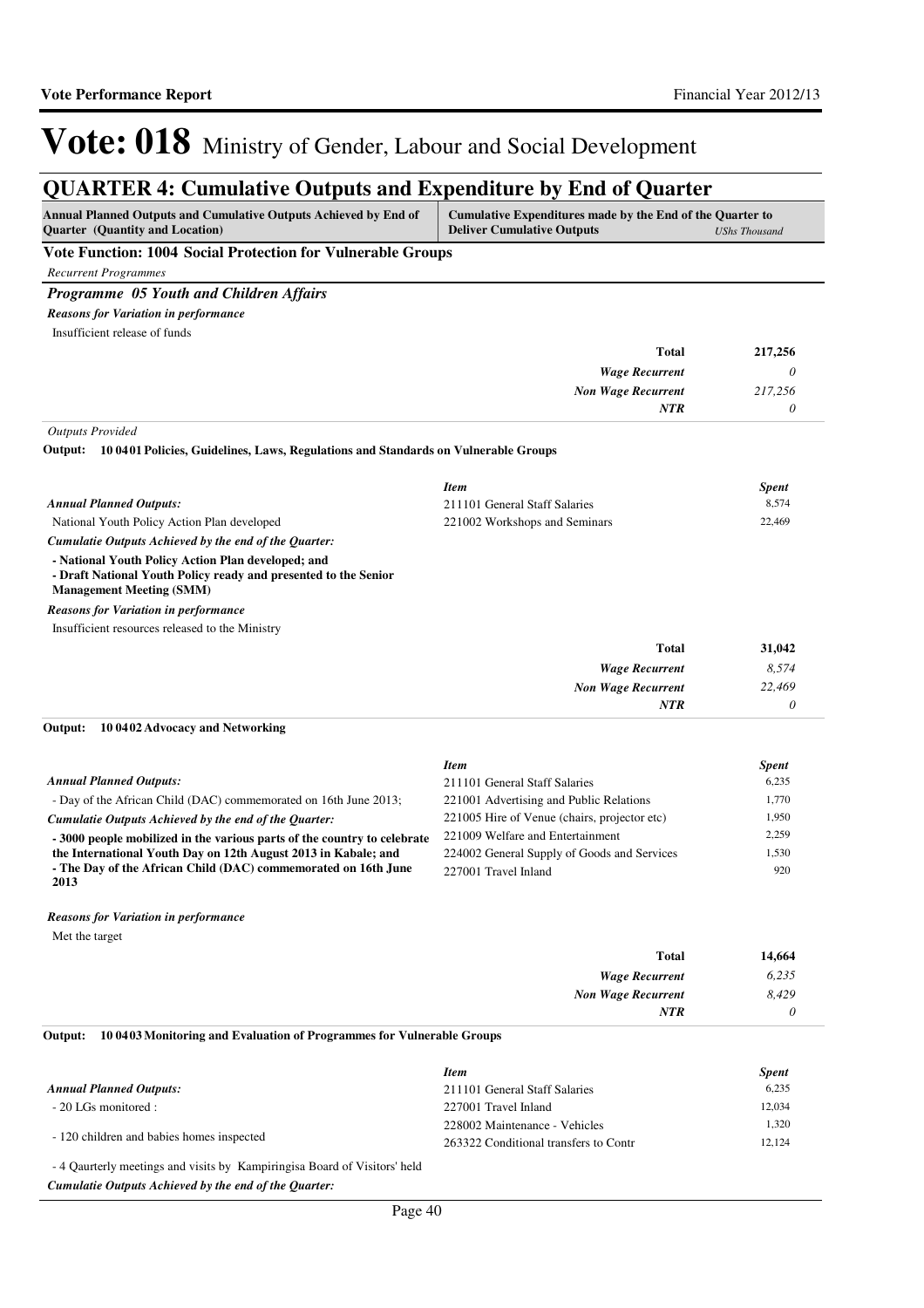## **QUARTER 4: Cumulative Outputs and Expenditure by End of Quarter**

| Annual Planned Outputs and Cumulative Outputs Achieved by End of<br><b>Quarter</b> (Quantity and Location)                                                                                                                                                                                                                                                                                                                   | Cumulative Expenditures made by the End of the Quarter to<br><b>Deliver Cumulative Outputs</b><br><b>UShs Thousand</b> |              |
|------------------------------------------------------------------------------------------------------------------------------------------------------------------------------------------------------------------------------------------------------------------------------------------------------------------------------------------------------------------------------------------------------------------------------|------------------------------------------------------------------------------------------------------------------------|--------------|
| <b>Vote Function: 1004 Social Protection for Vulnerable Groups</b>                                                                                                                                                                                                                                                                                                                                                           |                                                                                                                        |              |
| <b>Recurrent Programmes</b>                                                                                                                                                                                                                                                                                                                                                                                                  |                                                                                                                        |              |
| Programme 05 Youth and Children Affairs                                                                                                                                                                                                                                                                                                                                                                                      |                                                                                                                        |              |
| - One (1) Quarterly Meetings and visits by Kampiringisa Board of<br>Visitors' held<br>- Seven Departmental meetings with institutions held<br>- 36 Children and Babies Homes as well 1 youth institution inspected<br>and monitored respectively<br>- Two (2) institutions i.e the Fort portal Remand Home and Mobuku<br>Youth Skills Centre and 12 Baby Homes provided with support<br>supervision and monitoring services. |                                                                                                                        |              |
| <b>Reasons for Variation in performance</b>                                                                                                                                                                                                                                                                                                                                                                                  |                                                                                                                        |              |
| The target was not meet because of insufficient funds.                                                                                                                                                                                                                                                                                                                                                                       |                                                                                                                        |              |
|                                                                                                                                                                                                                                                                                                                                                                                                                              | <b>Total</b>                                                                                                           | 31,713       |
|                                                                                                                                                                                                                                                                                                                                                                                                                              | <b>Wage Recurrent</b>                                                                                                  | 6,235        |
|                                                                                                                                                                                                                                                                                                                                                                                                                              | <b>Non Wage Recurrent</b><br><b>NTR</b>                                                                                | 25,478<br>0  |
|                                                                                                                                                                                                                                                                                                                                                                                                                              |                                                                                                                        |              |
| Output:<br>10 04 04 Training and Skills Development                                                                                                                                                                                                                                                                                                                                                                          |                                                                                                                        |              |
|                                                                                                                                                                                                                                                                                                                                                                                                                              | <b>Item</b>                                                                                                            | <b>Spent</b> |
| <b>Annual Planned Outputs:</b>                                                                                                                                                                                                                                                                                                                                                                                               | 211101 General Staff Salaries                                                                                          | 6,235        |
| 5,300 Youth trained in Entreprenuership Skills                                                                                                                                                                                                                                                                                                                                                                               | 221003 Staff Training                                                                                                  | 2,081,994    |
| Cumulatie Outputs Achieved by the end of the Quarter:                                                                                                                                                                                                                                                                                                                                                                        | 227001 Travel Inland                                                                                                   | 66,068       |
| -4,445 Youth trained in Entrepreneurship Skills in 88 districts.                                                                                                                                                                                                                                                                                                                                                             |                                                                                                                        |              |
| <b>Reasons for Variation in performance</b>                                                                                                                                                                                                                                                                                                                                                                                  |                                                                                                                        |              |
| Some districts did not have qualified service providers                                                                                                                                                                                                                                                                                                                                                                      |                                                                                                                        |              |
|                                                                                                                                                                                                                                                                                                                                                                                                                              | <b>Total</b>                                                                                                           | 2,154,297    |
|                                                                                                                                                                                                                                                                                                                                                                                                                              | <b>Wage Recurrent</b>                                                                                                  | 6,235        |
|                                                                                                                                                                                                                                                                                                                                                                                                                              | <b>Non Wage Recurrent</b>                                                                                              | 2,148,062    |
|                                                                                                                                                                                                                                                                                                                                                                                                                              | <b>NTR</b>                                                                                                             | 0            |
| 10 04 05 Empowerment, Support, Care and Protection of Vulnerable Groups<br>Output:                                                                                                                                                                                                                                                                                                                                           |                                                                                                                        |              |
|                                                                                                                                                                                                                                                                                                                                                                                                                              | <b>Item</b>                                                                                                            | <b>Spent</b> |
| <b>Annual Planned Outputs:</b>                                                                                                                                                                                                                                                                                                                                                                                               | 211101 General Staff Salaries                                                                                          | 7,433        |
| - Resettlement kits for 100 children in institutions provided                                                                                                                                                                                                                                                                                                                                                                | 221002 Workshops and Seminars                                                                                          | 14,206       |
| - 24 schools sensitised on drug and substance abuse                                                                                                                                                                                                                                                                                                                                                                          | 224002 General Supply of Goods and Services                                                                            | 7,504        |
| Cumulatie Outputs Achieved by the end of the Quarter:                                                                                                                                                                                                                                                                                                                                                                        |                                                                                                                        |              |
| Salary for staff paid                                                                                                                                                                                                                                                                                                                                                                                                        |                                                                                                                        |              |
| <b>Reasons for Variation in performance</b>                                                                                                                                                                                                                                                                                                                                                                                  |                                                                                                                        |              |
| Insufficient releases made                                                                                                                                                                                                                                                                                                                                                                                                   |                                                                                                                        |              |
|                                                                                                                                                                                                                                                                                                                                                                                                                              | <b>Total</b>                                                                                                           | 29,143       |
|                                                                                                                                                                                                                                                                                                                                                                                                                              | <b>Wage Recurrent</b>                                                                                                  | 7,433        |
|                                                                                                                                                                                                                                                                                                                                                                                                                              | <b>Non Wage Recurrent</b>                                                                                              | 21,710       |
|                                                                                                                                                                                                                                                                                                                                                                                                                              | NTR                                                                                                                    | 0            |
| <b>Development Projects</b>                                                                                                                                                                                                                                                                                                                                                                                                  |                                                                                                                        |              |

*Project 0144 Community Based Rehabilitation*

*Capital Purchases*

**Output: 10 0477 Purchase of Specialised Machinery & Equipment**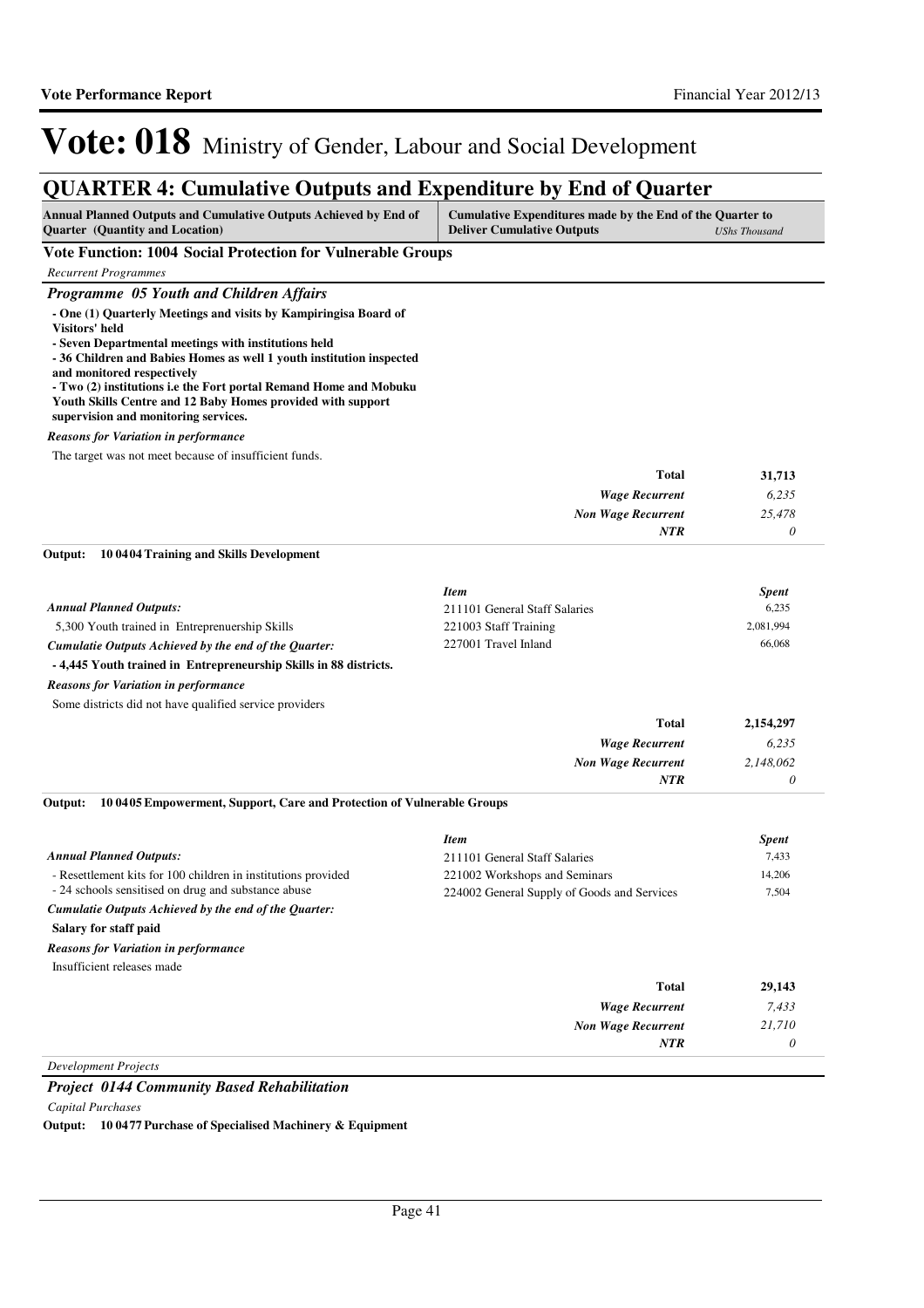## **QUARTER 4: Cumulative Outputs and Expenditure by End of Quarter**

| <b>Annual Planned Outputs and Cumulative Outputs Achieved by End of</b> | Cumulative Expenditures made by the End of the Quarter to |               |
|-------------------------------------------------------------------------|-----------------------------------------------------------|---------------|
| <b>Quarter</b> (Quantity and Location)                                  | <b>Deliver Cumulative Outputs</b>                         | UShs Thousand |
|                                                                         |                                                           |               |

**Vote Function: 1004 Social Protection for Vulnerable Groups**

*Development Projects*

*Project 0144 Community Based Rehabilitation*

*Annual Planned Outputs:*

- One Embosser machine for Braille translation procured

*Cumulatie Outputs Achieved by the end of the Quarter:*

**No output was achieved**

### *Reasons for Variation in performance*

No output was achieved

| <b>Total</b>              | $\bf{0}$              |
|---------------------------|-----------------------|
| <b>GoU</b> Development    | $\boldsymbol{\omega}$ |
| <b>External Financing</b> | 0                     |
| <b>NTR</b>                | U                     |

*Outputs Provided*

**10 0401 Policies, Guidelines, Laws, Regulations and Standards on Vulnerable Groups Output:**

|                                                                          | <b>Item</b>                                    | <b>Spent</b> |
|--------------------------------------------------------------------------|------------------------------------------------|--------------|
| <b>Annual Planned Outputs:</b>                                           | 211102 Contract Staff Salaries (Incl. Casuals, | 3,726        |
| - PWD Amendment Act finalised and disseminated:                          | Temporary)                                     |              |
| - The National Plan of Action for Older persons desseminated to 30 older | 221002 Workshops and Seminars                  | 6.752        |
| persons with disabilities;                                               | 228002 Maintenance - Vehicles                  | 5.218        |
| Cumulatie Outputs Achieved by the end of the Quarter:                    |                                                |              |

**- PWD Amendment Act finalised and disseminated;**

**- The National Plan of Action for Older persons disseminated to 30** 

**older persons with disabilities;**

### *Reasons for Variation in performance*

Only Contract stafff salaries were released for the 4th Quarter

| <b>Total</b>              | 15,696 |
|---------------------------|--------|
| <b>GoU</b> Development    | 15,696 |
| <b>External Financing</b> | 0      |
| <b>NTR</b>                |        |

#### **10 0402 Advocacy and Networking Output:**

|                                                                                                                                                                    | <b>Item</b>                                    | <b>Spent</b> |
|--------------------------------------------------------------------------------------------------------------------------------------------------------------------|------------------------------------------------|--------------|
| <b>Annual Planned Outputs:</b>                                                                                                                                     | 211102 Contract Staff Salaries (Incl. Casuals, | 884          |
| - International day for persons with Disabilities commemorated                                                                                                     | Temporary)                                     |              |
| Cumulatie Outputs Achieved by the end of the Ouarter:                                                                                                              | 224002 General Supply of Goods and Services    | 7,098        |
| - Information communication materials disseminated;<br>-1000 mobilised to participate in the commemoration of the<br>international day for persons with disability | 227004 Fuel, Lubricants and Oils               | 7,220        |
| <b>Reasons for Variation in performance</b>                                                                                                                        |                                                |              |
| Only Contract Staff Salaries were released                                                                                                                         |                                                |              |
|                                                                                                                                                                    | Total                                          | 15,202       |
|                                                                                                                                                                    | <b>GoU</b> Development                         | 15.202       |
|                                                                                                                                                                    | <b>External Financing</b>                      | $\theta$     |
|                                                                                                                                                                    | <b>NTR</b>                                     | 0            |

**Output: 10 0403 Monitoring and Evaluation of Programmes for Vulnerable Groups**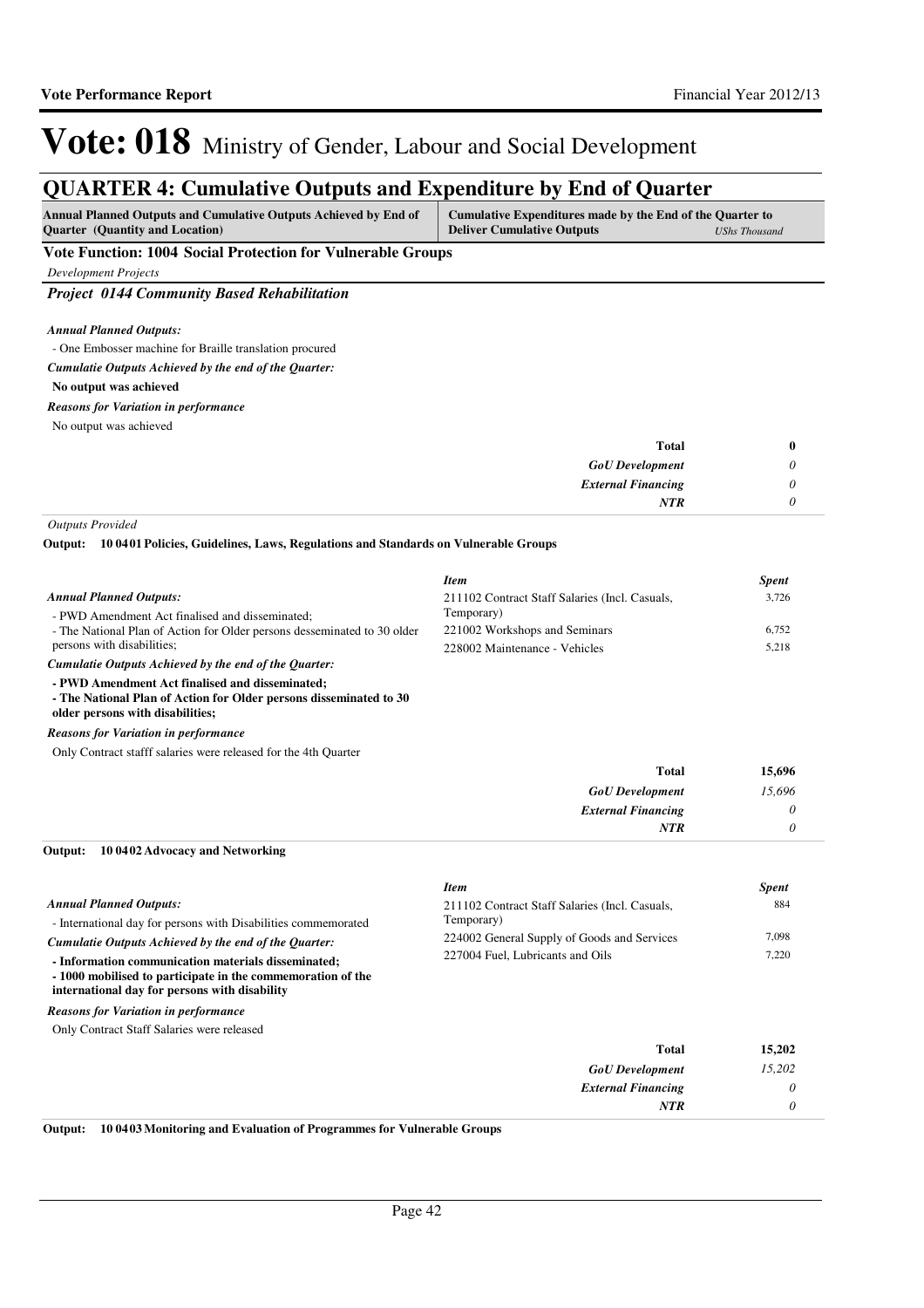## **QUARTER 4: Cumulative Outputs and Expenditure by End of Quarter**

| Annual Planned Outputs and Cumulative Outputs Achieved by End of<br>Quarter (Quantity and Location) | Cumulative Expenditures made by the End of the Quarter to<br><b>Deliver Cumulative Outputs</b> | <b>UShs Thousand</b> |
|-----------------------------------------------------------------------------------------------------|------------------------------------------------------------------------------------------------|----------------------|
| <b>Vote Function: 1004 Social Protection for Vulnerable Groups</b>                                  |                                                                                                |                      |
| <b>Development Projects</b>                                                                         |                                                                                                |                      |
| <b>Project 0144 Community Based Rehabilitation</b>                                                  |                                                                                                |                      |
|                                                                                                     | <b>Item</b>                                                                                    | <b>Spent</b>         |
| <b>Annual Planned Outputs:</b>                                                                      | 211102 Contract Staff Salaries (Incl. Casuals,                                                 | 884                  |
| - 18 CBR Districts monitored.                                                                       | Temporary)                                                                                     |                      |
| Cumulatie Outputs Achieved by the end of the Quarter:                                               | 227001 Travel Inland                                                                           | 6,765                |
| <b>16 CBR districts monitored</b>                                                                   |                                                                                                |                      |
| <b>Reasons for Variation in performance</b>                                                         |                                                                                                |                      |
| Only Contract Staff Salaries were released                                                          |                                                                                                |                      |
|                                                                                                     | Total                                                                                          | 7,649                |
|                                                                                                     | <b>GoU</b> Development                                                                         | 7,649                |
|                                                                                                     | <b>External Financing</b>                                                                      | 0                    |
|                                                                                                     | NTR                                                                                            | 0                    |
| Project 0342 Promotion of Children and Youth                                                        |                                                                                                |                      |
| Capital Purchases                                                                                   |                                                                                                |                      |
| Output: 10 0477 Purchase of Specialised Machinery & Equipment                                       |                                                                                                |                      |
|                                                                                                     | <b>Item</b>                                                                                    | <b>Spent</b>         |
| <b>Annual Planned Outputs:</b>                                                                      | 231005 Machinery and Equipment                                                                 | 3,650                |
|                                                                                                     |                                                                                                |                      |
| Cumulatie Outputs Achieved by the end of the Quarter:<br>Contract staff paid salaries               |                                                                                                |                      |
| <b>Reasons for Variation in performance</b>                                                         |                                                                                                |                      |
| Only Contract staff salaries were released during Quarter 4                                         |                                                                                                |                      |
|                                                                                                     | Total                                                                                          | 3,650                |
|                                                                                                     | <b>GoU</b> Development                                                                         | 3,650                |
|                                                                                                     | <b>External Financing</b>                                                                      | 0                    |
|                                                                                                     | NTR                                                                                            | 0                    |
| <b>Outputs Funded</b>                                                                               |                                                                                                |                      |
| Output: 100452 Support to the Renovation and Maintenance of Centres for Vulnerable Groups           |                                                                                                |                      |
|                                                                                                     | <b>Item</b>                                                                                    | <b>Spent</b>         |
| <b>Annual Planned Outputs:</b>                                                                      | 263340 Other grants                                                                            | 38,335               |
| - Renovation of buildings at Kampiringisa completed                                                 |                                                                                                |                      |
| Cumulatie Outputs Achieved by the end of the Quarter:                                               |                                                                                                |                      |
| - Partial renovation of buildings at Kampiringisa completed (9 staff<br>houses)                     |                                                                                                |                      |
| <b>Reasons for Variation in performance</b>                                                         |                                                                                                |                      |
| Only contract staff salaries were paid out                                                          |                                                                                                |                      |
|                                                                                                     | <b>Total</b>                                                                                   | 38,335               |
|                                                                                                     | <b>GoU</b> Development                                                                         | 38,335               |
|                                                                                                     | <b>External Financing</b>                                                                      | 0                    |
|                                                                                                     | NTR                                                                                            | 0                    |

*Outputs Provided*

**Output: 10 0401 Policies, Guidelines, Laws, Regulations and Standards on Vulnerable Groups**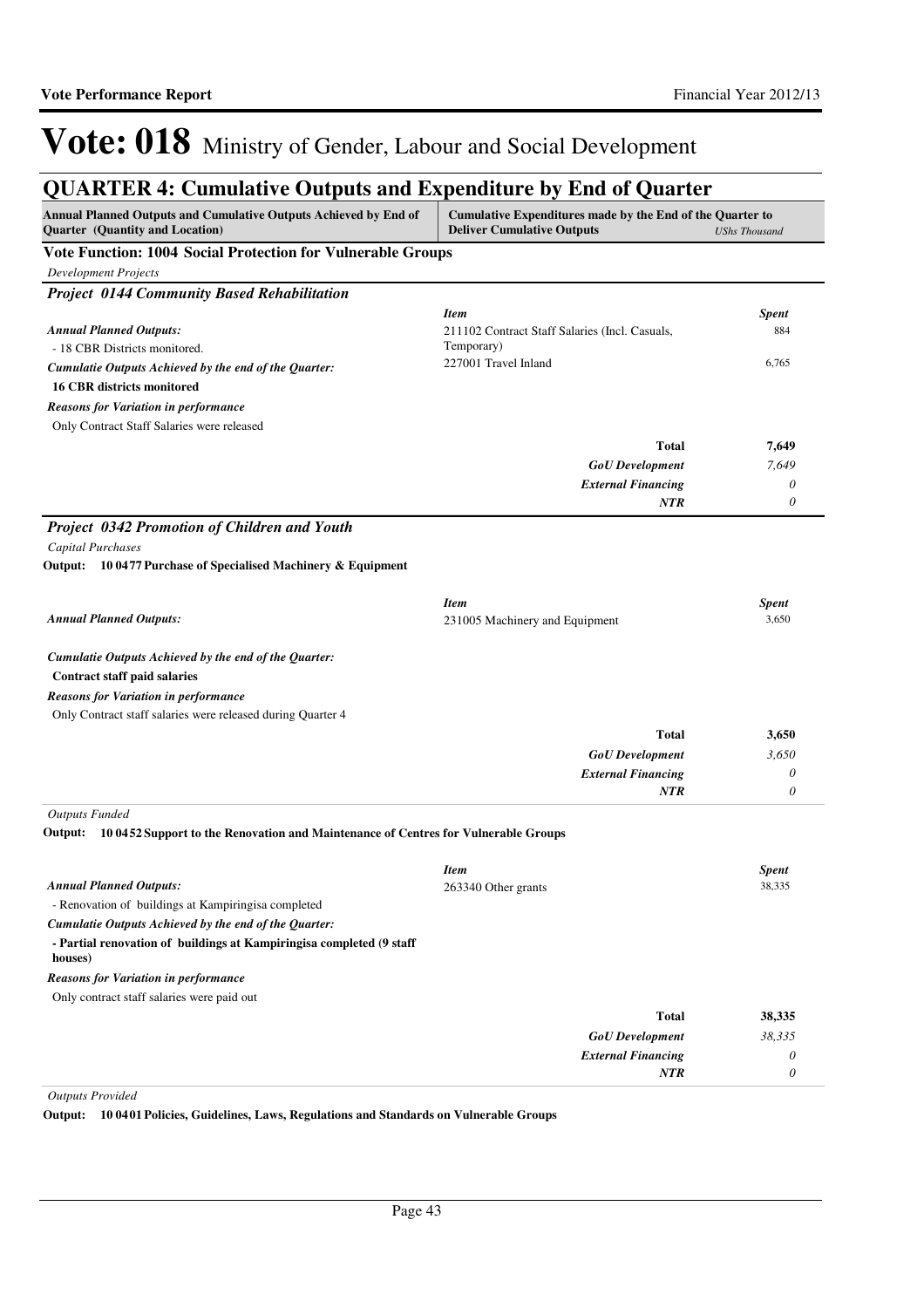# **QUARTER 4: Cumulative Outputs and Expenditure by End of Quarter**

| Annual Planned Outputs and Cumulative Outputs Achieved by End of<br><b>Quarter</b> (Quantity and Location)                                                                                                                                                          | Cumulative Expenditures made by the End of the Quarter to<br><b>Deliver Cumulative Outputs</b> | <b>UShs Thousand</b> |
|---------------------------------------------------------------------------------------------------------------------------------------------------------------------------------------------------------------------------------------------------------------------|------------------------------------------------------------------------------------------------|----------------------|
| Vote Function: 1004 Social Protection for Vulnerable Groups                                                                                                                                                                                                         |                                                                                                |                      |
| <b>Development Projects</b>                                                                                                                                                                                                                                         |                                                                                                |                      |
| Project 0342 Promotion of Children and Youth                                                                                                                                                                                                                        |                                                                                                |                      |
|                                                                                                                                                                                                                                                                     | <b>Item</b>                                                                                    | <b>Spent</b>         |
| <b>Annual Planned Outputs:</b>                                                                                                                                                                                                                                      | 211102 Contract Staff Salaries (Incl. Casuals,                                                 | 2,575                |
| One dissemination workshop on the National Youth Policy held                                                                                                                                                                                                        | Temporary)                                                                                     |                      |
| Cumulatie Outputs Achieved by the end of the Quarter:                                                                                                                                                                                                               | 221002 Workshops and Seminars                                                                  | 9,108                |
| - A draft of training manual for vocational skills for children and<br>youth at Ministry institutions is being developed;                                                                                                                                           | 227004 Fuel. Lubricants and Oils                                                               | 3,454                |
| <b>Reasons for Variation in performance</b>                                                                                                                                                                                                                         |                                                                                                |                      |
| Only contract staff salaries were releases                                                                                                                                                                                                                          |                                                                                                |                      |
|                                                                                                                                                                                                                                                                     | Total                                                                                          | 15,137               |
|                                                                                                                                                                                                                                                                     | <b>GoU</b> Development                                                                         | 15,137               |
|                                                                                                                                                                                                                                                                     | <b>External Financing</b>                                                                      | 0                    |
|                                                                                                                                                                                                                                                                     | <b>NTR</b>                                                                                     | $\theta$             |
| 10 0402 Advocacy and Networking<br>Output:                                                                                                                                                                                                                          |                                                                                                |                      |
|                                                                                                                                                                                                                                                                     | <b>Item</b>                                                                                    | <b>Spent</b>         |
| <b>Annual Planned Outputs:</b>                                                                                                                                                                                                                                      | 211102 Contract Staff Salaries (Incl. Casuals,                                                 | 2,691                |
| - International Youth Day (IYD) celebrated on 12th August 2012;                                                                                                                                                                                                     | Temporary)                                                                                     |                      |
|                                                                                                                                                                                                                                                                     | 224002 General Supply of Goods and Services                                                    | 21,453               |
|                                                                                                                                                                                                                                                                     |                                                                                                |                      |
| Cumulatie Outputs Achieved by the end of the Quarter:                                                                                                                                                                                                               |                                                                                                |                      |
| - 3000 participants were mobilised to attend the National celebrations<br>for the International Youth Day (IYD) held in Kabale district on 12th<br><b>August 2012;</b><br>- 1,000 copies of IEC materials for drug and substance abuse printed<br>and disseminated. |                                                                                                |                      |
| <b>Reasons for Variation in performance</b>                                                                                                                                                                                                                         |                                                                                                |                      |
| Only Contract staff salaries were released during Quarter 4                                                                                                                                                                                                         |                                                                                                |                      |
|                                                                                                                                                                                                                                                                     | Total                                                                                          | 24,144               |
|                                                                                                                                                                                                                                                                     | <b>GoU</b> Development                                                                         | 24,144               |
|                                                                                                                                                                                                                                                                     | <b>External Financing</b>                                                                      | 0                    |
|                                                                                                                                                                                                                                                                     | <b>NTR</b>                                                                                     | 0                    |
| 10 04 03 Monitoring and Evaluation of Programmes for Vulnerable Groups<br>Output:                                                                                                                                                                                   |                                                                                                |                      |
|                                                                                                                                                                                                                                                                     | <b>Item</b>                                                                                    | <b>Spent</b>         |
| <b>Annual Planned Outputs:</b>                                                                                                                                                                                                                                      | 211102 Contract Staff Salaries (Incl. Casuals,                                                 | 4,656                |
| - 100 youth projects from 19 project districts and 5 others monitored                                                                                                                                                                                               | Temporary)                                                                                     |                      |
| Cumulatie Outputs Achieved by the end of the Quarter:                                                                                                                                                                                                               | 211103 Allowances                                                                              | 4,959                |
| - 55 youth groups in 11 Programme district monitored and evaluated                                                                                                                                                                                                  | 227001 Travel Inland                                                                           | 5,303                |
| <b>Reasons for Variation in performance</b>                                                                                                                                                                                                                         | 227004 Fuel, Lubricants and Oils                                                               | 695                  |
| Only Contract staff salaries were relraesed during Quarter 4                                                                                                                                                                                                        | 228002 Maintenance - Vehicles                                                                  | 2,744                |
|                                                                                                                                                                                                                                                                     | Total                                                                                          | 18,356               |
|                                                                                                                                                                                                                                                                     | <b>GoU</b> Development                                                                         | 18,356               |
|                                                                                                                                                                                                                                                                     | <b>External Financing</b>                                                                      | 0                    |
|                                                                                                                                                                                                                                                                     | NTR                                                                                            | 0                    |
|                                                                                                                                                                                                                                                                     |                                                                                                |                      |

### **Output: 10 0404 Training and Skills Development**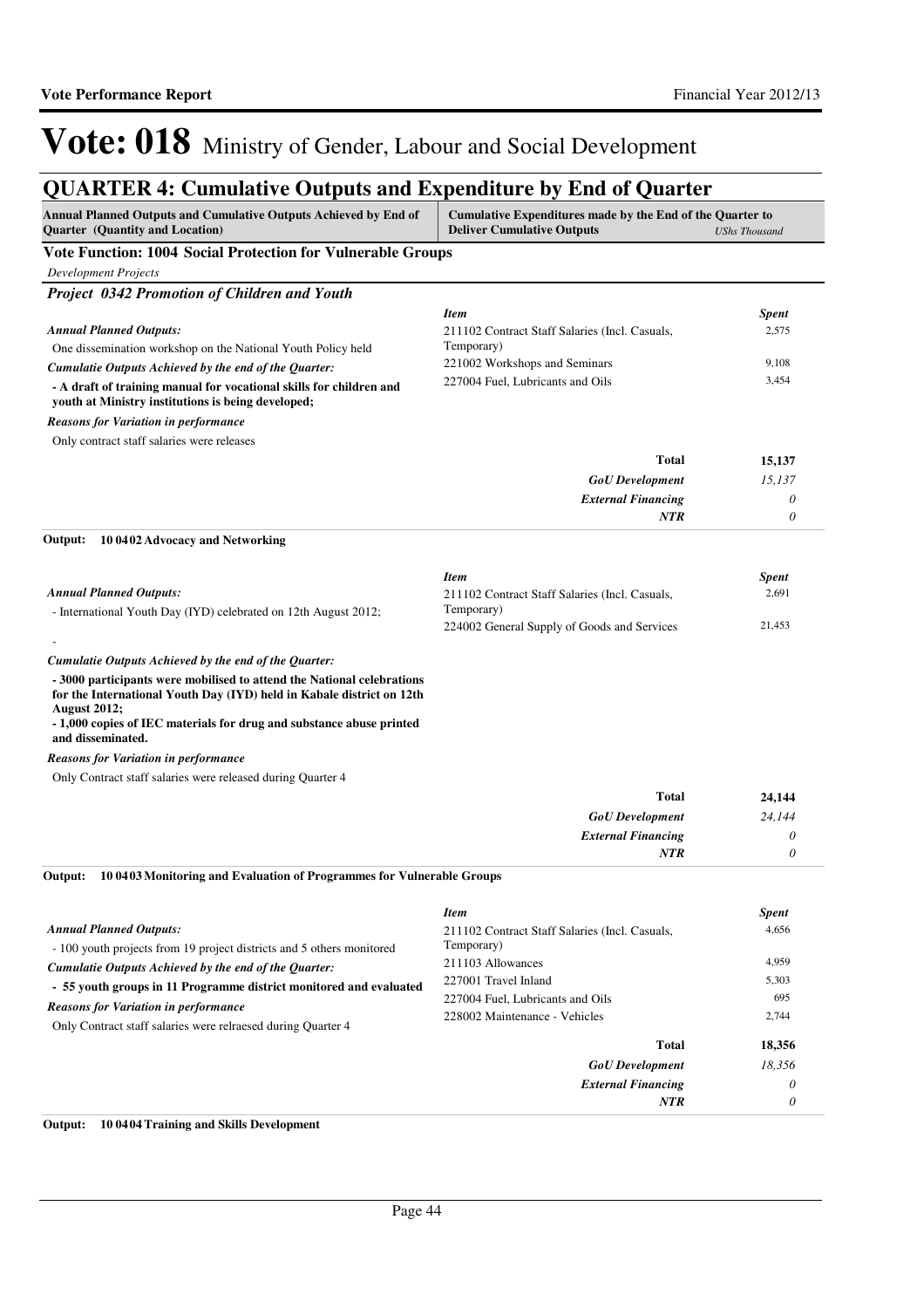### **QUARTER 4: Cumulative Outputs and Expenditure by End of Quarter**

| Annual Planned Outputs and Cumulative Outputs Achieved by End of<br><b>Quarter</b> (Quantity and Location)                                                                                                                 | Cumulative Expenditures made by the End of the Quarter to<br><b>Deliver Cumulative Outputs</b><br><b>UShs Thousand</b> |                 |
|----------------------------------------------------------------------------------------------------------------------------------------------------------------------------------------------------------------------------|------------------------------------------------------------------------------------------------------------------------|-----------------|
| Vote Function: 1004 Social Protection for Vulnerable Groups                                                                                                                                                                |                                                                                                                        |                 |
| <b>Development Projects</b>                                                                                                                                                                                                |                                                                                                                        |                 |
| Project 0342 Promotion of Children and Youth                                                                                                                                                                               |                                                                                                                        |                 |
|                                                                                                                                                                                                                            | <b>Item</b>                                                                                                            | <b>Spent</b>    |
| <b>Annual Planned Outputs:</b>                                                                                                                                                                                             | 221002 Workshops and Seminars                                                                                          | 14,900          |
| - 145 youth trained in vocational skills; 42 Northern, 45 Eastern, 46                                                                                                                                                      | 221003 Staff Training                                                                                                  | 13,800          |
| Central and 14 Western regions;<br>- 135 youth trained in Entrepreneurial and business skills                                                                                                                              | 224002 General Supply of Goods and Services                                                                            | 13,220          |
| Cumulatie Outputs Achieved by the end of the Quarter:                                                                                                                                                                      |                                                                                                                        |                 |
| - 200 Youth trained in adolescent reproductive health<br>- 144 youth trained in vocational skills; 40 Northern, 30 Eastern, 30<br><b>Central and 44 Western regions;</b><br>- 270 Youth trained in entrepreneurship skills |                                                                                                                        |                 |
| <b>Reasons for Variation in performance</b>                                                                                                                                                                                |                                                                                                                        |                 |
| Only Contract Staff salaries were released                                                                                                                                                                                 |                                                                                                                        |                 |
|                                                                                                                                                                                                                            | <b>Total</b>                                                                                                           | 41,920          |
|                                                                                                                                                                                                                            | <b>GoU</b> Development                                                                                                 | 41,920          |
|                                                                                                                                                                                                                            | <b>External Financing</b>                                                                                              | 0               |
|                                                                                                                                                                                                                            | NTR                                                                                                                    | 0               |
| 10 04 05 Empowerment, Support, Care and Protection of Vulnerable Groups<br>Output:                                                                                                                                         | <b>Item</b>                                                                                                            | <b>Spent</b>    |
| <b>Annual Planned Outputs:</b>                                                                                                                                                                                             | 211102 Contract Staff Salaries (Incl. Casuals,                                                                         | 44,605          |
| - 65 youth groups empowered with seed/start up capital in 22 districts (20                                                                                                                                                 | Temporary)                                                                                                             |                 |
| Northern, 20 Eastern, 15 Central, 10 Western)                                                                                                                                                                              | 211103 Allowances                                                                                                      | 12,962          |
|                                                                                                                                                                                                                            | 221008 Computer Supplies and IT Services                                                                               | 3,726           |
| -Toolkits provided for 145 youth in 25 districts (19 Project and 6 others);                                                                                                                                                | 221011 Printing, Stationery, Photocopying and                                                                          | 3,443           |
| Cumulatie Outputs Achieved by the end of the Quarter:                                                                                                                                                                      | <b>Binding</b>                                                                                                         |                 |
| - 44 disadvantaged children from Ministry institutions supported for<br>formal education;                                                                                                                                  | 221012 Small Office Equipment                                                                                          | 2,759           |
| - 50 youth groups supported with startup capital                                                                                                                                                                           | 222001 Telecommunications                                                                                              | 7,452           |
| <b>Reasons for Variation in performance</b>                                                                                                                                                                                | 224002 General Supply of Goods and Services                                                                            | 40,863<br>5,587 |
| Only Contract staff salaries paid out                                                                                                                                                                                      | 227004 Fuel, Lubricants and Oils<br>228002 Maintenance - Vehicles                                                      | 13,478          |
|                                                                                                                                                                                                                            | Total                                                                                                                  | 134,876         |
|                                                                                                                                                                                                                            | <b>GoU</b> Development                                                                                                 | 134,876         |
|                                                                                                                                                                                                                            | <b>External Financing</b>                                                                                              | 0               |
|                                                                                                                                                                                                                            | <b>NTR</b>                                                                                                             | $\theta$        |

### *Project 1157 Social Assistance Grant for Empowerment*

*Capital Purchases*

**10 0475 Purchase of Motor Vehicles and Other Transport Equipment Output:**

*Annual Planned Outputs:*

*Cumulatie Outputs Achieved by the end of the Quarter:*

**NA**

NA *Reasons for Variation in performance*

| Total                     | 0 |
|---------------------------|---|
| <b>GoU</b> Development    | 0 |
| <b>External Financing</b> |   |
| <b>NTR</b>                |   |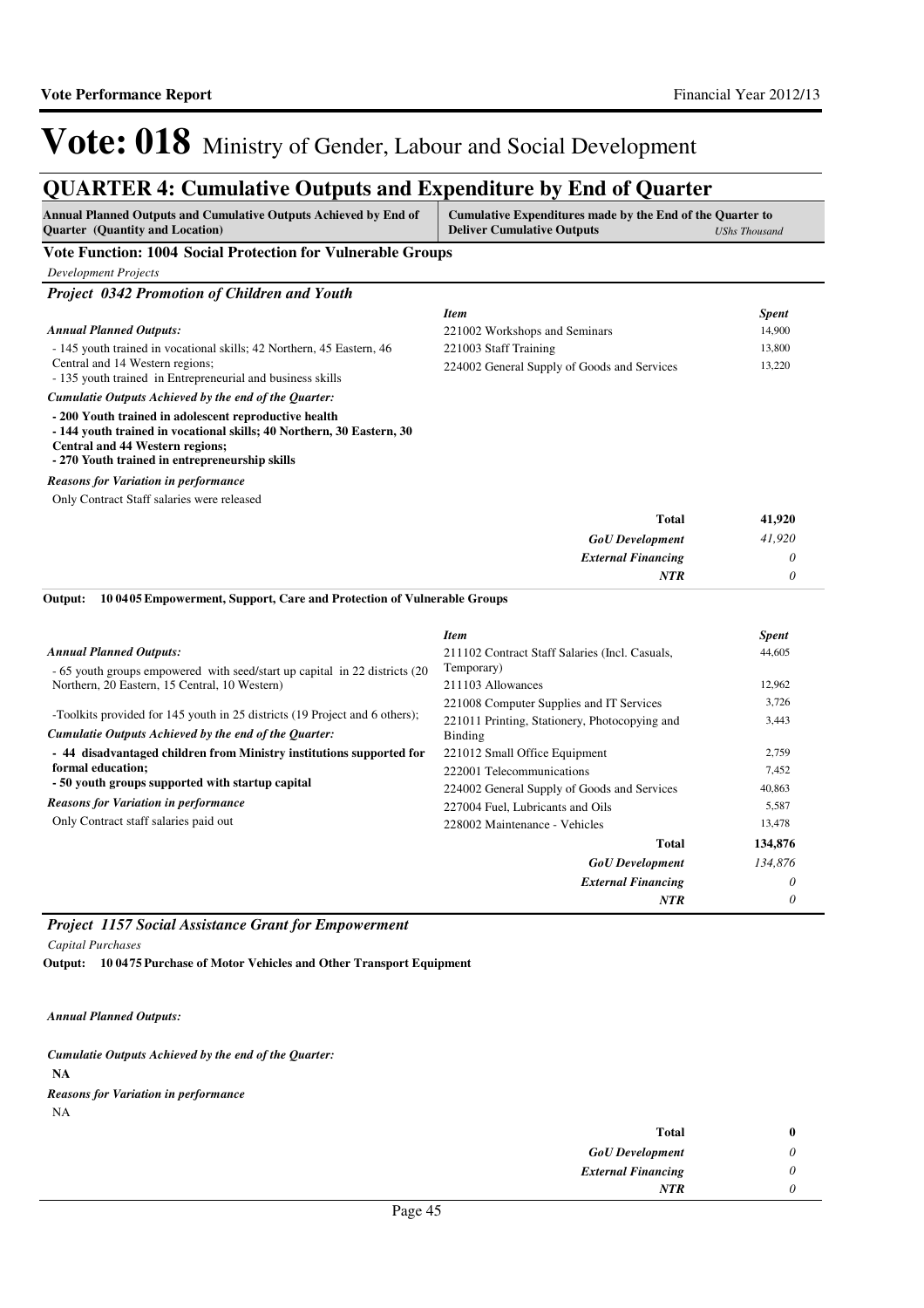### **QUARTER 4: Cumulative Outputs and Expenditure by End of Quarter**

| <b>Annual Planned Outputs and Cumulative Outputs Achieved by End of</b> | Cumulative Expenditures made by the End of the Quarter to |                      |
|-------------------------------------------------------------------------|-----------------------------------------------------------|----------------------|
| <b>Ouarter</b> (Quantity and Location)                                  | <b>Deliver Cumulative Outputs</b>                         | <b>UShs Thousand</b> |

### **Vote Function: 1004 Social Protection for Vulnerable Groups**

*Development Projects*

*Project 1157 Social Assistance Grant for Empowerment*

*Outputs Provided*

**10 0401 Policies, Guidelines, Laws, Regulations and Standards on Vulnerable Groups Output:**

#### *Annual Planned Outputs:*

Social protection policy framework developed

Fiscal framewrok for SP developed in line with policy framework

National SP Sub Committee commences measures to improve coordinattion and efficiency in 2 priority areas identified in the SP Policy Framework

### *Cumulatie Outputs Achieved by the end of the Quarter:*

**NA**

### NA *Reasons for Variation in performance*

| Total                     | 0 |
|---------------------------|---|
| <b>GoU</b> Development    |   |
| <b>External Financing</b> |   |
| NTR                       |   |

#### **10 0402 Advocacy and Networking Output:**

### *Annual Planned Outputs:*

Policy makers and the public sensitised on Social Protection **NA** *Cumulatie Outputs Achieved by the end of the Quarter:*

### NA *Reasons for Variation in performance*

| <b>Total</b>              | $\bf{0}$                  |
|---------------------------|---------------------------|
| <b>GoU</b> Development    | $\boldsymbol{\mathsf{U}}$ |
| <b>External Financing</b> | U                         |
| <b>NTR</b>                |                           |

**10 0403 Monitoring and Evaluation of Programmes for Vulnerable Groups Output:**

#### *Annual Planned Outputs:*

Field monitoring of the delivery of SAGE grants in all 14 active SAGE districts,

Births Deaths Registration systems implemented leading to the establishment of the baseline from which impact of SAGE can be measured

### *Cumulatie Outputs Achieved by the end of the Quarter:*

**NA**

NA *Reasons for Variation in performance*

| Total                  |  |
|------------------------|--|
| <b>GoU</b> Development |  |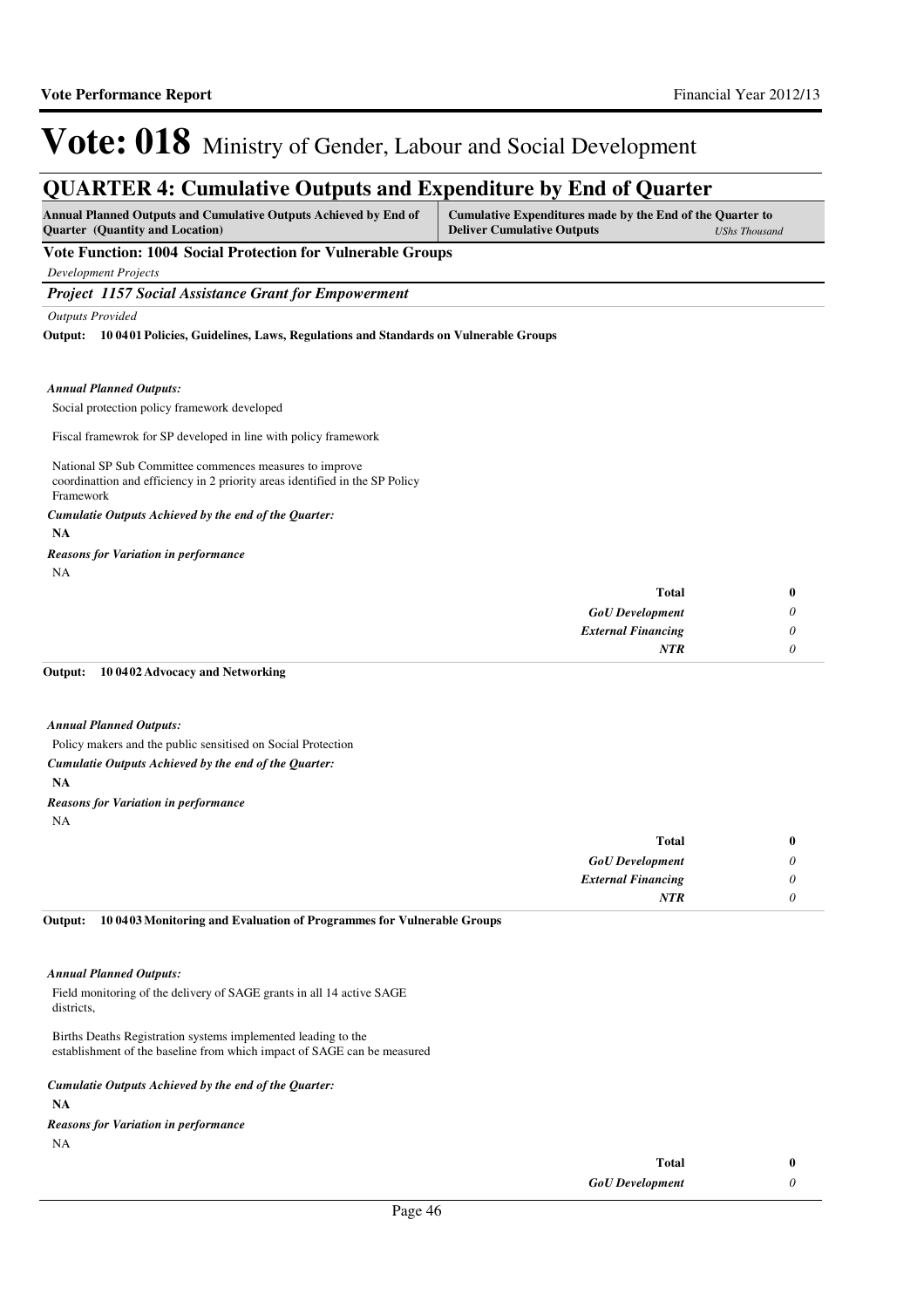### **QUARTER 4: Cumulative Outputs and Expenditure by End of Quarter**

| Annual Planned Outputs and Cumulative Outputs Achieved by End of<br><b>Quarter</b> (Quantity and Location)                                                                                                                                                      | Cumulative Expenditures made by the End of the Quarter to<br><b>Deliver Cumulative Outputs</b><br><b>UShs Thousand</b> |               |
|-----------------------------------------------------------------------------------------------------------------------------------------------------------------------------------------------------------------------------------------------------------------|------------------------------------------------------------------------------------------------------------------------|---------------|
| <b>Vote Function: 1004 Social Protection for Vulnerable Groups</b>                                                                                                                                                                                              |                                                                                                                        |               |
| <b>Development Projects</b>                                                                                                                                                                                                                                     |                                                                                                                        |               |
| <b>Project 1157 Social Assistance Grant for Empowerment</b>                                                                                                                                                                                                     |                                                                                                                        |               |
|                                                                                                                                                                                                                                                                 | <b>External Financing</b>                                                                                              | $\theta$      |
|                                                                                                                                                                                                                                                                 | <b>NTR</b>                                                                                                             | 0             |
| 10 04 04 Training and Skills Development<br>Output:                                                                                                                                                                                                             |                                                                                                                        |               |
| <b>Annual Planned Outputs:</b>                                                                                                                                                                                                                                  |                                                                                                                        |               |
| Training for national and sub national government officers involved in<br>implementing SAGE in all 14 active SAGE districts                                                                                                                                     |                                                                                                                        |               |
| 30 MPs provided with training to raise awareness of ESPP                                                                                                                                                                                                        |                                                                                                                        |               |
| International study tour delivered for selected key Ministers and MPs                                                                                                                                                                                           |                                                                                                                        |               |
| Cumulatie Outputs Achieved by the end of the Quarter:                                                                                                                                                                                                           |                                                                                                                        |               |
| <b>NA</b>                                                                                                                                                                                                                                                       |                                                                                                                        |               |
| <b>Reasons for Variation in performance</b>                                                                                                                                                                                                                     |                                                                                                                        |               |
| NA                                                                                                                                                                                                                                                              |                                                                                                                        |               |
|                                                                                                                                                                                                                                                                 | <b>Total</b>                                                                                                           | $\mathbf{0}$  |
|                                                                                                                                                                                                                                                                 | <b>GoU</b> Development                                                                                                 | 0             |
|                                                                                                                                                                                                                                                                 | <b>External Financing</b><br><b>NTR</b>                                                                                | 0<br>$\theta$ |
| Output:<br>10 04 05 Empowerment, Support, Care and Protection of Vulnerable Groups                                                                                                                                                                              |                                                                                                                        |               |
|                                                                                                                                                                                                                                                                 | <b>Item</b>                                                                                                            | <b>Spent</b>  |
| <b>Annual Planned Outputs:</b>                                                                                                                                                                                                                                  | 227001 Travel Inland                                                                                                   | 15,824        |
| Social Assistance Grant for Empowerment received by 90,000<br>households in 14 districts (Kyenjojo, Kiboga, Kaberamaido, Moroto,<br>Nakapiripirit, Nebbi, Apac, Katawki, Kole, Kegegwa, Napak, Zombo,<br>Kyenkwanzi, Aumdat) paid through DFID's managing agent |                                                                                                                        |               |
| Cumulatie Outputs Achieved by the end of the Quarter:                                                                                                                                                                                                           |                                                                                                                        |               |
| 2 districts monitored during the distribution of SAGE in the pilot<br>benefiting districts,                                                                                                                                                                     |                                                                                                                        |               |
| <b>Reasons for Variation in performance</b>                                                                                                                                                                                                                     |                                                                                                                        |               |
| Only Contract staff salaries were released during quarter 4                                                                                                                                                                                                     |                                                                                                                        |               |
|                                                                                                                                                                                                                                                                 | <b>Total</b>                                                                                                           | 15,824        |
|                                                                                                                                                                                                                                                                 | <b>GoU</b> Development                                                                                                 | 15,824        |
|                                                                                                                                                                                                                                                                 | <b>External Financing</b>                                                                                              | $\theta$      |
|                                                                                                                                                                                                                                                                 | <b>NTR</b>                                                                                                             | $\theta$      |

### **Vote Function: 1049 Policy, Planning and Support Services**

*Recurrent Programmes*

*Programme 01 Headquarters, Planning and Policy*

*Outputs Funded*

**Output: 10 4951 Support to the street children activities**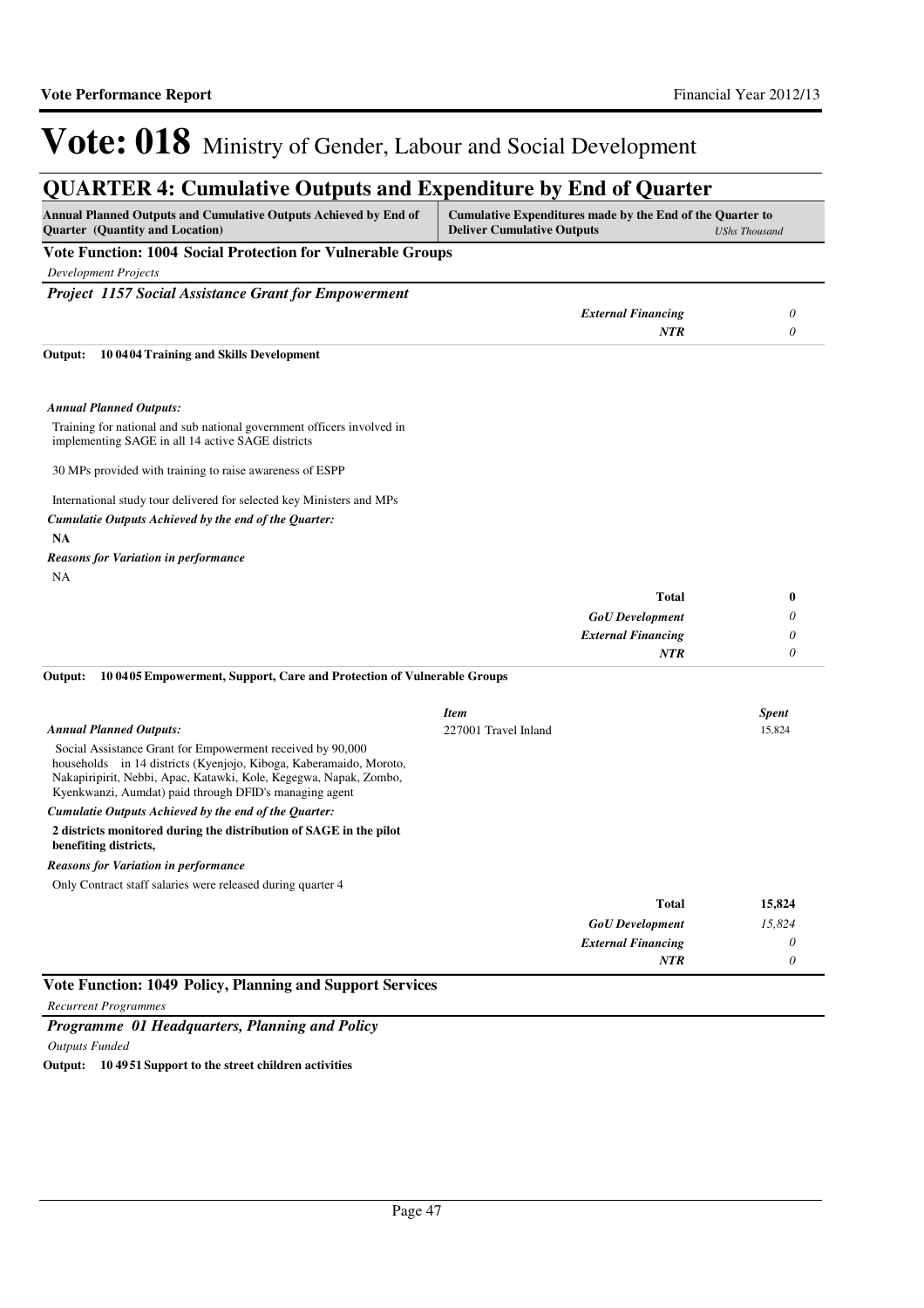*56,262 299,494 0*

*NTR*

**355,755**

# Vote: 018 Ministry of Gender, Labour and Social Development

## **QUARTER 4: Cumulative Outputs and Expenditure by End of Quarter**

| Annual Planned Outputs and Cumulative Outputs Achieved by End of<br><b>Quarter</b> (Quantity and Location)                                                             | Cumulative Expenditures made by the End of the Quarter to<br><b>Deliver Cumulative Outputs</b> | <b>UShs Thousand</b> |
|------------------------------------------------------------------------------------------------------------------------------------------------------------------------|------------------------------------------------------------------------------------------------|----------------------|
| Vote Function: 1049 Policy, Planning and Support Services                                                                                                              |                                                                                                |                      |
| <b>Recurrent Programmes</b>                                                                                                                                            |                                                                                                |                      |
| Programme 01 Headquarters, Planning and Policy                                                                                                                         |                                                                                                |                      |
|                                                                                                                                                                        | <b>Item</b>                                                                                    | <b>Spent</b>         |
| <b>Annual Planned Outputs:</b>                                                                                                                                         | 264102 Contributions to Autonomous Inst. Wage                                                  | 632,681              |
| - 1200 children and adults from the Streets of Kampala City, and other<br>towns Withdrown and re-settled;<br>- Multi-sectoral strategy on street children implentented | Subventions                                                                                    |                      |
| Cumulatie Outputs Achieved by the end of the Quarter:                                                                                                                  |                                                                                                |                      |
| - 751 Children and adults from the Streets of Kampala City, and<br>other towns Withdrawn and re-settled;<br>- Multi-Sectoral Strategy on Street Children implemented   |                                                                                                |                      |
| <b>Reasons for Variation in performance</b>                                                                                                                            |                                                                                                |                      |
| Insufficient funds                                                                                                                                                     |                                                                                                |                      |
|                                                                                                                                                                        | <b>Total</b>                                                                                   | 632,681              |
|                                                                                                                                                                        | <b>Wage Recurrent</b>                                                                          | 0                    |
|                                                                                                                                                                        | <b>Non Wage Recurrent</b>                                                                      | 632,681              |
|                                                                                                                                                                        | NTR                                                                                            | 0                    |
| <b>Outputs Provided</b>                                                                                                                                                |                                                                                                |                      |

**Development (MFPED) timely;**

**MoFPED**

**10 4901 Policy, Consultation, Planning, Resource Mobilisation and Monitoring Services Output:**

|                                                                                                                                              | Item                                                      | <b>Spent</b> |
|----------------------------------------------------------------------------------------------------------------------------------------------|-----------------------------------------------------------|--------------|
| <b>Annual Planned Outputs:</b>                                                                                                               | 211101 General Staff Salaries                             | 56,262       |
| - Budget Framework Paper including Estimates of Revenue and<br>Expenditure for Recurrent and Development for 2011/12 prepared and            | 213002 Incapacity, death benefits and funeral<br>expenses | 42,152       |
| submitted to the Ministry of Finance Planning and Economic Development                                                                       | 221001 Advertising and Public Relations                   | 11,965       |
| (MFPED) as well as Parliament timely;                                                                                                        | 221007 Books, Periodicals and Newspapers                  | 31,834       |
| - Ministerial Policy Statement for 2011/12 prepared and submitted to the<br>Ministry of Finance Planning and Economic Development (MFPED) as | 221009 Welfare and Entertainment                          | 66,731       |
| well as Parliament timely;<br>- Ministry Annual Performance / implementation (Contract Performance)                                          | 221011 Printing, Stationery, Photocopying and<br>Binding  | 32,541       |
| Plan) for FY 2012/13 finalised;                                                                                                              | 221012 Small Office Equipment                             | 14,700       |
| - Timely procurement and Disposal of goods and services; and                                                                                 | 222002 Postage and Courier                                | 6,500        |
| - Monitoring and Evaluation.                                                                                                                 | 224002 General Supply of Goods and Services               | 41,753       |
| Cumulatie Outputs Achieved by the end of the Ouarter:                                                                                        | 227004 Fuel. Lubricants and Oils                          | 51,317       |
| -Budget Framework Paper including Estimates of Revenue and                                                                                   |                                                           |              |

*Wage Recurrent Non Wage Recurrent* **Total** The target was met *Reasons for Variation in performance*

**Output: 10 4902 Support Services (Finance and Administration) to the Ministry Provided**

**Expenditure for Recurrent and Development for 2013/14 prepared and submitted to the Ministry of Finance Planning and Economic** 

**- Timely procurement and Disposal of goods and services MADE; and - Monitoring and Evaluation OF Ministry programs, projects made.**

**- Ministry Annual Performance / implementation (Contract Performance Plan) for FY 2013/14 finalized and submitted to**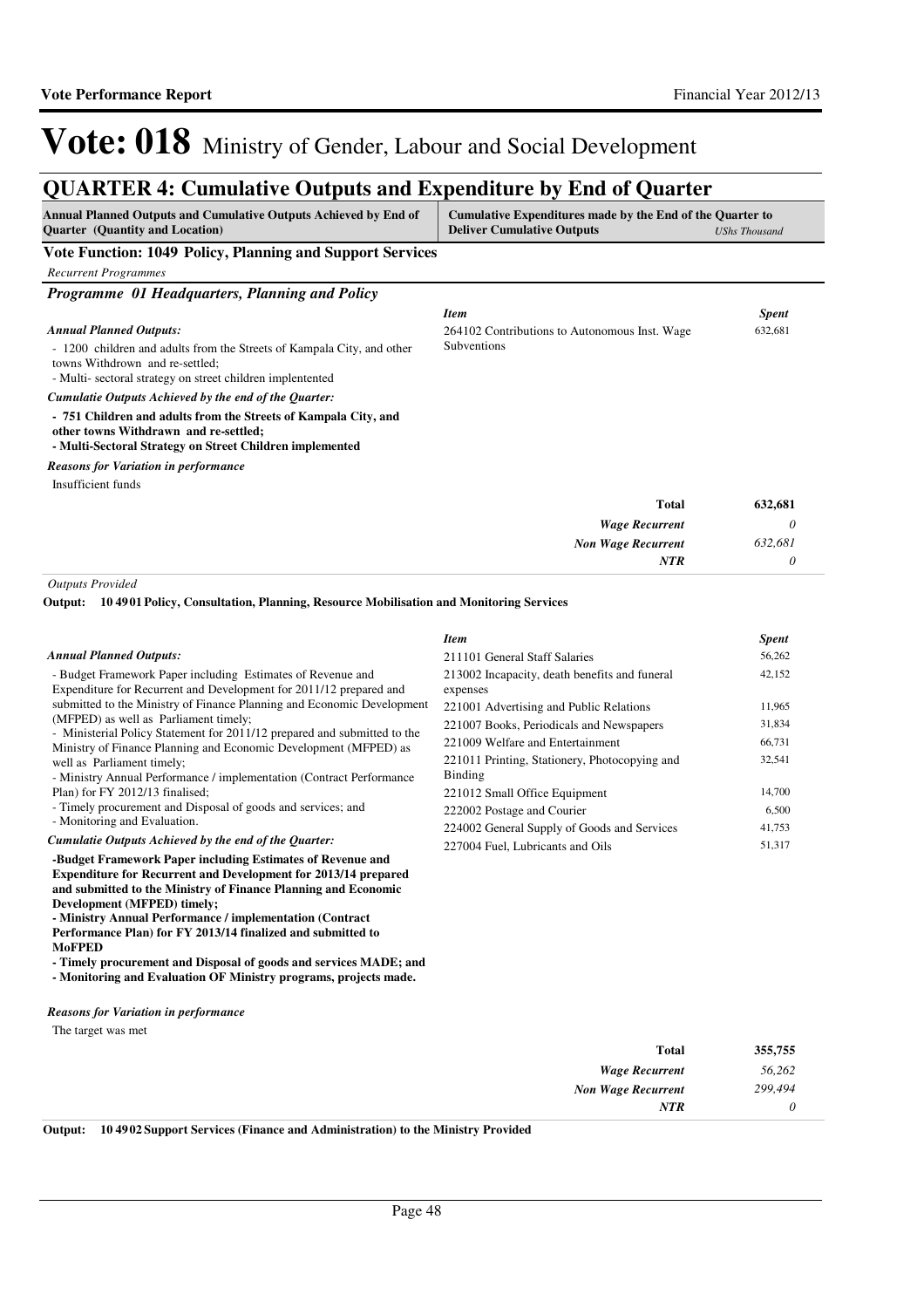67,312

227004 Fuel, Lubricants and Oils 26,320 228002 Maintenance - Vehicles 36,944

273102 Incapacity, death benefits and and funeral

# Vote: 018 Ministry of Gender, Labour and Social Development

### **QUARTER 4: Cumulative Outputs and Expenditure by End of Quarter**

| $\mathbf{x}$ -----                                                                                         |                                                                                                |                      |
|------------------------------------------------------------------------------------------------------------|------------------------------------------------------------------------------------------------|----------------------|
| Annual Planned Outputs and Cumulative Outputs Achieved by End of<br><b>Ouarter</b> (Quantity and Location) | Cumulative Expenditures made by the End of the Quarter to<br><b>Deliver Cumulative Outputs</b> | <b>UShs Thousand</b> |
| Vote Function: 1049 Policy, Planning and Support Services                                                  |                                                                                                |                      |
| <b>Recurrent Programmes</b>                                                                                |                                                                                                |                      |
| <b>Programme 01 Headquarters, Planning and Policy</b>                                                      |                                                                                                |                      |
|                                                                                                            | <b>Item</b>                                                                                    | <b>Spent</b>         |
| <b>Annual Planned Outputs:</b>                                                                             | 211101 General Staff Salaries                                                                  | 114,203              |
| - Finance and Administration services provided;                                                            | 211103 Allowances                                                                              | 501,694              |
| - Staff Welfare:                                                                                           | 221016 IFMS Recurrent Costs                                                                    | 66,804               |
| - Utilities (Water, Electricity and Telephone);                                                            | 222001 Telecommunications                                                                      | 81,612               |
| - Office Accommodation (Rent)<br>- Allowances (transport, lunch etc) paid;                                 | 222002 Postage and Courier                                                                     | 2,095                |
| - Vehicles for the entitled officers and those in the pool serviced and                                    | 223003 Rent - Produced Assets to private entities                                              | 1,410,000            |
| maintained:                                                                                                | 223004 Guard and Security services                                                             | 72,010               |
| - IFMS and Internet services maintained and functional:                                                    | 223005 Electricity                                                                             | 100,000              |
| - Logistics for entitled officers processed timely;                                                        | 223006 Water                                                                                   | 54,000               |

expenses

- Building maintained;

- Support to HIV / AIDS interventions in the sector;

- Cash withdraw and release warantee prepared;

- Stores management;

- Audit reports produced;

- Human resource management;

- Financial and Capital management;

- Equipment maintained (hardwares like Vehicles, Office Machinery etc);

and

- Goods and Services supplied in general;

#### *Cumulatie Outputs Achieved by the end of the Quarter:*

**- Finance and Administration services provided;**

```
- Staff Welfare;
```
**- Utilities (Water, Electricity and Telephone);**

- **Office Accommodation (Rent)**
- **Allowances (transport, lunch etc) paid;**
- **Vehicles for the entitled officers and those in the pool serviced and**
- **maintained;**
- **IFMS and Internet services maintained and functional;**
- **Logistics for entitled officers processed timely;**
- **Building maintained;**
- **Support to HIV / AIDS interventions in the sector;**
- **Cash withdraw and release warrantee prepared;**
- **Stores properly managed;**
- **Audit management letters produced;**
- **Human resource properly managed;**
- **Financial and Capital properly managed;**

**- Equipment maintained (hardware's like Vehicles, Office Machinery** 

**etc); and**

**- Goods and Services supplied in general;**

*Reasons for Variation in performance*

The target was met

| <b>Total</b>              | 2,532,992 |
|---------------------------|-----------|
| <b>Wage Recurrent</b>     | 114,203   |
| <b>Non Wage Recurrent</b> | 2,418,790 |
| <b>NTR</b>                |           |

**Output: 10 4903 Ministerial and Top Management Services Provided**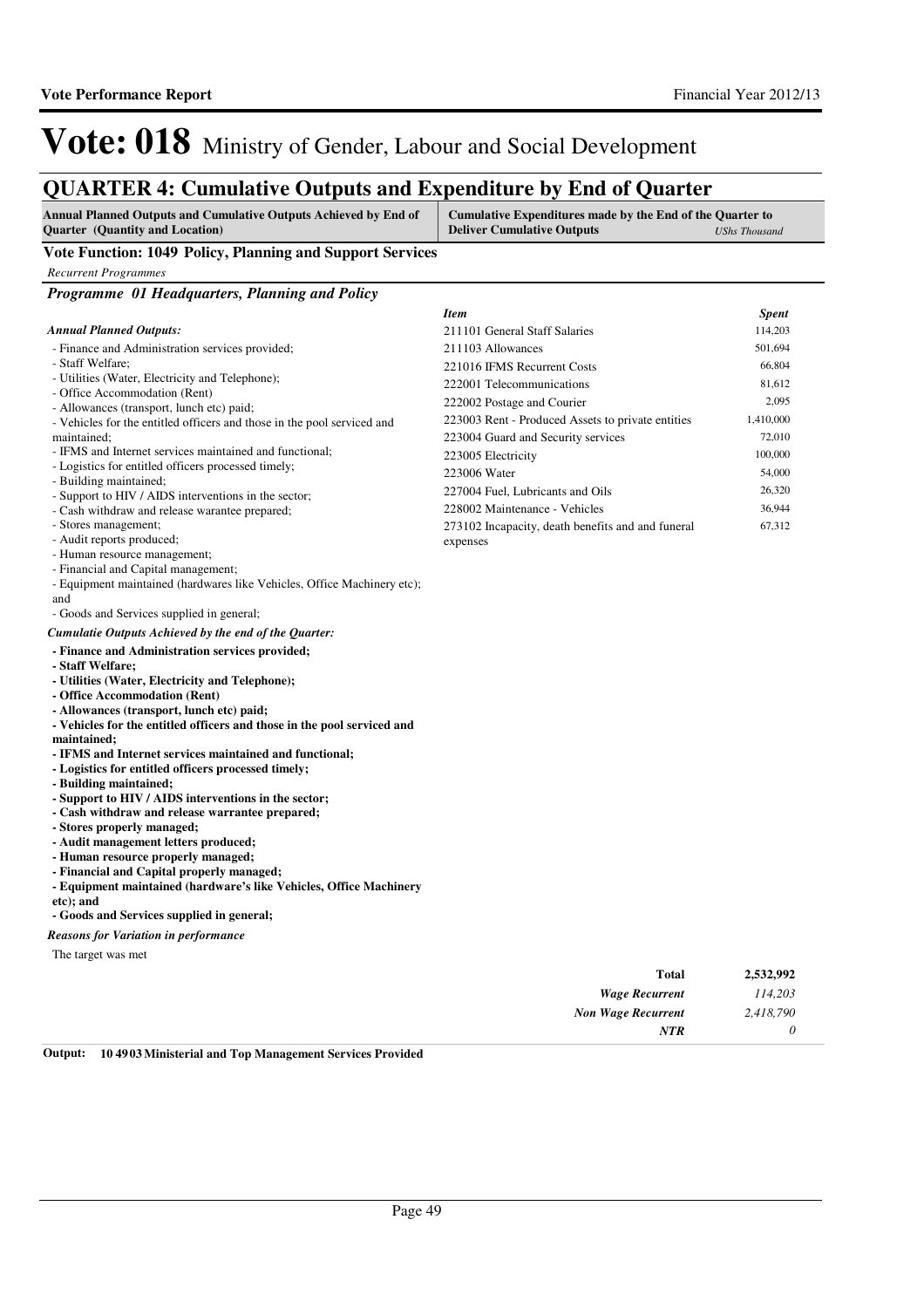## **QUARTER 4: Cumulative Outputs and Expenditure by End of Quarter**

| <b>Annual Planned Outputs and Cumulative Outputs Achieved by End of</b><br><b>Ouarter</b> (Quantity and Location) | Cumulative Expenditures made by the End of the Quarter to<br><b>Deliver Cumulative Outputs</b><br><b>UShs Thousand</b> |
|-------------------------------------------------------------------------------------------------------------------|------------------------------------------------------------------------------------------------------------------------|
| <b>TT</b> / <b>TT</b><br><b>TM</b><br>1010 D U                                                                    |                                                                                                                        |

**Vote Function: 1049 Policy, Planning and Support Services**

*Recurrent Programmes*

*Programme 01 Headquarters, Planning and Policy*

|                                                       | <b>Item</b>                                              | <b>Spent</b> |
|-------------------------------------------------------|----------------------------------------------------------|--------------|
| <b>Annual Planned Outputs:</b>                        | 211101 General Staff Salaries                            | 180,187      |
| Logistics for entitled officers processed timely.     | 211103 Allowances                                        | 330,385      |
| Cumulatie Outputs Achieved by the end of the Ouarter: | 213001 Medical Expenses (To Employees)                   | 36,925       |
| Logistics for entitled officers processed timely.     | 221007 Books, Periodicals and Newspapers                 | 2,480        |
| <b>Reasons for Variation in performance</b>           | 221011 Printing, Stationery, Photocopying and<br>Binding | 32,304       |
| The target was met.                                   | 221012 Small Office Equipment                            | 5,325        |
|                                                       | 224002 General Supply of Goods and Services              | 73,965       |
|                                                       | 227004 Fuel, Lubricants and Oils                         | 96,497       |
|                                                       | Total                                                    | 758,068      |
|                                                       | <b>Wage Recurrent</b>                                    | 180.187      |
|                                                       | <b>Non Wage Recurrent</b>                                | 577.881      |
|                                                       | <b>NTR</b>                                               | 0            |

### *Programme 09 Office of the D/G&CD; D/SP and D/L*

*Outputs Provided*

**10 4901 Policy, Consultation, Planning, Resource Mobilisation and Monitoring Services Output:**

|                                                                                                                                                                                                                                                                                                                                                                                                                                                                                                                                                                                                                                                                                                                                         | <b>Item</b>                      | <b>Spent</b> |
|-----------------------------------------------------------------------------------------------------------------------------------------------------------------------------------------------------------------------------------------------------------------------------------------------------------------------------------------------------------------------------------------------------------------------------------------------------------------------------------------------------------------------------------------------------------------------------------------------------------------------------------------------------------------------------------------------------------------------------------------|----------------------------------|--------------|
| <b>Annual Planned Outputs:</b>                                                                                                                                                                                                                                                                                                                                                                                                                                                                                                                                                                                                                                                                                                          | 211101 General Staff Salaries    | 51,391       |
| - Government policies, laws, programmes and plans for social protection                                                                                                                                                                                                                                                                                                                                                                                                                                                                                                                                                                                                                                                                 | 211103 Allowances                | 25,410       |
| framework for all specified vulnerable groups; community mobilisation for                                                                                                                                                                                                                                                                                                                                                                                                                                                                                                                                                                                                                                                               | 221009 Welfare and Entertainment | 2,574        |
| empowerment; labour, productivity and employment formulated, reviewed,                                                                                                                                                                                                                                                                                                                                                                                                                                                                                                                                                                                                                                                                  | 227001 Travel Inland             | 21,060       |
| co-ordinated and implemented.<br>- Research, documentation and dissemination coordination monitored,                                                                                                                                                                                                                                                                                                                                                                                                                                                                                                                                                                                                                                    | 227004 Fuel, Lubricants and Oils | 15,890       |
| evaluated and provided with technical support supervision                                                                                                                                                                                                                                                                                                                                                                                                                                                                                                                                                                                                                                                                               | 228002 Maintenance - Vehicles    | 11,099       |
| Cumulatie Outputs Achieved by the end of the Quarter:                                                                                                                                                                                                                                                                                                                                                                                                                                                                                                                                                                                                                                                                                   |                                  |              |
| -Supervisory role in the formulation, review, co-ordination and<br>implementation of Government policies, laws, programmes and plans<br>for social protection framework for all specified vulnerable groups;<br>community mobilization for empowerment; labour, productivity and<br>employment provided<br>- Overseer services on Research, documentation and dissemination<br>coordination monitoring, evaluation and technical support supervision<br>provided.<br>- Government policies, laws, programmes and plans for Social<br>Protection Framework for all specified vulnerable groups; community<br>mobilization for empowerment; labour, productivity and employment<br>formulated, reviewed, co-ordinated and implemented and |                                  |              |

Met *Reasons for Variation in performance*

**- Research, documentation and dissemination coordination** 

**monitored, evaluated and provided with technical support supervision.**

| 127,424 | <b>Total</b>              |
|---------|---------------------------|
| 51,391  | <b>Wage Recurrent</b>     |
| 76,033  | <b>Non Wage Recurrent</b> |
|         | <b>NTR</b>                |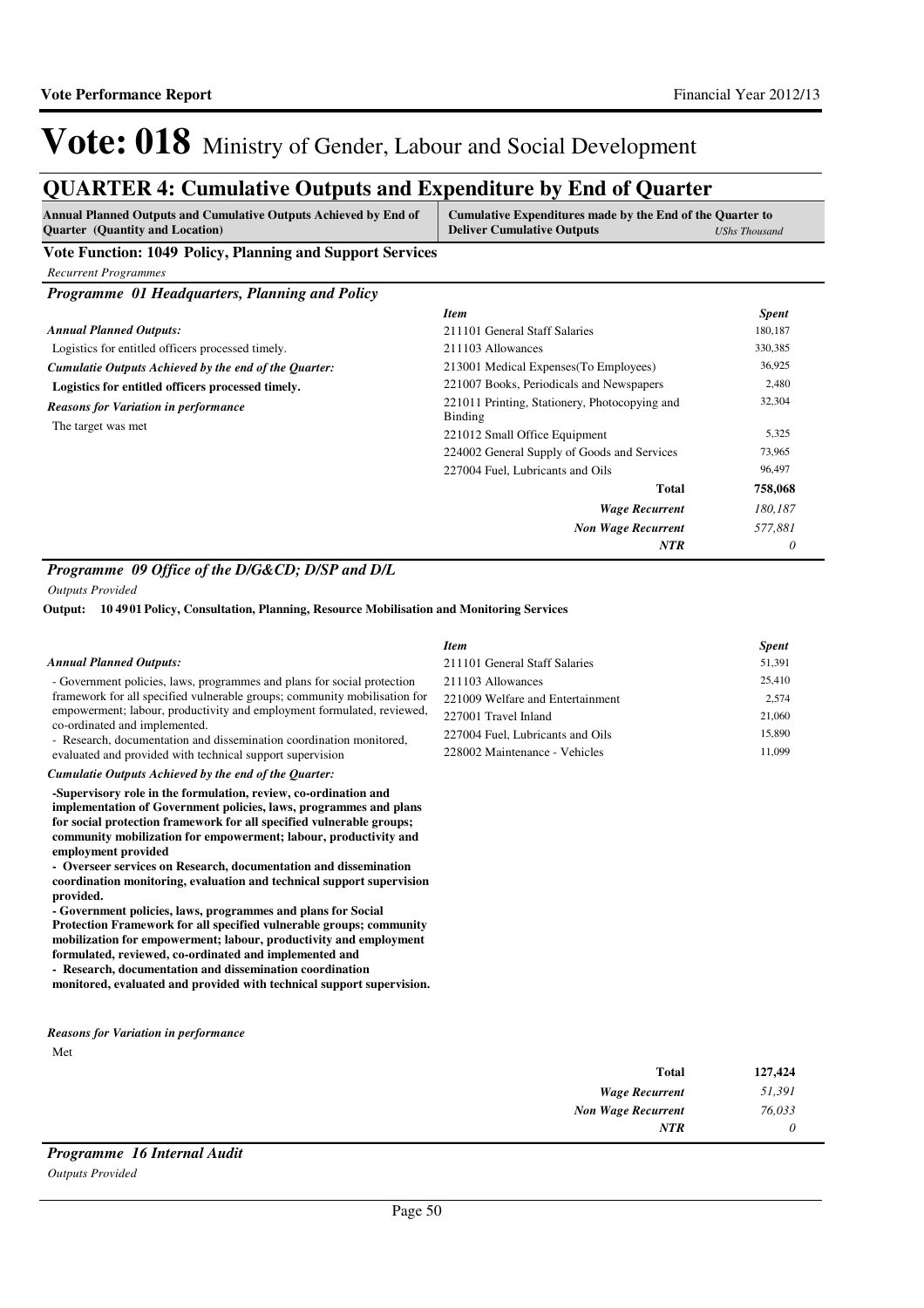### **QUARTER 4: Cumulative Outputs and Expenditure by End of Quarter**

| <b>Annual Planned Outputs and Cumulative Outputs Achieved by End of</b> | Cumulative Expenditures made by the End of the Quarter to |               |
|-------------------------------------------------------------------------|-----------------------------------------------------------|---------------|
| <b>Quarter</b> (Quantity and Location)                                  | <b>Deliver Cumulative Outputs</b>                         | UShs Thousand |

**Vote Function: 1049 Policy, Planning and Support Services**

*Recurrent Programmes*

*Programme 16 Internal Audit*

**10 4902 Support Services (Finance and Administration) to the Ministry Provided Output:**

|                                                                                               | <b>Item</b>                                              | <b>Spent</b> |
|-----------------------------------------------------------------------------------------------|----------------------------------------------------------|--------------|
| <b>Annual Planned Outputs:</b>                                                                | 211101 General Staff Salaries                            | 67,500       |
| - Four (4) Ouarterly internal audit reports produced,                                         | 211103 Allowances                                        | 16,940       |
| - 6 Management and Inspection reports,                                                        | 221007 Books, Periodicals and Newspapers                 | 2,112        |
| - One (1) Annual Audit Workplan, and<br>- One (1) Annual Audit Committee Report.              | 221008 Computer Supplies and IT Services                 | 6,090        |
|                                                                                               | 221009 Welfare and Entertainment                         | 7,008        |
| Cumulatie Outputs Achieved by the end of the Quarter:<br>- One (1) Annual Audit Workplan, and | 221011 Printing, Stationery, Photocopying and<br>Binding | 4,440        |
| - One (1) Annual Audit Committee Report. Produced                                             | 227001 Travel Inland                                     | 3,700        |
| - Quarter one, two, three and four Internal Audit Reports for FY<br>2012/13 produced          | 227004 Fuel, Lubricants and Oils                         | 25,800       |
| <b>Reasons for Variation in performance</b>                                                   | 228002 Maintenance - Vehicles                            | 14,000       |
| Met                                                                                           | Total                                                    | 147,590      |
|                                                                                               | <b>Wage Recurrent</b>                                    | 67.500       |
|                                                                                               | <b>Non Wage Recurrent</b>                                | 80,090       |
|                                                                                               | <b>NTR</b>                                               | 0            |

### *Development Projects*

### *Project 0345 Strengthening MSLGD*

*Capital Purchases*

**10 4976 Purchase of Office and ICT Equipment, including Software Output:**

#### *Annual Planned Outputs:*

Intranet system for the Ministry purchased

*Cumulatie Outputs Achieved by the end of the Quarter:*

**No output was achieved**

#### *Reasons for Variation in performance*

Only contract staff salaries were released

| Total                     | 0        |
|---------------------------|----------|
| <b>GoU</b> Development    | $\theta$ |
| <b>External Financing</b> | $\theta$ |
| <b>NTR</b>                | $\theta$ |

**10 4978 Purchase of Office and Residential Furniture and Fittings Output:**

|                                                                                                                       | <b>Item</b>                   | <b>Spent</b> |
|-----------------------------------------------------------------------------------------------------------------------|-------------------------------|--------------|
| <b>Annual Planned Outputs:</b>                                                                                        | 231006 Furniture and Fixtures | 96,820       |
| Purchase of Furniture for the Ministry (70 Chairs, 70 Tables and 70<br>cabins) for the senior officer in the Ministry |                               |              |
| Cumulatie Outputs Achieved by the end of the Quarter:                                                                 |                               |              |
| contract staff salaries paid out                                                                                      |                               |              |
| <b>Reasons for Variation in performance</b>                                                                           |                               |              |
| Only Contract staff salaries were released for the 4th Quarter                                                        |                               |              |
|                                                                                                                       | <b>Total</b>                  | 96,820       |
|                                                                                                                       | <b>GoU</b> Development        | 96,820       |
|                                                                                                                       | <b>External Financing</b>     | 0            |
|                                                                                                                       | NTR                           | $\theta$     |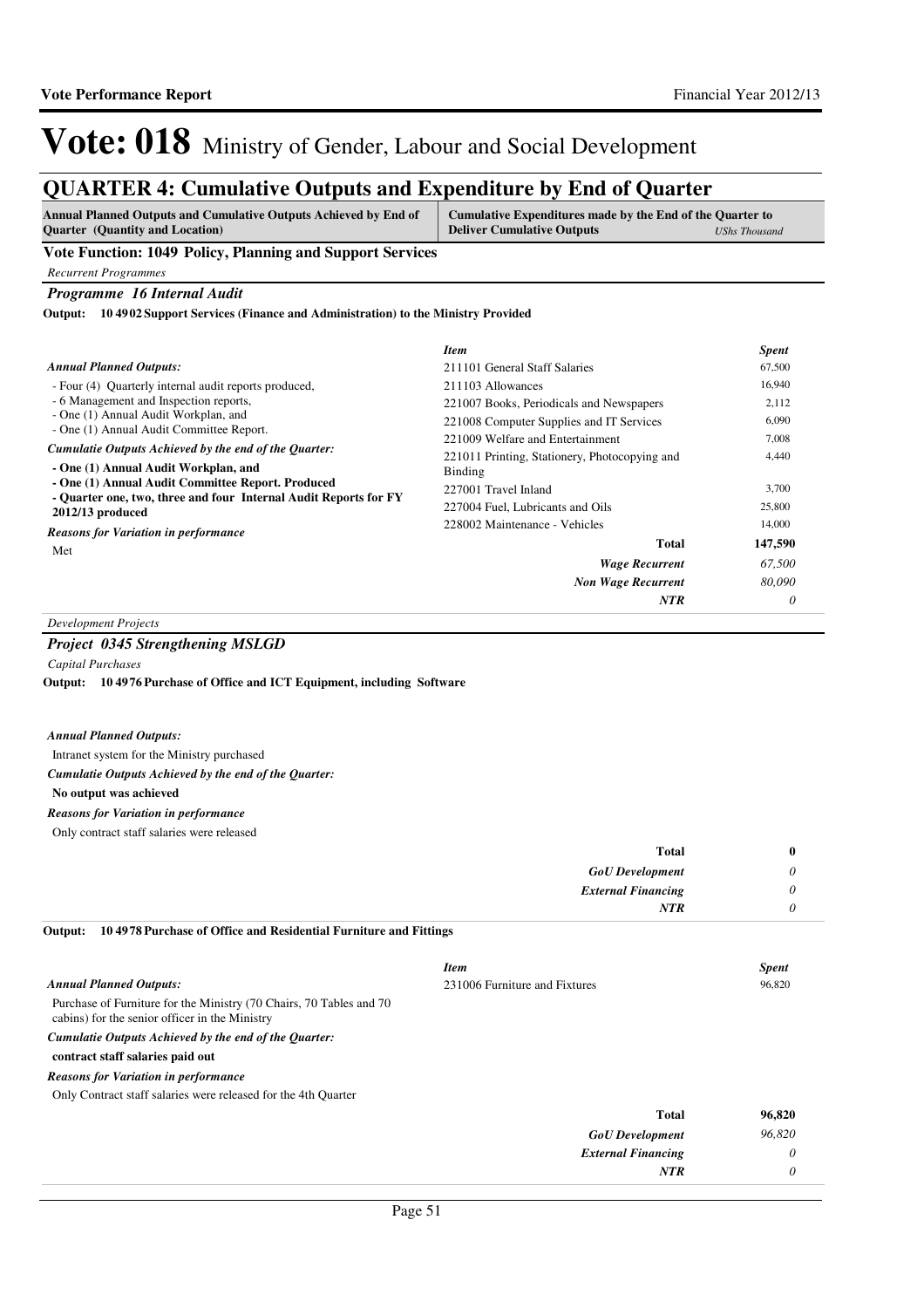### **QUARTER 4: Cumulative Outputs and Expenditure by End of Quarter**

| <b>Annual Planned Outputs and Cumulative Outputs Achieved by End of</b><br>Quarter (Quantity and Location) | Cumulative Expenditures made by the End of the Quarter to<br><b>Deliver Cumulative Outputs</b> | <b>UShs Thousand</b> |
|------------------------------------------------------------------------------------------------------------|------------------------------------------------------------------------------------------------|----------------------|
| Vote Function: 1049 Policy, Planning and Support Services                                                  |                                                                                                |                      |
| <b>Development Projects</b>                                                                                |                                                                                                |                      |
| Project 0345 Strengthening MSLGD                                                                           |                                                                                                |                      |
| 104979 Acquisition of Other Capital Assets<br>Output:                                                      |                                                                                                |                      |
|                                                                                                            | <b>Item</b>                                                                                    | <b>Spent</b>         |
| <b>Annual Planned Outputs:</b>                                                                             | 231001 Non-Residential Buildings                                                               | 311.968              |
| Office accommodation purchased                                                                             |                                                                                                |                      |
| Cumulatie Outputs Achieved by the end of the Quarter:                                                      |                                                                                                |                      |
| - Office accomodation for NYC, NWC, NCC, and Industrial Court<br>purchased.;<br>-OSH equipments purchased  |                                                                                                |                      |
| <b>Reasons for Variation in performance</b>                                                                |                                                                                                |                      |
| Insufficient resources released                                                                            |                                                                                                |                      |
|                                                                                                            | <b>Total</b>                                                                                   | 311,968              |
|                                                                                                            | <b>GoU</b> Development                                                                         | 311,968              |
|                                                                                                            | <b>External Financing</b>                                                                      | 0                    |
|                                                                                                            | <b>NTR</b>                                                                                     | 0                    |

*Outputs Provided*

**10 4901 Policy, Consultation, Planning, Resource Mobilisation and Monitoring Services Output:**

|                                                                                                          | <b>Item</b>                                              | <i>Spent</i> |
|----------------------------------------------------------------------------------------------------------|----------------------------------------------------------|--------------|
| <b>Annual Planned Outputs:</b>                                                                           | 211102 Contract Staff Salaries (Incl. Casuals,           | 14,338       |
| - Ministerial Policy Statement for FY2012/13 developed and                                               | Temporary)                                               |              |
| disseminated to all the stakeholders;                                                                    | 221002 Workshops and Seminars                            | 270,000      |
| - 7th Annual Sector Review conducted and a report produced and                                           | 221003 Staff Training                                    | 60,000       |
| disseminated to all the stakeholders;<br>- Annual and Quarterly sector performance reports finalised and | 221011 Printing, Stationery, Photocopying and<br>Binding | 46,000       |
| disseminated                                                                                             | 225001 Consultancy Services- Short-term                  | 685,000      |
| Cumulatie Outputs Achieved by the end of the Quarter:                                                    | 227001 Travel Inland                                     | 9.000        |
| - Quarterly sector performance reports for Q1, Q2 and Q3 finalized<br>and disseminated;                  | 227004 Fuel, Lubricants and Oils                         | 30,000       |
| - Annual and Quarterly sector performance reports finalized and                                          |                                                          |              |

**disseminated; and - Policy, Consultation, planning , resource mobilization and monitoring services.**

*Reasons for Variation in performance*

Additional resources were provided to the Project

| 1,114,338 | <b>Total</b>              |
|-----------|---------------------------|
| 1,114,338 | <b>GoU</b> Development    |
|           | <b>External Financing</b> |
|           | <b>NTR</b>                |
|           |                           |

#### **10 4902 Support Services (Finance and Administration) to the Ministry Provided Output:**

|                                                       | <b>Item</b>                                    | <b>Spent</b> |
|-------------------------------------------------------|------------------------------------------------|--------------|
| <b>Annual Planned Outputs:</b>                        | 211102 Contract Staff Salaries (Incl. Casuals, | 9,861        |
| Finance and administration services provided;         | Temporary)                                     |              |
| - Logistics for the entitled officers provided;       | 221011 Printing, Stationery, Photocopying and  | 34,053       |
| - Entitlements for the entitled officers paid); and   | Binding                                        |              |
| - 40 Ministry staff trained;                          |                                                |              |
| Cumulatie Outputs Achieved by the end of the Quarter: |                                                |              |

- **Finance and administration services provided; - Logistics for the entitled officers provided;**
- **Entitlements for the entitled officers paid)**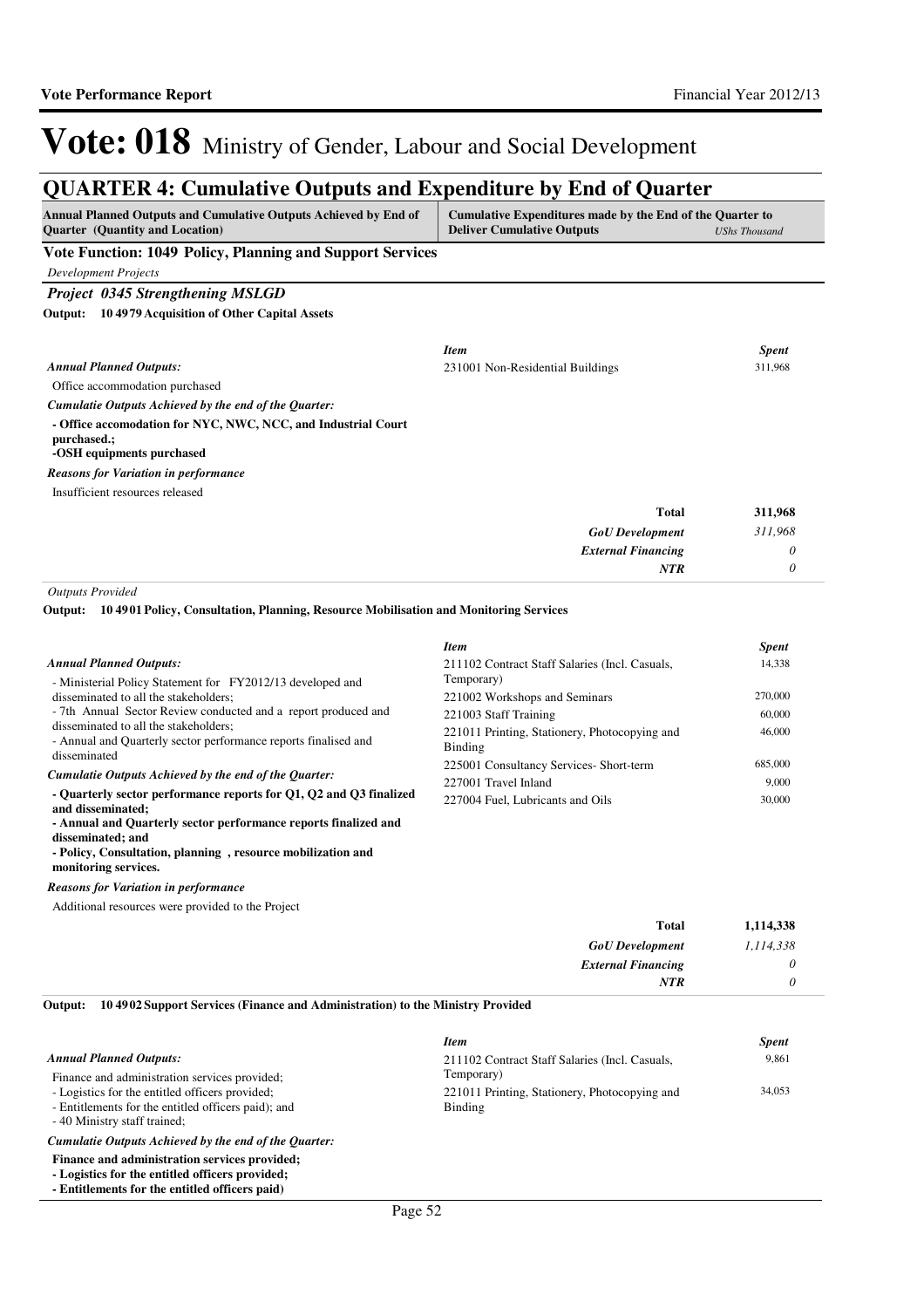# **QUARTER 4: Cumulative Outputs and Expenditure by End of Quarter**

| Annual Planned Outputs and Cumulative Outputs Achieved by End of<br>Quarter (Quantity and Location)    | Cumulative Expenditures made by the End of the Quarter to<br><b>Deliver Cumulative Outputs</b> | <b>UShs Thousand</b> |
|--------------------------------------------------------------------------------------------------------|------------------------------------------------------------------------------------------------|----------------------|
| Vote Function: 1049 Policy, Planning and Support Services                                              |                                                                                                |                      |
| <b>Development Projects</b>                                                                            |                                                                                                |                      |
| <b>Project 0345 Strengthening MSLGD</b>                                                                |                                                                                                |                      |
| <b>Reasons for Variation in performance</b>                                                            |                                                                                                |                      |
| Only contract staff salaries were released for the Quarter                                             |                                                                                                |                      |
|                                                                                                        | <b>Total</b>                                                                                   | 43,913               |
|                                                                                                        | <b>GoU</b> Development                                                                         | 43,913               |
|                                                                                                        | <b>External Financing</b>                                                                      | 0                    |
|                                                                                                        | <b>NTR</b>                                                                                     | $\theta$             |
| 104903 Ministerial and Top Management Services Provided<br>Output:                                     |                                                                                                |                      |
|                                                                                                        | <b>Item</b>                                                                                    | <b>Spent</b>         |
| <b>Annual Planned Outputs:</b>                                                                         | 211102 Contract Staff Salaries (Incl. Casuals,                                                 | 9,477                |
| Logistics for the entitled officers Services Provided (entitlements for the<br>entitled officers paid) | Temporary)                                                                                     |                      |
| Cumulatie Outputs Achieved by the end of the Quarter:                                                  |                                                                                                |                      |
| Logistics for the 7 entitled officers provided                                                         |                                                                                                |                      |
| <b>Reasons for Variation in performance</b>                                                            |                                                                                                |                      |
| Only contract staff salaries were paid                                                                 |                                                                                                |                      |
|                                                                                                        | <b>Total</b>                                                                                   | 9,477                |
|                                                                                                        | <b>GoU</b> Development                                                                         | 9,477                |
|                                                                                                        | <b>External Financing</b>                                                                      | $\theta$             |
|                                                                                                        | <b>NTR</b>                                                                                     | $\theta$             |
|                                                                                                        | <b>GRAND TOTAL</b>                                                                             | 16,701,240           |
|                                                                                                        | <b>Wage Recurrent</b>                                                                          | 1,505,959            |
|                                                                                                        | <b>Non Wage Recurrent</b>                                                                      | 12,908,515           |
|                                                                                                        | <b>GoU</b> Development                                                                         | 2,286,765            |
|                                                                                                        | <b>External Financing</b>                                                                      | 0                    |
|                                                                                                        | NTR                                                                                            | $\theta$             |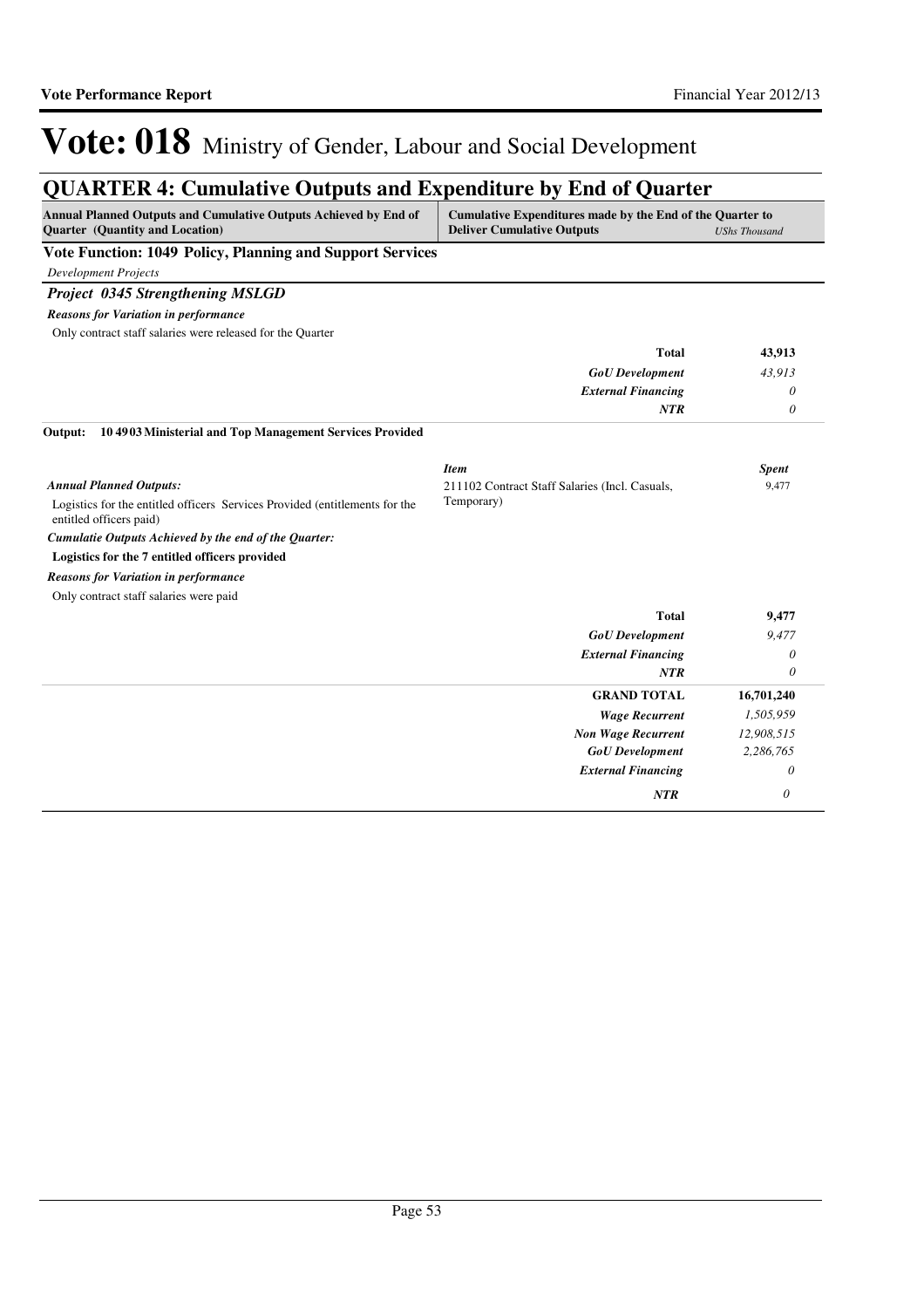#### **QUARTER 4: Outputs and Expenditure in Quarter Planned and Actual Outputs in Quarter (Quantity and Location) Expenditures incurred in the Quarter to deliver outputs**  *UShs Thousand* **Vote Function: 1001 Community Mobilisation and Empowerment** *Recurrent Programmes Programme 13 Community Development and Literacy Outputs Funded* The National Library of Uganda supported with Shs0.299bn to monitor and evaluate public library activities country wide. **The National Library of Uganda supported with Shs0.132Bn for Wage and Non Wage Subvention to monitor and evaluate public library activities country wide. 10 0152 Support to National Library of Uganda (Development Project, Wage and Non Wage Subvention) Output:** *Wage Recurrent Non Wage Recurrent* **Total** *0 132,184 0* **132,184** *Actual Outputs Achieved in Quarter: Outputs Planned in Quarter: NTR* Met *Reasons for Variation in performance Item Spent* 264101 Contributions to Autonomous Inst. 48,020 264102 Contributions to Autonomous Inst. Wage Subventions 84,164 *Outputs Provided* No Output planned **Community Development Policy presented to TOP management and approved for submission to Parliament 10 0101 Policies, Sector plans Guidelines and Standards on Community Mobilisation and Empowerment Output:** *Actual Outputs Achieved in Quarter: Outputs Planned in Quarter: Reasons for Variation in performance Item Spent* 211101 General Staff Salaries 22,600 221002 Workshops and Seminars 3,527

Community development policy had not been finalised and printed.

| <b>Total</b>              | 26,127 |
|---------------------------|--------|
| <b>Wage Recurrent</b>     | 22,600 |
| <b>Non Wage Recurrent</b> | 3,527  |
| <b>NTR</b>                | 0      |

**10 0105 Monitoring, Technical Support Supervision and Backstopping Output:**

|                                                                                              | <b>Item</b>                                   | <b>Spent</b> |
|----------------------------------------------------------------------------------------------|-----------------------------------------------|--------------|
| <b>Outputs Planned in Quarter:</b>                                                           | 211101 General Staff Salaries                 | 24,116       |
| 5 Local government provided with technical backstoping, evaluation and                       | 221002 Workshops and Seminars                 | 405          |
| motoring in the central.                                                                     | 221011 Printing, Stationery, Photocopying and | 1,773        |
| <b>Actual Outputs Achieved in Ouarter:</b>                                                   | <b>Binding</b>                                |              |
| 14 Local Governments provided with technical backstoping,                                    | 224002 General Supply of Goods and Services   | 14,194       |
| evaluation and monitoring services (Butambala, Mpigi, Kiboga,                                | 227004 Fuel, Lubricants and Oils              | 11.254       |
| Hoima, Jinja, Kamuli, Iganga, Kween, Luuka, Kapchorwa, Kibuku,<br>Tororo, Manafa and Sironko | 228002 Maintenance - Vehicles                 | 2.832        |
| <b>Reasons for Variation in performance</b>                                                  |                                               |              |
| Two more staff were recruited in the Department                                              |                                               |              |
|                                                                                              | Total                                         | 54.574       |

| 54,574 | Total                     |  |
|--------|---------------------------|--|
| 24,116 | <b>Wage Recurrent</b>     |  |
| 30,458 | <b>Non Wage Recurrent</b> |  |
|        | NTR                       |  |
|        | $ \cdot$<br>$\sim$        |  |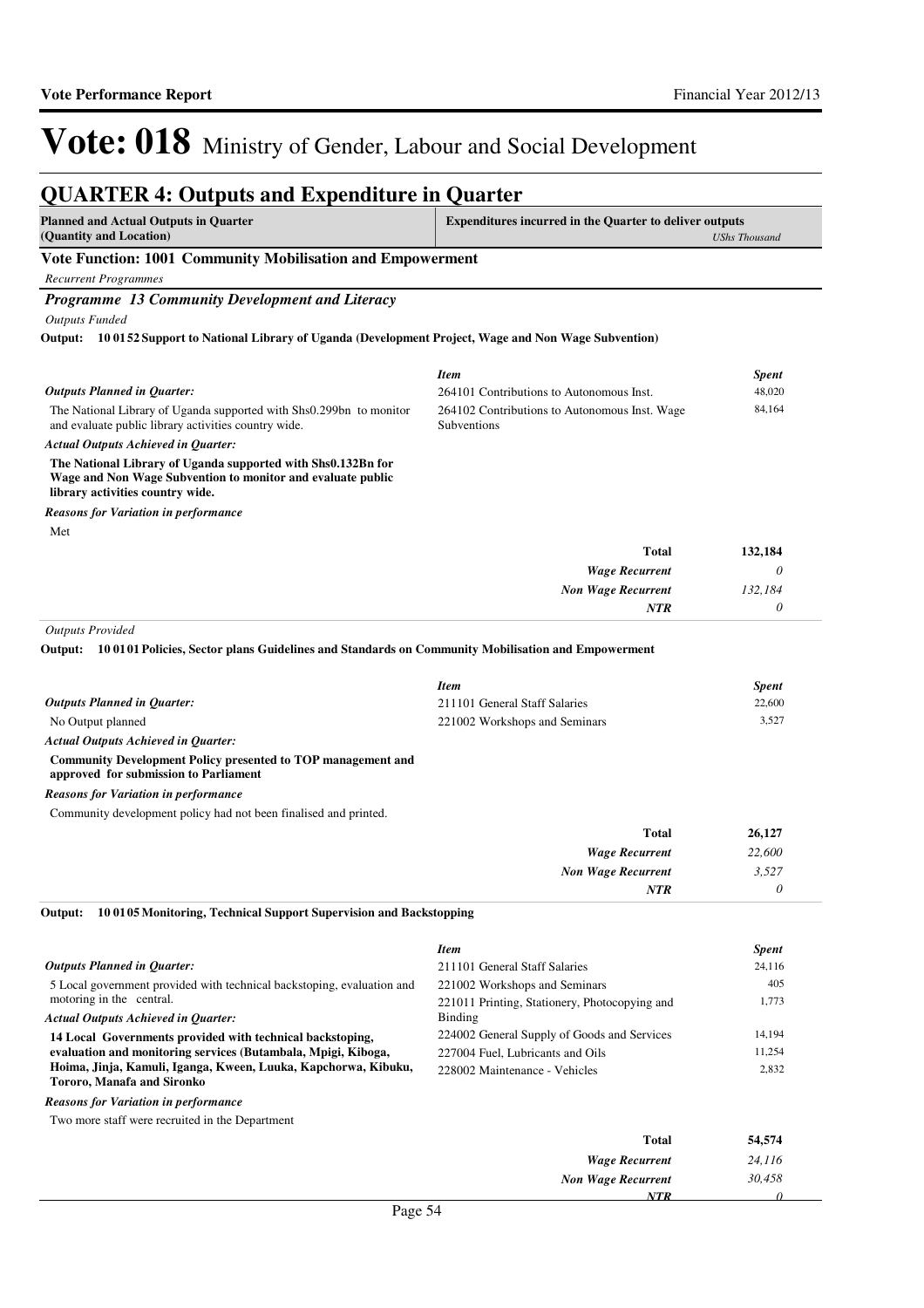*0*

*NTR*

# Vote: 018 Ministry of Gender, Labour and Social Development

#### **QUARTER 4: Outputs and Expenditure in Quarter Planned and Actual Outputs in Quarter (Quantity and Location) Expenditures incurred in the Quarter to deliver outputs**  *UShs Thousand* **Vote Function: 1001 Community Mobilisation and Empowerment** *Recurrent Programmes Programme 13 Community Development and Literacy Programme 14 Culture and Family Affairs Outputs Funded* 11 Traditional leaders supported. **11 Traditional leaders supported. 10 0151 Support to Traditional Leaders provided Output:** *Wage Recurrent Non Wage Recurrent* **Total** *0 165,000 0* **165,000** *Actual Outputs Achieved in Quarter: Outputs Planned in Quarter: NTR* Met the target *Reasons for Variation in performance Item Spent* 264103 Grants to Cultural Institution 165,000 - Uganda National Culture Centre Supported with Shs 0.007bn (wage subvention for the Nommo Gallery Staff) - Uganda Kiswahili Council supported with Shs0.0362bn; **- Uganda National Culture Centre Supported with Shs 0.007bn (wage subvention for the Nommo Gallery Staff) - Uganda Kiswahili Council supported with Shs0.079bn; 10 0153 Support to the Promotion of Culture and family provided Output:** *Wage Recurrent Non Wage Recurrent* **Total** *0 85,909 0* **85,909** *Actual Outputs Achieved in Quarter: Outputs Planned in Quarter: NTR* Met the target *Reasons for Variation in performance Item Spent* 264101 Contributions to Autonomous Inst. 72,409 264102 Contributions to Autonomous Inst. Wage Subventions 13,500 *Outputs Provided* **10 0101 Policies, Sector plans Guidelines and Standards on Community Mobilisation and Empowerment Output:** *Outputs Planned in Quarter: Item Spent* 211101 General Staff Salaries 16,447

| Outputs Planned in Quarter:                                                | 211101 General Staff Salaries                            | 16.447       |
|----------------------------------------------------------------------------|----------------------------------------------------------|--------------|
| No output planned                                                          | 221001 Advertising and Public Relations                  | $\mathbf{0}$ |
| <b>Actual Outputs Achieved in Ouarter:</b>                                 | 221002 Workshops and Seminars                            | $\mathbf{0}$ |
| Regional consultation on the National Family Policy in 35 LGs<br>conducted | 221011 Printing, Stationery, Photocopying and<br>Binding | 10,550       |
| <b>Reasons for Variation in performance</b>                                | 222002 Postage and Courier                               | 2,540        |
| The National family Policy is not yet finalised                            | 224002 General Supply of Goods and Services              | $\theta$     |
|                                                                            | 225001 Consultancy Services- Short-term                  | $\theta$     |
|                                                                            | 227004 Fuel, Lubricants and Oils                         | $\theta$     |
|                                                                            | <b>Total</b>                                             | 29,537       |
|                                                                            | <b>Wage Recurrent</b>                                    | 16,447       |
|                                                                            | <b>Non Wage Recurrent</b>                                | 13.090       |
|                                                                            |                                                          |              |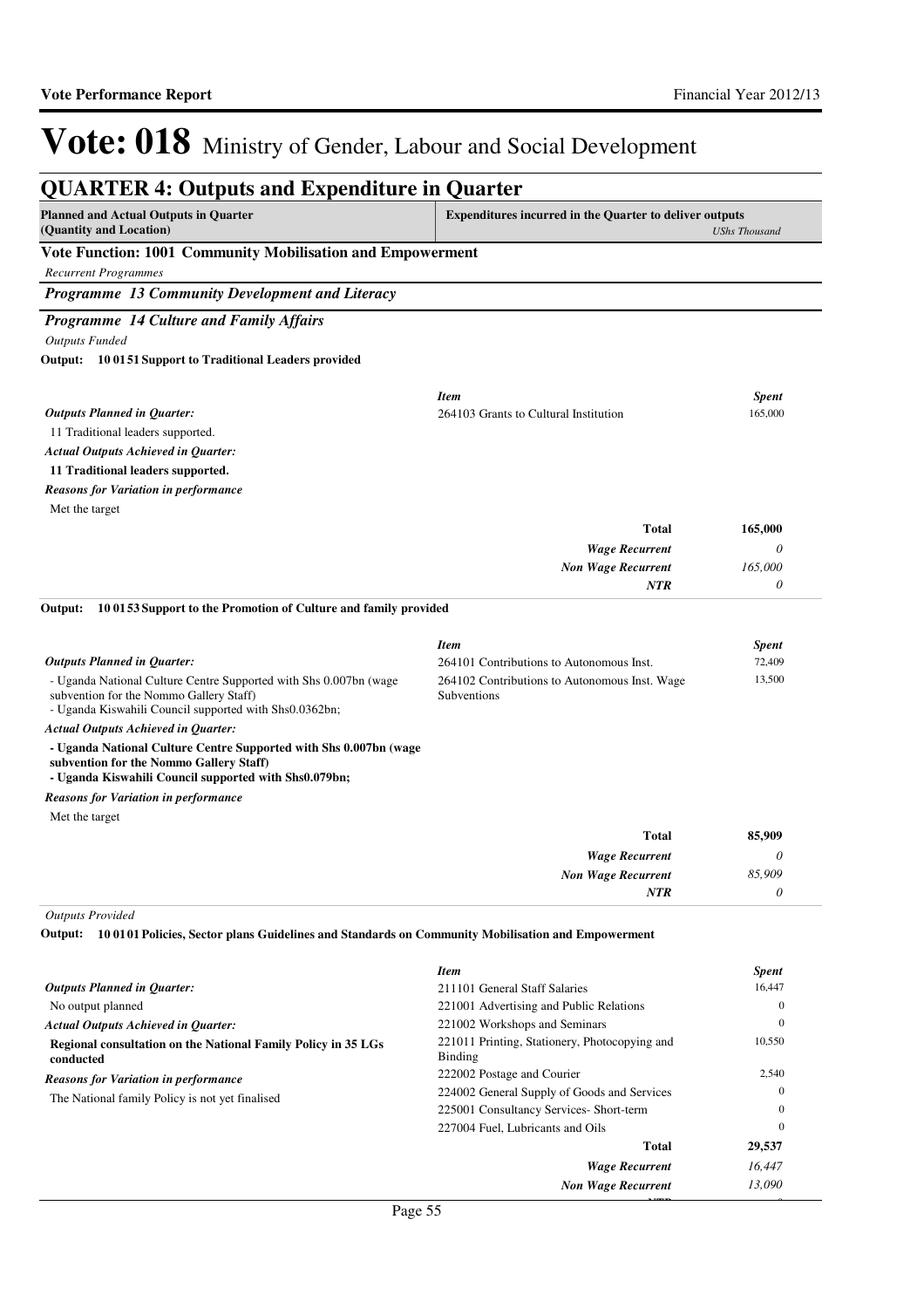#### **QUARTER 4: Outputs and Expenditure in Quarter Planned and Actual Outputs in Quarter (Quantity and Location) Expenditures incurred in the Quarter to deliver outputs**  *UShs Thousand* **Vote Function: 1001 Community Mobilisation and Empowerment** *Recurrent Programmes Programme 14 Culture and Family Affairs* - World Cul;ture Day 21 May 2013 commemorated - International Day of Families 15 May 2013 commomerated **- 300 stakeholders mobilized to commemorate the International Day of Families and the World Culture Day on 15th May and 21st May 2013 respectively. - Convention on the protection of the diversity of cultural expression finalized and awaiting presentation to TOP management 10 0102 Advocacy and Networking Output:** *Wage Recurrent Non Wage Recurrent* **Total** *26,801 33,342 0* **60,143** *Actual Outputs Achieved in Quarter: Outputs Planned in Quarter: NTR* Insufficient funds to the department *Reasons for Variation in performance Item Spent* 211101 General Staff Salaries 26,801 221001 Advertising and Public Relations 1,440 221002 Workshops and Seminars 10,217 221005 Hire of Venue (chairs, projector etc) 2,970 221009 Welfare and Entertainment 1,465 221011 Printing, Stationery, Photocopying and Binding 2,449 224002 General Supply of Goods and Services 5,474 225001 Consultancy Services- Short-term 5,468 227004 Fuel, Lubricants and Oils 3,858 **10 0104 Training, Skills Development and Training Materials Output:**

|                                                 | Item                                        | <b>Spent</b> |
|-------------------------------------------------|---------------------------------------------|--------------|
| <b>Outputs Planned in Ouarter:</b>              | 211101 General Staff Salaries               | 18,906       |
| - 5 Communities sensitised on parenting skills; | 221002 Workshops and Seminars               | 14.243       |
| <b>Actual Outputs Achieved in Ouarter:</b>      | 224002 General Supply of Goods and Services | 6,157        |
| Draft parenting modules developed               | 225001 Consultancy Services- Short-term     | 3,934        |
| <b>Reasons for Variation in performance</b>     |                                             |              |
| Met                                             |                                             |              |

| Total                     | 43,241 |
|---------------------------|--------|
| <b>Wage Recurrent</b>     | 18,906 |
| <b>Non Wage Recurrent</b> | 24,335 |
| <b>NTR</b>                |        |

#### **10 0105 Monitoring, Technical Support Supervision and Backstopping Output:**

|                                                                                                   | <b>Item</b>                                              | <b>Spent</b> |
|---------------------------------------------------------------------------------------------------|----------------------------------------------------------|--------------|
| <b>Outputs Planned in Ouarter:</b>                                                                | 211101 General Staff Salaries                            | 30.676       |
| -4 LGs monitored on the Culture and Family function<br><b>Actual Outputs Achieved in Ouarter:</b> | 221011 Printing, Stationery, Photocopying and<br>Binding | 750          |
| - 2 LGs monitored on the Culture and Family function                                              | 227001 Travel Inland                                     | 4,800        |
| <b>Reasons for Variation in performance</b>                                                       | 227004 Fuel, Lubricants and Oils                         | 5,049        |
| Insufficient release of funds                                                                     |                                                          |              |
|                                                                                                   | Total                                                    | 41,276       |
|                                                                                                   | <b>Wage Recurrent</b>                                    | 30,676       |
|                                                                                                   | <b>Non Wage Recurrent</b>                                | 10.599       |
|                                                                                                   | <b>NTR</b>                                               | 0            |
|                                                                                                   |                                                          |              |

*Development Projects*

*Project 0333 Functional Adult Literacy*

*Capital Purchases*

**Output: 10 0175 Purchase of Motor Vehicles and Other Transport Equipment**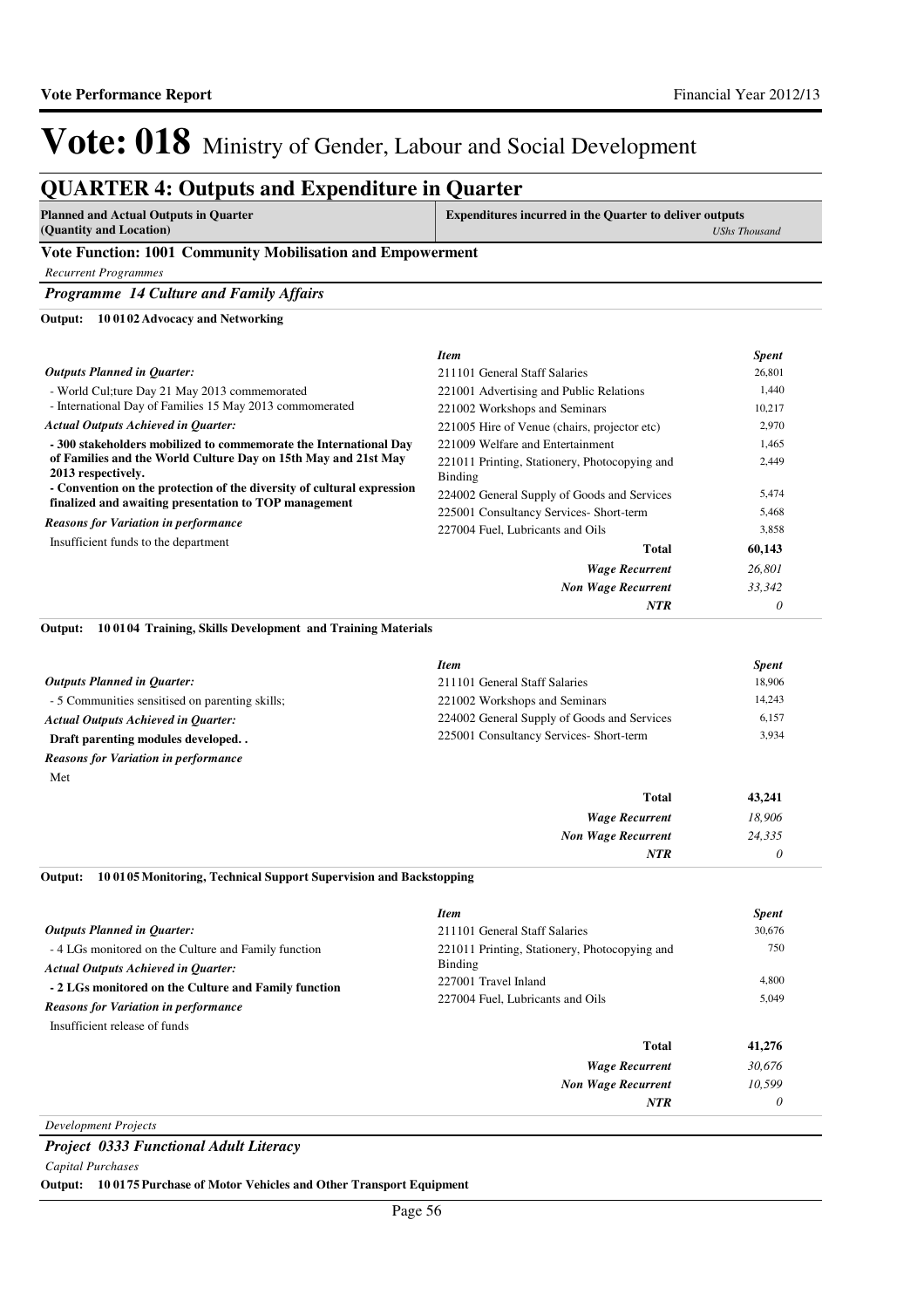### **QUARTER 4: Outputs and Expenditure in Quarter**

**Planned and Actual Outputs in Quarter (Quantity and Location)**

**Expenditures incurred in the Quarter to deliver outputs** 

### *UShs Thousand*

### **Vote Function: 1001 Community Mobilisation and Empowerment**

*Development Projects*

*Project 0333 Functional Adult Literacy*

No Output planned **NA** *Actual Outputs Achieved in Quarter: Outputs Planned in Quarter:* NA *Reasons for Variation in performance*

| <b>Total</b>              | v |
|---------------------------|---|
| <b>GoU</b> Development    |   |
| <b>External Financing</b> |   |
| <b>NTR</b>                |   |

*Outputs Provided*

**10 0101 Policies, Sector plans Guidelines and Standards on Community Mobilisation and Empowerment Output:**

|                                                                       | <b>Item</b>                                              | <b>Spent</b> |
|-----------------------------------------------------------------------|----------------------------------------------------------|--------------|
| <b>Outputs Planned in Quarter:</b>                                    | 211102 Contract Staff Salaries (Incl. Casuals,           | 3,545        |
| -No Output planned                                                    | Temporary)                                               |              |
| <b>Actual Outputs Achieved in Quarter:</b>                            | 211103 Allowances                                        | 281          |
| No Output was achieved<br><b>Reasons for Variation in performance</b> | 221001 Advertising and Public Relations                  | 2,220        |
|                                                                       | 221002 Workshops and Seminars                            | 6,260        |
| Only contract staff salaries were released to the Ministry            | 221008 Computer Supplies and IT Services                 | 902          |
|                                                                       | 221011 Printing, Stationery, Photocopying and<br>Binding | 4,617        |
|                                                                       | 221012 Small Office Equipment                            | 1,073        |
|                                                                       | 222001 Telecommunications                                | 460          |
|                                                                       | 222002 Postage and Courier                               | 1,960        |
|                                                                       | 225001 Consultancy Services- Short-term                  | 330          |
|                                                                       | 227001 Travel Inland                                     | 680          |
|                                                                       | 227004 Fuel, Lubricants and Oils                         | 18           |
|                                                                       | Total                                                    | 22,347       |
|                                                                       | <b>GoU</b> Development                                   | 22,347       |
|                                                                       | <b>External Financing</b>                                | $\theta$     |
|                                                                       | NTR                                                      | 0            |

#### **10 0102 Advocacy and Networking Output:**

|                                                                                      | <b>Item</b>                                                     | <b>Spent</b> |
|--------------------------------------------------------------------------------------|-----------------------------------------------------------------|--------------|
| <b>Outputs Planned in Quarter:</b>                                                   | 211103 Allowances                                               | 362          |
| No Output planned                                                                    | 221001 Advertising and Public Relations                         | 187          |
| <b>Actual Outputs Achieved in Ouarter:</b>                                           | 221002 Workshops and Seminars                                   | 153          |
| -10000 learners certificate printed; and                                             | 221005 Hire of Venue (chairs, projector etc)                    | 1,012        |
| - 2500 LUO Primers printed                                                           | 221009 Welfare and Entertainment                                | 230          |
| <b>Reasons for Variation in performance</b>                                          | 221011 Printing, Stationery, Photocopying and<br><b>Binding</b> | 6,038        |
| The output was achieved using accumulated funds from the previous<br><b>Ouarters</b> | 222001 Telecommunications                                       | 105          |
|                                                                                      | 222002 Postage and Courier                                      | 132          |
|                                                                                      | 224002 General Supply of Goods and Services                     | 2,761        |
|                                                                                      | 225001 Consultancy Services- Short-term                         | 992          |
|                                                                                      | 227001 Travel Inland                                            | 739          |
|                                                                                      | 227002 Travel Abroad                                            | 4,660        |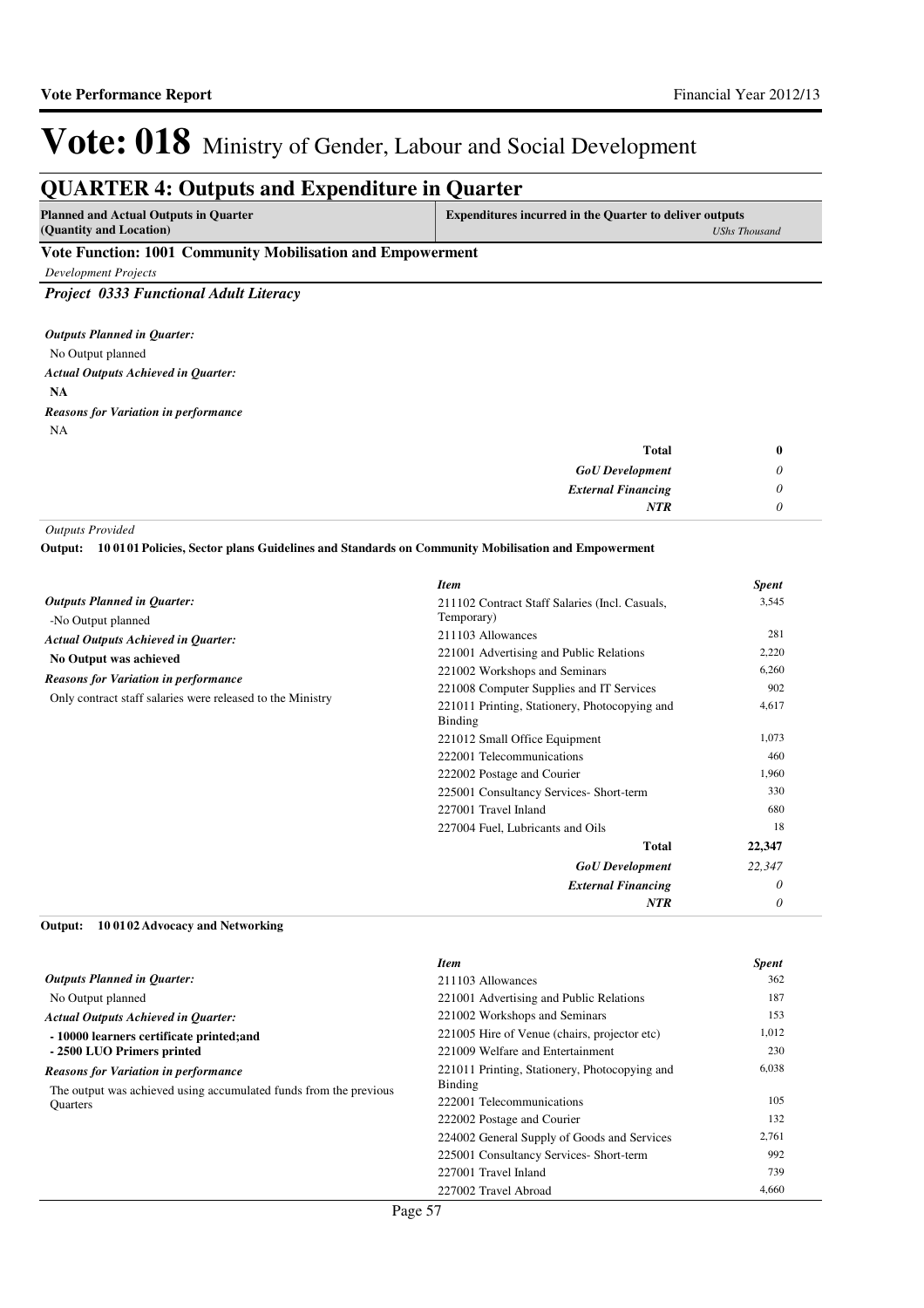*0*

*NTR*

# Vote: 018 Ministry of Gender, Labour and Social Development

### **QUARTER 4: Outputs and Expenditure in Quarter**

| <b>Planned and Actual Outputs in Quarter</b> |
|----------------------------------------------|
| (Quantity and Location)                      |

**Expenditures incurred in the Quarter to deliver outputs**  *UShs Thousand*

### **Vote Function: 1001 Community Mobilisation and Empowerment**

*Development Projects*

*Project 0333 Functional Adult Literacy*

| Total<br>17,372                  |  |
|----------------------------------|--|
| 17,372<br><b>GoU</b> Development |  |
| <b>External Financing</b>        |  |
| <b>NTR</b>                       |  |

**10 0105 Monitoring, Technical Support Supervision and Backstopping Output:**

|                                                                                                    | <b>Item</b>                                    | <b>Spent</b> |
|----------------------------------------------------------------------------------------------------|------------------------------------------------|--------------|
| <b>Outputs Planned in Quarter:</b>                                                                 | 211102 Contract Staff Salaries (Incl. Casuals, | 7,053        |
| No Output planned                                                                                  | Temporary)                                     |              |
| <b>Actual Outputs Achieved in Quarter:</b><br>No Output was achieved                               | 221001 Advertising and Public Relations        | 420          |
|                                                                                                    | 221003 Staff Training                          | 648          |
| <b>Reasons for Variation in performance</b><br>Only Contract staff was released in the 4th quarter | 221012 Small Office Equipment                  | 1,525        |
|                                                                                                    | 222001 Telecommunications                      | 260          |
|                                                                                                    | 222002 Postage and Courier                     | 630          |
|                                                                                                    | 227002 Travel Abroad                           | 3,565        |
|                                                                                                    | 227004 Fuel, Lubricants and Oils               | 2,439        |
|                                                                                                    | 228002 Maintenance - Vehicles                  | 3,130        |
|                                                                                                    | <b>Total</b>                                   | 19,669       |
|                                                                                                    | <b>GoU</b> Development                         | 19,669       |
|                                                                                                    | <b>External Financing</b>                      | 0            |
|                                                                                                    | <b>NTR</b>                                     | 0            |

### *Project 0343 Rehabilitation of Public libraries*

*Outputs Provided*

**10 0105 Monitoring, Technical Support Supervision and Backstopping Output:**

|                                             | <b>Item</b>                      | <b>Spent</b> |
|---------------------------------------------|----------------------------------|--------------|
| <b>Outputs Planned in Quarter:</b>          | 227002 Travel Abroad             | $\mathbf{0}$ |
| No Output planned                           | 227004 Fuel, Lubricants and Oils | $\mathbf{0}$ |
| <b>Actual Outputs Achieved in Quarter:</b>  |                                  |              |
| No Output was achieved                      |                                  |              |
| <b>Reasons for Variation in performance</b> |                                  |              |
| Only ccontract staff salaries were released |                                  |              |
|                                             | <b>Total</b>                     | $\bf{0}$     |
|                                             | <b>GoU</b> Development           | 0            |
|                                             | <b>External Financing</b>        | 0            |

*Project 1001 GoU-UNICEF Community Dialogue Project Capital Purchases* **Output: 10 0179 Acquisition of Other Capital Assets**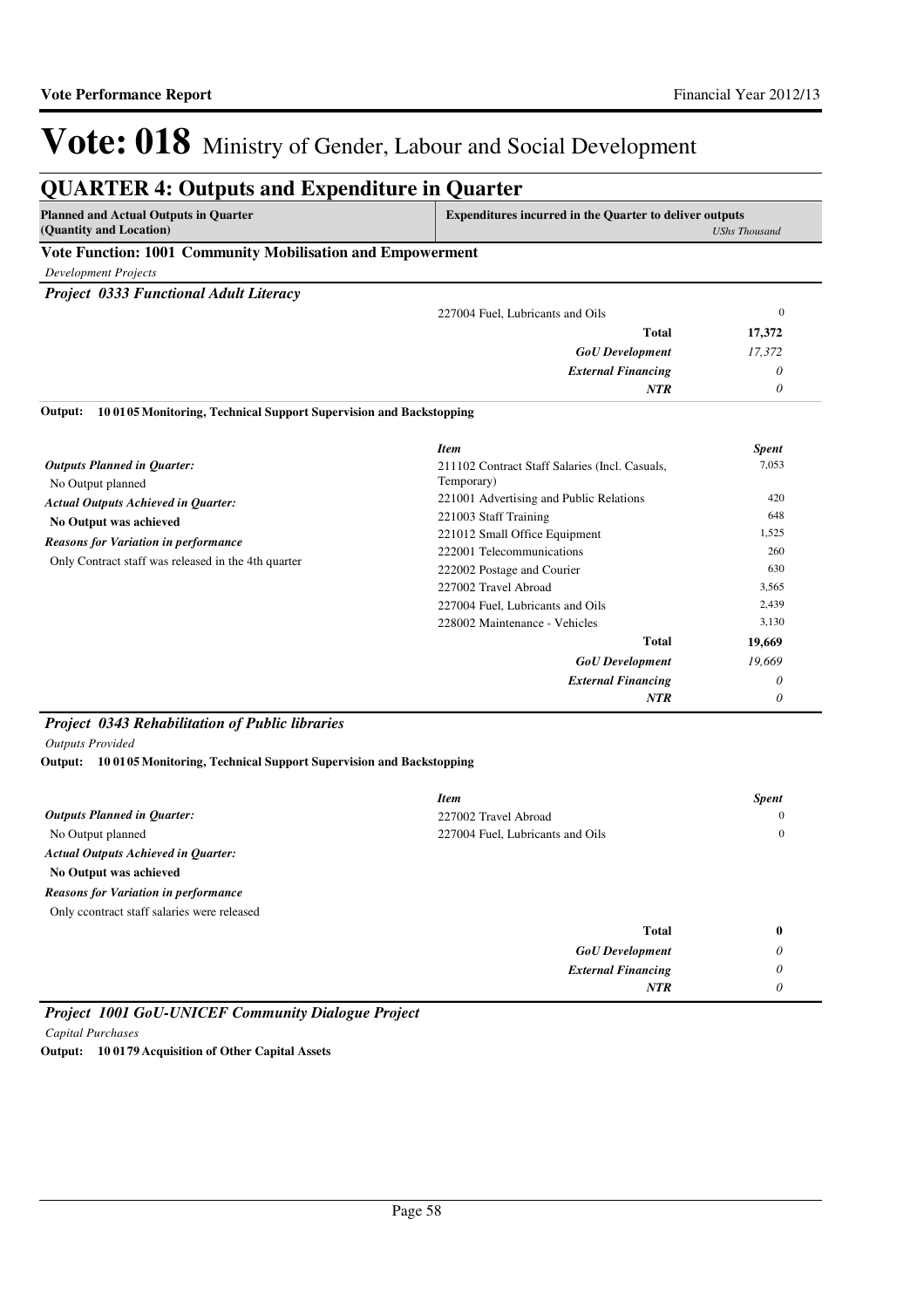*0*

*NTR*

# Vote: 018 Ministry of Gender, Labour and Social Development

### **QUARTER 4: Outputs and Expenditure in Quarter**

| <b>Planned and Actual Outputs in Quarter</b> | <b>Expenditures incurred in the Quarter to deliver outputs</b> |
|----------------------------------------------|----------------------------------------------------------------|
| (Quantity and Location)                      | UShs Thousand                                                  |

### **Vote Function: 1001 Community Mobilisation and Empowerment**

*Development Projects*

*Project 1001 GoU-UNICEF Community Dialogue Project*

No Output planned **No Output was acchieved** *Actual Outputs Achieved in Quarter: Outputs Planned in Quarter:* NA *Reasons for Variation in performance*

| <b>Total</b>              |  |
|---------------------------|--|
| <b>GoU</b> Development    |  |
| <b>External Financing</b> |  |
| <b>NTR</b>                |  |

*Outputs Provided*

**10 0105 Monitoring, Technical Support Supervision and Backstopping Output:**

|                                             | <b>Item</b>                                    | <b>Spent</b> |
|---------------------------------------------|------------------------------------------------|--------------|
| <b>Outputs Planned in Quarter:</b>          | 211102 Contract Staff Salaries (Incl. Casuals, | 1,056        |
| No Output planned                           | Temporary)                                     |              |
| <b>Actual Outputs Achieved in Quarter:</b>  | 221009 Welfare and Entertainment               | 534          |
| No Output was achieved                      | 227001 Travel Inland                           | 21           |
| <b>Reasons for Variation in performance</b> | 227004 Fuel, Lubricants and Oils               | $\mathbf{0}$ |
| Contract staff salaries were released       |                                                |              |
|                                             | <b>Total</b>                                   | 1,611        |
|                                             | <b>GoU</b> Development                         | 1,611        |
|                                             | <b>External Financing</b>                      | $\theta$     |
|                                             | <b>NTR</b>                                     | 0            |

### **Vote Function: 1002 Mainstreaming Gender and Rights**

*Recurrent Programmes*

### *Programme 11 Gender and Women Affairs*

*Outputs Funded*

**10 0251 Support to National Women's Council and the Kapchorwa Women Development Group Output:**

|                                                                                                                                                                                                                                                                                                                                              | <b>Item</b>                                                  | <b>Spent</b> |
|----------------------------------------------------------------------------------------------------------------------------------------------------------------------------------------------------------------------------------------------------------------------------------------------------------------------------------------------|--------------------------------------------------------------|--------------|
| <b>Outputs Planned in Quarter:</b>                                                                                                                                                                                                                                                                                                           | 264101 Contributions to Autonomous Inst.                     | 372,425      |
| Two Autonomous institutions supported <i>i.e:</i><br>- Support to National Women's Council with subventions (wage and non-<br>wage of Shs0.02125bn and Shs0.2175bn respectively) to monitor women<br>activities in the country; and<br>- REACH and other NGOs supported with Shs0.05bn to implement<br>Female Genital Mutilation activities; | 264102 Contributions to Autonomous Inst. Wage<br>Subventions | 22,200       |
| <b>Actual Outputs Achieved in Quarter:</b>                                                                                                                                                                                                                                                                                                   |                                                              |              |
| - Shs0.395bn disbursed to the National Women's Council to monitor<br>women activities in the country; and REACH NGOs to implement<br><b>Female Genital Mutilation activities:</b>                                                                                                                                                            |                                                              |              |
| <b>Reasons for Variation in performance</b>                                                                                                                                                                                                                                                                                                  |                                                              |              |
| Resources were provided in time                                                                                                                                                                                                                                                                                                              |                                                              |              |
|                                                                                                                                                                                                                                                                                                                                              | Total                                                        | 394,625      |
|                                                                                                                                                                                                                                                                                                                                              | <b>Wage Recurrent</b>                                        | 0            |
|                                                                                                                                                                                                                                                                                                                                              | <b>Non Wage Recurrent</b>                                    | 394.625      |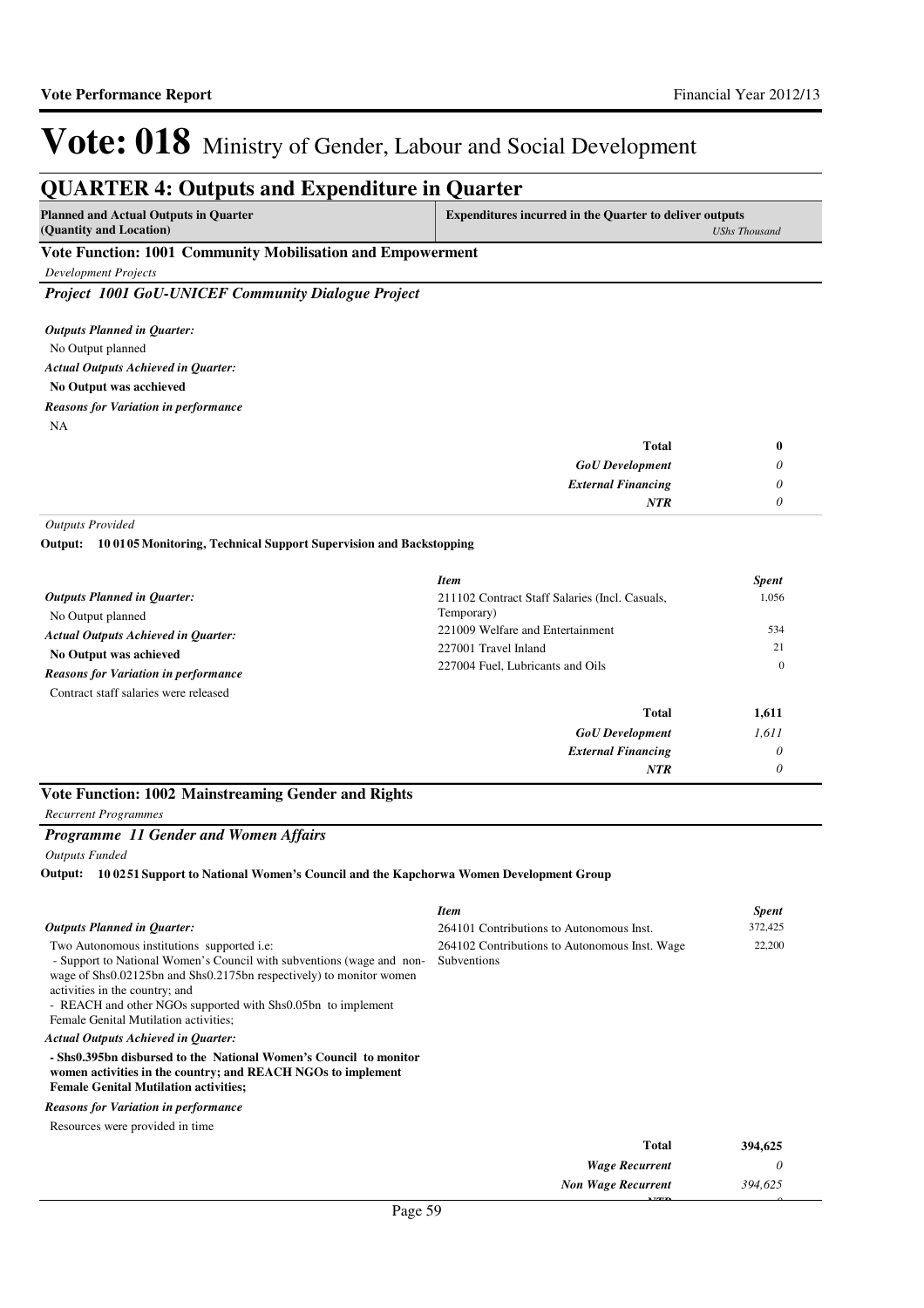#### **QUARTER 4: Outputs and Expenditure in Quarter Planned and Actual Outputs in Quarter (Quantity and Location) Expenditures incurred in the Quarter to deliver outputs**  *UShs Thousand* **Vote Function: 1002 Mainstreaming Gender and Rights** *Recurrent Programmes Programme 11 Gender and Women Affairs Outputs Provided* 2 sectors guided on mainstreaming Gender and Rights into their policies, plans and programmes. ( MOH, OPM) **- Guidelines for GBV Safety Shelter developed and printed 10 0201 Policies, Guidelines and Standards for mainstreaming Gender & Other Social Dev't Concerns Output:** *Wage Recurrent Non Wage Recurrent* **Total** *8,000 21,656 0* **29,656** *Actual Outputs Achieved in Quarter: Outputs Planned in Quarter: NTR* Insufficient funds *Reasons for Variation in performance Item Spent* 211101 General Staff Salaries 8,000 221002 Workshops and Seminars 11,655 221011 Printing, Stationery, Photocopying and Binding 10,000 -1 gender and rights coordination meetings conducted. **-1 gender and rights coordination meetings conducted. 10 0202 Advocacy and Networking** *Wage Recurrent Non Wage Recurrent* **Total** *8,000 25,880 0* **33,880** *Actual Outputs Achieved in Quarter: Outputs Planned in Quarter:* **Output:** *NTR* Met the target *Reasons for Variation in performance Item Spent* 211101 General Staff Salaries 8,000 221001 Advertising and Public Relations 3,320 221002 Workshops and Seminars 5 221005 Hire of Venue (chairs, projector etc) 6,595 221009 Welfare and Entertainment 1,893 221011 Printing, Stationery, Photocopying and Binding 7,260 221012 Small Office Equipment 6,622 227004 Fuel, Lubricants and Oils 185

#### **10 0204 Capacity building for Gender and Rights Equality and Equity Output:**

|                                                                                                                                                                                     | <b>Item</b>                                              | <b>Spent</b> |
|-------------------------------------------------------------------------------------------------------------------------------------------------------------------------------------|----------------------------------------------------------|--------------|
| <b>Outputs Planned in Ouarter:</b>                                                                                                                                                  | 211101 General Staff Salaries                            | 12,000       |
| 10 Local Government staff monitored, mentored and supervised on<br>mainstreaming gender and rights in districts in the Western region.                                              | 221011 Printing, Stationery, Photocopying and<br>Binding | 5,285        |
| (Kasese and Ntugamo)                                                                                                                                                                | 227001 Travel Inland                                     | 5,428        |
| <b>Actual Outputs Achieved in Ouarter:</b>                                                                                                                                          | 227004 Fuel. Lubricants and Oils                         |              |
| 15 Local Government staff monitored, mentored and supervised on<br>mainstreaming gender and rights in districts Programme in the<br>Western region. (the LGs of Kasese and Ntugamo) |                                                          |              |

*Reasons for Variation in performance*

Insufficient funds released

| 22,770 | <b>Total</b>              |
|--------|---------------------------|
| 12,000 | <b>Wage Recurrent</b>     |
| 10,770 | <b>Non Wage Recurrent</b> |
|        | <b>NTR</b>                |
|        |                           |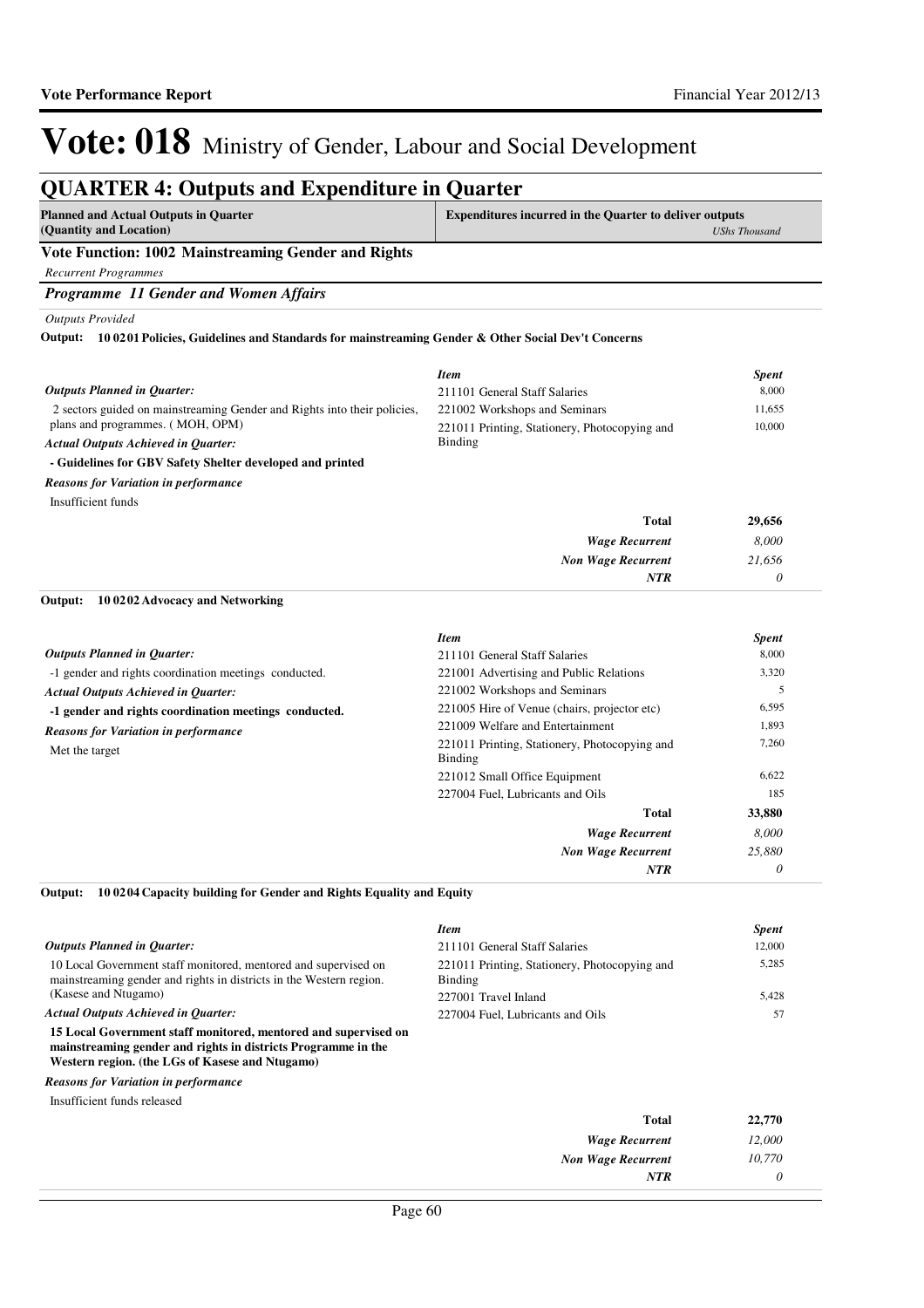*0*

*NTR*

# Vote: 018 Ministry of Gender, Labour and Social Development

| <b>QUARTER 4: Outputs and Expenditure in Quarter</b>                                                                                                      |                                                                |                        |
|-----------------------------------------------------------------------------------------------------------------------------------------------------------|----------------------------------------------------------------|------------------------|
| <b>Planned and Actual Outputs in Quarter</b><br>(Quantity and Location)                                                                                   | <b>Expenditures incurred in the Quarter to deliver outputs</b> | <b>UShs Thousand</b>   |
| Vote Function: 1002 Mainstreaming Gender and Rights                                                                                                       |                                                                |                        |
| <b>Recurrent Programmes</b>                                                                                                                               |                                                                |                        |
| Programme 12 Equity and Rights                                                                                                                            |                                                                |                        |
| <b>Outputs Funded</b>                                                                                                                                     |                                                                |                        |
| 10 0251 Support to National Women's Council and the Kapchorwa Women Development Group<br>Output:                                                          |                                                                |                        |
|                                                                                                                                                           | <b>Item</b>                                                    | <b>Spent</b>           |
| <b>Outputs Planned in Quarter:</b>                                                                                                                        | 264102 Contributions to Autonomous Inst. Wage                  | 163,000                |
| Support to one Autonomus institution (Equal Opportunities Commission)<br>with wage and non wage subventions                                               | Subventions                                                    |                        |
| <b>Actual Outputs Achieved in Quarter:</b>                                                                                                                |                                                                |                        |
| Shs0.163bn disbursed to the Equal Opportunities Commission.as<br>wage and non wage subventions                                                            |                                                                |                        |
| <b>Reasons for Variation in performance</b>                                                                                                               |                                                                |                        |
| Funds were timely released                                                                                                                                |                                                                |                        |
|                                                                                                                                                           | <b>Total</b>                                                   | 163,000                |
|                                                                                                                                                           | <b>Wage Recurrent</b>                                          | 0                      |
|                                                                                                                                                           | <b>Non Wage Recurrent</b>                                      | 163,000                |
|                                                                                                                                                           | <b>NTR</b>                                                     | 0                      |
| <b>Outputs Provided</b><br>10 0201 Policies, Guidelines and Standards for mainstreaming Gender & Other Social Dev't Concerns<br>Output:                   | <b>Item</b>                                                    | <b>Spent</b>           |
| <b>Outputs Planned in Quarter:</b>                                                                                                                        | 211101 General Staff Salaries                                  | 14,576                 |
| 20 stakeholders trained in Human Rights Based Approach in development<br>programming (30 participants from Local governments and 10 from CBOs<br>and NGOs | 221002 Workshops and Seminars                                  | 17,163                 |
| <b>Actual Outputs Achieved in Quarter:</b>                                                                                                                |                                                                |                        |
| 75 stakeholders trained in Human Rights Based Approach in<br>development programming in the LGs of Kisoro, Kabale, Kanungu<br>and Rukungiri               |                                                                |                        |
| <b>Reasons for Variation in performance</b>                                                                                                               |                                                                |                        |
| We planned to train them at the centre but the training was conducted at<br>the local governments, The Strategy was need urgently.                        |                                                                |                        |
|                                                                                                                                                           | Total                                                          | 31,739                 |
|                                                                                                                                                           | <b>Wage Recurrent</b>                                          | 14,576                 |
|                                                                                                                                                           | <b>Non Wage Recurrent</b>                                      | 17,163                 |
|                                                                                                                                                           | NTR                                                            | $\theta$               |
| 100202 Advocacy and Networking<br>Output:                                                                                                                 |                                                                |                        |
|                                                                                                                                                           | <b>Item</b>                                                    |                        |
| <b>Outputs Planned in Quarter:</b>                                                                                                                        | 211101 General Staff Salaries                                  | <b>Spent</b><br>14,576 |
| No output planned                                                                                                                                         | 221002 Workshops and Seminars                                  | 6,273                  |
| <b>Actual Outputs Achieved in Quarter:</b>                                                                                                                |                                                                |                        |
| No output was achieved                                                                                                                                    |                                                                |                        |
| <b>Reasons for Variation in performance</b>                                                                                                               |                                                                |                        |
| There was need to print the report because it urgently by the UN                                                                                          |                                                                |                        |
|                                                                                                                                                           | <b>Total</b>                                                   | 20,849                 |
|                                                                                                                                                           | <b>Wage Recurrent</b>                                          | 14,576                 |
|                                                                                                                                                           | <b>Non Wage Recurrent</b>                                      | 6,273                  |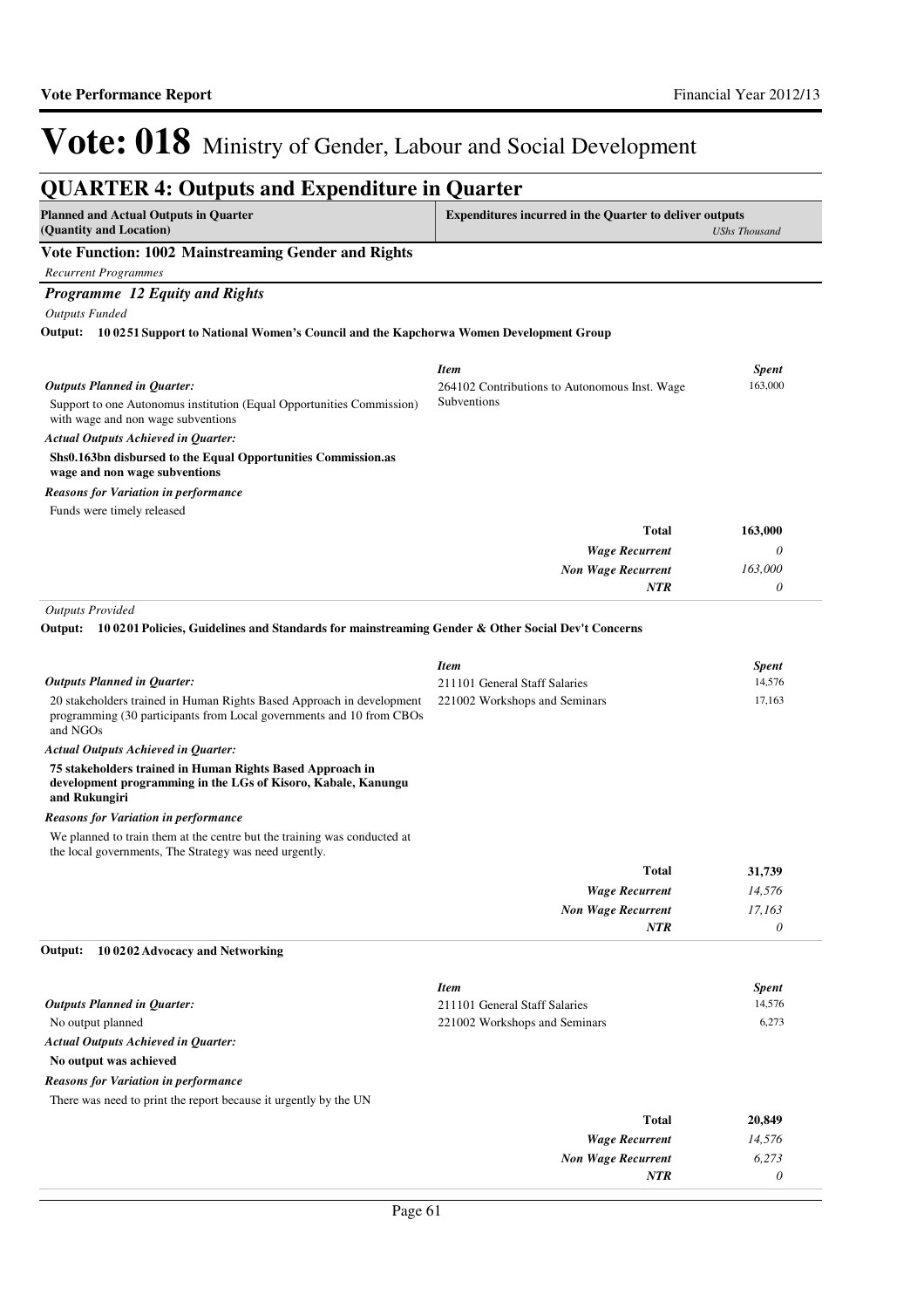### **QUARTER 4: Outputs and Expenditure in Quarter**

| <b>Planned and Actual Outputs in Quarter</b><br>(Quantity and Location)                         | <b>Expenditures incurred in the Quarter to deliver outputs</b> | <b>UShs Thousand</b> |
|-------------------------------------------------------------------------------------------------|----------------------------------------------------------------|----------------------|
| Vote Function: 1002 Mainstreaming Gender and Rights                                             |                                                                |                      |
| <b>Recurrent Programmes</b>                                                                     |                                                                |                      |
| <b>Programme</b> 12 Equity and Rights                                                           |                                                                |                      |
| 100204 Capacity building for Gender and Rights Equality and Equity<br>Output:                   |                                                                |                      |
|                                                                                                 | <b>Item</b>                                                    | <b>Spent</b>         |
| <b>Outputs Planned in Ouarter:</b>                                                              | 211101 General Staff Salaries                                  | 14.576               |
| 10 LGs provided with technical support supervision on the mainstreaming<br>of Equity and Rights | 221011 Printing, Stationery, Photocopying and<br>Binding       | 542                  |
| <b>Actual Outputs Achieved in Quarter:</b>                                                      | 224002 General Supply of Goods and Services                    | 11,646               |
| No output was achieved                                                                          | 227004 Fuel, Lubricants and Oils                               | 2,095                |
| <b>Reasons for Variation in performance</b>                                                     |                                                                |                      |
| Insufficient resources releasesd                                                                |                                                                |                      |
|                                                                                                 | <b>Total</b>                                                   | 28,859               |
|                                                                                                 | <b>Wage Recurrent</b>                                          | 14,576               |
|                                                                                                 | <b>Non Wage Recurrent</b>                                      | 14,283               |
|                                                                                                 | <b>NTR</b>                                                     | 0                    |

*Project 1000 GOU-UNFPA Gender Project Outputs Provided*

**10 0204 Capacity building for Gender and Rights Equality and Equity Output:**

|                                                               | <b>Item</b>                                                  | <b>Spent</b> |
|---------------------------------------------------------------|--------------------------------------------------------------|--------------|
| <b>Outputs Planned in Quarter:</b><br>No output planned       | 211102 Contract Staff Salaries (Incl. Casuals,<br>Temporary) | 1,920        |
| <b>Actual Outputs Achieved in Quarter:</b>                    | 224002 General Supply of Goods and Services                  | $\Omega$     |
| No output was achieved during the quarter                     |                                                              |              |
| <b>Reasons for Variation in performance</b>                   |                                                              |              |
| Only contract staff salaries were released during the quarter |                                                              |              |
|                                                               | Total                                                        | 1,920        |
|                                                               | <b>GoU</b> Development                                       | 1,920        |
|                                                               | <b>External Financing</b>                                    | 0            |
|                                                               | NTR                                                          | $\theta$     |

**Vote Function: 1003 Promotion of Labour Productivity and Employment**

*Recurrent Programmes*

*Programme 06 Labour and Industrial Relations*

*Outputs Provided*

**10 0301 Policies, Laws , Regulations and Guidelines on Employment and Labour Productivity Output:**

|                                                                              | <b>Item</b>                                              | <b>Spent</b> |
|------------------------------------------------------------------------------|----------------------------------------------------------|--------------|
| <b>Outputs Planned in Ouarter:</b>                                           | 211101 General Staff Salaries                            | 2,079        |
| - Regulations on Labour Laws Disseminated                                    | 211103 Allowances                                        | 12.986       |
| <b>Actual Outputs Achieved in Ouarter:</b>                                   | 221002 Workshops and Seminars                            | 5,087        |
| - Regulations on Labour Laws Disseminated                                    | 221009 Welfare and Entertainment                         | 1,546        |
| <b>Reasons for Variation in performance</b><br>Insufficient release of funds | 221011 Printing, Stationery, Photocopying and<br>Binding | 3,801        |
|                                                                              | 227001 Travel Inland                                     | 3,822        |
|                                                                              | 227004 Fuel, Lubricants and Oils                         | 5,541        |
|                                                                              | Total                                                    | 34,861       |
|                                                                              | <b>Wage Recurrent</b>                                    | 2.079        |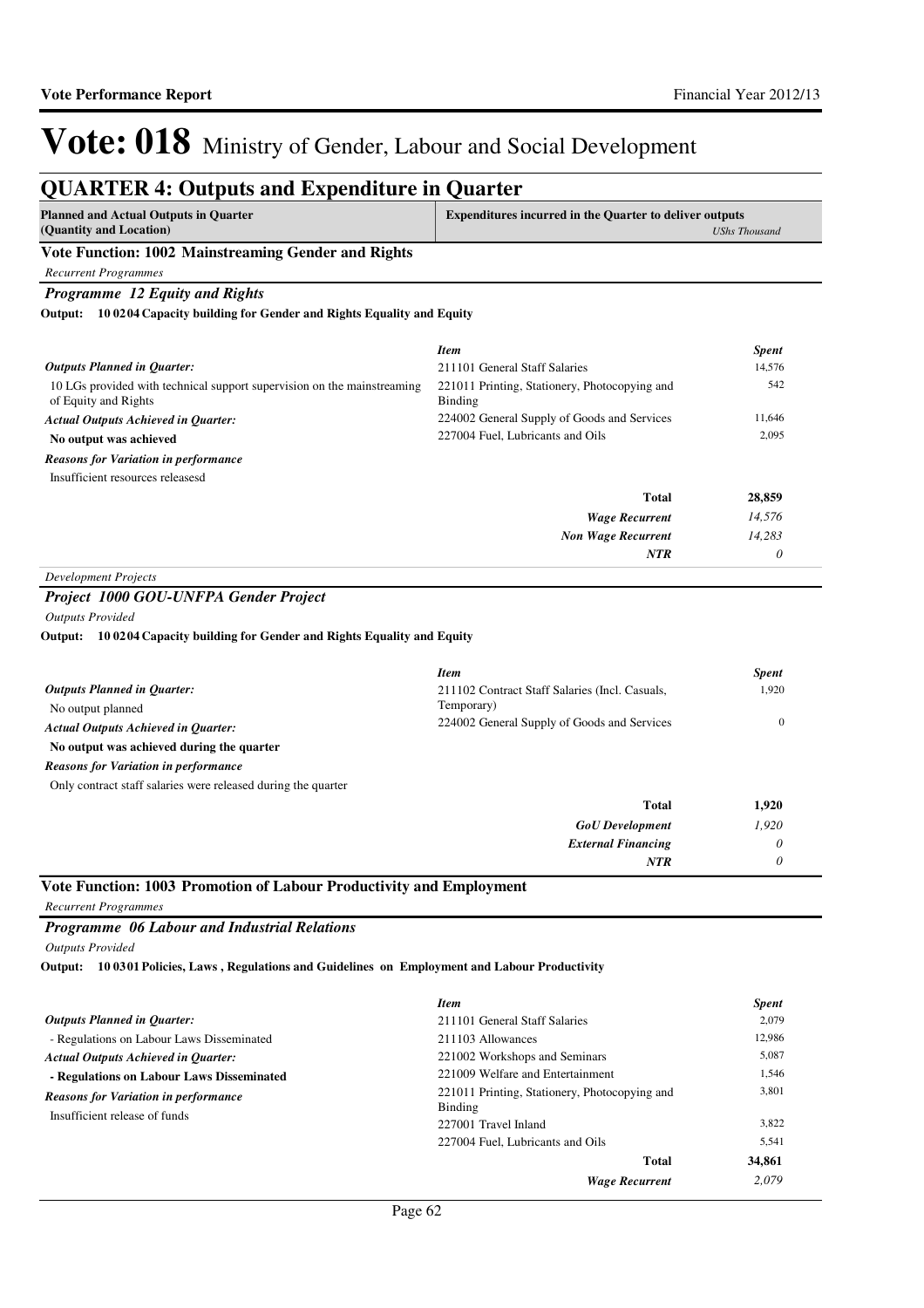| <b>Planned and Actual Outputs in Quarter</b><br>(Quantity and Location)                                                                                          | Expenditures incurred in the Quarter to deliver outputs                                                  | <b>UShs Thousand</b>                                  |  |  |
|------------------------------------------------------------------------------------------------------------------------------------------------------------------|----------------------------------------------------------------------------------------------------------|-------------------------------------------------------|--|--|
| Vote Function: 1003 Promotion of Labour Productivity and Employment                                                                                              |                                                                                                          |                                                       |  |  |
| <b>Recurrent Programmes</b>                                                                                                                                      |                                                                                                          |                                                       |  |  |
| Programme 06 Labour and Industrial Relations                                                                                                                     |                                                                                                          |                                                       |  |  |
|                                                                                                                                                                  | <b>Non Wage Recurrent</b>                                                                                | 32,782                                                |  |  |
|                                                                                                                                                                  | <b>NTR</b>                                                                                               | 0                                                     |  |  |
| 10 0302 Inspection of Workplaces and Investigation on violation of labour standards<br>Output:                                                                   |                                                                                                          |                                                       |  |  |
|                                                                                                                                                                  |                                                                                                          |                                                       |  |  |
|                                                                                                                                                                  | <b>Item</b>                                                                                              | <b>Spent</b>                                          |  |  |
| <b>Outputs Planned in Quarter:</b>                                                                                                                               | 211101 General Staff Salaries                                                                            | 2,079                                                 |  |  |
| -Workplaces inspected and reports produced                                                                                                                       | 221001 Advertising and Public Relations                                                                  | 2,790                                                 |  |  |
| <b>Actual Outputs Achieved in Quarter:</b>                                                                                                                       | 221011 Printing, Stationery, Photocopying and                                                            | 8,858                                                 |  |  |
| -24 workplaces country wide inspected on Labour Standards Working                                                                                                | <b>Binding</b>                                                                                           |                                                       |  |  |
| <b>Conditions;</b>                                                                                                                                               | 227001 Travel Inland                                                                                     | 7,515                                                 |  |  |
| <b>Reasons for Variation in performance</b>                                                                                                                      | 227004 Fuel, Lubricants and Oils                                                                         | 7,752                                                 |  |  |
| Insufficient funds                                                                                                                                               |                                                                                                          |                                                       |  |  |
|                                                                                                                                                                  | <b>Total</b>                                                                                             | 28,994                                                |  |  |
|                                                                                                                                                                  | <b>Wage Recurrent</b>                                                                                    | 2,079                                                 |  |  |
|                                                                                                                                                                  | <b>Non Wage Recurrent</b>                                                                                | 26,915                                                |  |  |
|                                                                                                                                                                  | NTR                                                                                                      | 0                                                     |  |  |
| <b>Outputs Planned in Quarter:</b><br>Government Workers compensated<br><b>Actual Outputs Achieved in Quarter:</b><br>No output was achieved during the Quarter. | <b>Item</b><br>211101 General Staff Salaries<br>227001 Travel Inland<br>227004 Fuel, Lubricants and Oils | <b>Spent</b><br>2,079<br>$\mathbf{0}$<br>$\mathbf{0}$ |  |  |
| <b>Reasons for Variation in performance</b>                                                                                                                      |                                                                                                          |                                                       |  |  |
| No funds were released to compesate Government Workers                                                                                                           |                                                                                                          |                                                       |  |  |
|                                                                                                                                                                  | <b>Total</b>                                                                                             | 2,079                                                 |  |  |
|                                                                                                                                                                  | <b>Wage Recurrent</b>                                                                                    | 2,079                                                 |  |  |
|                                                                                                                                                                  | <b>Non Wage Recurrent</b>                                                                                | 0                                                     |  |  |
|                                                                                                                                                                  | <b>NTR</b>                                                                                               | 0                                                     |  |  |
| 10 0304 Settlement of Complaints on Non-Observance of Working Conditions<br>Output:                                                                              |                                                                                                          |                                                       |  |  |
|                                                                                                                                                                  | <b>Item</b>                                                                                              | <b>Spent</b>                                          |  |  |
| <b>Outputs Planned in Quarter:</b>                                                                                                                               | 211101 General Staff Salaries                                                                            | 2,079                                                 |  |  |
| Reported complaints and disputes countrywide investigated;                                                                                                       | 221002 Workshops and Seminars                                                                            | 4,489                                                 |  |  |
| <b>Actual Outputs Achieved in Quarter:</b>                                                                                                                       | 221009 Welfare and Entertainment                                                                         | 1,627                                                 |  |  |
| -85 workers' complaints registered and disputes referred to the<br>Ministry; and                                                                                 | 221011 Printing, Stationery, Photocopying and<br>Binding                                                 | 3,252                                                 |  |  |
| -45 reported complaints and disputes countrywide investigated;                                                                                                   | 227001 Travel Inland                                                                                     | 7,510                                                 |  |  |
| - 2 tripartite consultation meetings on labour issues held in Kampala.<br>- Labour productivity standards assessed in 6 MDAs and 10 LGs                          | 227004 Fuel, Lubricants and Oils                                                                         | 4,357                                                 |  |  |
| <b>Reasons for Variation in performance</b>                                                                                                                      |                                                                                                          |                                                       |  |  |
| Insufficient funds                                                                                                                                               |                                                                                                          |                                                       |  |  |
|                                                                                                                                                                  | <b>Total</b>                                                                                             | 23,313                                                |  |  |
|                                                                                                                                                                  | <b>Wage Recurrent</b>                                                                                    | 2,079                                                 |  |  |

**Output: 10 0305 Arbitration of Labour Disputes (Industrial Court)**

*Non Wage Recurrent*

*NTR*

*21,235 0*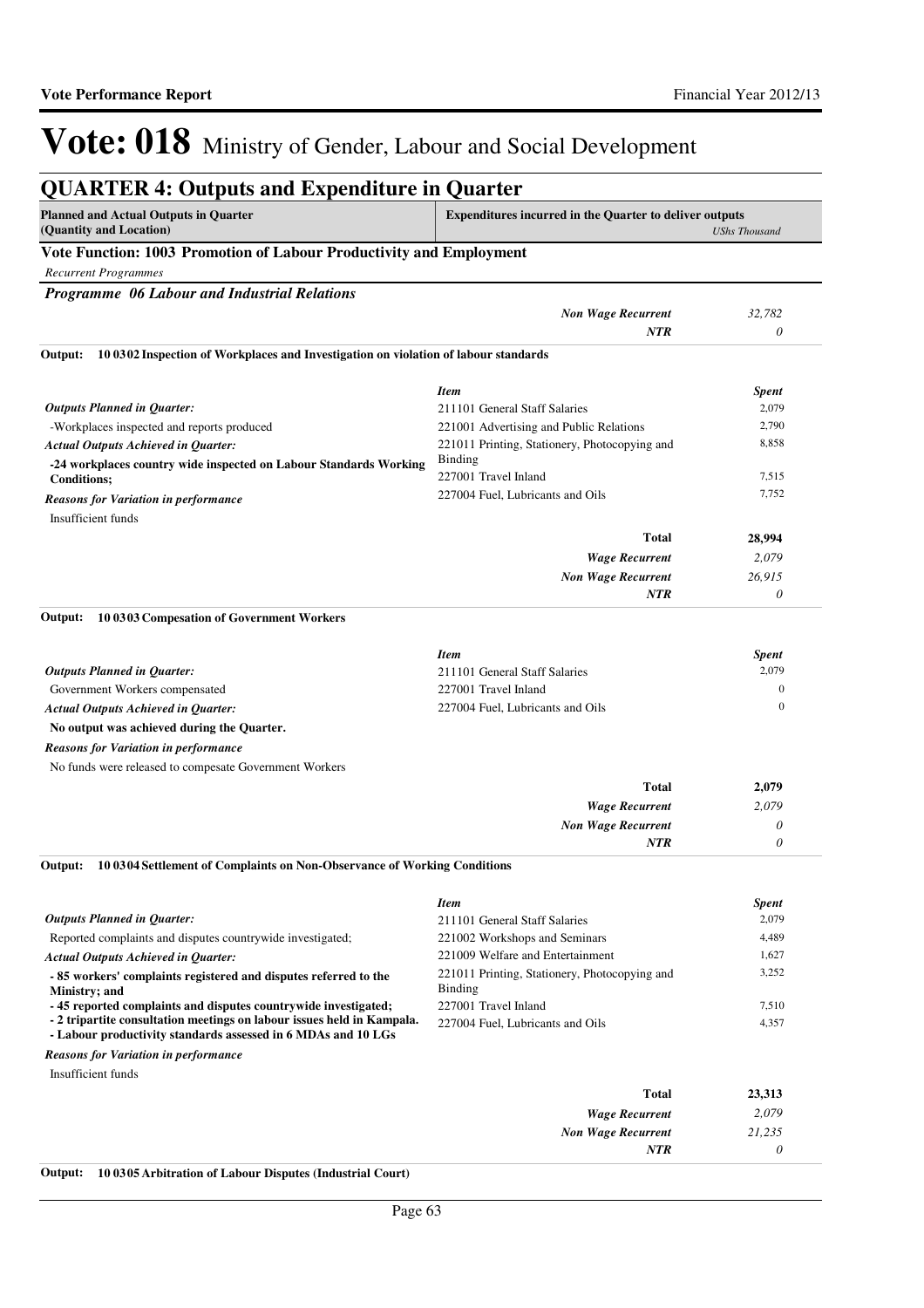| <b>QUARTER 4: Outputs and Expenditure in Quarter</b>                                                                                                                                                                                                                                                                          |                                                                                         |                      |
|-------------------------------------------------------------------------------------------------------------------------------------------------------------------------------------------------------------------------------------------------------------------------------------------------------------------------------|-----------------------------------------------------------------------------------------|----------------------|
| <b>Planned and Actual Outputs in Quarter</b><br>(Quantity and Location)                                                                                                                                                                                                                                                       | <b>Expenditures incurred in the Quarter to deliver outputs</b>                          | <b>UShs Thousand</b> |
| Vote Function: 1003 Promotion of Labour Productivity and Employment                                                                                                                                                                                                                                                           |                                                                                         |                      |
| <b>Recurrent Programmes</b>                                                                                                                                                                                                                                                                                                   |                                                                                         |                      |
| Programme 06 Labour and Industrial Relations                                                                                                                                                                                                                                                                                  |                                                                                         |                      |
|                                                                                                                                                                                                                                                                                                                               | <b>Item</b>                                                                             | Spent                |
| <b>Outputs Planned in Quarter:</b>                                                                                                                                                                                                                                                                                            | 211101 General Staff Salaries                                                           | 2,079                |
| Arbitrate and settle all disputes refered to the Industrial Court                                                                                                                                                                                                                                                             |                                                                                         |                      |
| <b>Actual Outputs Achieved in Quarter:</b>                                                                                                                                                                                                                                                                                    |                                                                                         |                      |
| Salary for Acting registrar to the Industrial Court                                                                                                                                                                                                                                                                           |                                                                                         |                      |
| <b>Reasons for Variation in performance</b>                                                                                                                                                                                                                                                                                   |                                                                                         |                      |
| Industrial Court not operational                                                                                                                                                                                                                                                                                              |                                                                                         |                      |
|                                                                                                                                                                                                                                                                                                                               | <b>Total</b>                                                                            | 2,079                |
|                                                                                                                                                                                                                                                                                                                               | <b>Wage Recurrent</b>                                                                   | 2,079                |
|                                                                                                                                                                                                                                                                                                                               | <b>Non Wage Recurrent</b>                                                               | 0                    |
|                                                                                                                                                                                                                                                                                                                               | NTR                                                                                     | $\theta$             |
| Output:<br>10 0306 Training and Skills Development                                                                                                                                                                                                                                                                            |                                                                                         |                      |
|                                                                                                                                                                                                                                                                                                                               | <b>Item</b>                                                                             | <b>Spent</b>         |
| <b>Outputs Planned in Quarter:</b>                                                                                                                                                                                                                                                                                            | 211101 General Staff Salaries                                                           | 1,386                |
| - Training needs assessment on Labour productivity                                                                                                                                                                                                                                                                            |                                                                                         |                      |
| <b>Actual Outputs Achieved in Quarter:</b>                                                                                                                                                                                                                                                                                    |                                                                                         |                      |
| -Four (4) Training Programmes conducted i.e Training for the Public<br><b>Service Negotiating and Consultative Council; Training for Members</b><br>and secretariat of LAB; Training for all Labour officers on labour<br>Administration and Training for Labour officers and other Ministry<br>staff on Gender Mainstreaming |                                                                                         |                      |
| <b>Reasons for Variation in performance</b>                                                                                                                                                                                                                                                                                   |                                                                                         |                      |
| No specific training was conducted on labour productivity due to<br>insufficient funds                                                                                                                                                                                                                                        |                                                                                         |                      |
|                                                                                                                                                                                                                                                                                                                               | <b>Total</b>                                                                            | 1,386                |
|                                                                                                                                                                                                                                                                                                                               | <b>Wage Recurrent</b>                                                                   | 1,386                |
|                                                                                                                                                                                                                                                                                                                               | <b>Non Wage Recurrent</b>                                                               | 0                    |
|                                                                                                                                                                                                                                                                                                                               | <b>NTR</b>                                                                              | 0                    |
| 10 0307 Advocacy and Networking<br>Output:                                                                                                                                                                                                                                                                                    |                                                                                         |                      |
|                                                                                                                                                                                                                                                                                                                               | <b>Item</b>                                                                             | Spent                |
| <b>Outputs Planned in Ouarter:</b>                                                                                                                                                                                                                                                                                            | 211101 General Staff Salaries                                                           | 1,386                |
| - International Labour day 1st May commemorated                                                                                                                                                                                                                                                                               | 221005 Hire of Venue (chairs, projector etc)                                            | 1,950                |
| <b>Actual Outputs Achieved in Ouarter:</b>                                                                                                                                                                                                                                                                                    | 221009 Welfare and Entertainment                                                        | 7,018                |
| -3500 stakeholders mobilized to commemorate the International<br>Labour Day on 1st May 2013 and International World Day Against<br>Child Labour on 12th June 2013                                                                                                                                                             | 221011 Printing, Stationery, Photocopying and<br><b>Binding</b><br>227001 Travel Inland | 1,000<br>6,856       |
| <b>Reasons for Variation in performance</b>                                                                                                                                                                                                                                                                                   | 227004 Fuel, Lubricants and Oils                                                        | 4,988                |
|                                                                                                                                                                                                                                                                                                                               |                                                                                         |                      |
| Met                                                                                                                                                                                                                                                                                                                           | <b>Total</b>                                                                            | 23,199               |
|                                                                                                                                                                                                                                                                                                                               | <b>Wage Recurrent</b>                                                                   | 1,386                |
|                                                                                                                                                                                                                                                                                                                               | <b>Non Wage Recurrent</b>                                                               | 21,813               |
|                                                                                                                                                                                                                                                                                                                               | NTR                                                                                     | 0                    |

*Programme 07 Occupational Safety and Health Outputs Funded*

**Output: 10 0351 Contribution to Membership of International Organisations (ILO, ARLAC, EAC, OPCW)**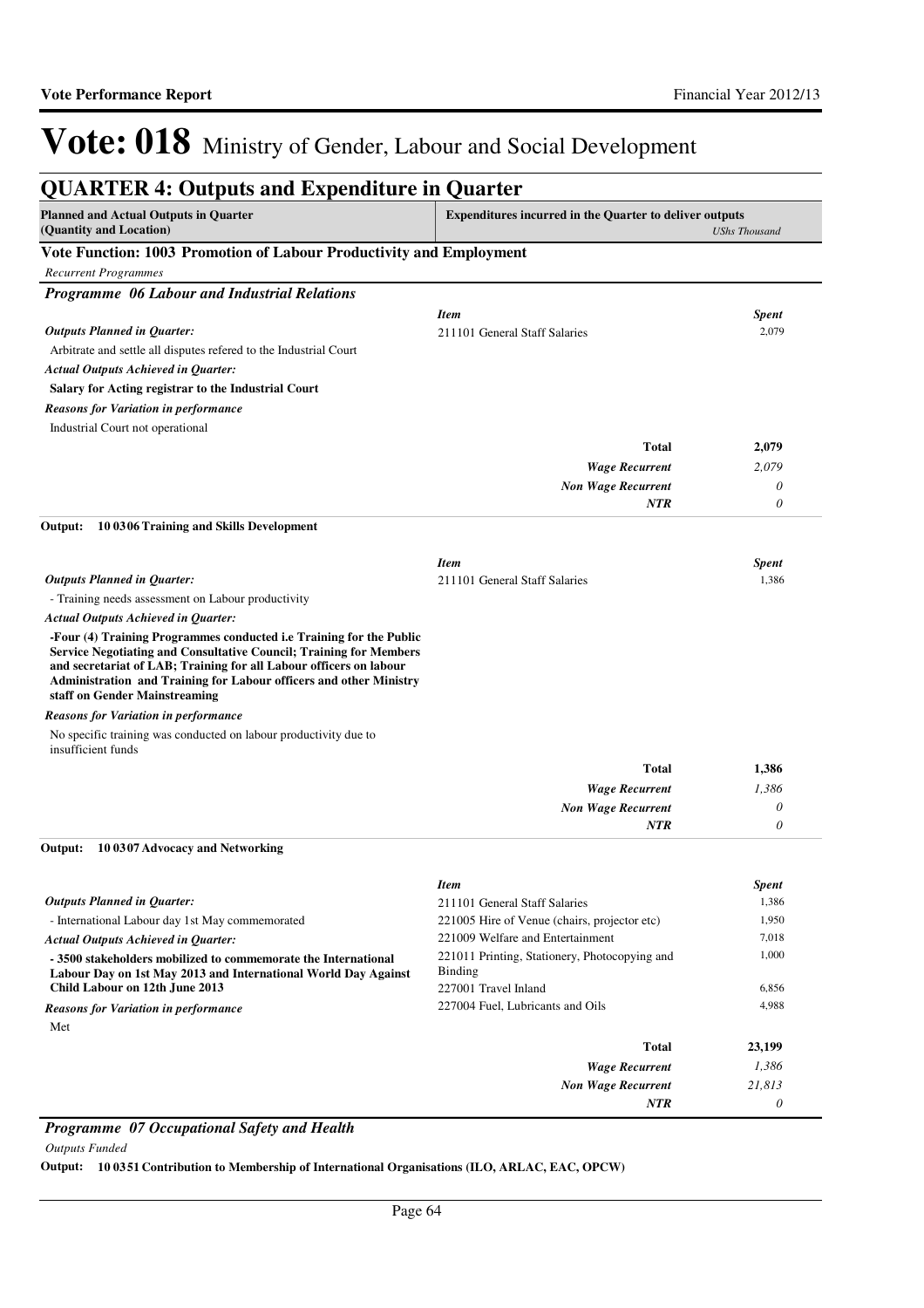*0*

*NTR*

# Vote: 018 Ministry of Gender, Labour and Social Development

#### **QUARTER 4: Outputs and Expenditure in Quarter Planned and Actual Outputs in Quarter (Quantity and Location) Expenditures incurred in the Quarter to deliver outputs**  *UShs Thousand* **Vote Function: 1003 Promotion of Labour Productivity and Employment** *Recurrent Programmes Programme 07 Occupational Safety and Health* Contribution to Membership of International Organisations (OPCW) **Contribution to Membership of International Organisations (OPCW)** *Wage Recurrent Non Wage Recurrent* **Total** *0 24,498 0* **24,498** *Actual Outputs Achieved in Quarter: Outputs Planned in Quarter: NTR* Met *Reasons for Variation in performance Item Spent* 262201 Contributions to International Organisations (Capital) 24,498 *Outputs Provided* One Regulations on Occupational Safety and Health developed: - Chemical Safety regulation. **One Regulations on Occupational Safety and Health developed: 10 0301 Policies, Laws , Regulations and Guidelines on Employment and Labour Productivity Output:** *Wage Recurrent Non Wage Recurrent* **Total** *12,000 14,104* **26,104** *Actual Outputs Achieved in Quarter: Outputs Planned in Quarter:* Met *Reasons for Variation in performance Item Spent* 211101 General Staff Salaries 12,000 221002 Workshops and Seminars 4,276 221007 Books, Periodicals and Newspapers 1,134 221009 Welfare and Entertainment 10 221011 Printing, Stationery, Photocopying and Binding 3,420 222002 Postage and Courier 540 227001 Travel Inland 2,970 227004 Fuel, Lubricants and Oils 1,754

**10 0302 Inspection of Workplaces and Investigation on violation of labour standards Output:**

|                                                                                                                | <b>Item</b>                                               | <b>Spent</b> |
|----------------------------------------------------------------------------------------------------------------|-----------------------------------------------------------|--------------|
| <b>Outputs Planned in Ouarter:</b>                                                                             | 211101 General Staff Salaries                             | 83,051       |
| 25 workplaces assessed for compliance with the safety and healh standards<br>-workplace accidents investigated | 213002 Incapacity, death benefits and funeral<br>expenses | 9,470        |
|                                                                                                                | 221001 Advertising and Public Relations                   | 465          |
| <b>Actual Outputs Achieved in Quarter:</b><br>56 workplaces inspected                                          | 221011 Printing, Stationery, Photocopying and<br>Binding  | 4,170        |
| <b>Reasons for Variation in performance</b>                                                                    | 224002 General Supply of Goods and Services               | 7,087        |
| Funds were released in time                                                                                    | 227001 Travel Inland                                      | 3,543        |
|                                                                                                                | 227004 Fuel, Lubricants and Oils                          | 4,027        |
|                                                                                                                | <b>Total</b>                                              | 111,813      |
|                                                                                                                | <b>Wage Recurrent</b>                                     | 83,051       |
|                                                                                                                | <b>Non Wage Recurrent</b>                                 | 28.761       |
|                                                                                                                | <b>NTR</b>                                                | 0            |

**Output: 10 0304 Settlement of Complaints on Non-Observance of Working Conditions**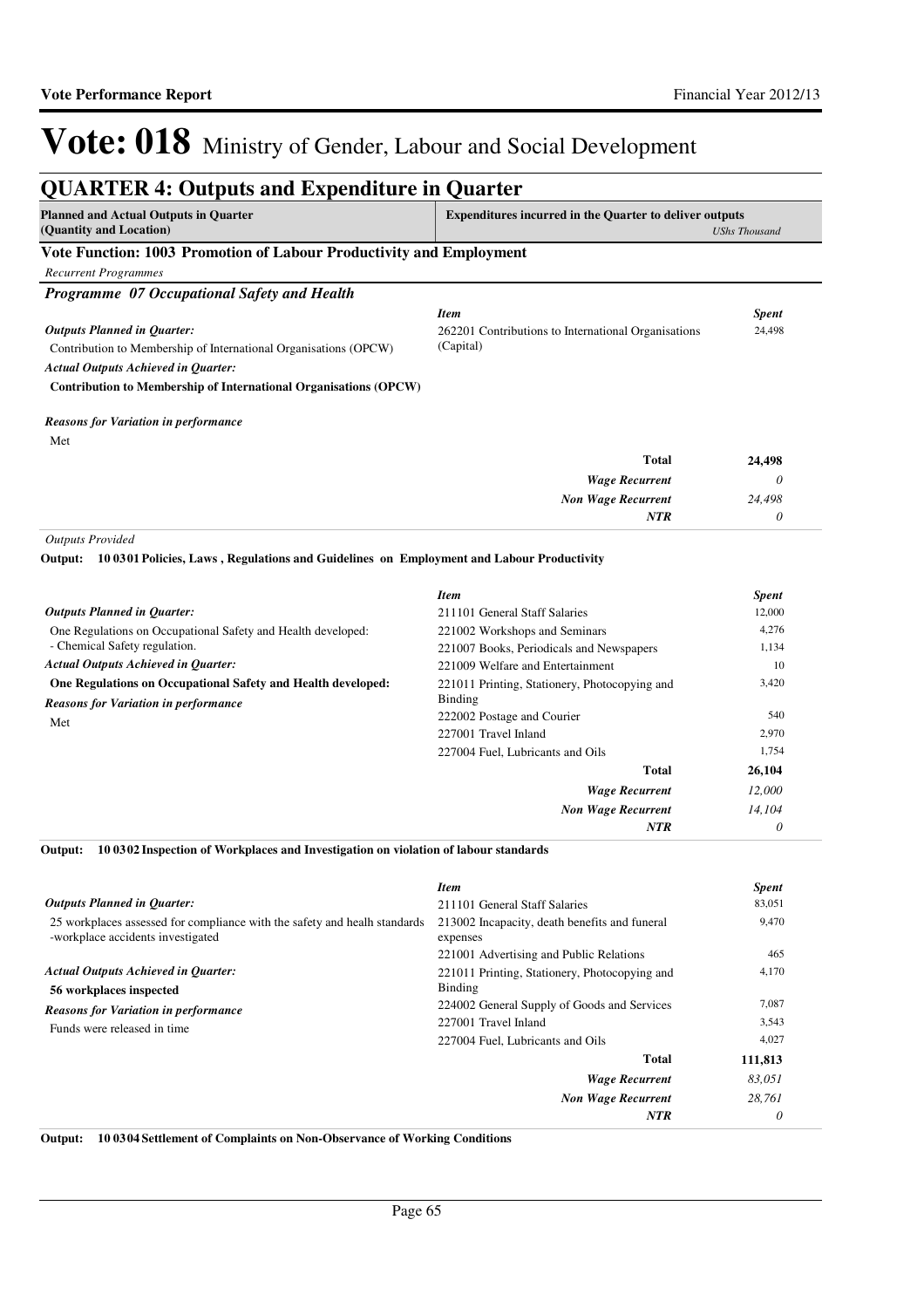| <b>Planned and Actual Outputs in Quarter</b><br>(Quantity and Location)                                                                                         | Expenditures incurred in the Quarter to deliver outputs | <b>UShs Thousand</b> |
|-----------------------------------------------------------------------------------------------------------------------------------------------------------------|---------------------------------------------------------|----------------------|
| Vote Function: 1003 Promotion of Labour Productivity and Employment                                                                                             |                                                         |                      |
| <b>Recurrent Programmes</b>                                                                                                                                     |                                                         |                      |
| Programme 07 Occupational Safety and Health                                                                                                                     |                                                         |                      |
|                                                                                                                                                                 | <b>Item</b>                                             | <b>Spent</b>         |
| <b>Outputs Planned in Quarter:</b>                                                                                                                              | 211101 General Staff Salaries                           | 2,371                |
| - Inspect 25 workplaces (of which 10 are statutory)                                                                                                             | 227001 Travel Inland                                    | 7,422                |
| - accidents at workplace investigated;                                                                                                                          | 227004 Fuel, Lubricants and Oils                        | 2,283                |
| <b>Actual Outputs Achieved in Quarter:</b>                                                                                                                      |                                                         |                      |
| - 257 statutory inspections conducted around Kampala, Wakiso,<br>Mpigi, Mukono and up country local governments.<br>- One (1) workplace accidents investigated; |                                                         |                      |
| <b>Reasons for Variation in performance</b>                                                                                                                     |                                                         |                      |
| Timely release of funds                                                                                                                                         |                                                         |                      |
|                                                                                                                                                                 | Total                                                   | 12,076               |
|                                                                                                                                                                 | <b>Wage Recurrent</b>                                   | 2,371                |
|                                                                                                                                                                 | <b>Non Wage Recurrent</b>                               | 9,705                |
|                                                                                                                                                                 | <b>NTR</b>                                              | 0                    |
| Output:<br>10 0306 Training and Skills Development                                                                                                              |                                                         |                      |
|                                                                                                                                                                 | <b>Item</b>                                             | <b>Spent</b>         |
| <b>Outputs Planned in Quarter:</b>                                                                                                                              | 211101 General Staff Salaries                           | 1,820                |
| NA                                                                                                                                                              | 221003 Staff Training                                   | 4,200                |
| <b>Actual Outputs Achieved in Quarter:</b>                                                                                                                      |                                                         |                      |
| - Two (2) inspectors trained in OSH skills.                                                                                                                     |                                                         |                      |
| <b>Reasons for Variation in performance</b>                                                                                                                     |                                                         |                      |
| Met the target                                                                                                                                                  |                                                         |                      |
|                                                                                                                                                                 | <b>Total</b>                                            | 6,020                |
|                                                                                                                                                                 | <b>Wage Recurrent</b>                                   | 1,820                |
|                                                                                                                                                                 | <b>Non Wage Recurrent</b>                               | 4,200                |
|                                                                                                                                                                 | <b>NTR</b>                                              | 0                    |
| Output:<br>10 0307 Advocacy and Networking                                                                                                                      |                                                         |                      |
|                                                                                                                                                                 | <b>Item</b>                                             | <b>Spent</b>         |
| <b>Outputs Planned in Ouarter:</b>                                                                                                                              | 211101 General Staff Salaries                           | 1,820                |
| Worl Day for safety and health celebrated                                                                                                                       | 221001 Advertising and Public Relations                 | 750                  |
| -Awareness raising of safety and health carried out                                                                                                             | 221005 Hire of Venue (chairs, projector etc)            | 243                  |
| <b>Actual Outputs Achieved in Quarter:</b>                                                                                                                      | 221009 Welfare and Entertainment                        | 1,136                |
| World Day for Safety and Health at Work commemorated                                                                                                            | 221011 Printing, Stationery, Photocopying and           | 825                  |
| <b>Reasons for Variation in performance</b>                                                                                                                     | <b>Binding</b>                                          |                      |
| Met                                                                                                                                                             | 224002 General Supply of Goods and Services             | 1,578                |
|                                                                                                                                                                 | 227001 Travel Inland                                    | 963                  |
|                                                                                                                                                                 | 227004 Fuel, Lubricants and Oils                        | 2,215                |
|                                                                                                                                                                 | <b>Total</b>                                            | 9,530                |
|                                                                                                                                                                 | <b>Wage Recurrent</b>                                   | 1,820                |
|                                                                                                                                                                 | <b>Non Wage Recurrent</b>                               | 7,710                |
|                                                                                                                                                                 | <b>NTR</b>                                              | 0                    |

### *Programme 08 Industrial Court*

*Outputs Provided*

**Output: 10 0305 Arbitration of Labour Disputes (Industrial Court)**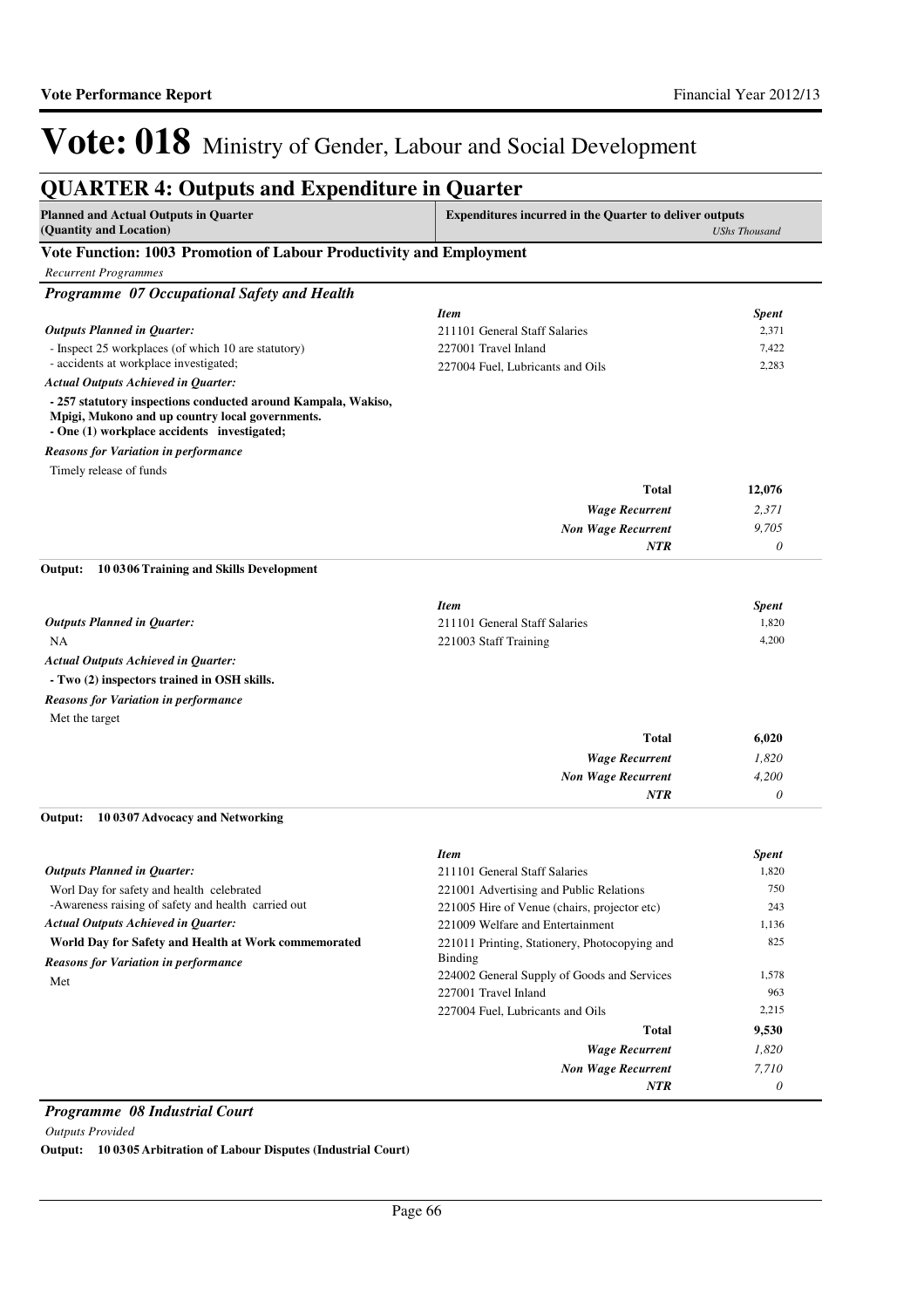## **QUARTER 4: Outputs and Expenditure in Quarter**

|                         | <b>Planned and Actual Outputs in Quarter</b> |  | <b>Expenditures incurred in the Quarter to deliver outputs</b> |  |  |  |               |  |
|-------------------------|----------------------------------------------|--|----------------------------------------------------------------|--|--|--|---------------|--|
| (Quantity and Location) |                                              |  |                                                                |  |  |  | UShs Thousand |  |
| <b>**</b> *             | 1000 m                                       |  |                                                                |  |  |  |               |  |

### **Vote Function: 1003 Promotion of Labour Productivity and Employment**

| <b>Recurrent Programmes</b>                 |                                             |              |
|---------------------------------------------|---------------------------------------------|--------------|
| Programme 08 Industrial Court               |                                             |              |
|                                             | <b>Item</b>                                 | <b>Spent</b> |
| <b>Outputs Planned in Quarter:</b>          | 211101 General Staff Salaries               | 4,000        |
| - Indstrial Court operationalised           | 211103 Allowances                           | 42,277       |
| <b>Actual Outputs Achieved in Quarter:</b>  | 221002 Workshops and Seminars               | 14,497       |
| No output was achieved                      | 221009 Welfare and Entertainment            | 6,015        |
| <b>Reasons for Variation in performance</b> | 222002 Postage and Courier                  | 4,375        |
| The industrial Court is not yet operational | 224002 General Supply of Goods and Services | 8,038        |
|                                             | 227004 Fuel, Lubricants and Oils            | 6,997        |
|                                             | Total                                       | 86,199       |
|                                             | <b>Wage Recurrent</b>                       | 4,000        |
|                                             | <b>Non Wage Recurrent</b>                   | 82.199       |
|                                             | <b>NTR</b>                                  | 0            |

### *Programme 15 Employment Services*

*Outputs Provided*

**10 0301 Policies, Laws , Regulations and Guidelines on Employment and Labour Productivity Output:**

|                                                                   | <b>Item</b>                                   | <b>Spent</b> |
|-------------------------------------------------------------------|-----------------------------------------------|--------------|
| <b>Outputs Planned in Ouarter:</b>                                | 211101 General Staff Salaries                 | 25,028       |
| - 1 Regional Consultative workshop on Informal Sector Strategy in | 221002 Workshops and Seminars                 | 14,040       |
| Nothern                                                           | 221011 Printing, Stationery, Photocopying and | 9,512        |
| <b>Actual Outputs Achieved in Ouarter:</b>                        | Binding                                       |              |
| No output was achieved                                            | 224002 General Supply of Goods and Services   | 16,104       |
| <b>Reasons for Variation in performance</b>                       | 227001 Travel Inland                          | 8,585        |
| The Guidelines are not ready                                      |                                               |              |
|                                                                   | <b>Total</b>                                  | 73,269       |
|                                                                   | <b>Wage Recurrent</b>                         | 25,028       |
|                                                                   | <b>Non Wage Recurrent</b>                     | 48.241       |
|                                                                   | <b>NTR</b>                                    | 0            |

**10 0302 Inspection of Workplaces and Investigation on violation of labour standards Output:**

|                                                                                           | <b>Item</b>                                 | <b>Spent</b> |
|-------------------------------------------------------------------------------------------|---------------------------------------------|--------------|
| <b>Outputs Planned in Ouarter:</b>                                                        | 211101 General Staff Salaries               | 5,028        |
| - 2 Recruitment Companies activities monitored                                            | 224002 General Supply of Goods and Services | 75,892       |
| <b>Actual Outputs Achieved in Ouarter:</b>                                                | 227002 Travel Abroad                        | 26,278       |
| - 2 Recruitment Companies activities monitored                                            |                                             |              |
| <b>Reasons for Variation in performance</b>                                               |                                             |              |
| No funds for follow-up visits to monitor working conditions of Ugandan<br>migrant workers |                                             |              |

| 107,198 | Total                     |
|---------|---------------------------|
| 5,028   | <b>Wage Recurrent</b>     |
| 102,170 | <b>Non Wage Recurrent</b> |
|         | <b>NTR</b>                |
|         |                           |

**Output: 10 0306 Training and Skills Development**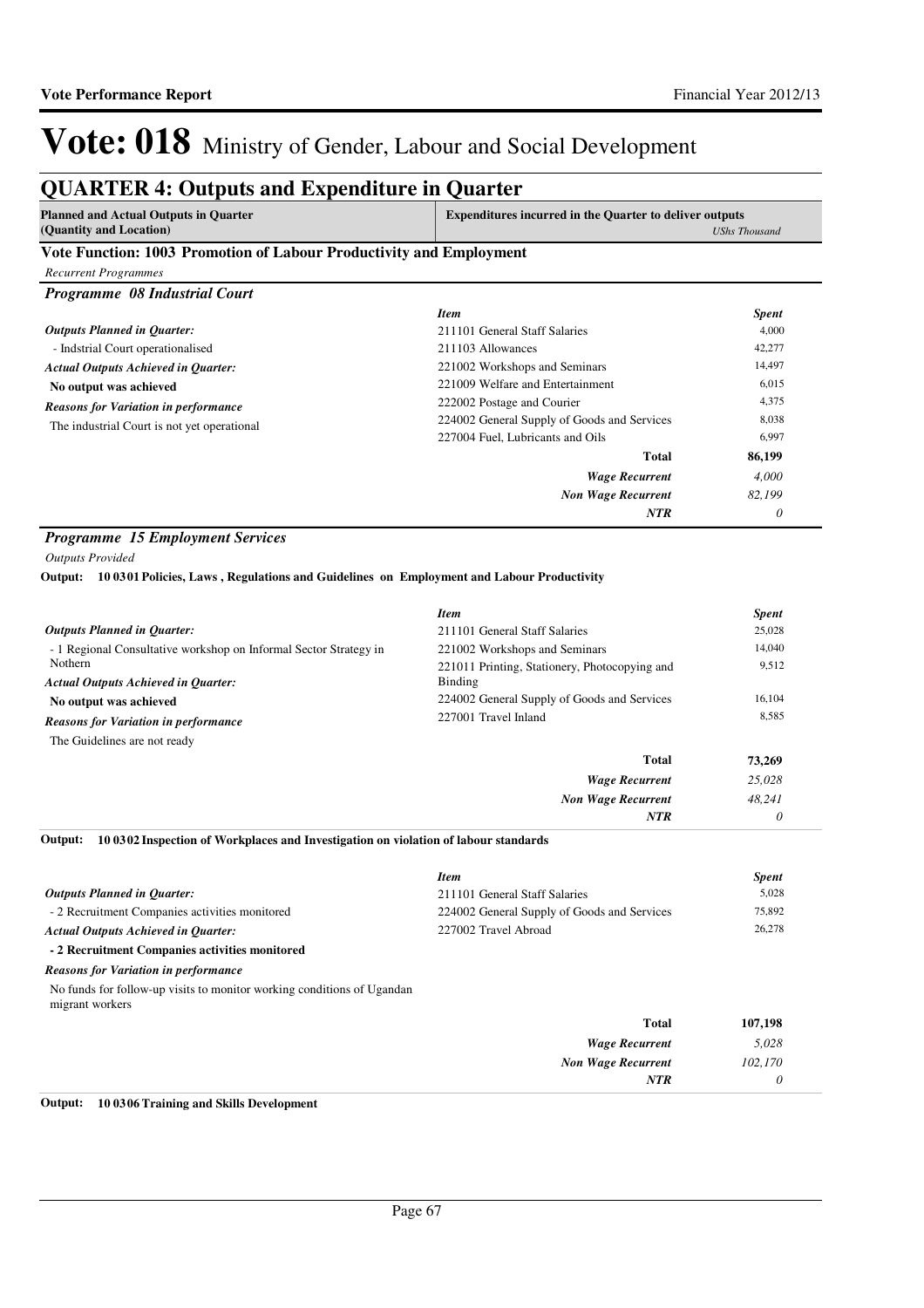| <b>QUARTER 4: Outputs and Expenditure in Quarter</b>                                             |                                                                                        |                           |  |
|--------------------------------------------------------------------------------------------------|----------------------------------------------------------------------------------------|---------------------------|--|
| <b>Planned and Actual Outputs in Quarter</b><br>(Quantity and Location)                          | <b>Expenditures incurred in the Quarter to deliver outputs</b><br><b>UShs Thousand</b> |                           |  |
| Vote Function: 1003 Promotion of Labour Productivity and Employment                              |                                                                                        |                           |  |
| <b>Recurrent Programmes</b>                                                                      |                                                                                        |                           |  |
| <b>Programme 15 Employment Services</b>                                                          |                                                                                        |                           |  |
|                                                                                                  | <b>Item</b>                                                                            | <b>Spent</b>              |  |
| <b>Outputs Planned in Quarter:</b>                                                               | 211101 General Staff Salaries                                                          | 26,665                    |  |
| <b>NA</b>                                                                                        | 221002 Workshops and Seminars                                                          | 24,634                    |  |
| <b>Actual Outputs Achieved in Quarter:</b>                                                       |                                                                                        |                           |  |
| - 13 District Labour Officers trained.                                                           |                                                                                        |                           |  |
| <b>Reasons for Variation in performance</b>                                                      |                                                                                        |                           |  |
| Met                                                                                              |                                                                                        |                           |  |
|                                                                                                  | <b>Total</b>                                                                           | 51,299                    |  |
|                                                                                                  | <b>Wage Recurrent</b>                                                                  | 26,665                    |  |
|                                                                                                  | <b>Non Wage Recurrent</b>                                                              | 24,634                    |  |
|                                                                                                  | <b>NTR</b>                                                                             | $\boldsymbol{\theta}$     |  |
| 10 0307 Advocacy and Networking<br>Output:                                                       |                                                                                        |                           |  |
|                                                                                                  |                                                                                        |                           |  |
|                                                                                                  | <b>Item</b>                                                                            | <b>Spent</b>              |  |
| <b>Outputs Planned in Quarter:</b>                                                               | 211101 General Staff Salaries                                                          | 27,019                    |  |
| - 1 Consultative meeting with the recruitment companies held;                                    | 227001 Travel Inland                                                                   | 13,680                    |  |
| <b>Actual Outputs Achieved in Quarter:</b>                                                       |                                                                                        |                           |  |
| - 1 Consultative meeting with the recruitment companies held;                                    |                                                                                        |                           |  |
| <b>Reasons for Variation in performance</b>                                                      |                                                                                        |                           |  |
| Insufficient funds released                                                                      |                                                                                        |                           |  |
|                                                                                                  | <b>Total</b>                                                                           | 40,699                    |  |
|                                                                                                  | <b>Wage Recurrent</b>                                                                  | 27,019                    |  |
|                                                                                                  | <b>Non Wage Recurrent</b>                                                              | 13,680                    |  |
|                                                                                                  | <b>NTR</b>                                                                             | $\boldsymbol{\mathit{0}}$ |  |
| <b>Development Projects</b>                                                                      |                                                                                        |                           |  |
| <b>Project 0338 Elimination of Child Labour</b>                                                  |                                                                                        |                           |  |
| <b>Outputs Provided</b>                                                                          |                                                                                        |                           |  |
| Output: 10 0301 Policies, Laws, Regulations and Guidelines on Employment and Labour Productivity |                                                                                        |                           |  |
|                                                                                                  | <b>Item</b>                                                                            | <b>Spent</b>              |  |
| <b>Outputs Planned in Quarter:</b>                                                               | 211102 Contract Staff Salaries (Incl. Casuals,                                         | 778                       |  |
| No Outplanned                                                                                    | Temporary)                                                                             |                           |  |
| <b>Actual Outputs Achieved in Quarter:</b>                                                       | 221009 Welfare and Entertainment                                                       | 2,412                     |  |
| No output was achieved                                                                           | 227004 Fuel, Lubricants and Oils                                                       | 2,543                     |  |
| <b>Reasons for Variation in performance</b>                                                      |                                                                                        |                           |  |
| Funds for contract staff salaries were released                                                  |                                                                                        |                           |  |
|                                                                                                  |                                                                                        |                           |  |

| 5,732 | Total                     |
|-------|---------------------------|
| 5,732 | <b>GoU</b> Development    |
|       | <b>External Financing</b> |
|       | <b>NTR</b>                |
|       |                           |

### **Vote Function: 1004 Social Protection for Vulnerable Groups**

*Recurrent Programmes Programme 03 Disability and Elderly Outputs Funded* **Output: 10 0451 Support to councils provided**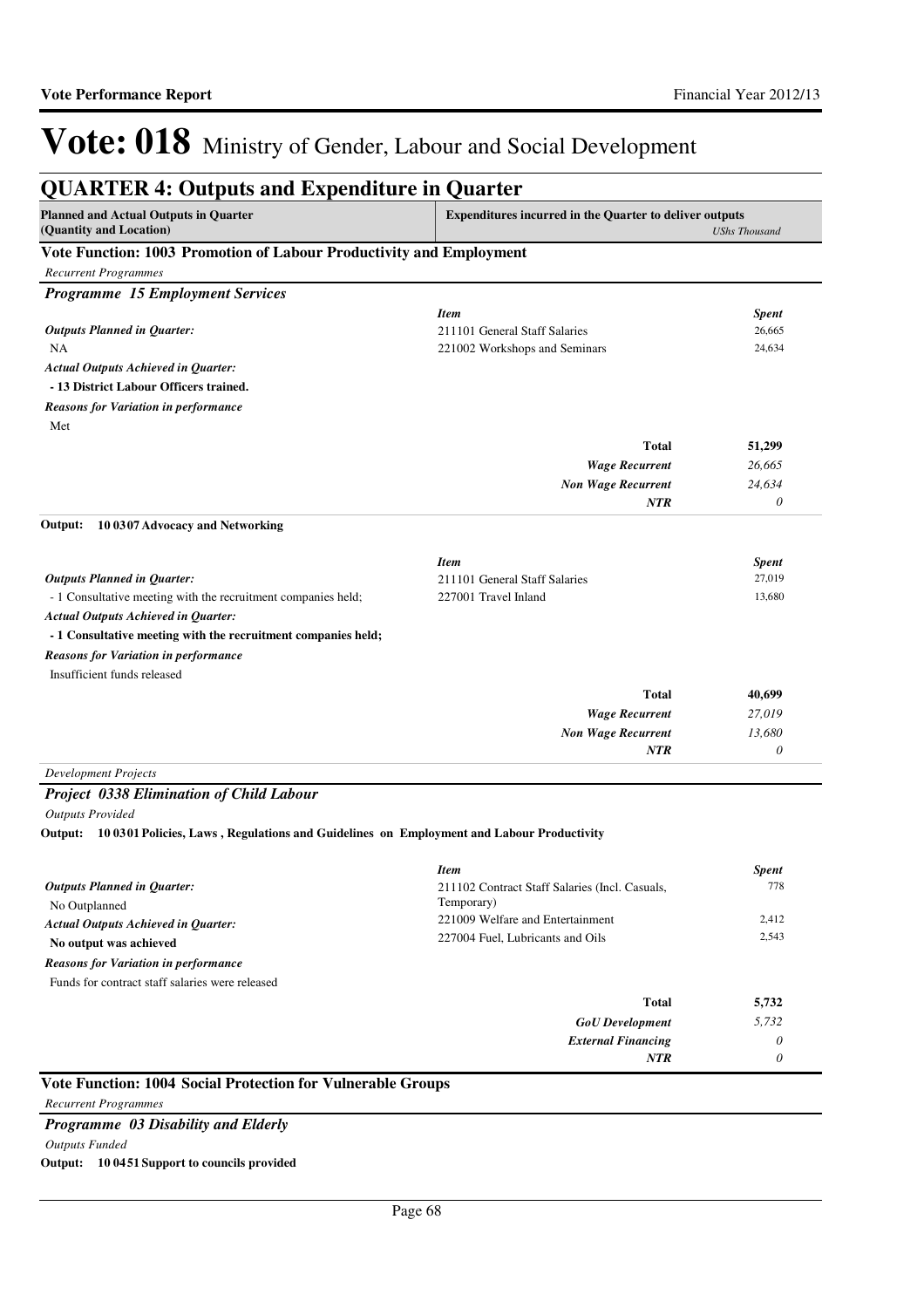| <b>Planned and Actual Outputs in Quarter</b><br>(Quantity and Location)                             | Expenditures incurred in the Quarter to deliver outputs | <b>UShs Thousand</b> |
|-----------------------------------------------------------------------------------------------------|---------------------------------------------------------|----------------------|
| <b>Vote Function: 1004 Social Protection for Vulnerable Groups</b>                                  |                                                         |                      |
| <b>Recurrent Programmes</b>                                                                         |                                                         |                      |
| Programme 03 Disability and Elderly                                                                 |                                                         |                      |
|                                                                                                     | <b>Item</b>                                             | <b>Spent</b>         |
| <b>Outputs Planned in Quarter:</b>                                                                  | 264101 Contributions to Autonomous Inst.                | 170,200              |
| -Support to Autonomous Institution (National Council for Disability)                                | 264102 Contributions to Autonomous Inst. Wage           | 9,000                |
| <b>Actual Outputs Achieved in Quarter:</b>                                                          | Subventions                                             |                      |
| -Shs0.179Bn disbursed to the (National Council for Disability) for<br>wage and non wage subvention. |                                                         |                      |
| Reasons for Variation in performance                                                                |                                                         |                      |
| Insufficient resources released to the Ministry                                                     |                                                         |                      |
|                                                                                                     | <b>Total</b>                                            | 179,200              |
|                                                                                                     | <b>Wage Recurrent</b>                                   | $\theta$             |
|                                                                                                     | <b>Non Wage Recurrent</b>                               | 179,200              |
|                                                                                                     | NTR                                                     | $\theta$             |
| 10 0452 Support to the Renovation and Maintenance of Centres for Vulnerable Groups<br>Output:       |                                                         |                      |
|                                                                                                     | <b>Item</b>                                             | <b>Spent</b>         |
| <b>Outputs Planned in Quarter:</b>                                                                  | 263106 Other Current grants (current)                   | 68,318               |
| - 200 PWDS trainees in institution supported, cared for and protected.                              |                                                         |                      |
| Actual Outputs Achieved in Quarter:                                                                 |                                                         |                      |
| - 200 PWDS trainees in institution supported, cared for and protected.                              |                                                         |                      |
| Reasons for Variation in performance                                                                |                                                         |                      |
| It is the same number of trainee in all the Quarters                                                |                                                         |                      |
|                                                                                                     | <b>Total</b>                                            | 68,318               |
|                                                                                                     | <b>Wage Recurrent</b>                                   | $\theta$             |
|                                                                                                     | <b>Non Wage Recurrent</b>                               | 68,318               |
|                                                                                                     | NTR                                                     | $\theta$             |
| <b>Outputs Provided</b>                                                                             |                                                         |                      |
| 10 0401 Policies, Guidelines, Laws, Regulations and Standards on Vulnerable Groups<br>Output:       |                                                         |                      |
|                                                                                                     | <b>Item</b>                                             | <b>Spent</b>         |
| <b>Outputs Planned in Quarter:</b>                                                                  | 211101 General Staff Salaries                           | 3,026                |
| No output is planned                                                                                | 221002 Workshops and Seminars                           | 2,517                |
| <b>Actual Outputs Achieved in Quarter:</b>                                                          | 221011 Printing, Stationery, Photocopying and           | 4,907                |
| Salaries for staff paid                                                                             | <b>Binding</b>                                          |                      |
| <b>Reasons for Variation in performance</b>                                                         |                                                         |                      |
| Insufficient release of funds to the department                                                     |                                                         |                      |
|                                                                                                     | <b>Total</b>                                            | 10,450               |
|                                                                                                     | <b>Wage Recurrent</b>                                   | 3,026                |
|                                                                                                     | <b>Non Wage Recurrent</b>                               | 7,424                |
|                                                                                                     | NTR                                                     | 0                    |

### **Output: 10 0402 Advocacy and Networking**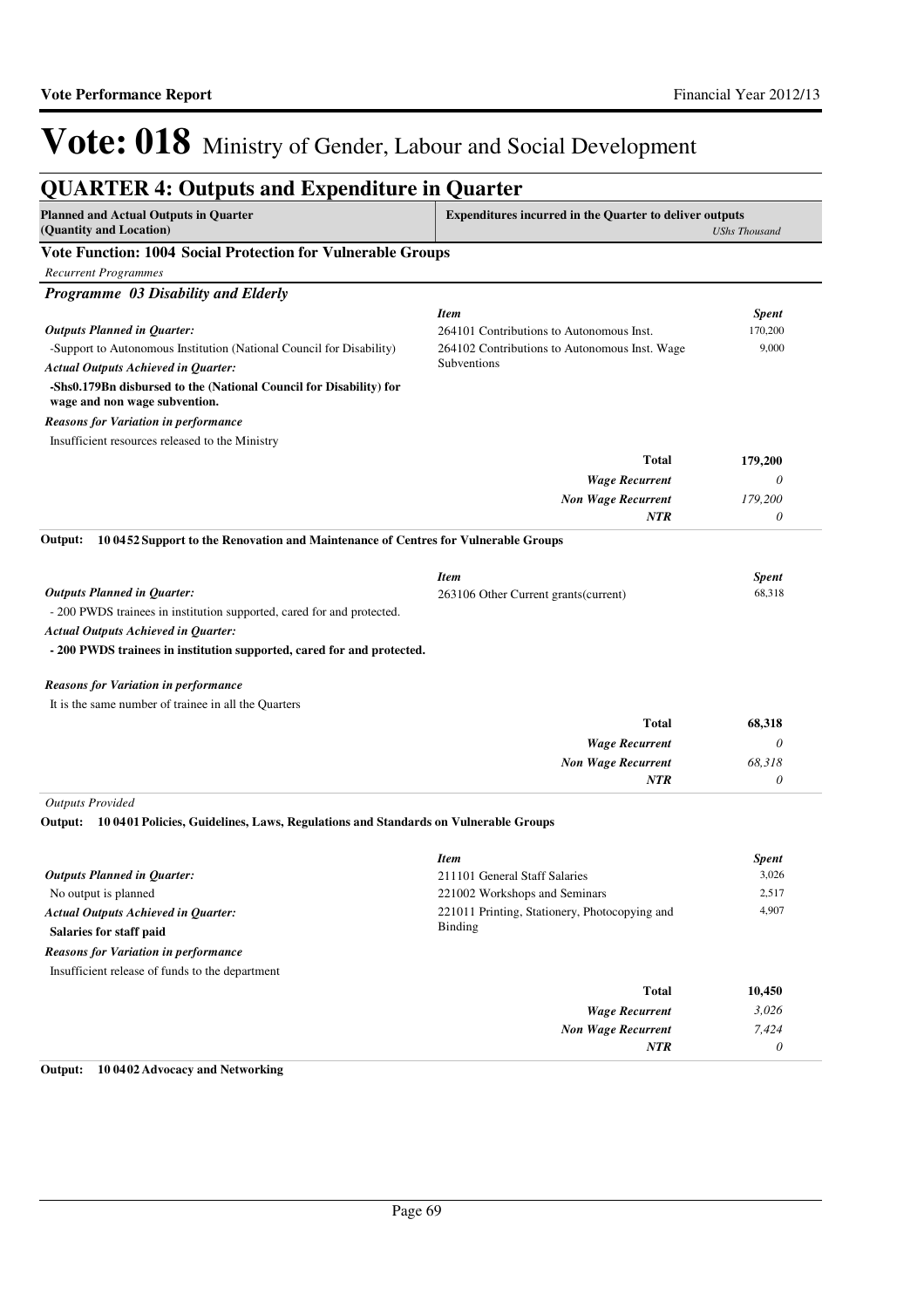# **QUARTER 4: Outputs and Expenditure in Quarter**

| Planned and Actual Outputs in Quarter | <b>Expenditures incurred in the Quarter to deliver outputs</b> |  |
|---------------------------------------|----------------------------------------------------------------|--|
| (Quantity and Location)               | UShs Thousand                                                  |  |
| .<br>$\overline{a}$                   |                                                                |  |

### **Vote Function: 1004 Social Protection for Vulnerable Groups**

| Programme 03 Disability and Elderly         |                                                          |              |
|---------------------------------------------|----------------------------------------------------------|--------------|
|                                             | <b>Item</b>                                              | <b>Spent</b> |
| <b>Outputs Planned in Quarter:</b>          | 211101 General Staff Salaries                            | 2,992        |
| No output is planned                        | 221001 Advertising and Public Relations                  | 600          |
| <b>Actual Outputs Achieved in Ouarter:</b>  | 221005 Hire of Venue (chairs, projector etc)             | 700          |
| <b>IEC</b> materials disseminated           | 221009 Welfare and Entertainment                         | 1,050        |
| <b>Reasons for Variation in performance</b> | 221010 Special Meals and Drinks                          | 1,200        |
| Insufficient funds                          | 221011 Printing, Stationery, Photocopying and<br>Binding | 1,875        |
|                                             | 227004 Fuel, Lubricants and Oils                         | 4,548        |
|                                             | Total                                                    | 12,966       |
|                                             | <b>Wage Recurrent</b>                                    | 2.992        |
|                                             | <b>Non Wage Recurrent</b>                                | 9.973        |
|                                             | <b>NTR</b>                                               | 0            |

**10 0403 Monitoring and Evaluation of Programmes for Vulnerable Groups Output:**

|                                                                                                                                                                                            | <b>Item</b>                                               | <b>Spent</b> |
|--------------------------------------------------------------------------------------------------------------------------------------------------------------------------------------------|-----------------------------------------------------------|--------------|
| <b>Outputs Planned in Ouarter:</b>                                                                                                                                                         | 211101 General Staff Salaries                             | 2.992        |
| - 1 Institutions namely, Mbale and Buyaga resettlement centre provided<br>with support supervision and monitoring.                                                                         | 213002 Incapacity, death benefits and funeral<br>expenses | 15,353       |
| <b>Actual Outputs Achieved in Ouarter:</b>                                                                                                                                                 | 221011 Printing, Stationery, Photocopying and             | 480          |
| - Four Institution namely, Ruti, Kireka Mpumude and Lweza<br>provided with support supervision and monitoring services,<br>Four LGs i.e Karangala, Masaka, Shema and Rubirizi monitored on | Binding<br>227004 Fuel, Lubricants and Oils               | 4.160        |
| <b>SGPWDS.</b>                                                                                                                                                                             |                                                           |              |

Insufficient releases of funds *Reasons for Variation in performance*

| <b>Total</b>              | 22,985 |
|---------------------------|--------|
| <b>Wage Recurrent</b>     | 2,992  |
| <b>Non Wage Recurrent</b> | 19,993 |
| <b>NTR</b>                | 0      |

**10 0404 Training and Skills Development Output:**

|                                                                                                                                                                                                                 | <b>Item</b>                                 | <b>Spent</b> |
|-----------------------------------------------------------------------------------------------------------------------------------------------------------------------------------------------------------------|---------------------------------------------|--------------|
| <b>Outputs Planned in Ouarter:</b>                                                                                                                                                                              | 211101 General Staff Salaries               | 2,394        |
| Training Syllabus for vocational rehabilitation institutions developed.                                                                                                                                         | 221002 Workshops and Seminars               | 3,843        |
| <b>Actual Outputs Achieved in Ouarter:</b>                                                                                                                                                                      | 224002 General Supply of Goods and Services | 2,415        |
| -Consultative meeting on the Course outline on Social Gerontology<br>Manual held;<br>-800 copies of Disability guidelines printed.<br>-300 copies of the National Council for Older persons Act 2013<br>printed |                                             |              |
| <b>Reasons for Variation in performance</b>                                                                                                                                                                     |                                             |              |
| The achievement was supported with off Budget activities                                                                                                                                                        |                                             |              |
|                                                                                                                                                                                                                 | <b>Total</b>                                | 8,651        |
|                                                                                                                                                                                                                 | <b>Wage Recurrent</b>                       | 2.394        |

**Output: 10 0405 Empowerment, Support, Care and Protection of Vulnerable Groups**

*Non Wage Recurrent*

*NTR*

*6,257 0*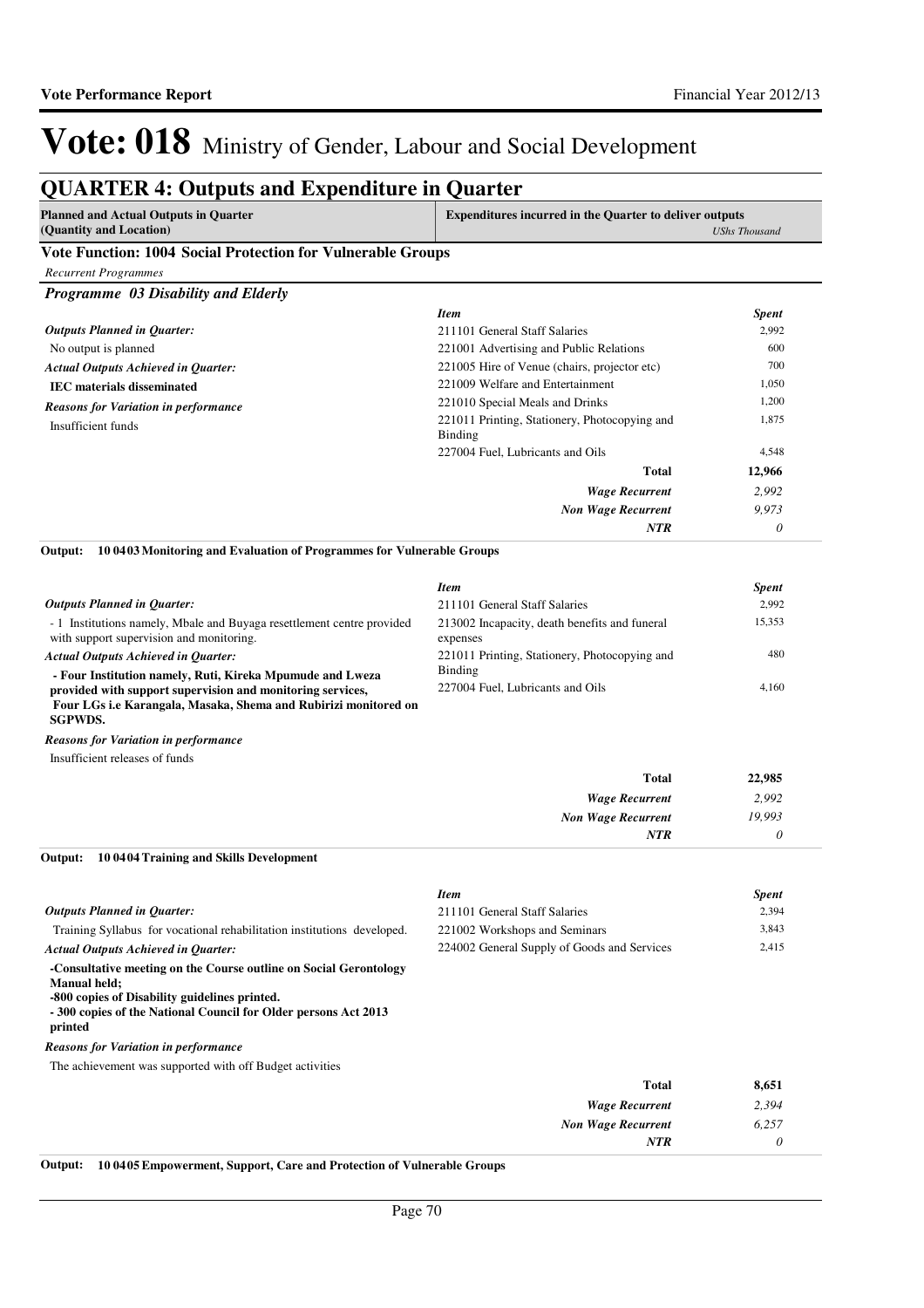| <b>QUARTER 4: Outputs and Expenditure in Quarter</b>                                                                                                                                                                                  |                                                                |                      |
|---------------------------------------------------------------------------------------------------------------------------------------------------------------------------------------------------------------------------------------|----------------------------------------------------------------|----------------------|
| <b>Planned and Actual Outputs in Quarter</b><br>(Quantity and Location)                                                                                                                                                               | <b>Expenditures incurred in the Quarter to deliver outputs</b> | <b>UShs Thousand</b> |
| Vote Function: 1004 Social Protection for Vulnerable Groups                                                                                                                                                                           |                                                                |                      |
| <b>Recurrent Programmes</b>                                                                                                                                                                                                           |                                                                |                      |
| Programme 03 Disability and Elderly                                                                                                                                                                                                   |                                                                |                      |
|                                                                                                                                                                                                                                       | <b>Item</b>                                                    | <b>Spent</b>         |
| <b>Outputs Planned in Quarter:</b>                                                                                                                                                                                                    | 211101 General Staff Salaries                                  | 1,795                |
| No Output planned                                                                                                                                                                                                                     | 224002 General Supply of Goods and Services                    | 10,684               |
| <b>Actual Outputs Achieved in Quarter:</b>                                                                                                                                                                                            |                                                                |                      |
| Training materials for the institutions purchased                                                                                                                                                                                     |                                                                |                      |
| <b>Reasons for Variation in performance</b>                                                                                                                                                                                           |                                                                |                      |
| Insufficient resources provided to the Department                                                                                                                                                                                     |                                                                |                      |
|                                                                                                                                                                                                                                       | <b>Total</b>                                                   | 12,479               |
|                                                                                                                                                                                                                                       | <b>Wage Recurrent</b>                                          | 1,795                |
|                                                                                                                                                                                                                                       | <b>Non Wage Recurrent</b>                                      | 10,684               |
|                                                                                                                                                                                                                                       | NTR                                                            | $\theta$             |
| Programme 05 Youth and Children Affairs                                                                                                                                                                                               |                                                                |                      |
| <b>Outputs Funded</b>                                                                                                                                                                                                                 |                                                                |                      |
| Output: 10 0451 Support to councils provided                                                                                                                                                                                          |                                                                |                      |
|                                                                                                                                                                                                                                       |                                                                |                      |
|                                                                                                                                                                                                                                       | <b>Item</b>                                                    | <b>Spent</b>         |
| <b>Outputs Planned in Quarter:</b>                                                                                                                                                                                                    | 264101 Contributions to Autonomous Inst.                       | 371,990              |
| 2 Autonomous institutions (National Youth Council and the National                                                                                                                                                                    | 264102 Contributions to Autonomous Inst. Wage                  | 71,454               |
| Council for Children supported with Shs 0.3425 bn for:                                                                                                                                                                                | Subventions                                                    |                      |
| - Wage subvention (0.0746 bn);                                                                                                                                                                                                        |                                                                |                      |
| - Non wage subvention (0.2643 bn)                                                                                                                                                                                                     |                                                                |                      |
| Actual Outputs Achieved in Quarter:<br>2 Autonomous institutions (National Youth Council and the National                                                                                                                             |                                                                |                      |
| Council for Children supported with Shs 0.443 bn for: wage and non<br>wage subvention                                                                                                                                                 |                                                                |                      |
| <b>Reasons for Variation in performance</b>                                                                                                                                                                                           |                                                                |                      |
| Insufficient releases to the Ministry                                                                                                                                                                                                 |                                                                |                      |
|                                                                                                                                                                                                                                       | <b>Total</b>                                                   | 443,444              |
|                                                                                                                                                                                                                                       | <b>Wage Recurrent</b>                                          | $\theta$             |
|                                                                                                                                                                                                                                       | <b>Non Wage Recurrent</b>                                      | 443,444              |
|                                                                                                                                                                                                                                       | <b>NTR</b>                                                     | $\theta$             |
| 10 0452 Support to the Renovation and Maintenance of Centres for Vulnerable Groups<br>Output:                                                                                                                                         |                                                                |                      |
|                                                                                                                                                                                                                                       | <b>Item</b>                                                    | <b>Spent</b>         |
| <b>Outputs Planned in Quarter:</b>                                                                                                                                                                                                    | 263106 Other Current grants (current)                          | 119,038              |
| - Food and medicine provided for 651 children in 5 institutions; 200                                                                                                                                                                  |                                                                |                      |
| children in Naguru Remand Home, 50 children in Fort Portal Remand                                                                                                                                                                     |                                                                |                      |
| Home, 50 children in Mbale Remand Home, 200 children in Naguru<br>Reception Centre and 151 children in Kampirngisa National                                                                                                           |                                                                |                      |
| <b>Rehabilitation Centre</b>                                                                                                                                                                                                          |                                                                |                      |
| -4 small scale projects in children institutions supported                                                                                                                                                                            |                                                                |                      |
| <b>Actual Outputs Achieved in Quarter:</b>                                                                                                                                                                                            |                                                                |                      |
| - 651 children in 5 institutions; 250 children in Naguru Remand                                                                                                                                                                       |                                                                |                      |
| Home, 40 children in Fort Portal Remand Home, 46 children in Mbale<br>Remand Home, 200 children in Naguru Reception Centre and 115<br>children in Kampirngisa National Rehabilitation Centre provided<br>with food and non food items |                                                                |                      |
| Reasons for Variation in performance                                                                                                                                                                                                  |                                                                |                      |
| Insufficient release of funds                                                                                                                                                                                                         |                                                                |                      |
|                                                                                                                                                                                                                                       |                                                                |                      |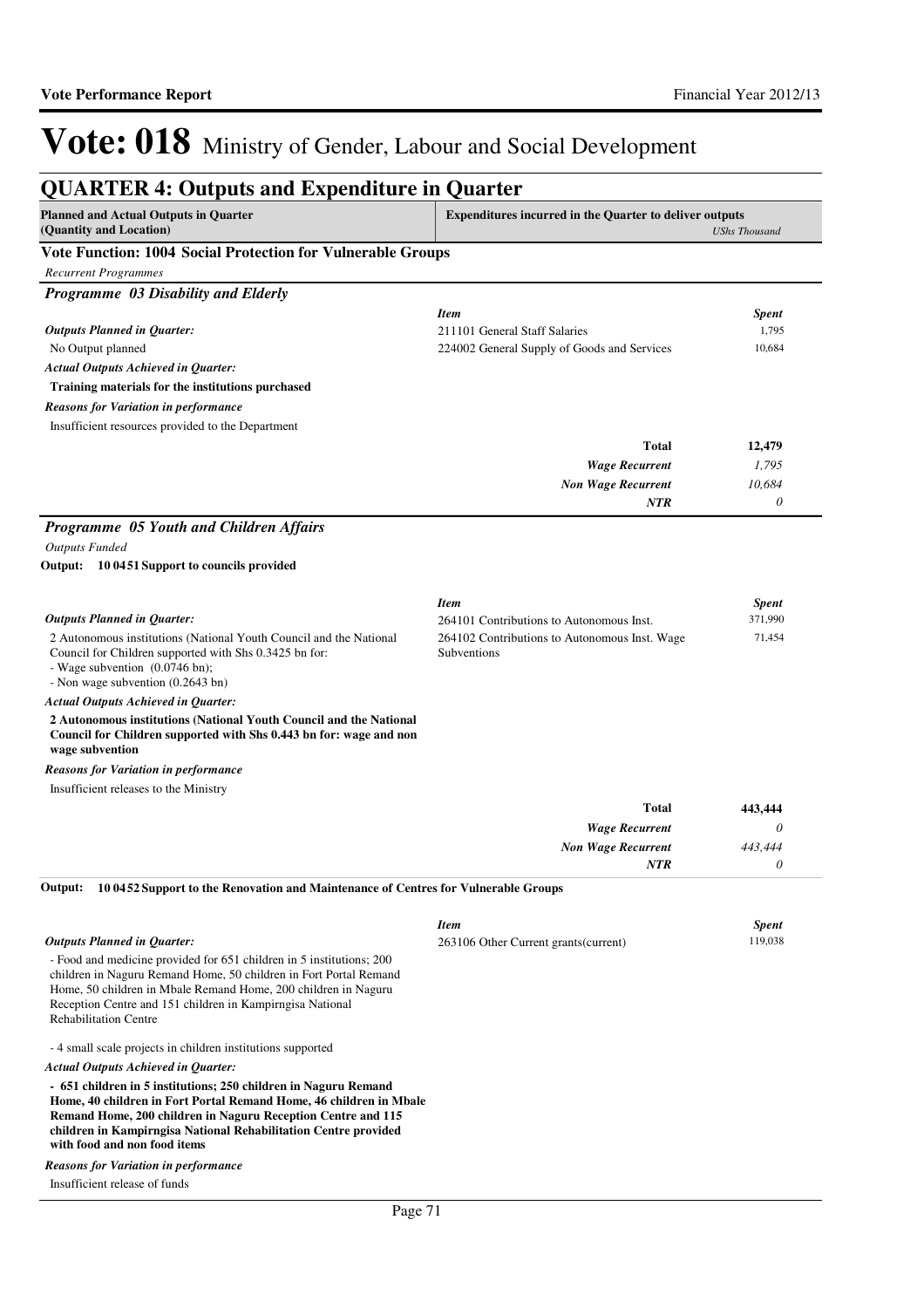#### **QUARTER 4: Outputs and Expenditure in Quarter Planned and Actual Outputs in Quarter (Quantity and Location) Expenditures incurred in the Quarter to deliver outputs**  *UShs Thousand* **Vote Function: 1004 Social Protection for Vulnerable Groups** *Recurrent Programmes Programme 05 Youth and Children Affairs Wage Recurrent Non Wage Recurrent* **Total** *0 119,038 0* **119,038** *NTR Outputs Provided* No output planned **Salaries for Staff paid 10 0401 Policies, Guidelines, Laws, Regulations and Standards on Vulnerable Groups Output:** *Wage Recurrent Non Wage Recurrent* **Total** *2,338 8,589 0* **10,927** *Actual Outputs Achieved in Quarter: Outputs Planned in Quarter: NTR* Insufficient resources released to the Ministry *Reasons for Variation in performance Item Spent* 211101 General Staff Salaries 2,338 221002 Workshops and Seminars 8,589 - Day of the African Child (DAC) commemorated on 16th June 2013 **- Day of the African Child (DAC) commemorated on 16th June 2013 10 0402 Advocacy and Networking Output:** *Wage Recurrent Non Wage Recurrent* **Total** *2,338 5,182 0* **7,520** *Actual Outputs Achieved in Quarter: Outputs Planned in Quarter: NTR* Met the target *Reasons for Variation in performance Item Spent* 211101 General Staff Salaries 2,338 221001 Advertising and Public Relations 1,080 221005 Hire of Venue (chairs, projector etc) 1,462 221009 Welfare and Entertainment 1,100 224002 General Supply of Goods and Services 1,150 227001 Travel Inland 390 - 4 children and babies homes inspected, - 1 Qaurterly meetings and visits by Kampiringisa Board of Visitors' held **- Two (2) institutions i.e the Fort portal Remand Home and Mobuku Youth Skills Centre and 12 Baby Homes provided with support supervision and monitoring serevices. 10 0403 Monitoring and Evaluation of Programmes for Vulnerable Groups** *Actual Outputs Achieved in Quarter: Outputs Planned in Quarter:* **Output:** The target was not meet because of insufficient funds. *Reasons for Variation in performance Item Spent* 211101 General Staff Salaries 2,338 227001 Travel Inland 4,438 228002 Maintenance - Vehicles 880 263322 Conditional transfers to Contr 8,129

| 15,785 | Total                     |
|--------|---------------------------|
| 2,338  | <b>Wage Recurrent</b>     |
| 13,447 | <b>Non Wage Recurrent</b> |
|        | NTR                       |
|        |                           |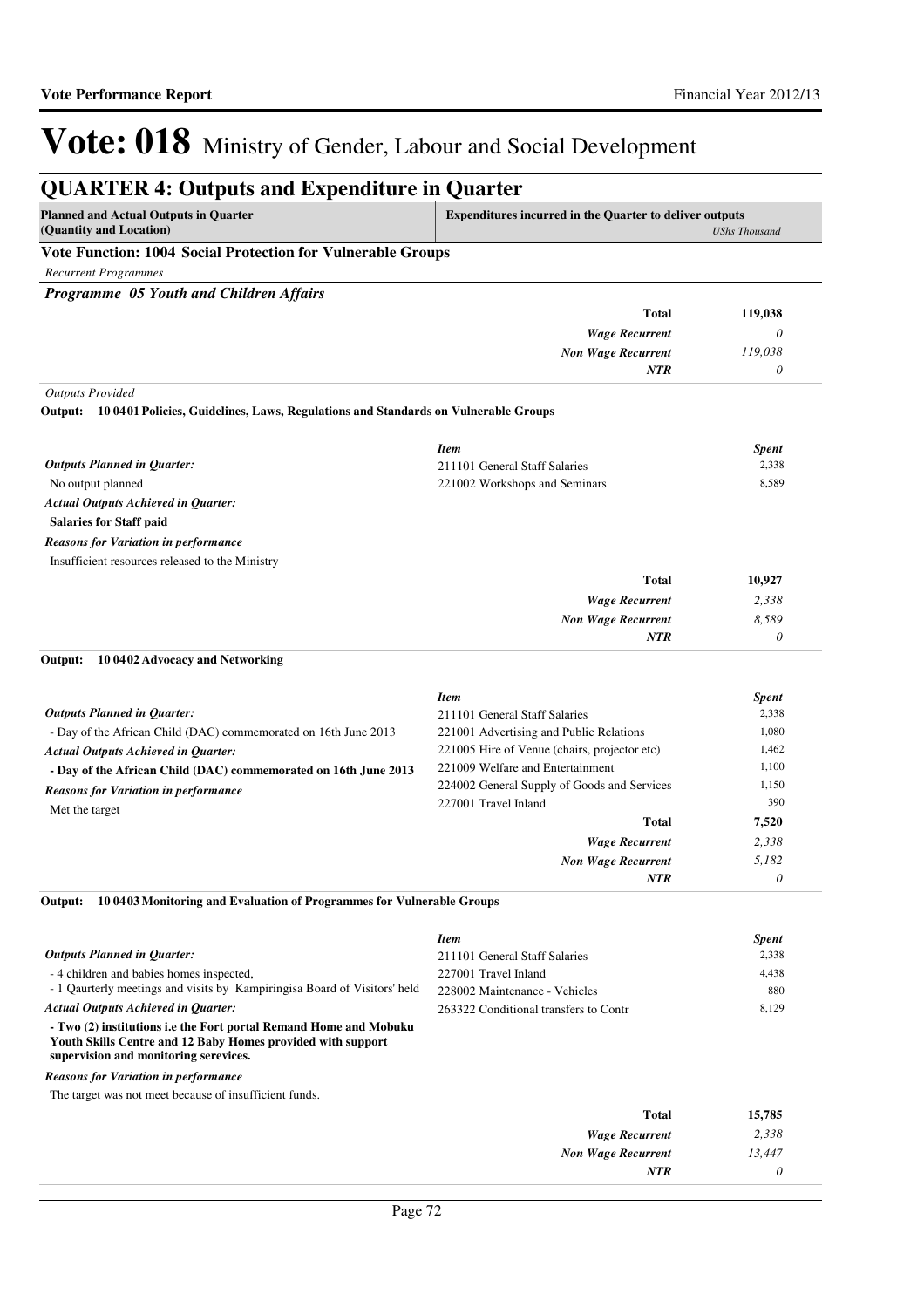| <b>Planned and Actual Outputs in Quarter</b><br>(Quantity and Location)           | <b>Expenditures incurred in the Quarter to deliver outputs</b> | <b>UShs Thousand</b> |
|-----------------------------------------------------------------------------------|----------------------------------------------------------------|----------------------|
| Vote Function: 1004 Social Protection for Vulnerable Groups                       |                                                                |                      |
| <b>Recurrent Programmes</b>                                                       |                                                                |                      |
| Programme 05 Youth and Children Affairs                                           |                                                                |                      |
| 10 04 04 Training and Skills Development<br>Output:                               |                                                                |                      |
|                                                                                   | <b>Item</b>                                                    | <b>Spent</b>         |
| <b>Outputs Planned in Quarter:</b>                                                | 211101 General Staff Salaries                                  | 2,338                |
| 1,000 Youth trained in Entreprenuership Skills                                    | 221003 Staff Training                                          | 1,131,616            |
| <b>Actual Outputs Achieved in Quarter:</b>                                        | 227001 Travel Inland                                           | 959                  |
| 2845 Youth trained in Entreprenuership Skills                                     |                                                                |                      |
| <b>Reasons for Variation in performance</b>                                       |                                                                |                      |
| Some districts did not have qualified service providers                           |                                                                |                      |
|                                                                                   | Total                                                          | 1,134,913            |
|                                                                                   | <b>Wage Recurrent</b>                                          | 2,338                |
|                                                                                   | <b>Non Wage Recurrent</b>                                      | 1,132,574            |
|                                                                                   | <b>NTR</b>                                                     | 0                    |
| 10 0405 Empowerment, Support, Care and Protection of Vulnerable Groups<br>Output: |                                                                |                      |
|                                                                                   | <b>Item</b>                                                    | <b>Spent</b>         |
| <b>Outputs Planned in Quarter:</b>                                                | 211101 General Staff Salaries                                  | 300                  |
| - Resettlement kits for 25 children in institutions provided                      | 221002 Workshops and Seminars                                  | 9,422                |
| <b>Actual Outputs Achieved in Quarter:</b>                                        | 224002 General Supply of Goods and Services                    | 3,902                |
| Salary for staff paid                                                             |                                                                |                      |
| <b>Reasons for Variation in performance</b>                                       |                                                                |                      |
| Insufficient releases made                                                        |                                                                |                      |
|                                                                                   | <b>Total</b>                                                   | 13,624               |
|                                                                                   | <b>Wage Recurrent</b>                                          | 300                  |
|                                                                                   | <b>Non Wage Recurrent</b>                                      | 13,324               |
|                                                                                   | NTR                                                            | 0                    |
| <b>Development Projects</b>                                                       |                                                                |                      |
| <b>Project 0144 Community Based Rehabilitation</b>                                |                                                                |                      |
| Capital Purchases                                                                 |                                                                |                      |
| 10 0477 Purchase of Specialised Machinery & Equipment<br>Output:                  |                                                                |                      |
|                                                                                   |                                                                |                      |
| <b>Outputs Planned in Quarter:</b>                                                |                                                                |                      |
| No output                                                                         |                                                                |                      |
| <b>Actual Outputs Achieved in Quarter:</b>                                        |                                                                |                      |
| No output was achieved                                                            |                                                                |                      |
| Reasons for Variation in performance                                              |                                                                |                      |
| No output was achieved                                                            |                                                                |                      |

| <b>Total</b>              | $\bf{0}$ |
|---------------------------|----------|
| <b>GoU</b> Development    | U        |
| <b>External Financing</b> | 0        |
| <b>NTR</b>                |          |

*Outputs Provided*

**Output: 10 0401 Policies, Guidelines, Laws, Regulations and Standards on Vulnerable Groups**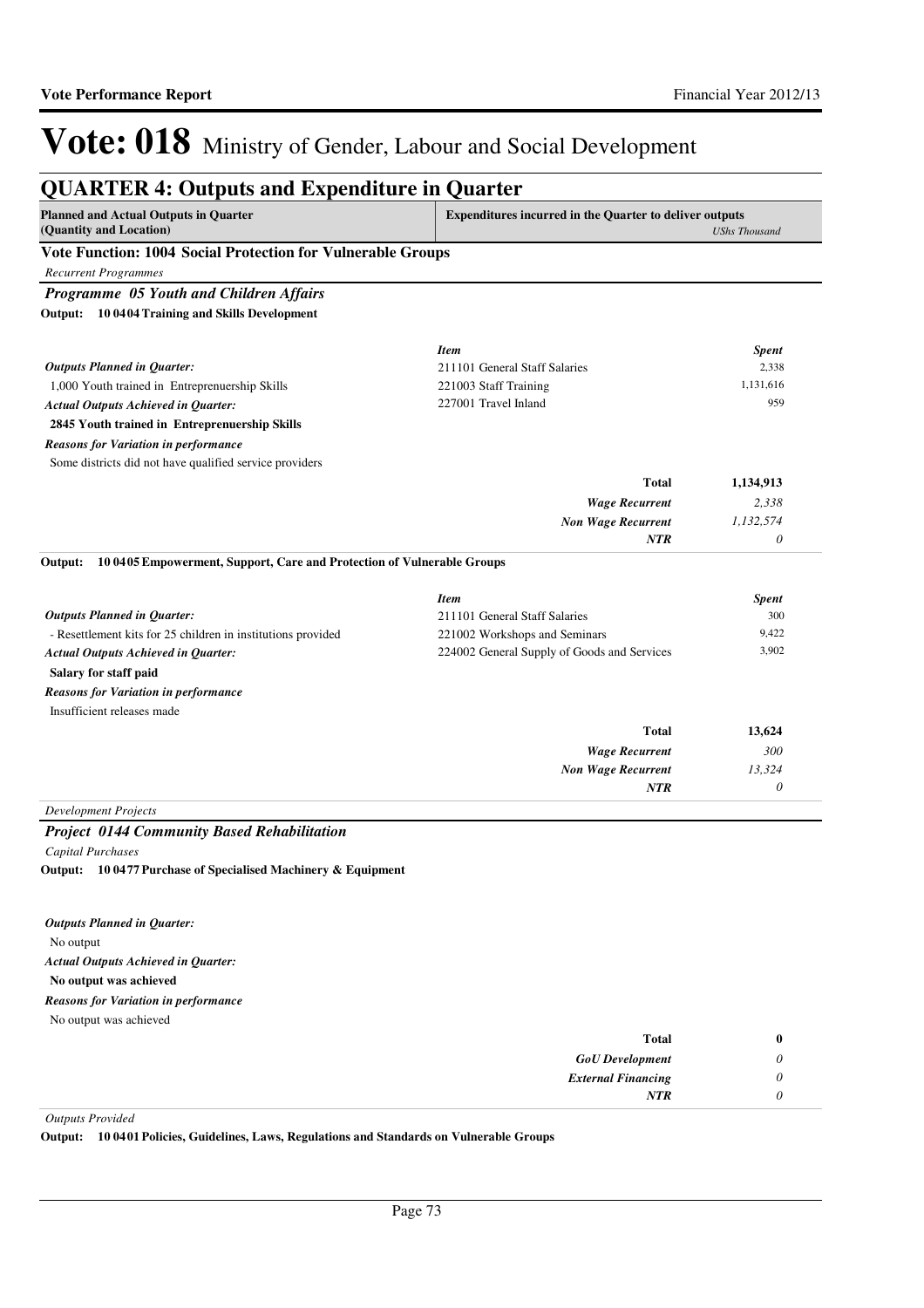| <b>Planned and Actual Outputs in Quarter</b><br>(Quantity and Location)          | <b>Expenditures incurred in the Quarter to deliver outputs</b><br><b>UShs Thousand</b> |                           |
|----------------------------------------------------------------------------------|----------------------------------------------------------------------------------------|---------------------------|
| Vote Function: 1004 Social Protection for Vulnerable Groups                      |                                                                                        |                           |
| Development Projects                                                             |                                                                                        |                           |
| <b>Project 0144 Community Based Rehabilitation</b>                               |                                                                                        |                           |
|                                                                                  | <b>Item</b>                                                                            | <b>Spent</b>              |
| <b>Outputs Planned in Quarter:</b><br>- No output                                | 211102 Contract Staff Salaries (Incl. Casuals,<br>Temporary)                           | 1,888                     |
| <b>Actual Outputs Achieved in Quarter:</b>                                       | 221002 Workshops and Seminars                                                          | 66                        |
| No Output was achieved                                                           | 228002 Maintenance - Vehicles                                                          | 892                       |
| <b>Reasons for Variation in performance</b>                                      |                                                                                        |                           |
| Only Contract stafff salaries were released for the 4th Quarter                  |                                                                                        |                           |
|                                                                                  | <b>Total</b>                                                                           | 2,845                     |
|                                                                                  | <b>GoU</b> Development                                                                 | 2,845                     |
|                                                                                  | <b>External Financing</b>                                                              | 0                         |
|                                                                                  | <b>NTR</b>                                                                             | 0                         |
| 10 0402 Advocacy and Networking<br>Output:                                       |                                                                                        |                           |
|                                                                                  | <b>Item</b>                                                                            | <b>Spent</b>              |
| <b>Outputs Planned in Quarter:</b>                                               | 211102 Contract Staff Salaries (Incl. Casuals,                                         | $\mathbf{0}$              |
| No output due to zero cash limit                                                 | Temporary)                                                                             |                           |
| <b>Actual Outputs Achieved in Quarter:</b>                                       | 224002 General Supply of Goods and Services                                            | $\mathbf{0}$              |
| No Output was achieved                                                           | 227004 Fuel, Lubricants and Oils                                                       | $\mathbf{0}$              |
| <b>Reasons for Variation in performance</b>                                      |                                                                                        |                           |
| Only Contract Staff Salaries were released                                       |                                                                                        |                           |
|                                                                                  | <b>Total</b>                                                                           | $\bf{0}$                  |
|                                                                                  | <b>GoU</b> Development                                                                 | 0                         |
|                                                                                  | <b>External Financing</b>                                                              | 0                         |
|                                                                                  | NTR                                                                                    | 0                         |
| Output:<br>10 0403 Monitoring and Evaluation of Programmes for Vulnerable Groups |                                                                                        |                           |
|                                                                                  | <b>Item</b>                                                                            | <b>Spent</b>              |
| <b>Outputs Planned in Quarter:</b><br>No output                                  | 211102 Contract Staff Salaries (Incl. Casuals,<br>Temporary)                           | $\Omega$                  |
| <b>Actual Outputs Achieved in Quarter:</b>                                       | 227001 Travel Inland                                                                   | 95                        |
| No output was achieved                                                           |                                                                                        |                           |
| <b>Reasons for Variation in performance</b>                                      |                                                                                        |                           |
| Only Contract Staff Salaries were released                                       |                                                                                        |                           |
|                                                                                  | <b>Total</b>                                                                           | 95                        |
|                                                                                  | <b>GoU</b> Development                                                                 | 95                        |
|                                                                                  | <b>External Financing</b>                                                              | 0                         |
|                                                                                  | NTR                                                                                    | $\boldsymbol{\mathit{0}}$ |

*Project 0342 Promotion of Children and Youth Capital Purchases* **Output: 10 0477 Purchase of Specialised Machinery & Equipment**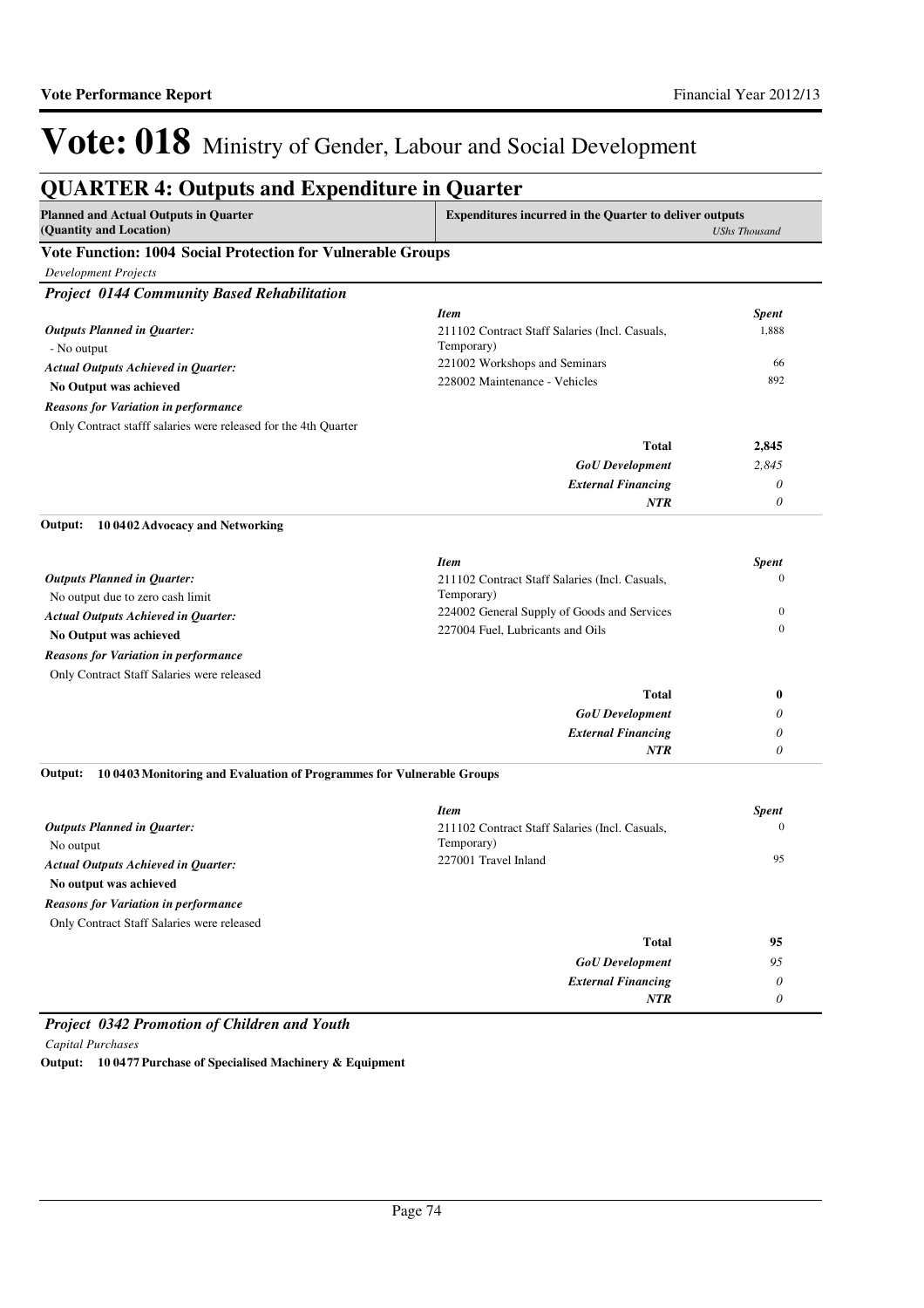| <b>Planned and Actual Outputs in Quarter</b><br>(Quantity and Location)                       | <b>Expenditures incurred in the Quarter to deliver outputs</b> | <b>UShs Thousand</b>  |
|-----------------------------------------------------------------------------------------------|----------------------------------------------------------------|-----------------------|
| <b>Vote Function: 1004 Social Protection for Vulnerable Groups</b>                            |                                                                |                       |
| <b>Development Projects</b>                                                                   |                                                                |                       |
| Project 0342 Promotion of Children and Youth                                                  |                                                                |                       |
|                                                                                               | <b>Item</b>                                                    | <b>Spent</b>          |
| <b>Outputs Planned in Quarter:</b>                                                            | 231005 Machinery and Equipment                                 | 3,650                 |
| No Output                                                                                     |                                                                |                       |
| <b>Actual Outputs Achieved in Quarter:</b>                                                    |                                                                |                       |
| <b>Contract staff paid salaries</b>                                                           |                                                                |                       |
| <b>Reasons for Variation in performance</b>                                                   |                                                                |                       |
| Only Contract staff salaries were released during Quarter 4                                   |                                                                |                       |
|                                                                                               | <b>Total</b>                                                   | 3,650                 |
|                                                                                               | <b>GoU</b> Development                                         | 3,650                 |
|                                                                                               | <b>External Financing</b>                                      | 0                     |
|                                                                                               | <b>NTR</b>                                                     | 0                     |
| Output:<br>10 0452 Support to the Renovation and Maintenance of Centres for Vulnerable Groups |                                                                |                       |
| <b>Outputs Planned in Quarter:</b>                                                            | <b>Item</b><br>263340 Other grants                             | <b>Spent</b><br>6,947 |
| No output                                                                                     |                                                                |                       |
| <b>Actual Outputs Achieved in Quarter:</b>                                                    |                                                                |                       |
| Contract staff salaries paid out                                                              |                                                                |                       |
| <b>Reasons for Variation in performance</b>                                                   |                                                                |                       |
| Only contract staff salaries were paid out                                                    |                                                                |                       |
|                                                                                               | <b>Total</b>                                                   | 6,947                 |
|                                                                                               | <b>GoU</b> Development                                         | 6,947                 |
|                                                                                               | <b>External Financing</b>                                      | 0                     |
|                                                                                               | <b>NTR</b>                                                     | 0                     |
| <b>Outputs Provided</b>                                                                       |                                                                |                       |
| Output:<br>10 0401 Policies, Guidelines, Laws, Regulations and Standards on Vulnerable Groups |                                                                |                       |
|                                                                                               | <b>Item</b>                                                    | <b>Spent</b>          |
| <b>Outputs Planned in Quarter:</b>                                                            | 211102 Contract Staff Salaries (Incl. Casuals,                 | 1,508                 |
| No output                                                                                     | Temporary)                                                     |                       |
| <b>Actual Outputs Achieved in Quarter:</b>                                                    | 221002 Workshops and Seminars                                  | 178                   |
| No Output was achieved                                                                        | 227004 Fuel, Lubricants and Oils                               | 87                    |
| <b>Reasons for Variation in performance</b>                                                   |                                                                |                       |
| Only contract staff salaries were releases                                                    |                                                                |                       |
|                                                                                               | <b>Total</b>                                                   | 1,773                 |
|                                                                                               | <b>GoU</b> Development                                         | 1,773                 |
|                                                                                               | <b>External Financing</b>                                      | $\theta$              |
|                                                                                               | <b>NTR</b>                                                     | 0                     |

#### **Output: 10 0402 Advocacy and Networking**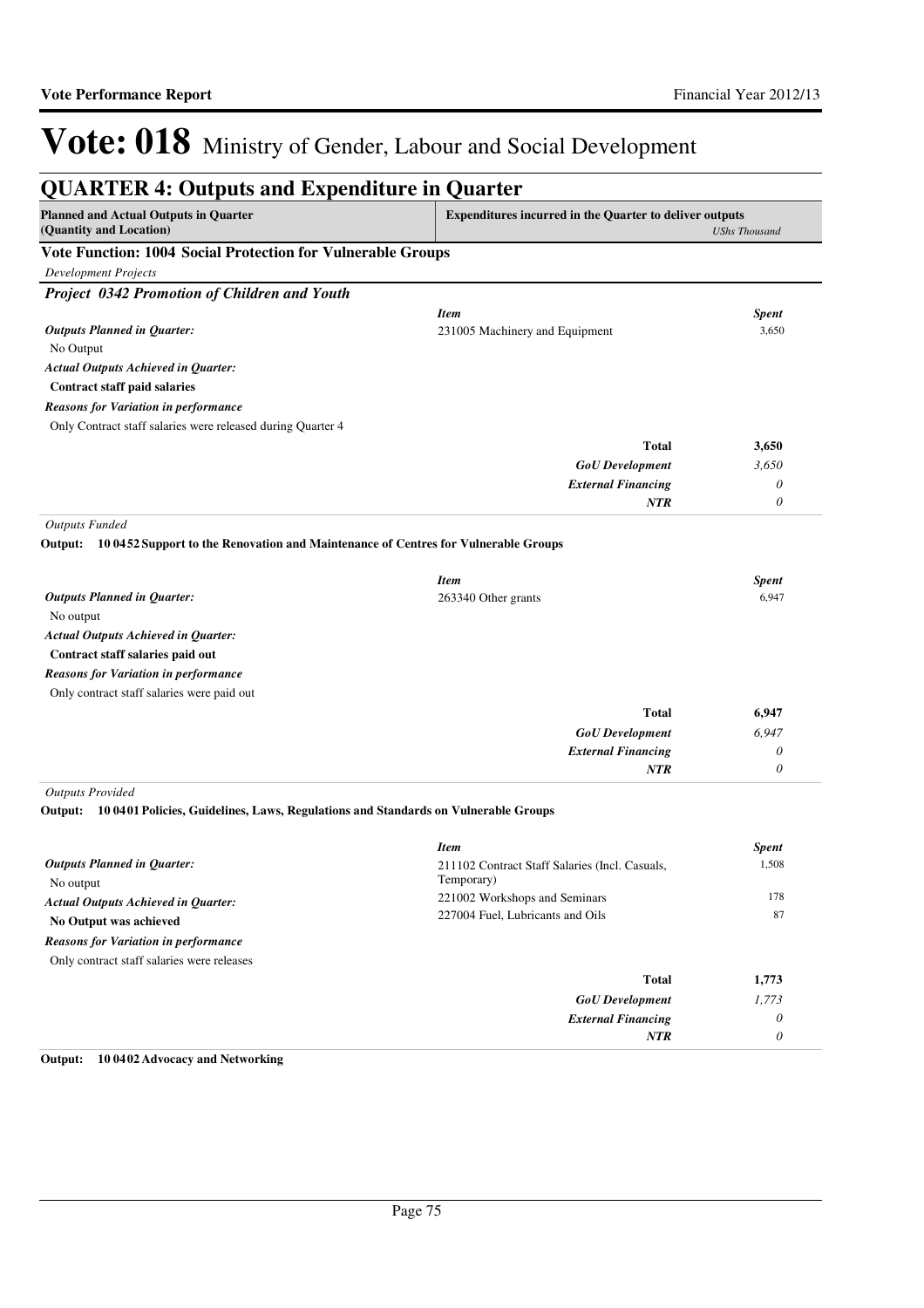| <b>QUARTER 4: Outputs and Expenditure in Quarter</b>                                      |                                                                |                      |
|-------------------------------------------------------------------------------------------|----------------------------------------------------------------|----------------------|
| <b>Planned and Actual Outputs in Quarter</b><br>(Quantity and Location)                   | <b>Expenditures incurred in the Quarter to deliver outputs</b> | <b>UShs Thousand</b> |
| Vote Function: 1004 Social Protection for Vulnerable Groups                               |                                                                |                      |
| <b>Development Projects</b>                                                               |                                                                |                      |
| Project 0342 Promotion of Children and Youth                                              |                                                                |                      |
|                                                                                           | <b>Item</b>                                                    | <b>Spent</b>         |
| <b>Outputs Planned in Quarter:</b>                                                        | 211102 Contract Staff Salaries (Incl. Casuals,                 | 1,324                |
| No output                                                                                 | Temporary)                                                     |                      |
| <b>Actual Outputs Achieved in Quarter:</b>                                                | 224002 General Supply of Goods and Services                    | 3,781                |
| No Output was achieved during the Quarter                                                 |                                                                |                      |
| <b>Reasons for Variation in performance</b>                                               |                                                                |                      |
| Only Contract staff salaries were released during Quarter 4                               |                                                                |                      |
|                                                                                           | <b>Total</b>                                                   | 5,105                |
|                                                                                           |                                                                |                      |
|                                                                                           | <b>GoU</b> Development                                         | 5,105                |
|                                                                                           | <b>External Financing</b>                                      | 0                    |
|                                                                                           | <b>NTR</b>                                                     | 0                    |
| 10 0403 Monitoring and Evaluation of Programmes for Vulnerable Groups<br>Output:          |                                                                |                      |
|                                                                                           | <b>Item</b>                                                    | <b>Spent</b>         |
| <b>Outputs Planned in Quarter:</b><br>No output                                           | 211102 Contract Staff Salaries (Incl. Casuals,<br>Temporary)   | 2,869                |
| <b>Actual Outputs Achieved in Quarter:</b>                                                | 211103 Allowances                                              | 2,264                |
| <b>Contract Staff salaries paid</b>                                                       | 227001 Travel Inland                                           | 60                   |
| <b>Reasons for Variation in performance</b>                                               | 227004 Fuel, Lubricants and Oils                               | 317                  |
| Only Contract staff salaries were relraesed during Quarter 4                              | 228002 Maintenance - Vehicles                                  | 1,544                |
|                                                                                           | <b>Total</b>                                                   | 7,054                |
|                                                                                           | <b>GoU</b> Development                                         | 7,054                |
|                                                                                           | <b>External Financing</b>                                      | 0                    |
|                                                                                           | NTR                                                            | 0                    |
| Output:<br>10 0404 Training and Skills Development                                        |                                                                |                      |
|                                                                                           | <b>Item</b>                                                    | <b>Spent</b>         |
| <b>Outputs Planned in Quarter:</b>                                                        | 221002 Workshops and Seminars                                  | 4,900                |
| - No output                                                                               | 221003 Staff Training                                          | 6,300                |
| <b>Actual Outputs Achieved in Quarter:</b>                                                | 224002 General Supply of Goods and Services                    | 4,639                |
| Contract staff salaries paid                                                              |                                                                |                      |
|                                                                                           |                                                                |                      |
| <b>Reasons for Variation in performance</b><br>Only Contract Staff salaries were released |                                                                |                      |
|                                                                                           | <b>Total</b>                                                   | 15,839               |
|                                                                                           | <b>GoU</b> Development                                         | 15,839               |
|                                                                                           |                                                                | 0                    |
|                                                                                           | <b>External Financing</b><br>NTR                               | 0                    |
| 10 0405 Empowerment, Support, Care and Protection of Vulnerable Groups<br>Output:         |                                                                |                      |
|                                                                                           |                                                                |                      |
|                                                                                           | <b>Item</b>                                                    | <b>Spent</b>         |
| <b>Outputs Planned in Quarter:</b>                                                        | 211102 Contract Staff Salaries (Incl. Casuals,<br>Temporary)   | 18,054               |
| No output                                                                                 | 211103 Allowances                                              | 4,204                |
| <b>Actual Outputs Achieved in Quarter:</b>                                                | 221008 Computer Supplies and IT Services                       | 1,726                |
| - 44 disadvantaged children from Ministry institutions supported for                      | 221011 Printing, Stationery, Photocopying and                  | 1,572                |
| formal education;<br>- Salaries for Contract Staff paid                                   | Binding                                                        |                      |
| Reasons for Variation in performance                                                      | 221012 Small Office Equipment                                  | 1,259                |

*Reasons for Variation in performance*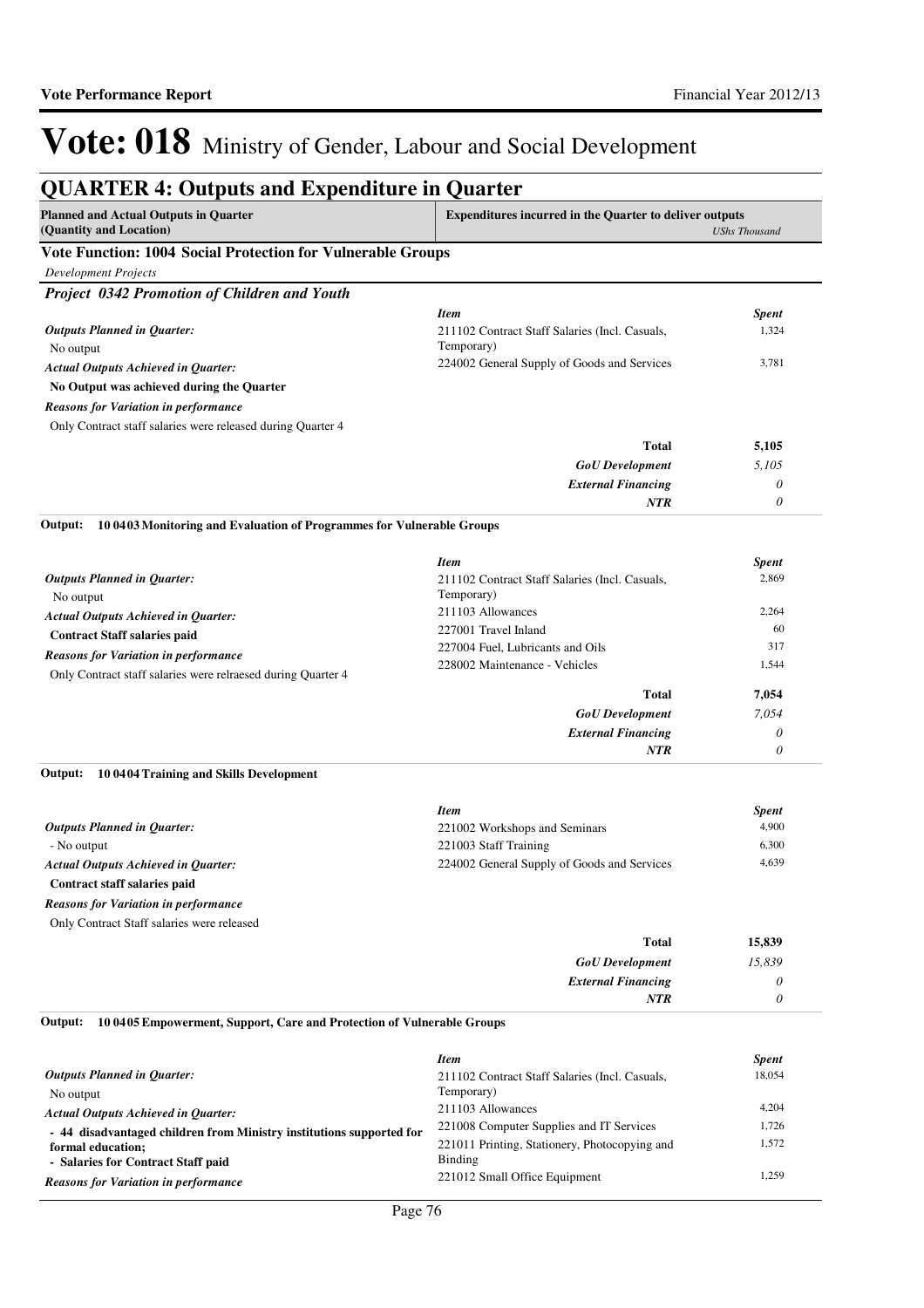| <b>Planned and Actual Outputs in Quarter</b><br>(Quantity and Location) |                                             | <b>Expenditures incurred in the Quarter to deliver outputs</b><br><b>UShs Thousand</b> |  |
|-------------------------------------------------------------------------|---------------------------------------------|----------------------------------------------------------------------------------------|--|
| <b>Vote Function: 1004 Social Protection for Vulnerable Groups</b>      |                                             |                                                                                        |  |
| Development Projects                                                    |                                             |                                                                                        |  |
| Project 0342 Promotion of Children and Youth                            |                                             |                                                                                        |  |
| Only Contract staff salaries paid out                                   | 222001 Telecommunications                   | $\mathbf{0}$                                                                           |  |
|                                                                         | 224002 General Supply of Goods and Services | 3,539                                                                                  |  |
|                                                                         | 227004 Fuel, Lubricants and Oils            | 92                                                                                     |  |
|                                                                         | 228002 Maintenance - Vehicles               | 5,378                                                                                  |  |
|                                                                         | <b>Total</b>                                | 35,825                                                                                 |  |
|                                                                         | <b>GoU</b> Development                      | 35,825                                                                                 |  |
|                                                                         | <b>External Financing</b>                   | $\theta$                                                                               |  |
|                                                                         | <b>NTR</b>                                  | 0                                                                                      |  |

**10 0475 Purchase of Motor Vehicles and Other Transport Equipment Output:**

No Output **NA** *Actual Outputs Achieved in Quarter: Outputs Planned in Quarter:* NA *Reasons for Variation in performance*

| <b>Total</b>              |  |
|---------------------------|--|
| <b>GoU</b> Development    |  |
| <b>External Financing</b> |  |
| <b>NTR</b>                |  |

*Outputs Provided*

**10 0401 Policies, Guidelines, Laws, Regulations and Standards on Vulnerable Groups Output:**

No output **NA** *Actual Outputs Achieved in Quarter: Outputs Planned in Quarter:* NA *Reasons for Variation in performance*

| <b>Total</b>              |  |
|---------------------------|--|
| <b>GoU</b> Development    |  |
| <b>External Financing</b> |  |
| <b>NTR</b>                |  |

#### **10 0402 Advocacy and Networking Output:**

No output is planned **NA** *Actual Outputs Achieved in Quarter: Outputs Planned in Quarter:* NA *Reasons for Variation in performance*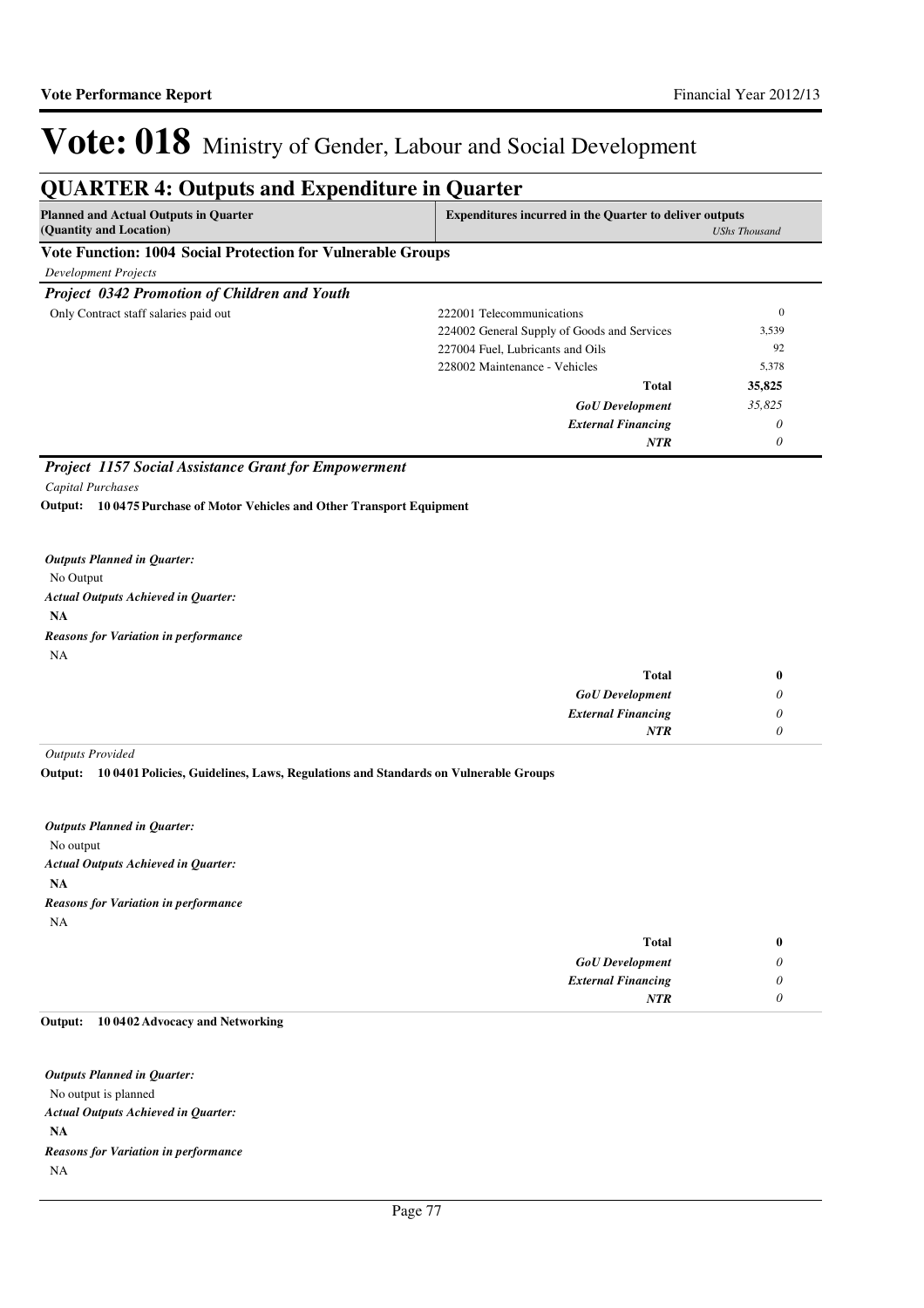**QUARTER 4: Outputs and Expenditure in Quarter**

#### **Planned and Actual Outputs in Quarter (Quantity and Location) Expenditures incurred in the Quarter to deliver outputs**  *UShs Thousand* **Vote Function: 1004 Social Protection for Vulnerable Groups** *Development Projects Project 1157 Social Assistance Grant for Empowerment GoU Development External Financing* **Total** *0 0 0* **0** *NTR* No output planned **NA 10 0403 Monitoring and Evaluation of Programmes for Vulnerable Groups Output:** *GoU Development External Financing* **Total** *0 0 0* **0** *Actual Outputs Achieved in Quarter: Outputs Planned in Quarter: NTR* NA *Reasons for Variation in performance* No Output planned **NA 10 0404 Training and Skills Development** *GoU Development External Financing* **Total** *0 0 0* **0** *Actual Outputs Achieved in Quarter: Outputs Planned in Quarter:* **Output:** *NTR* NA *Reasons for Variation in performance* No output **2 districts monitored during the distribution of SAGE in the pilot benefiting districts, 10 0405 Empowerment, Support, Care and Protection of Vulnerable Groups** *GoU Development External Financing* **Total** *10,089 0 0* **10,089** *Actual Outputs Achieved in Quarter: Outputs Planned in Quarter:* **Output:** *NTR* Only Contract staff salaries were released during quarter 4 *Reasons for Variation in performance Item Spent* 227001 Travel Inland 10,089

#### **Vote Function: 1049 Policy, Planning and Support Services**

*Recurrent Programmes*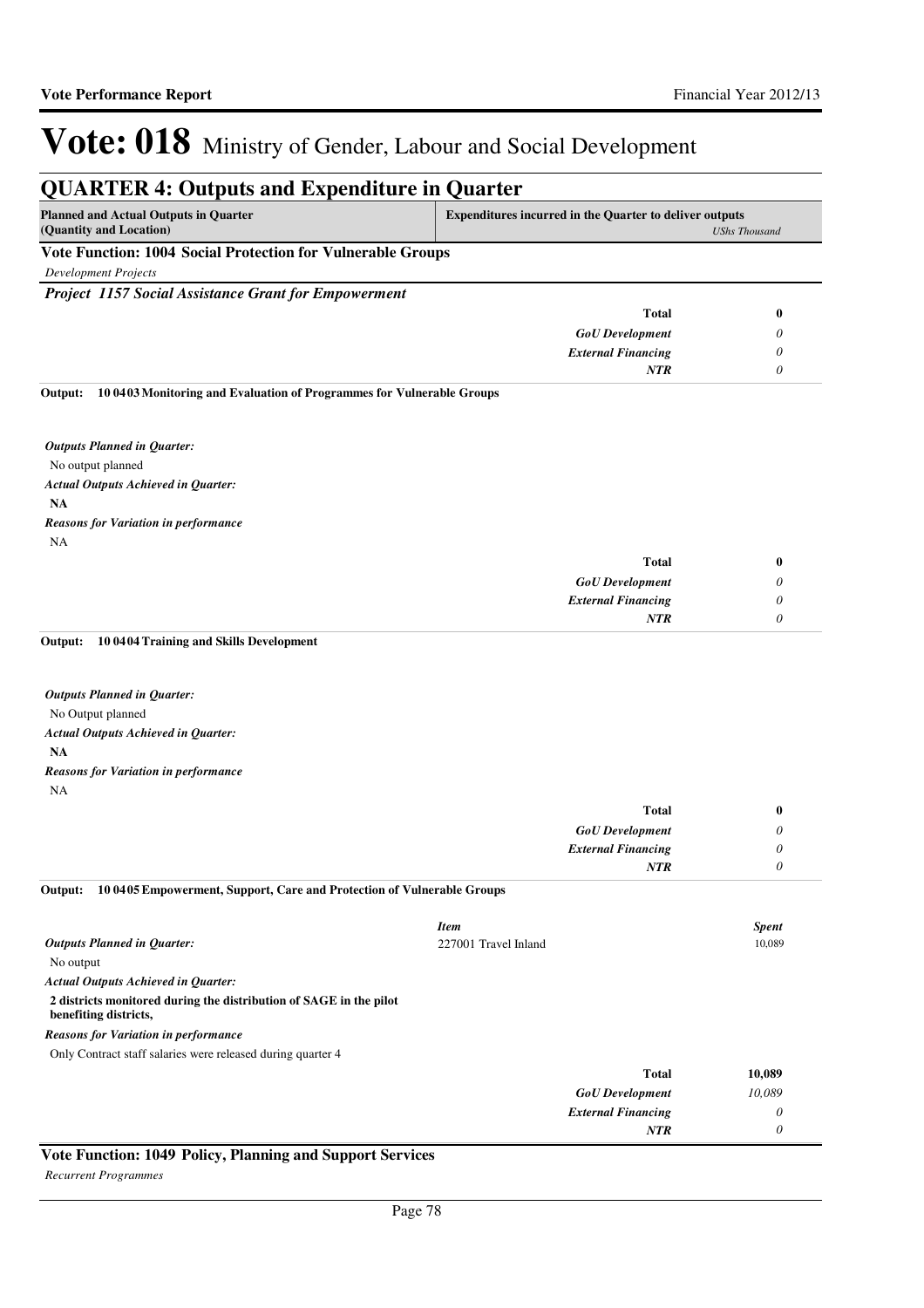#### **QUARTER 4: Outputs and Expenditure in Quarter Planned and Actual Outputs in Quarter (Quantity and Location) Expenditures incurred in the Quarter to deliver outputs**  *UShs Thousand* **Vote Function: 1049 Policy, Planning and Support Services** *Recurrent Programmes Programme 01 Headquarters, Planning and Policy Outputs Funded* - 300 children and adults from the Streets of Kampala City, and other towns Withdrown and re-settled; - Multi- sectoral strategy on street children implentented **- 100 children and adults from the Streets of Kampala City, and other towns Withdrown and re-settled; - Multi- sectoral strategy on street children implentented 10 4951 Support to the street children activities Output:** *Wage Recurrent Non Wage Recurrent* **Total** *0 112,852 0* **112,852** *Actual Outputs Achieved in Quarter: Outputs Planned in Quarter: NTR* Insufficient funds *Reasons for Variation in performance Item Spent* 264102 Contributions to Autonomous Inst. Wage Subventions 112,852 *Outputs Provided* **10 4901 Policy, Consultation, Planning, Resource Mobilisation and Monitoring Services Output:**

|                                                                                                                                                                                                                                                                                               | Item                                                                      | <b>Spent</b>    |
|-----------------------------------------------------------------------------------------------------------------------------------------------------------------------------------------------------------------------------------------------------------------------------------------------|---------------------------------------------------------------------------|-----------------|
| <b>Outputs Planned in Quarter:</b>                                                                                                                                                                                                                                                            | 211101 General Staff Salaries                                             | $_{0}$          |
| - Ministerial Policy Statement for 2012/13 prepared and submitted to the<br>Ministry of Finance Planning and Economic Development (MFPED) as                                                                                                                                                  | 213002 Incapacity, death benefits and funeral<br>expenses                 | 24,690          |
| well as Parliament timely;                                                                                                                                                                                                                                                                    | 221001 Advertising and Public Relations                                   | 10,510          |
| - Timely procurement and Disposal of goods and services; and                                                                                                                                                                                                                                  | 221007 Books, Periodicals and Newspapers                                  | 12,038          |
| - Monitoring and Evaluation.                                                                                                                                                                                                                                                                  | 221009 Welfare and Entertainment                                          | 11,084          |
| <b>Actual Outputs Achieved in Quarter:</b><br>- Ministerial Policy Statement for 2012/13 prepared and submitted to<br>the Ministry of Finance Planning and Economic Development<br>(MFPED) as well as Parliament timely;<br><b>Reasons for Variation in performance</b><br>The target was met | 221011 Printing, Stationery, Photocopying and<br>Binding                  | 29,485          |
|                                                                                                                                                                                                                                                                                               | 221012 Small Office Equipment                                             | 8,551           |
|                                                                                                                                                                                                                                                                                               | 222002 Postage and Courier<br>224002 General Supply of Goods and Services | 4,914<br>21,674 |
|                                                                                                                                                                                                                                                                                               | 227004 Fuel, Lubricants and Oils                                          | 1,347           |
|                                                                                                                                                                                                                                                                                               | <b>Total</b>                                                              | 124,293         |
|                                                                                                                                                                                                                                                                                               | <b>Wage Recurrent</b>                                                     | 0               |
|                                                                                                                                                                                                                                                                                               | <b>Non Wage Recurrent</b>                                                 | 124,293         |
|                                                                                                                                                                                                                                                                                               | <b>NTR</b>                                                                | 0               |

**10 4902 Support Services (Finance and Administration) to the Ministry Provided Output:**

|                                                                                                                | <b>Item</b>                                       | <b>Spent</b> |
|----------------------------------------------------------------------------------------------------------------|---------------------------------------------------|--------------|
| <b>Outputs Planned in Quarter:</b>                                                                             | 211101 General Staff Salaries                     | 34,000       |
| - Finance and Administration services provided;                                                                | 211103 Allowances                                 | 175,851      |
| - Staff Welfare;                                                                                               | 221016 IFMS Recurrent Costs                       | 36.504       |
| - Utilities (Water, Electricity and Telephone);                                                                | 222001 Telecommunications                         | 29,976       |
| - Office Accommodation (Rent)<br>- Allowances (transport, lunch etc) paid;                                     | 222002 Postage and Courier                        | 1,571        |
| - Vehicles for the entitled officers and those in the pool serviced and                                        | 223003 Rent - Produced Assets to private entities | 350,009      |
| maintained;                                                                                                    | 223004 Guard and Security services                | 19.319       |
| - IFMS and Internet services maintained and functional;<br>- Logistics for entitled officers processed timely; | 223005 Electricity                                | 60,000       |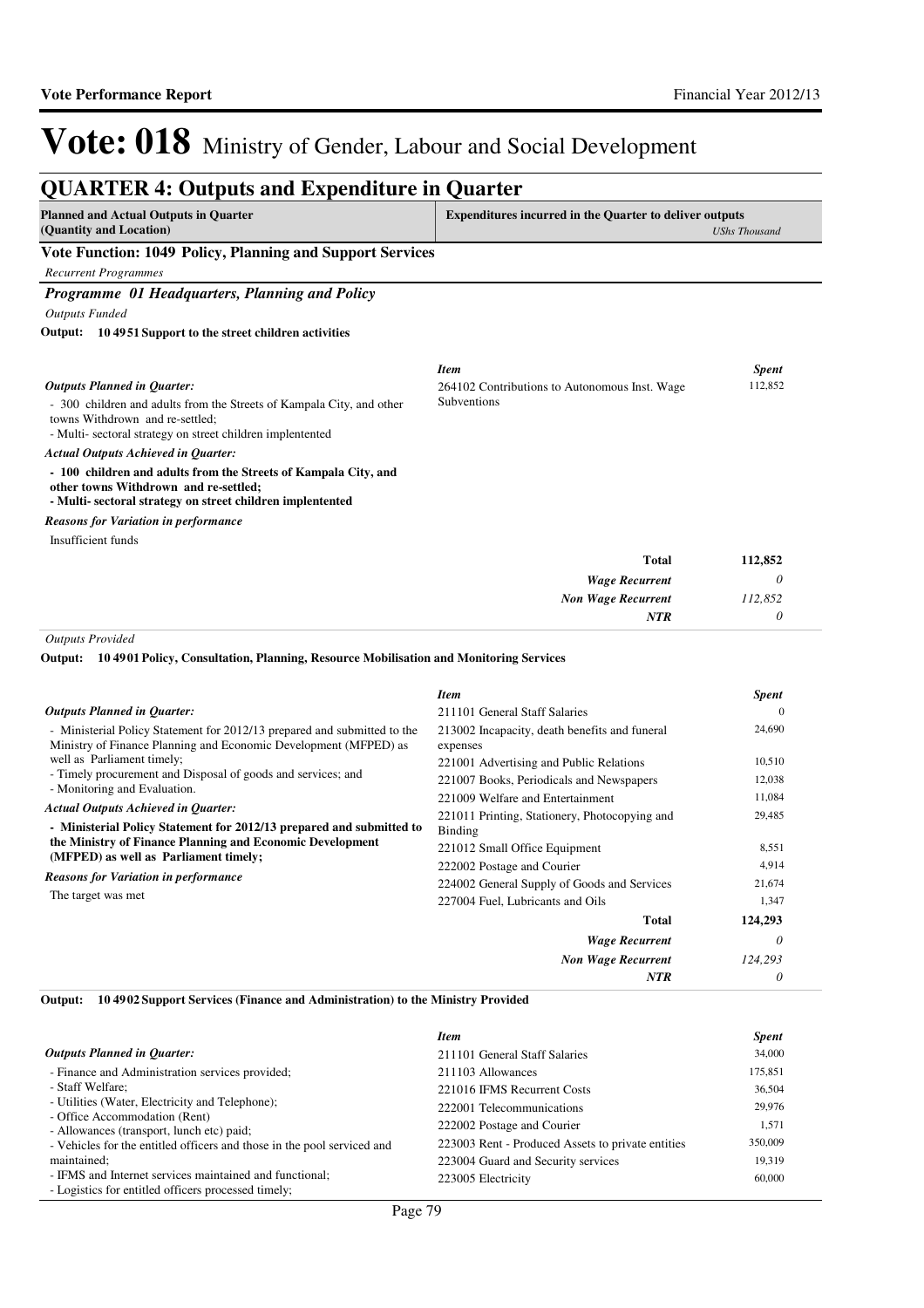### **QUARTER 4: Outputs and Expenditure in Quarter**

| Planned and Actual Outputs in Quarter | <b>Expenditures incurred in the Quarter to deliver outputs</b> |
|---------------------------------------|----------------------------------------------------------------|
| (Quantity and Location)               | UShs Thousand                                                  |
|                                       |                                                                |

#### **Vote Function: 1049 Policy, Planning and Support Services**

| <b>Recurrent Programmes</b>                                                                                                                                                                                                                                                                                                                                                                                                                                                                                                                                                                         |                                                                                                                                                    |                                     |
|-----------------------------------------------------------------------------------------------------------------------------------------------------------------------------------------------------------------------------------------------------------------------------------------------------------------------------------------------------------------------------------------------------------------------------------------------------------------------------------------------------------------------------------------------------------------------------------------------------|----------------------------------------------------------------------------------------------------------------------------------------------------|-------------------------------------|
| Programme 01 Headquarters, Planning and Policy                                                                                                                                                                                                                                                                                                                                                                                                                                                                                                                                                      |                                                                                                                                                    |                                     |
| - Building maintained:<br>- Support to HIV / AIDS interventions in the sector;<br>- Cash withdraw and release warantee prepared;<br>- Stores management;<br>- Audit reports produced;<br>- Human resource management;<br>- Financial and Capital management;<br>- Equipment maintained (hardwares like Vehicles, Office Machinery etc);                                                                                                                                                                                                                                                             | 223006 Water<br>227004 Fuel, Lubricants and Oils<br>228002 Maintenance - Vehicles<br>273102 Incapacity, death benefits and and funeral<br>expenses | 16,000<br>8,750<br>30,279<br>40,592 |
| and<br>- Goods and Services supplied in general;                                                                                                                                                                                                                                                                                                                                                                                                                                                                                                                                                    |                                                                                                                                                    |                                     |
| <b>Actual Outputs Achieved in Quarter:</b><br>- Finance and Administration services provided;<br>- Staff Welfare:<br>- Utilities (Water, Electricity and Telephone);<br>- Office Accommodation (Rent)<br>- Allowances (transport, lunch etc) paid;<br>- Vehicles for the entitled officers and those in the pool serviced and<br>maintained;<br>- IFMS and Internet services maintained and functional;<br>- Logistics for entitled officers processed timely;<br>- Building maintained;<br>- Support to HIV / AIDS interventions in the sector;<br>- Cash withdraw and release warrantee prepared; |                                                                                                                                                    |                                     |
| - Stores properly managed;<br>- Audit management letters produced;<br>- Human resource properly managed;<br>- Financial and Capital properly managed;<br>- Equipment maintained (hardware's like Vehicles, Office Machinery<br>etc); and<br>- Goods and Services supplied in general;                                                                                                                                                                                                                                                                                                               |                                                                                                                                                    |                                     |

#### *Reasons for Variation in performance*

The target was met

| 802,851 | <b>Total</b>              |  |
|---------|---------------------------|--|
| 34,000  | <b>Wage Recurrent</b>     |  |
| 768,851 | <b>Non Wage Recurrent</b> |  |
|         | <b>NTR</b>                |  |
|         |                           |  |

#### **10 4903 Ministerial and Top Management Services Provided Output:**

|                                                   | <b>Item</b>                                              | <b>Spent</b> |
|---------------------------------------------------|----------------------------------------------------------|--------------|
| <b>Outputs Planned in Quarter:</b>                | 211101 General Staff Salaries                            | $\Omega$     |
| Logistics for entitled officers processed timely. | 211103 Allowances                                        | 116,478      |
| <b>Actual Outputs Achieved in Quarter:</b>        | 213001 Medical Expenses (To Employees)                   | 20,091       |
| Logistics for entitled officers processed timely. | 221007 Books, Periodicals and Newspapers                 | 1,171        |
| <b>Reasons for Variation in performance</b>       | 221011 Printing, Stationery, Photocopying and<br>Binding | 31,000       |
| The target was met.                               | 221012 Small Office Equipment                            | 4,294        |
|                                                   | 224002 General Supply of Goods and Services              | 43,377       |
|                                                   | 227004 Fuel, Lubricants and Oils                         | 3,038        |
|                                                   | Total                                                    | 219,448      |
|                                                   | <b>Wage Recurrent</b>                                    | $\theta$     |
|                                                   | <b>Non Wage Recurrent</b>                                | 219,448      |
|                                                   | <b>NTR</b>                                               | 0            |

*Programme 09 Office of the D/G&CD; D/SP and D/L*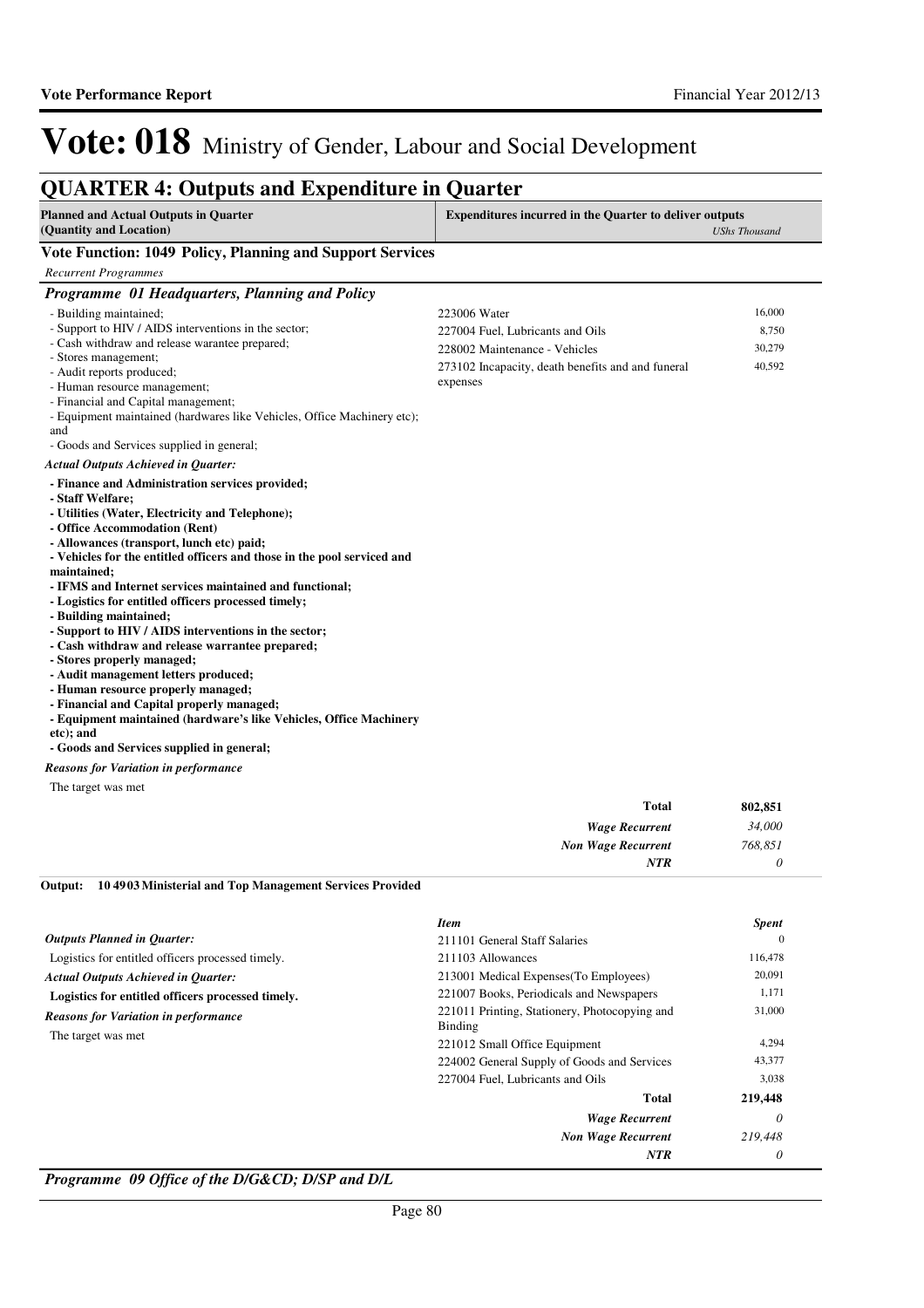### **QUARTER 4: Outputs and Expenditure in Quarter**

| Planned and Actual Outputs in Quarter | <b>Expenditures incurred in the Quarter to deliver outputs</b> |
|---------------------------------------|----------------------------------------------------------------|
| (Quantity and Location)               | UShs Thousand                                                  |
|                                       |                                                                |

#### **Vote Function: 1049 Policy, Planning and Support Services**

*Recurrent Programmes*

*Programme 09 Office of the D/G&CD; D/SP and D/L*

*Outputs Provided*

**10 4901 Policy, Consultation, Planning, Resource Mobilisation and Monitoring Services Output:**

|                                                                                                                                                     | <b>Item</b>                      | <b>Spent</b> |
|-----------------------------------------------------------------------------------------------------------------------------------------------------|----------------------------------|--------------|
| <b>Outputs Planned in Quarter:</b>                                                                                                                  | 211101 General Staff Salaries    | $\Omega$     |
| - Government policies, laws, programmes and plans for social protection                                                                             | 211103 Allowances                | 13,426       |
| framework for all specified vulnerable groups; community mobilisation for<br>empowerment; labour, productivity and employment formulated, reviewed, | 221009 Welfare and Entertainment | 1,401        |
|                                                                                                                                                     | 227001 Travel Inland             | 3,652        |
| co-ordinated and implemented.<br>- Research, documentation and dissemination coordination monitored,                                                | 227004 Fuel, Lubricants and Oils | 4.529        |
| evaluated and provided with technical support supervision                                                                                           | 228002 Maintenance - Vehicles    | 3.508        |
| <b>Actual Outputs Achieved in Ouarter:</b>                                                                                                          |                                  |              |
| - Government policies, laws, programmes and plans for social                                                                                        |                                  |              |

**protection framework for all specified vulnerable groups; community mobilisation for empowerment; labour, productivity and employment formulated, reviewed, co-ordinated and implemented. - Research, documentation and dissemination coordination** 

**monitored, evaluated and provided with technical support supervision**

Met *Reasons for Variation in performance*

| <b>Total</b>              | 26,516 |
|---------------------------|--------|
| <b>Wage Recurrent</b>     |        |
| <b>Non Wage Recurrent</b> | 26,516 |
| <b>NTR</b>                |        |

#### *Programme 16 Internal Audit*

*Outputs Provided*

**10 4902 Support Services (Finance and Administration) to the Ministry Provided Output:**

|                                             | <b>Item</b>                                   | <b>Spent</b> |
|---------------------------------------------|-----------------------------------------------|--------------|
| <b>Outputs Planned in Ouarter:</b>          | 211101 General Staff Salaries                 | 51,944       |
| Quarterly internal audit reports produced   | 211103 Allowances                             | 4,970        |
|                                             | 221007 Books, Periodicals and Newspapers      | 1,584        |
| 2 Management and Inspection reports,        | 221008 Computer Supplies and IT Services      | 2,410        |
| <b>Actual Outputs Achieved in Ouarter:</b>  | 221009 Welfare and Entertainment              | 2,994        |
| Quarterly internal audit reports produced   | 221011 Printing, Stationery, Photocopying and | 2,119        |
| <b>Reasons for Variation in performance</b> | <b>Binding</b>                                |              |
| Met                                         | 227001 Travel Inland                          | 2,775        |
|                                             | 227004 Fuel, Lubricants and Oils              | 8,590        |
|                                             | 228002 Maintenance - Vehicles                 | 8,087        |
|                                             | <b>Total</b>                                  | 85,473       |
|                                             | <b>Wage Recurrent</b>                         | 51,944       |
|                                             | <b>Non Wage Recurrent</b>                     | 33,529       |
|                                             | <b>NTR</b>                                    | 0            |

*Development Projects*

#### *Project 0345 Strengthening MSLGD*

*Capital Purchases*

**Output: 10 4976 Purchase of Office and ICT Equipment, including Software**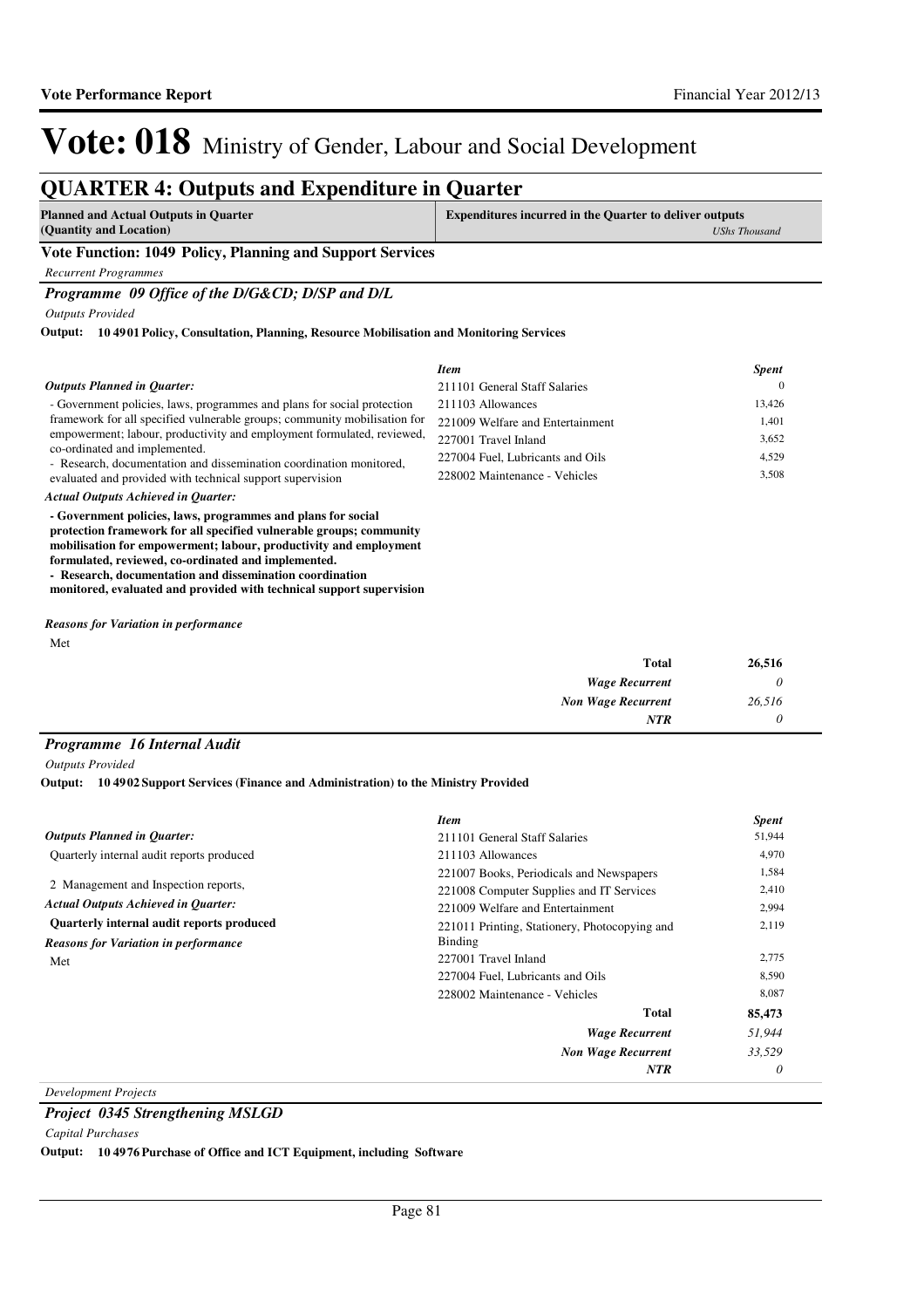| <b>Planned and Actual Outputs in Quarter</b><br>(Quantity and Location)                                                 | <b>Expenditures incurred in the Quarter to deliver outputs</b> | <b>UShs Thousand</b> |
|-------------------------------------------------------------------------------------------------------------------------|----------------------------------------------------------------|----------------------|
| Vote Function: 1049 Policy, Planning and Support Services                                                               |                                                                |                      |
| <b>Development Projects</b>                                                                                             |                                                                |                      |
| Project 0345 Strengthening MSLGD                                                                                        |                                                                |                      |
| <b>Outputs Planned in Quarter:</b>                                                                                      |                                                                |                      |
| No Output planned                                                                                                       |                                                                |                      |
| <b>Actual Outputs Achieved in Quarter:</b>                                                                              |                                                                |                      |
| No output was achieved                                                                                                  |                                                                |                      |
| <b>Reasons for Variation in performance</b>                                                                             |                                                                |                      |
| Only contract staff salaries were released                                                                              |                                                                |                      |
|                                                                                                                         | Total                                                          | $\bf{0}$             |
|                                                                                                                         | <b>GoU</b> Development                                         | 0                    |
|                                                                                                                         | <b>External Financing</b>                                      | 0                    |
|                                                                                                                         | <b>NTR</b>                                                     | $\theta$             |
| 104978 Purchase of Office and Residential Furniture and Fittings<br>Output:                                             |                                                                |                      |
|                                                                                                                         | <b>Item</b>                                                    | <b>Spent</b>         |
| <b>Outputs Planned in Quarter:</b>                                                                                      | 231006 Furniture and Fixtures                                  | 20,328               |
| No Output planned                                                                                                       |                                                                |                      |
| <b>Actual Outputs Achieved in Quarter:</b>                                                                              |                                                                |                      |
| contract staff salaries paid out                                                                                        |                                                                |                      |
| <b>Reasons for Variation in performance</b>                                                                             |                                                                |                      |
| Only Contract staff salaries were released for the 4th Quarter                                                          |                                                                |                      |
|                                                                                                                         | <b>Total</b>                                                   | 20,328               |
|                                                                                                                         | <b>GoU</b> Development                                         | 20,328               |
|                                                                                                                         | <b>External Financing</b>                                      | $\theta$             |
|                                                                                                                         | <b>NTR</b>                                                     | $\theta$             |
| Output:<br>104979 Acquisition of Other Capital Assets                                                                   |                                                                |                      |
|                                                                                                                         | <b>Item</b>                                                    | <b>Spent</b>         |
| <b>Outputs Planned in Quarter:</b>                                                                                      | 231001 Non-Residential Buildings                               | 174,234              |
| No Output planned                                                                                                       |                                                                |                      |
| <b>Actual Outputs Achieved in Quarter:</b>                                                                              |                                                                |                      |
| <b>OSH</b> equipments purchased                                                                                         |                                                                |                      |
| <b>Reasons for Variation in performance</b>                                                                             |                                                                |                      |
| Insufficient resources released                                                                                         |                                                                |                      |
|                                                                                                                         | Total                                                          | 174,234              |
|                                                                                                                         | <b>GoU</b> Development                                         | 174,234              |
|                                                                                                                         | <b>External Financing</b>                                      | $\theta$             |
|                                                                                                                         | <b>NTR</b>                                                     | $\theta$             |
| <b>Outputs Provided</b><br>Output: 104901 Policy, Consultation, Planning, Resource Mobilisation and Monitoring Services |                                                                |                      |
|                                                                                                                         | <b>Item</b>                                                    | <b>Spent</b>         |
| <b>Outputs Planned in Quarter:</b>                                                                                      | 211102 Contract Staff Salaries (Incl. Casuals,                 | 1,953                |
| No Output planned                                                                                                       | Temporary)                                                     |                      |
| <b>Actual Outputs Achieved in Quarter:</b>                                                                              | 221002 Workshops and Seminars                                  | 270,000              |
| Policy Consultation planning resource mobilisation and monitoring                                                       | 221003 Staff Training                                          | 60,000               |

Binding

221011 Printing, Stationery, Photocopying and

46,000

**Policy, Consultation, planning , resource mobilisation and monitoring** 

**services**

*Reasons for Variation in performance*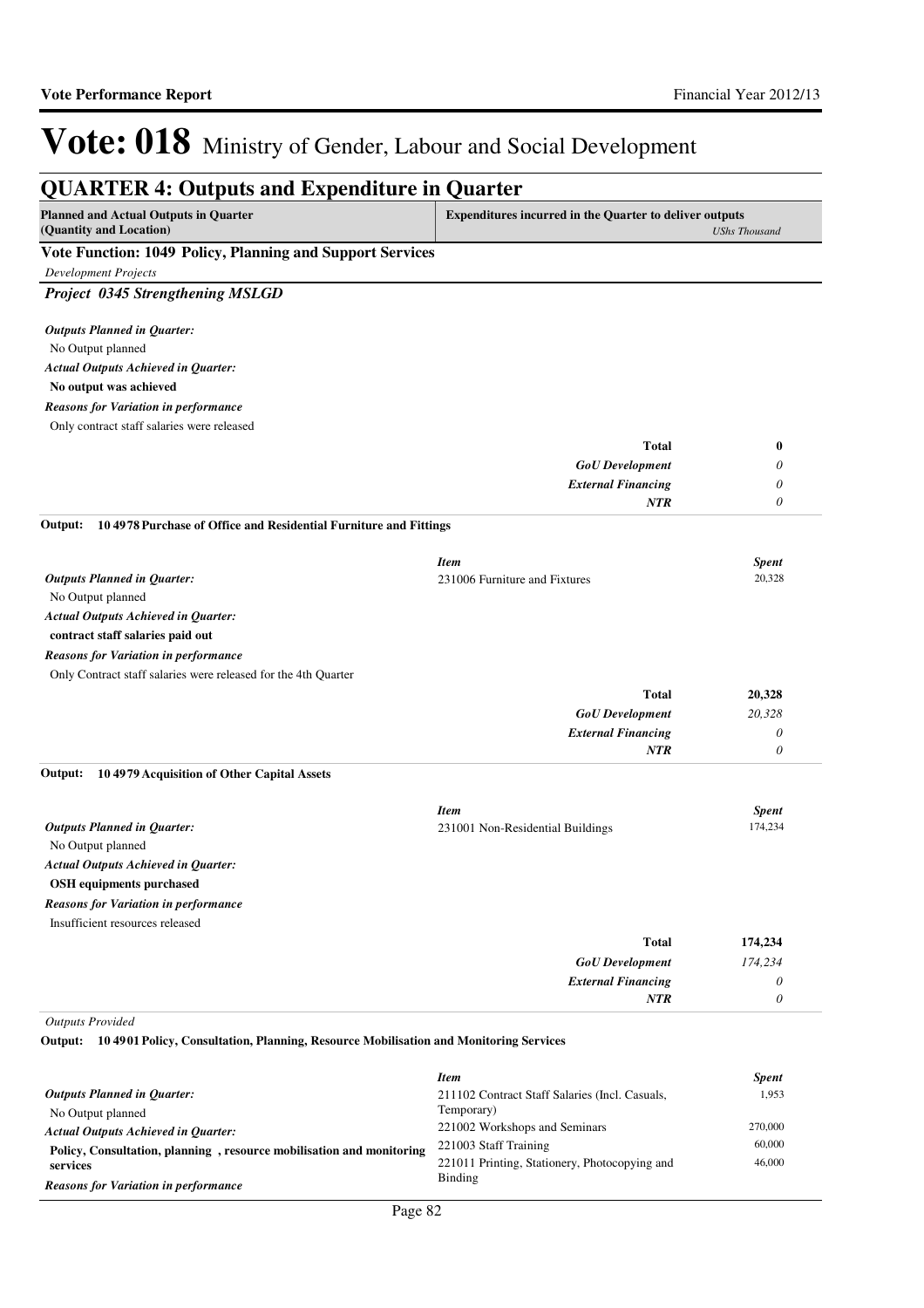#### **QUARTER 4: Outputs and Expenditure in Quarter Planned and Actual Outputs in Quarter (Quantity and Location) Expenditures incurred in the Quarter to deliver outputs**  *UShs Thousand* **Vote Function: 1049 Policy, Planning and Support Services** *Development Projects Project 0345 Strengthening MSLGD GoU Development External Financing* **Total** *1,101,953 0 0* **1,101,953** *NTR* Additional resources were provided to the Project 225001 Consultancy Services- Short-term 685,000 227001 Travel Inland 9,000 227004 Fuel, Lubricants and Oils 30,000 No Output planned **Contract Staff Salaries paid 10 4902 Support Services (Finance and Administration) to the Ministry Provided** *GoU Development External Financing* **Total** *20,659 0 0* **20,659** *Actual Outputs Achieved in Quarter: Outputs Planned in Quarter:* **Output:** *NTR* Only contract staff salaries were released for the Quarter *Reasons for Variation in performance Item Spent* 211102 Contract Staff Salaries (Incl. Casuals, Temporary) 7,573 221011 Printing, Stationery, Photocopying and Binding 13,086 No Output planned **Contract staff salaries paid 10 4903 Ministerial and Top Management Services Provided Output:** *GoU Development External Financing* **Total** *6,417 0 0* **6,417** *Actual Outputs Achieved in Quarter: Outputs Planned in Quarter: NTR* Only contract staff salaries were paid *Reasons for Variation in performance Item Spent* 211102 Contract Staff Salaries (Incl. Casuals, Temporary) 6,417 *Wage Recurrent Non Wage Recurrent* **GRAND TOTAL** *522,040 4,937,673* **6,941,179** *GoU Development External Financing 1,481,466 0 NTR 0*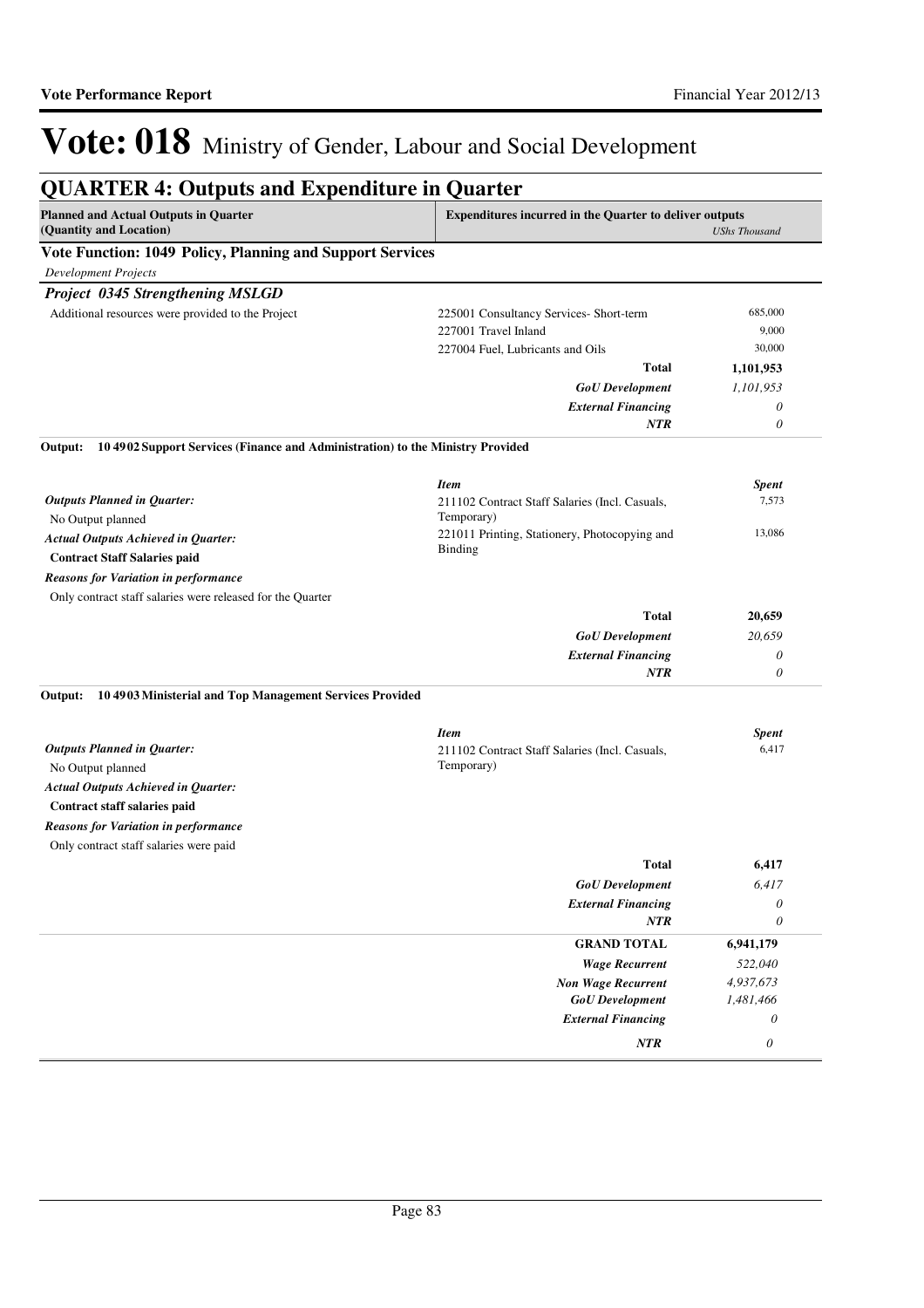### **Checklist for OBT Submissions made during QUARTER 1 of following FY**

*This is an automated checklist which shows whether data has been entered into the areas which are required for a complete quarterly submission. It does not verify the quality of the data that has been entered. A complete checklist is therefore a necessary, but not sufficient condition for a satisfactory submission to MoFPED.*

### *Project and Programme Quarterly Performance Reports and Workplans (Step 2)*

The table below shows whether output information, and where relevant donor and ntr data has been entered into the required areas for the quarterly performance reports and quarterly workplans under step 2.

#### **Output Information**

|          | <b>Vote Function, Project and Program</b>            | Q <sub>4</sub> |  |
|----------|------------------------------------------------------|----------------|--|
|          |                                                      | <b>Report</b>  |  |
|          | 1049 Policy, Planning and Support Services           |                |  |
|          | ○ Recurrent Programmes                               |                |  |
| $-09$    | Office of the D/G&CD D/SP and D/L                    | Data In        |  |
| $-01$    | Headquarters, Planning and Policy                    | Data In        |  |
| $-16$    | <b>Internal Audit</b>                                | Data In        |  |
|          | O Development Projects                               |                |  |
|          | - 0345 Strengthening MSLGD                           | Data In        |  |
|          | 1004 Social Protection for Vulnerable Groups         |                |  |
|          | O Recurrent Programmes                               |                |  |
| $-03$    | Disability and Elderly                               | Data In        |  |
| $-05$    | Youth and Children Affairs                           | Data In        |  |
|          | O Development Projects                               |                |  |
|          | - 0342 Promotion of Children and Youth               | Data In        |  |
|          | - 1157 Social Assistance Grant for Empowerment       | Data In        |  |
|          | - 0144 Community Based Rehabilitation                | Data In        |  |
|          | 1003 Promotion of Labour Productivity and Employment |                |  |
|          | ○ Recurrent Programmes                               |                |  |
| $-15$    | <b>Employment Services</b>                           | Data In        |  |
| $-08$    | <b>Industrial Court</b>                              | Data In        |  |
| $-06$    | Labour and Industrial Relations                      | Data In        |  |
| $-07$    | Occupational Safety and Health                       | Data In        |  |
|          | O Development Projects                               |                |  |
| $-0.338$ | Elimination of Child Labour                          | Data In        |  |
|          | 1002 Mainstreaming Gender and Rights                 |                |  |
|          | O Recurrent Programmes                               |                |  |
| $-11$    | Gender and Women Affairs                             | Data In        |  |
| $-12$    | <b>Equity and Rights</b>                             | Data In        |  |
|          | O Development Projects                               |                |  |
|          | - 1000 GOU-UNFPA Gender Project                      | Data In        |  |
|          | 1001 Community Mobilisation and Empowerment          |                |  |
|          | ○ Recurrent Programmes                               |                |  |
| $-14$    | <b>Culture and Family Affairs</b>                    | Data In        |  |
| $-13$    | Community Development and Literacy                   | Data In        |  |
|          |                                                      |                |  |